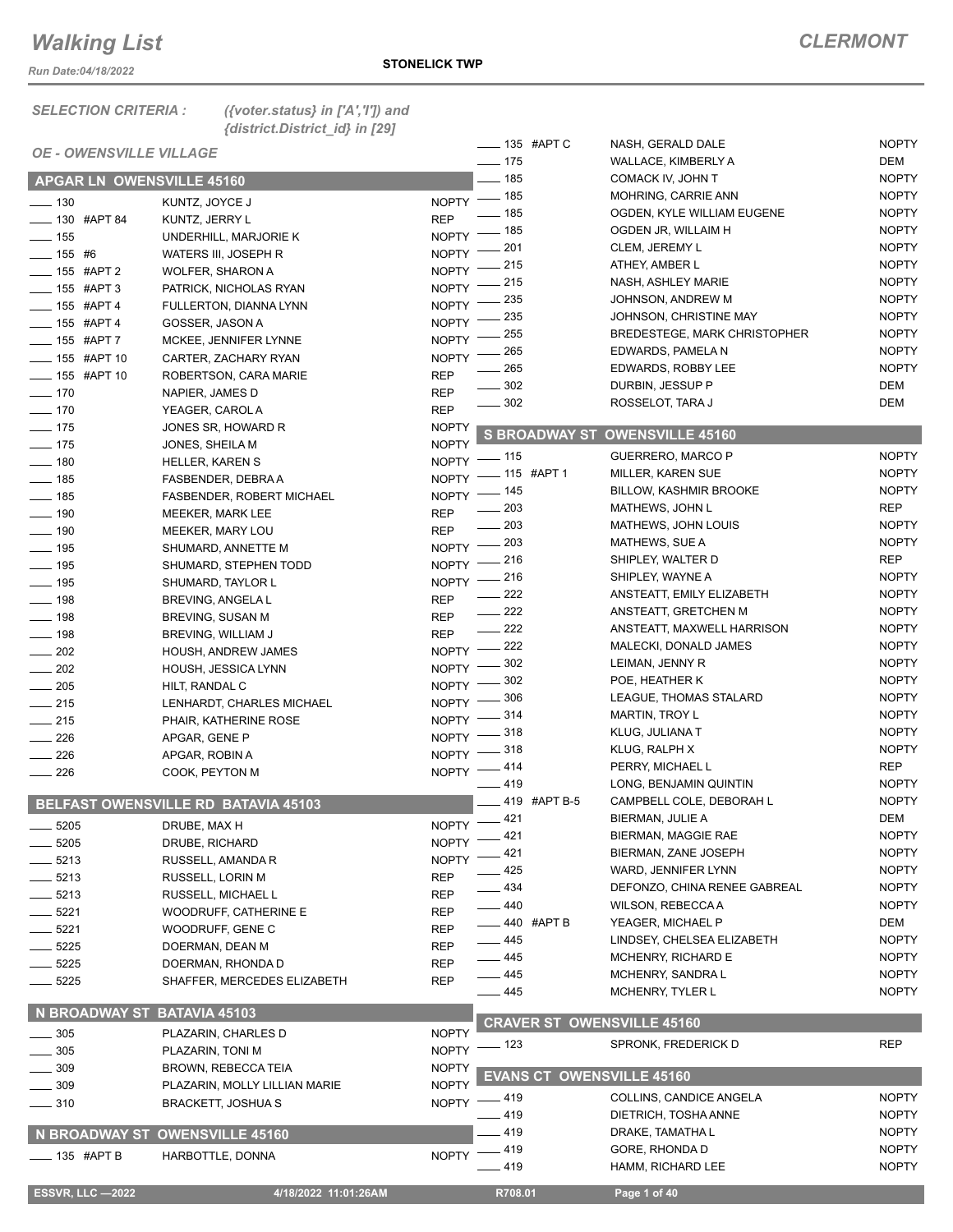*Run Date:04/18/2022*

#### **STONELICK TWP**

| Run Date:04/18/2022<br><b>OE - OWENSVILLE VILLAGE</b> |                                        |              | $- 125$                  | PATTERSON, MATTHEW JASON          | <b>NOPTY</b> |
|-------------------------------------------------------|----------------------------------------|--------------|--------------------------|-----------------------------------|--------------|
|                                                       |                                        |              | $- 127$                  | BROWN, DAVID F                    | <b>REP</b>   |
| <b>EVANS CT OWENSVILLE 45160</b>                      |                                        |              | $-127$                   | BROWN, MARY M                     | <b>REP</b>   |
| $-419$                                                | HAMMONDS, DARLENE N                    |              | NOPTY - 129              | EARHART, JOHN O                   | <b>NOPTY</b> |
| $-419$                                                | HAMMONDS, NAOMI                        |              | NOPTY - 129              | EARHART, LINDA M                  | <b>NOPTY</b> |
| $-419$                                                | HERNDON, ANDREW JAMES                  | <b>NOPTY</b> |                          |                                   |              |
| $-419$                                                | HILL, ROBERT                           | <b>NOPTY</b> |                          | <b>LOCUST ST OWENSVILLE 45160</b> |              |
| $-419$                                                | JETTER, JOHN S                         | DEM          | <u>—</u> 199             | COOPER, ELIZABETH ANNE            | <b>NOPTY</b> |
| $-419$                                                | OTT, ANDREA VICTORIA                   |              | NOPTY - 199              | <b>GAINES, BRYAN T</b>            | <b>NOPTY</b> |
| $-419$ #APT 7                                         | LATHAM, JOHANNA L                      | <b>NOPTY</b> |                          |                                   |              |
| $-419$ #APT 5B                                        | JETTER, CORNTNEY LAYNE                 | <b>NOPTY</b> |                          | <b>E MAIN ST OWENSVILLE 45160</b> |              |
| $-419$ #APT A4                                        | RILEY, MARY ANN                        |              | NOPTY - 121              | <b>BLACK, JESSICA LYNN</b>        | <b>NOPTY</b> |
| $-419$ #APT B1                                        | HARTZOG, DARLENE A                     |              | NOPTY - 121              | MALONEY, JOHN C                   | <b>NOPTY</b> |
| $-419$ #APT B3                                        | HARGIS, JAMES RYAN PAUL                |              | NOPTY - 121              | <b>MOREL, MISTI RENEE</b>         | <b>NOPTY</b> |
| $-419$ #APT C2                                        | HERNDON, AUTUM MAE                     |              | NOPTY - 121              | RICHMOND, JOHN THOMAS             | <b>NOPTY</b> |
| $-419$ #APT C3                                        | GANNAWAY KIRKLAND, URIAH M J           |              | NOPTY - 121 #APT 4       | REDMOND MANNING, EDISEL TRENT     | <b>NOPTY</b> |
| $-419$ #APT C4                                        | QUICKLE, ANNASTASIA ANN                |              | NOPTY - 121 #APT 5       | NICKEL, TAMMY LYNN                | <b>NOPTY</b> |
| $\frac{1}{2}$ 419 #APT C5                             | HERNDON, TANNER LEE                    |              | NOPTY - 121 #APT 6       | ANDERSON, AMY MARIE               | <b>NOPTY</b> |
| 419 #APT C7                                           | COSTIGAN, RANDI LEE                    |              | NOPTY - 121 #APT 9       | BRIDEWELL, JACOB WAYNE            | <b>NOPTY</b> |
| $-419$ #APT C7                                        | GOBAR, DONALD L                        |              | NOPTY - 121 #APT 9       | DOOLEY, DAVID                     | <b>NOPTY</b> |
| <b>___ 419 #APT D1</b>                                | BELL, BELINDA SHERIDAN                 |              | NOPTY - 121 #APT 10      | PIERCE, MATTHEW J                 | <b>NOPTY</b> |
| <b>419 #APT D2</b>                                    | STRUNK, PAMELA G                       |              | NOPTY - 129 #UNIT B      | ELLENSTEIN, AARON                 | <b>NOPTY</b> |
| $\frac{1}{2}$ 419 #APT D3                             | PURDON, WENDY                          |              | NOPTY - 145              | ALLEN, MATTHEW J                  | <b>NOPTY</b> |
| ____ 419 #APT E3                                      | DORTON JR, DONALD ALEX                 |              | REP - 145                | KLEIN, TERESA RENEE               | <b>NOPTY</b> |
| $-419$ #APT E6                                        | KRAMER, ERIN ELIZABETH                 |              | NOPTY - 145              | KLEIN, THOMAS IAN                 | <b>NOPTY</b> |
| $-419$ #APT E7                                        | RILEY, JENNIFER NICOLE                 |              | NOPTY - 145              | KLEIN, THOMAS SHANE               | <b>NOPTY</b> |
| $-419$ #APT F3                                        | <b>BRINEGAR, JESSICA S</b>             |              | NOPTY - 152              | QUALLEN, WILLIAM F                | <b>NOPTY</b> |
| $-419$ #APT F3                                        | <b>BULLOCK, RYA MICHELLE</b>           |              | NOPTY - 177 #APT 3       | JONES, JESSICA D                  | <b>NOPTY</b> |
| ____ 419 #APT F5                                      | <b>JUSTICE, JUSTIN KYLE</b>            |              | NOPTY - 201              | HARCOURT, KAITLYN BREYANN         | <b>NOPTY</b> |
| $-419$ #APT F7                                        | <b>BISZANTZ, TERESA J</b>              |              | NOPTY -201 #APT 1        | TAYLOR, KEVIN W                   | <b>NOPTY</b> |
| $\frac{1}{2}$ 419 #APT FS                             | HONAKER, DANIELLA RAE                  |              | NOPTY -201 #UNIT 1       | MEADE, KELLEY M                   | <b>NOPTY</b> |
| $-419$ #BLDG E                                        | MILEY, TERRY R                         | <b>REP</b>   | $\sim$ 202               | HAWLEY, MARY J                    | <b>NOPTY</b> |
| $-419$ #APT A-2                                       | SIMPSON, BRENDA CAROL                  |              | NOPTY - 202              | HAWLEY, RAY J                     | <b>NOPTY</b> |
| $-419$ #APT B-7                                       | WHITTAKER, DARYL J                     |              | NOPTY - 207              | SEIBERT, RENEA L                  | <b>NOPTY</b> |
| $-419$ #APT B-8                                       | HERNDON, KATLYN BETH                   |              | NOPTY - 207              | TROTTER, CORY ALEXANDER           | <b>NOPTY</b> |
| $-419$ #APT F-4                                       | JOHNSON, DANIEL R                      |              | NOPTY -221 #APT 4        | MESSER, VIRGINIA L                | <b>NOPTY</b> |
|                                                       |                                        |              | 223                      | SPENCE, LISA ANN                  | <b>NOPTY</b> |
|                                                       | <b>GAUCHE PARK DR OWENSVILLE 45160</b> |              | 237                      | SHREWSBERRY, ROY LEE              | <b>NOPTY</b> |
| $\frac{1}{2}$ 190                                     | CRUZ, ANDERA S                         |              | NOPTY - 240              | <b>BRADFORD, CHARLES R</b>        | <b>NOPTY</b> |
| $\frac{1}{2}$ 190                                     | FREEMAN, CARL MIKE                     | <b>REP</b>   | 254                      | HARRIS, CALLIE ANN                | <b>NOPTY</b> |
|                                                       |                                        |              | 254                      | HARRIS, DEBBIE K                  | <b>NOPTY</b> |
| <b>HANLEY LN BATAVIA 45103</b>                        |                                        |              | 255                      | DEAN NAGEL, VICKIE LYNN           | <b>NOPTY</b> |
| $\frac{1}{2}$ 199                                     | GILKISON, NICHOLAS D                   | $NOPTY =$    | 255                      | NAGEL, ROBERT JOSEPH              | <b>NOPTY</b> |
| <u>.</u> 199                                          | GILKISON, RACHEL M                     | NOPTY -      | 257                      | KING, BRANDON                     | <b>NOPTY</b> |
| $- 199$                                               | HUFF, EMILY E                          | <b>NOPTY</b> | 258                      | LIMING, ANGELA D                  | <b>NOPTY</b> |
| $\frac{1}{2}$ 199                                     | HUFF, TIMOTHY DAVID                    | <b>NOPTY</b> | 260 #APT 1               | CRAVER, ANNE M                    | <b>REP</b>   |
| $-$ 199 1/2                                           | HUFF, DAVID T                          | <b>NOPTY</b> | 263                      | FULTZ, JEFFREY K                  | <b>NOPTY</b> |
| $-1991/2$                                             | HUFF, ELIZABETH S                      | <b>NOPTY</b> | 263                      | PHILLIPS, BRETA JANE              | <b>REP</b>   |
| $-1991/2$                                             | HUFF, SAMUEL THOMAS                    | NOPTY -      | 273                      | HENDRICKS, ELIZABETH J            | DEM          |
| $-200$                                                | HANLEY, TAMMY A                        | <b>REP</b>   | 276                      | TRUITT, RODNEY KEVIN              | <b>NOPTY</b> |
| $\sim$ 200                                            | STRITE, WILLIAM GRANT                  | <b>REP</b>   | 300                      | CAUDILL, JAMES E                  | <b>NOPTY</b> |
|                                                       |                                        |              | $-309$                   | COOPER, ALAN C                    | <b>NOPTY</b> |
| <b>HICKORY LN BATAVIA 45103</b>                       |                                        |              | $-312$                   | <b>SCHINAMAN, MARK DAVID</b>      | <b>NOPTY</b> |
| $- 113$                                               | BRADLEY, LEO H                         | DEM          | $\frac{1}{2}$ 312 #APT 3 | DAVIS, LONNIE LEE                 | <b>NOPTY</b> |
| $\equiv$ 113                                          | <b>BRADLEY, MICHAEL J</b>              | <b>DEM</b>   | $\frac{1}{2}$ 315        | <b>WALTERS, RONALD E</b>          | <b>NOPTY</b> |
| $- 117$                                               | ROSSMANN, CAROL D                      | <b>REP</b>   | 320                      | ORIEZ, POLLY D                    | <b>NOPTY</b> |
| $- 117$                                               | ROSSMANN, JOHN S                       | <b>REP</b>   | $-330$                   | <b>CLARK, CHRISTOPHER SCOTT</b>   | <b>NOPTY</b> |
| $\frac{1}{2}$ 123                                     | <b>FOSTER, MEREDITH EUGENE</b>         | <b>NOPTY</b> | 333 #UNIT B              | <b>CLOWERY, MICHAEL J</b>         | <b>NOPTY</b> |
| $\frac{1}{2}$ 123                                     | MILLS, KAREN E                         | <b>NOPTY</b> | 334                      | HALL, PHILLIP S                   | <b>NOPTY</b> |
| $\equiv$ 123                                          | MILLS, STEVEN P                        | <b>NOPTY</b> | 350 #APT C               | EUBANKS, JUDITH A                 | <b>NOPTY</b> |
| $\frac{1}{2}$ 125                                     | PATTERSON, KIMBERLY D                  | <b>NOPTY</b> |                          |                                   |              |
| $- 125$                                               | PATTERSON, KYLE M                      | <b>NOPTY</b> |                          | <b>W MAIN ST OWENSVILLE 45160</b> |              |
|                                                       |                                        |              | — 130                    | CRUZ JACKSON, PAIGE ANN           | <b>NOPTY</b> |
| <b>ESSVR, LLC -2022</b>                               | 4/18/2022 11:01:27AM                   |              | R708.01                  | Page 2 of 40                      |              |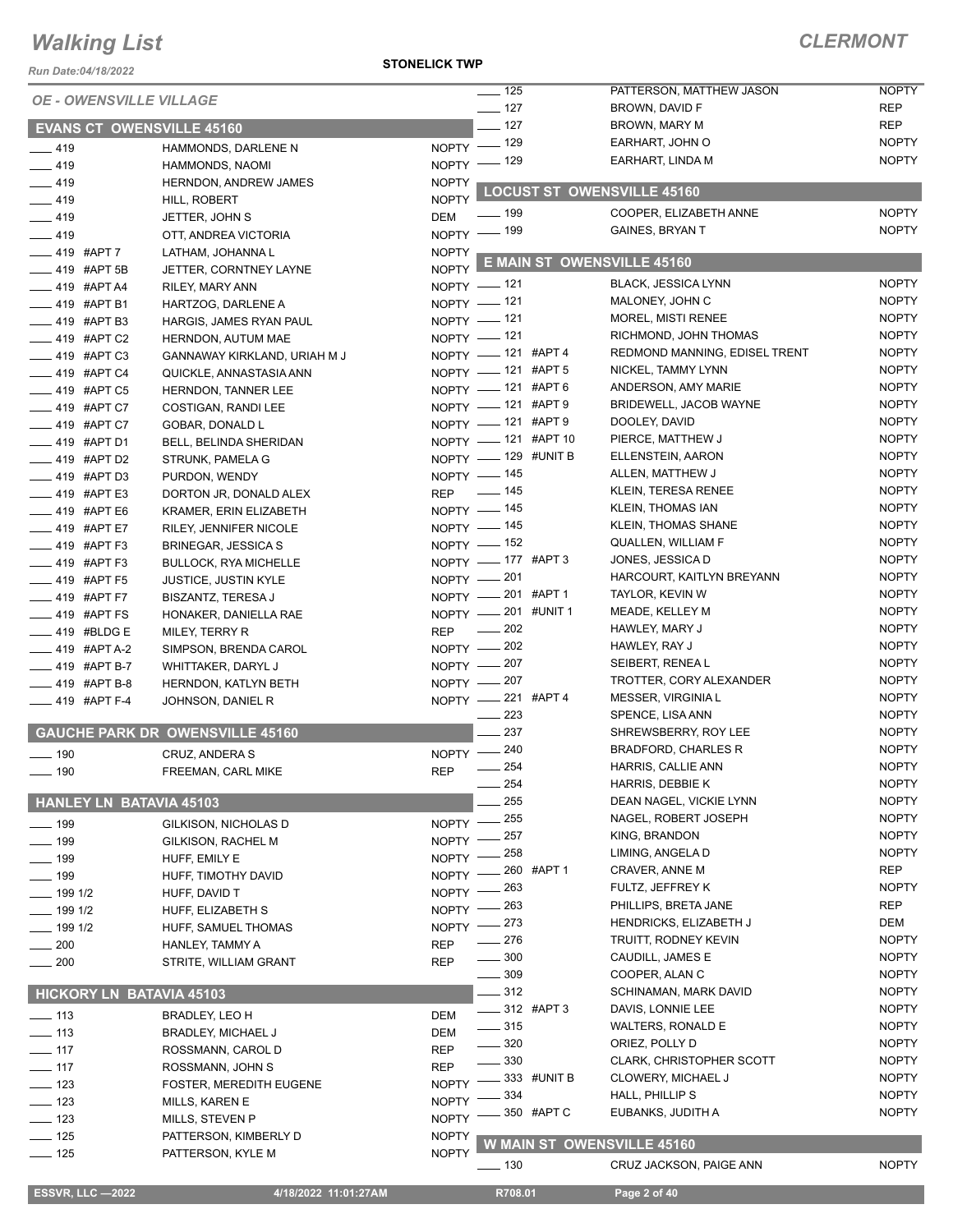*Run Date:04/18/2022*

**STONELICK TWP**

| <b>OE - OWENSVILLE VILLAGE</b> |                                   |              | $\frac{1}{2}$ 330                  |                          | COOPER, MARY LOUISE                   | <b>NOPTY</b>               |
|--------------------------------|-----------------------------------|--------------|------------------------------------|--------------------------|---------------------------------------|----------------------------|
|                                | <b>W MAIN ST OWENSVILLE 45160</b> |              | 336<br>336                         |                          | MCEVOY, JOSEPH P<br>MCEVOY, RICHARD P | <b>NOPTY</b><br><b>REP</b> |
| $\frac{1}{2}$ 130              | FREEMAN, MICHAEL RYAN             |              | NOPTY -836                         |                          | MCEVOY, RICHELL M                     | <b>NOPTY</b>               |
| $\frac{1}{2}$ 130              | HORNSBY, MICHELLA N               |              | NOPTY __ 336                       |                          | MCEVOY, TAMMY J                       | <b>REP</b>                 |
| $- 175$                        | ALLEN, DANIEL JAMES               |              | NOPTY -860                         |                          | <b>WILLIAMS, ALICE ROSE</b>           | <b>REP</b>                 |
| $-175$                         | LLOYD, CRAIG N                    |              | NOPTY __ 360                       |                          | WILLIAMS, GREG A                      | <b>REP</b>                 |
| $- 177$                        |                                   |              | NOPTY __ 360                       |                          | WILLIAMS, GREGORY OWEN                | <b>REP</b>                 |
|                                | APGAR, ELIJAH WILLIAM             |              |                                    |                          | WILLIAMS, LINDA S                     | <b>REP</b>                 |
| $\frac{1}{2}$ 177              | BRYANT, SHALEE MARYANN            |              | NOPTY <u>_</u> 360<br>NOPTY __ 371 |                          | BOWLING, MARC CHRISTOPHER             | <b>NOPTY</b>               |
| $- 177$                        | CARLIER, LACEY JAE                |              | NOPTY -871                         |                          | TUNEBURG, MELINDA ALPHIA              | <b>NOPTY</b>               |
| $- 177$                        | SAUNDERS, RUTH E                  |              | NOPTY __ 371                       |                          |                                       | <b>NOPTY</b>               |
| $\frac{1}{246}$                | RAPP, DAWN MARIE                  |              |                                    |                          | TUNEBURG JR, TRAVIS DEWAYNE           |                            |
| $\frac{1}{246}$                | RAPP, LINDA M                     |              | NOPTY -871                         |                          | VANLANDINGHAM, CAROL A                | <b>NOPTY</b>               |
| $\frac{1}{246}$                | RAPP, MICHAEL P                   |              | NOPTY __ 371 #APT 2                |                          | <b>WETHINGTON, MARSHA</b>             | <b>NOPTY</b>               |
| $\frac{1}{256}$                | COOPER, CYNTHIA D                 | <b>REP</b>   | _____ 371 #APT 3                   |                          | BIEBER, ABI LYNN                      | REP                        |
| $\frac{1}{256}$                | COOPER, LEONARD E                 | REP          | $\frac{1}{2}$ 371 #APT 5           |                          | RAIS, MARY ANN                        | <b>NOPTY</b>               |
| $\frac{1}{263}$                | ALLEN, STEVEN D                   |              | NOPTY __ 371 #APT 5                |                          | STRICKLIN, MATTHEW C                  | <b>NOPTY</b>               |
| $-263$                         | CARPENTER, GYPSY KAY LORRAINE     |              | NOPTY __ 371 #APT 7                |                          | TILLER, GREGORY D                     | <b>NOPTY</b>               |
| $\frac{1}{263}$                | COOK, DONNA JEAN                  |              | NOPTY __ 371 #APT 10               |                          | <b>BLANKENSHIP, NANCY SUE</b>         | <b>NOPTY</b>               |
| $\frac{1}{263}$                | DAILEY, PEGGY J                   |              | NOPTY __ 371 #APT 10               |                          | <b>BOWLING, GRACE ROSEMARY</b>        | DEM                        |
| $\frac{1}{263}$                | EARHART, MANDY J                  |              | NOPTY __ 371 #APT 12               |                          | SCOTT, ANGELA ELAINE                  | <b>NOPTY</b>               |
| 263                            | MILLER JR, GUY ROBERT             |              | NOPTY __ 371 #APT 13               |                          | SHOLLER, JUSTIN EUGENE                | <b>NOPTY</b>               |
| $\frac{1}{263}$                | PENDERGRASS, CANDY KAY            |              | NOPTY __ 371 #APT 16               |                          | BOCSKOR, ANDREA RAE                   | <b>NOPTY</b>               |
| $\frac{1}{263}$                | PUCKETT, FRANCES A                |              | NOPTY __ 371 #APT 16               |                          | KIRBY, KAYLEE N                       | <b>NOPTY</b>               |
| $\frac{1}{263}$                | RADCLIFF, PEGGY L                 |              | NOPTY __ 371 #APT 17               |                          | FRYMAN, DIANNA LYNN                   | <b>REP</b>                 |
| $\frac{1}{263}$                | WHITAKER, DEBRA J                 |              | NOPTY __ 371 #APT 18               |                          | <b>SCHEIDERER, JAMES R</b>            | <b>NOPTY</b>               |
| $\frac{1}{263}$ #APT 100       | MYERS, LAURA LEE                  |              | NOPTY __ 371 #APT 18               |                          | SCHEIDERER, RAMONA FAY                | <b>NOPTY</b>               |
| ____ 263 #APT 104              | STEWART DYER, STEPHANIE SUE       |              | NOPTY __ 371 #APT 19               |                          | BERGFELD, BARBARA J                   | DEM                        |
| $\frac{1}{263}$ #APT 110       | SCHMIDT, ANGELA                   |              | NOPTY __ 371 #APT 20               |                          | MAGGARD, ELIZABETH A                  | <b>NOPTY</b>               |
| $\frac{1}{263}$ #APT 113       | BAUER, SHELLY A                   |              | NOPTY __ 371 #APT 21               |                          | SHELTON, GAYLE S                      | <b>NOPTY</b>               |
| _263 #APT 118                  | SEYMOUR, ROYAL LEE                |              | NOPTY __ 371 #APT 23               |                          | GOFF, DEBRA S                         | <b>NOPTY</b>               |
| $\frac{1}{263}$ #APT 123       | PEMBLETON, DOUGLAS W              |              | NOPTY __ 371 #APT 25               |                          | HOUNSHELL, DENNIS JAMES               | <b>NOPTY</b>               |
| $\frac{1}{263}$ #APT 200       | COLLINS, CHARLES V                |              | NOPTY __ 371 #APT 31               |                          | JARVIS, RICK                          | <b>NOPTY</b>               |
| $\frac{1}{263}$ #APT 201       | HARPER, MICHAEL LYNN              |              | DEM __ 371 #APT 31                 |                          | KAIN, KASEY NICOLE                    | <b>NOPTY</b>               |
| $\frac{1}{263}$ #APT 202       | MCMULLEN, JOHN R                  |              | NOPTY __ 371 #APT 32               |                          | HESTER, JOANNE RAE                    | <b>NOPTY</b>               |
| $\frac{1}{263}$ #APT 205       | CARPENTER, ROBERT L               |              | NOPTY __ 371 #APT 34               |                          | SEAMAN, BARBARA J                     | <b>NOPTY</b>               |
| $\frac{1}{263}$ #APT 212       | HAWK, SHEILA J                    |              | NOPTY __ 371 #APT 37               |                          | ANTE, RYAN PHILLIP                    | DEM                        |
| ____ 263 #APT 214              | JONES, WESLEY A                   |              | NOPTY __ 371 #APT 37               |                          | SAECHAO, MEUY C                       | DEM                        |
| $\frac{1}{263}$ #APT 218       | ROSEBERRY, ANITA S                |              | NOPTY __ 371 #APT 38               |                          | COOPER, BETTY REBECCA                 | <b>NOPTY</b>               |
| ____ 263 #APT 219              | HENDRIGSMAN, DONALD C             | <b>REP</b>   | $\frac{1}{2}$ 371 #APT 38          |                          | RATLIFF, HOLLY LYNN                   | <b>NOPTY</b>               |
| 263 #APT 222                   | WEAVER, RHONDA G                  |              | NOPTY __ 371 #APT 39               |                          | BLEVINS, BRIAN JAMES                  | <b>NOPTY</b>               |
| 263 #APT 226                   | SCHMITT, JAMES G                  |              | NOPTY __ 371 #APT 41               |                          | LEWIS, TAMMIE TAYLOR                  | <b>NOPTY</b>               |
| 263 #APT 228                   | HUGHES, BARBARA A                 |              | NOPTY __ 371 #APT 44               |                          | FREY, WILLIAM M                       | <b>NOPTY</b>               |
| _ 263 #APT 305                 | <b>HELBING, REBECCA GAIL</b>      |              | NOPTY __ 371 #APT 45               |                          | BEHYMER, CLAUDIA SUE                  | <b>NOPTY</b>               |
| 263 #APT 306                   | BELEW, JUDY ANN                   |              | NOPTY __ 371 #UNIT 6               |                          | ELL, SUSAN NANCY                      | <b>NOPTY</b>               |
| _ 263   #APT 309               | MOZENA, EMMA J                    |              | NOPTY __ 371 #APT. 27              |                          | TUNEBURG, TIERRA SPRING               | <b>NOPTY</b>               |
| $-263$ #APT 311                | SOWERS, MELISSA ANN               |              |                                    | NOPTY __ 371 #APT APT 43 | LAWRENCE, CHARLES W                   | <b>NOPTY</b>               |
| 263 #APT 315                   | BILL, MARY ANN                    | <b>NOPTY</b> |                                    |                          |                                       |                            |
| $-263$ #APT 317                | GRAY, DEBORAH M                   |              |                                    |                          | NOPTY MAPLEWOOD DR BATAVIA 45103      |                            |
| 263 #APT 319                   | MAHAN, NINA J                     | <b>REP</b>   | $- 111$                            |                          | JACKSON, DORIS J                      | <b>NOPTY</b>               |
| 263 #APT 325                   | HOLDEN, JOHN OWEN                 | DEM          | $-111$                             |                          | <b>JACKSON, VERNON L</b>              | <b>NOPTY</b>               |
| 263 #APT 326                   | LUNCH, KATHY LYNN                 |              | NOPTY __ 112                       |                          | FREDERICK, LAURA JEAN                 | <b>NOPTY</b>               |
| 263 #APT. 225                  | RUTLEDGE, WILLIAM A               | REP          | $\frac{1}{2}$ 112                  |                          | RICHMOND, KEVIN MICHAEL               | <b>NOPTY</b>               |
| $\frac{1}{263}$ #APT. 321      | DOBSON, NORITA M                  |              | NOPTY __ 113                       |                          | BACK, P BRYAN                         | <b>NOPTY</b>               |
| 268                            | DUNN, LISA M                      |              | NOPTY __ 117                       |                          | LINDSLEY, DAVID B                     | <b>NOPTY</b>               |
| $-274$                         | NEAL, MADISON GAIL LYNN           |              | NOPTY __ 117                       |                          | LINDSLEY, ELIZABETH GRACE JANE        | <b>NOPTY</b>               |
| 288                            | NORTON, VINCENT G                 |              | NOPTY __ 117                       |                          | LINDSLEY, JILL M                      | <b>NOPTY</b>               |
| $=$ 288                        | WADDLE JR, JAMES FRANKLIN         |              | NOPTY __ 117                       |                          | LINDSLEY, SAMUEL PATRICK              | <b>NOPTY</b>               |
| $\frac{1}{288}$                | WADDLE, SHERRY L                  |              | NOPTY __ 120                       |                          | ANGELINE, ANDREW M                    | <b>NOPTY</b>               |
| $\frac{1}{295}$                | FETTER, MARTHA E                  |              | NOPTY __ 120                       |                          | LONG, CHRISTOPHER WAYNE               | <b>NOPTY</b>               |
| $- 302$                        | BAKER, DONALD W                   |              | NOPTY __ 120                       |                          | SLONE, ASHLEY NICOLE                  | <b>NOPTY</b>               |
| $\frac{1}{2}$ 314              | PENNINGTON, ANDREW K              |              | NOPTY __ 121                       |                          | <b>BREWER, BRIAN CHRISTOPHER</b>      | <b>NOPTY</b>               |
| $- 314$                        | SPENCER, KAITLYN MARIE            |              | NOPTY __ 121                       |                          | BREWER, NICOLE P                      | <b>NOPTY</b>               |
|                                |                                   |              |                                    |                          |                                       |                            |
| <b>ESSVR, LLC -2022</b>        | 4/18/2022 11:01:27AM              |              | R708.01                            |                          | Page 3 of 40                          |                            |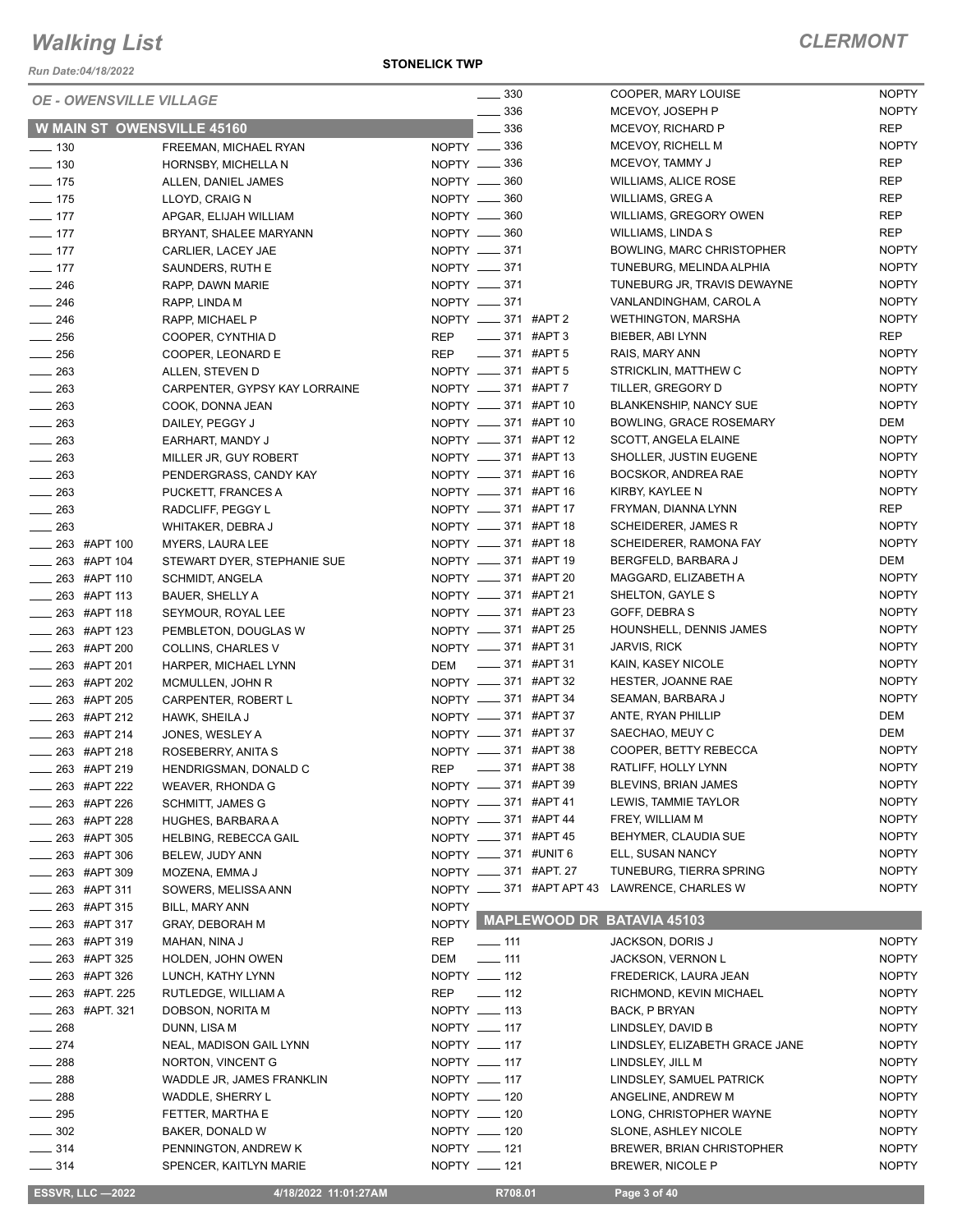*Run Date:04/18/2022*

**STONELICK TWP**

| <b>OE - OWENSVILLE VILLAGE</b>   |                              |                    | $\overline{\phantom{0}}$ 113 | BAUER, MILDRED MARLENE            | <b>REP</b>   |
|----------------------------------|------------------------------|--------------------|------------------------------|-----------------------------------|--------------|
|                                  |                              |                    | $- 115$                      | NEALAN, MISTY MARIE ANN           | <b>NOPTY</b> |
|                                  | MAPLEWOOD DR BATAVIA 45103   |                    | $\frac{1}{2}$ 115            | NEALAN, ROBERT ELIJAH             | <b>NOPTY</b> |
| $\frac{1}{2}$ 124                | DALE, ELIZABETH M            |                    | NOPTY - 120                  | HOLBERT, DANIEL WAYNE             | <b>NOPTY</b> |
| $\frac{1}{2}$ 125                | YORK, SHARON I               |                    | NOPTY $-$ 120                | HOLBERT SR, TIMOTHY ARTHUR        | <b>NOPTY</b> |
| $- 129$                          | PRIVETT, DAVID BRADLEY       | $NOPTY =$          | _ 120                        | NEELEY, MEGAN E                   | <b>NOPTY</b> |
| $\frac{1}{2}$ 132                | <b>GREGORY, RONALD</b>       |                    | NOPTY - 120                  | PETREY, JEFFREY HARRIS            | <b>NOPTY</b> |
| $\frac{1}{2}$ 132                | STANFORD, SANDRA M           | <b>REP</b>         | $- 121$                      | DOLLENMEYER, KYLIE LYNN           | <b>NOPTY</b> |
| $\frac{1}{2}$ 133                | HESLER, BRANDEN JAMES        |                    | NOPTY -121                   | DOLLENMEYER, WILLIAM R            | <b>NOPTY</b> |
| $\frac{1}{2}$ 136                | COX, DOROTHY L               | DEM                | $- 124$                      | MCINTOSH SR, DAVID W              | REP          |
| $\frac{1}{2}$ 137                | SNYDER, ELIZABETH L          | <b>DEM</b>         | $- 124$                      | MCINTOSH, DOROTHY P               | DEM          |
| $\frac{1}{2}$ 137                | STEFFEN, CHAD B              | <b>REP</b>         | $- 125$                      | RICHARDSON, NICOLE MICHELLE       | <b>NOPTY</b> |
|                                  |                              |                    | $\frac{1}{2}$ 127            | RAPP, CATHERINE M                 | <b>NOPTY</b> |
| PLUM ST OWENSVILLE 45160         |                              |                    | $-128$                       | NOLAND, JESSICA ANN               | <b>NOPTY</b> |
| $\frac{1}{247}$                  | SCHMID JR, HERMAN J          |                    | NOPTY - 128                  | NOLAND, JOSHUA DAVID              | <b>NOPTY</b> |
| $\frac{247}{2}$                  | SCHMID, MARY C               |                    | NOPTY - 134                  | ROSS KUTTLER, ADELIA M            | REP          |
| $\frac{1}{266}$                  | YOUNG, CALVIN R              |                    | NOPTY - 138                  | DUNN, FREDERICK CHESTER           | <b>NOPTY</b> |
| $\frac{1}{269}$                  | SMITH, MARIE B               | <b>REP</b>         | $\frac{1}{2}$ 138            | MORGAN, CONNIE SUE                | <b>NOPTY</b> |
| $\frac{1}{275}$                  | RODRIGUEZ, SUSAN MARY        |                    | NOPTY - 138                  | MORGAN, GREGORY A                 | <b>NOPTY</b> |
| $\frac{1}{275}$                  | RODRIQUEZ, CARLOS RAPHAEL    | NOPTY <sup>-</sup> | $-139$                       | KINCAID, FRANCES CATHERINE        | REP          |
| $\frac{1}{276}$                  | SPEER, DANIEL ALLEN          | $NOPTY =$          | _ 139                        | KINCAID, RICK L                   | <b>REP</b>   |
| $\frac{1}{276}$                  | SPEER, JUDITH ELLEN          |                    | NOPTY - 140                  | BORGARDING, AMBER M               | <b>NOPTY</b> |
| $\frac{1}{287}$                  |                              | <b>REP</b>         | $- 141$                      | SIMPSON, LEVI STEPHEN             | <b>NOPTY</b> |
| $\frac{1}{287}$                  | MURPHY, JILL DEBRA           |                    | NOPTY - 145                  | <b>BAILEY, CHARLES</b>            | REP          |
|                                  | MURPHY, KARA C               | <b>REP</b>         | $- 145$                      | <b>BAILEY, GRACE E</b>            | <b>REP</b>   |
| $\frac{1}{287}$                  | MURPHY, LARRY W              | <b>REP</b>         | $\frac{1}{2}$ 150            | MAFFEY JR, WILLIAM R              | <b>NOPTY</b> |
| $-287$                           | MURPHY, TAYLOR W             |                    | NOPTY - 151                  | <b>BAILEY, CARRI ANNE</b>         | REP          |
| $\frac{1}{288}$                  | MIDGLEY, JO ANN              |                    | NOPTY - 151                  | <b>BAILEY, JOSEPH M</b>           | <b>REP</b>   |
| $-288$                           | MIDGLEY JR, WALTER J         |                    | NOPTY - 200                  | ASHBROOK, CAMERON DOUGLAS         | <b>NOPTY</b> |
| $\frac{1}{288}$                  | MOUNT III, CHRISTIAN KEENER  |                    | $\frac{1}{200}$              | ASHBROOK, MARK D                  | <b>NOPTY</b> |
| $\frac{1}{2}$ 310                | MILLER, DARA LYNN            | <b>REP</b>         | $\frac{1}{200}$              | GAYHART, CAROL SUE                | DEM          |
| $\frac{1}{2}$ 310                | MILLER, RICHARD JOHN         | <b>REP</b>         | $=201$                       | ROSSELOT, SARAH J                 | <b>NOPTY</b> |
| $\frac{1}{2}$ 310                | <b>TEARCY, SETH AARON</b>    | NOPTY -            | 203                          | <b>BURROUGHS, LEE SCOTT</b>       | <b>NOPTY</b> |
| $\frac{1}{2}$ 311                | KEIRNS JR, JAMES EDWARD      | NOPTY <sup>-</sup> | $-203$                       | <b>BURROUGHS, PENNY L</b>         | <b>NOPTY</b> |
| $\frac{1}{2}$ 311                | KEIRNS, SARAH DIANE          | NOPTY <sup>-</sup> | $-205$                       | VICE, DANIEL J                    | <b>NOPTY</b> |
| $\frac{1}{2}$ 313                | HUBLER, INEZ M               | <b>DEM</b>         | $-208$                       | FRANK, KATHLEEN NICOLE            | <b>NOPTY</b> |
| $-314$                           | ZADEK, FRED A                | NOPTY -            |                              | FRANK, NICHOLAS WAYNE             | <b>NOPTY</b> |
| $\frac{1}{2}$ 315                | WATERFIELD, HOLLY J          |                    | NOPTY - 208<br>$-208$        | FRANK, TRACY MILLARD              | <b>NOPTY</b> |
| $\frac{1}{2}$ 317                | WILLIAMS, BRYAN R            | NOPTY -            | - 209                        | WENNINGER, JEREMY EDWARD          | <b>NOPTY</b> |
| $\frac{1}{2}$ 317                | <b>WILLIAMS, SARA</b>        | NOPTY <sup>-</sup> | $-209$                       | WENNINGER, MELISSA DAWN           | <b>NOPTY</b> |
| 319                              | SOUTHERLAND, RYAN NICHOLE    | $N$ OPTY $-$       | _ 213                        | HUMBERT, ETHEN ROBERT             | <b>NOPTY</b> |
|                                  |                              |                    | 213                          |                                   | <b>NOPTY</b> |
| <b>SHORT ST OWENSVILLE 45160</b> |                              |                    | 216                          | HUMBERT, JORDAN NICOLE            | <b>NOPTY</b> |
| $- 102$                          | YEAGER, ALICE                | <b>NOPTY</b>       |                              | SNIDER, CARL J                    |              |
| $-109$                           | ANSPACH, ZACHRY H            | <b>NOPTY</b>       | 223                          | BARBER, SEAN G                    | <b>NOPTY</b> |
| $-115$                           | DOWNS, JAMIE GENELLE         | <b>NOPTY</b>       | 223                          | SEWARD, WILLIAM A                 | <b>NOPTY</b> |
| $-120$                           | GAUL, HELEN C                | <b>NOPTY</b>       | 229                          | KINCAID, DONNA FAYE               | DEM          |
| $=$ 123                          | YEAGER, WILLIAM F            | <b>NOPTY</b>       | 229                          | KINCAID, MISTY A                  | DEM          |
| 202                              | YEAGER, JAMES E              | <b>NOPTY</b>       | 229                          | KINCAID, NORMA J                  | DEM          |
| 208                              | <b>RENNER, JOSEPH TRAVIS</b> | <b>NOPTY</b>       | 248                          | ANSTEATT, JUDITH A                | REP          |
| 208                              | RENNER, JULIANN HERRON       | <b>NOPTY</b>       | 248                          | ANSTEATT, THOMAS L                | <b>REP</b>   |
| $-210$                           | HERRON, THERESA L            | <b>NOPTY</b>       | 248                          | RYAN, ROBERT E                    | <b>REP</b>   |
| $-218$                           | HACKER, QUENTIN LUKE         | <b>NOPTY</b>       | 248                          | RYAN, SAMANTHA NICOLE             | <b>NOPTY</b> |
| $-218$                           | <b>KRIEG, LORRAINE M</b>     | <b>NOPTY</b>       | 248                          | RYAN, STEPHANIE A                 | <b>REP</b>   |
| $\sim$ 224                       | HURDLE, HANNAH A             | <b>NOPTY</b>       |                              |                                   |              |
| $- 255$                          | SHEPPARD, MABLE A            | <b>REP</b>         |                              | STATE ROUTE 132 OWENSVILLE 45160  |              |
|                                  |                              |                    | _ 4690                       | SMITH, JOHN HERMAN                | <b>NOPTY</b> |
|                                  | ST LOUIS DR OWENSVILLE 45160 |                    |                              | STATE ROUTE 276 BATAVIA 45103     |              |
| _ 112 #APT 1                     | HOUSE, TYLER WAYNE           | <b>NOPTY</b>       | 5096                         | ANSTEATT, DYLAN PATRICK DUNN      | <b>NOPTY</b> |
| _ 112 #APT 1                     | <b>MOSS, KATELIN ROSE</b>    | <b>NOPTY</b>       | 5096                         | ANSTEATT, T M                     | <b>NOPTY</b> |
| $\frac{1}{2}$ 113                | <b>BASFORD, ALICIA RENEA</b> | <b>NOPTY</b>       | 5096                         | ANSTEATT, ZACHARY MICHAEL         | <b>NOPTY</b> |
| $- 113$                          | BASFORD, BRENDAN MARC        | <b>NOPTY</b>       |                              |                                   |              |
| $- 113$                          | <b>BAUER, GEORGE FRED</b>    | <b>REP</b>         |                              | <b>WALNUT ST OWENSVILLE 45160</b> |              |
|                                  |                              |                    |                              |                                   |              |
| <b>ESSVR, LLC -2022</b>          | 4/18/2022 11:01:27AM         |                    | R708.01                      | Page 4 of 40                      |              |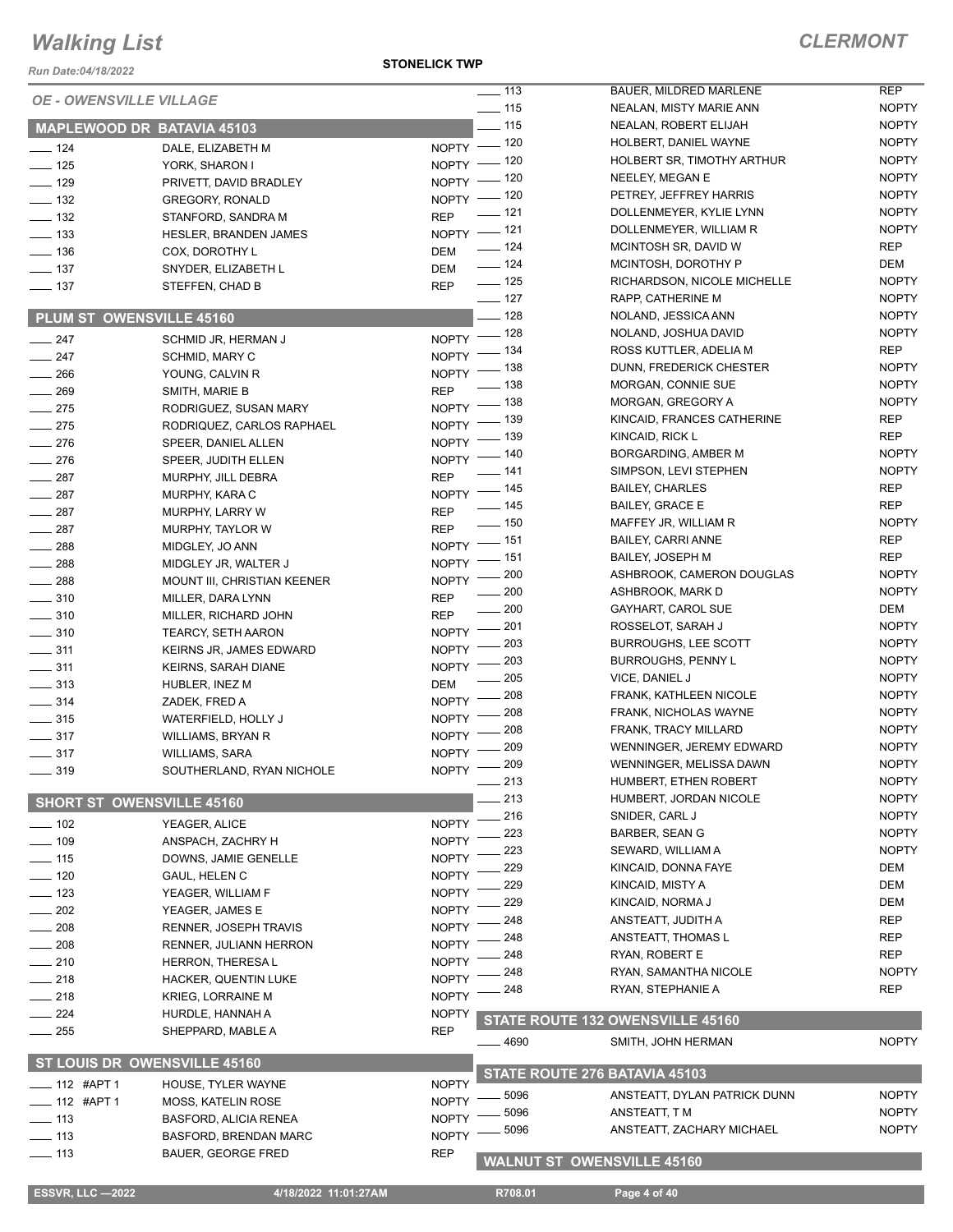*Run Date:04/18/2022*

#### *OE - OWENSVILLE VILLAGE*

|                   | <b>WALNUT ST OWENSVILLE 45160</b> |              |
|-------------------|-----------------------------------|--------------|
| $-205$            | STRUNK. JOSEPH E                  | <b>NOPTY</b> |
| $-272$            | TINCHER, CHRISTINA GOLDIE         | DEM          |
| $\equiv$ 272      | TINCHER, JACOB LEE                | <b>DEM</b>   |
| $-276$            | POTRATZ, CORY                     | <b>NOPTY</b> |
| $-276$            | ZETER, BRADLEY A                  | <b>NOPTY</b> |
| $-276$            | ZETER, CHARLES GEORGE             | <b>NOPTY</b> |
| $-276$            | ZETER, SUSAN HELENE               | <b>NOPTY</b> |
| $-312$            | WATSON, HELEN A                   | <b>REP</b>   |
| $-318$            | LOUIS, JOHN                       | <b>NOPTY</b> |
| $\equiv$ 330      | BROWN, SHAWNTA LYNN               | <b>NOPTY</b> |
| $\frac{1}{2}$ 340 | STYERS, KATHLEEN MARIE            | <b>NOPTY</b> |
| $\sim$ 350        | <b>BROWN, BRYON B</b>             | <b>REP</b>   |
| $\equiv$ 350      | BROWN, RUTH A                     | <b>NOPTY</b> |
| $-351$            | RADER, DYLAN E                    | <b>NOPTY</b> |
| $\equiv$ 352      | STEPHENSON, MADELYN STORM         | <b>NOPTY</b> |
| $\equiv$ 360      | OWLETT, AUDREY Y                  | <b>NOPTY</b> |
| $\equiv$ 360      | OWLETT, JAYDE A                   | <b>NOPTY</b> |
| $\equiv$ 360      | STEPHENSON, DANIEL A              | <b>NOPTY</b> |
| $\equiv$ 360      | STEPHENSON, JULIE L               | <b>NOPTY</b> |
|                   |                                   |              |

#### **WESTERN AVE OWENSVILLE 45160**

| 215      | MARKSBERRY, CHAD R              | <b>NOPTY</b> |
|----------|---------------------------------|--------------|
|          | <b>WHITMER RD BATAVIA 45103</b> |              |
| 2383     | DEHNER, JACOB GERARD            | <b>NOPTY</b> |
| 2385     | <b>MINTON, GRACIE LYNN</b>      | <b>NOPTY</b> |
| $-2385$  | WILSON, DAVID B                 | <b>REP</b>   |
| $= 2385$ | <b>WILSON, PATRICIA A</b>       | <b>REP</b>   |
| $-2389$  | <b>HODGE. JENNIFER N</b>        | <b>NOPTY</b> |
| $-2389$  | RADTKE, EMILY E                 | <b>NOPTY</b> |
| $-2389$  | RADTKE, NICHOLAS REID           | <b>NOPTY</b> |
| $-2391$  | CREEL, RONALD J                 | DEM          |
| $-2393$  | WROCKLAGE, LYNNE ELLEN          | <b>DEM</b>   |
| $-2395$  | BRUMETT JR. FRANK P             | <b>NOPTY</b> |
| . 2397   | RAYLES, CARL R                  | <b>REP</b>   |
| $-2397$  | RAYLES, JAMES M                 | <b>DEM</b>   |
| 2397     | RAYLES, VIOLA V                 | DEM          |

*TOTAL :* **478**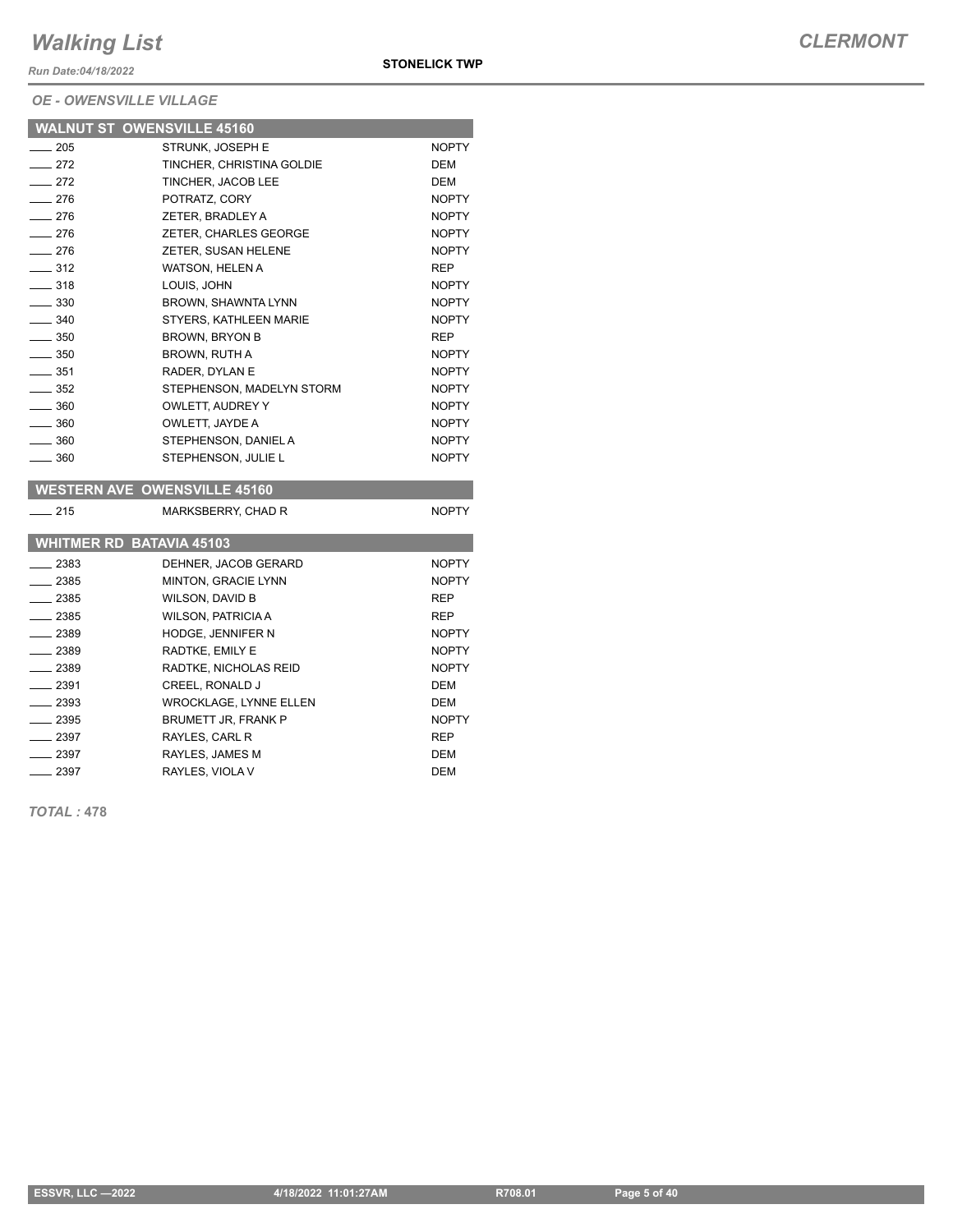*Run Date:04/18/2022*

#### **STONELICK TWP**

| IWII PUGO, UT/IU/LUZ           |                                                  |                                   |
|--------------------------------|--------------------------------------------------|-----------------------------------|
|                                | <b>SK-A - STONELICK TOWNSHIP A</b>               | _ 5051                            |
|                                |                                                  | _ 5065                            |
|                                | <b>AUTUMN OAK DR BATAVIA 45103</b>               | $-5065$                           |
| __ 1640                        | CORSMEIER, PAULA JEAN                            | - 5065<br><b>NOPTY</b><br>$-5067$ |
| $- 1648$                       | SCHULTZ, BAILEY ANNE                             | <b>NOPTY</b><br>$-5073$           |
| $-1648$                        | SCHULTZ, DEAN R                                  | REP<br>_ 5079                     |
| ____ 1648                      | SCHULTZ, LORI A                                  | REP<br>$-5079$                    |
| $-1649$                        | WATKINS, DALE E                                  | <b>NOPTY</b><br>- 5089            |
| $- 1649$                       | <b>WATKINS, KIMBERLY</b>                         | <b>NOPTY</b><br>- 5089            |
| ___ 1650                       | BRYAN, ROSEMARY C                                | <b>NOPTY</b><br>- 5091            |
| — 1650                         | BRYAN, STEPHEN M                                 | <b>NOPTY</b><br>$=$ 5091          |
| $=$ 1652                       | ESPOSITO, DAVID A                                | REP<br>$-5095$                    |
| $-1652$<br>$-1655$             | ESPOSITO, JULIA B S                              | REP<br>_ 5095                     |
| $-1655$                        | JONES, MELISSA M                                 | DEM<br>$-5095$<br>DEM             |
| $-1655$                        | JONES, WILLIAM ELDON<br>THOMPSON, MARJORIE D     | _ 5097<br>REP                     |
| ___ 1659                       | MILLER, DIANA L                                  | $-5097$<br><b>NOPTY</b>           |
| $- 1659$                       | MILLER JR, RAYMOND B                             | 5152<br><b>NOPTY</b>              |
| $- 1680$                       | <b>BROFFT, MARY M</b>                            | $-5156$<br><b>REP</b>             |
| $- 1680$                       | <b>BROFFT, ROGER W</b>                           | _ 5156<br><b>NOPTY</b>            |
| $- 1684$                       | SINGER, BENJAMIN A                               | _ 5160<br><b>NOPTY</b>            |
| $- 1684$                       | SINGER, KATHRYN E                                | $-5160$<br>REP                    |
| $- 1684$                       | SINGER, STEPHEN A                                | _ 5165<br>REP                     |
| — 1687                         | SEIFERT, DARLENE R                               | - 5165<br><b>NOPTY</b>            |
| __ 1687                        | YOUNG, TIMOTHY G                                 | $-5176$<br><b>NOPTY</b>           |
| $-1688$                        | ELBEL, GEORGE M                                  | $-5194$<br>REP                    |
| __ 1688                        | ELBEL, GLORIA JEAN                               | $=$ 5194<br>REP                   |
|                                |                                                  | $=5204$                           |
|                                | <b>BALZHISER LN BATAVIA 45103</b>                | $=$ 5215                          |
| $- 1870$                       | <b>BEHAN, CATHY L</b>                            | - 5215<br><b>NOPTY</b>            |
| $- 1870$                       | <b>BEHAN, THOMAS P</b>                           | 5219<br><b>NOPTY</b>              |
| — 1880                         | <b>BALZHISER, FRED A</b>                         | 5219<br>REP                       |
| __ 1880                        | <b>BALZHISER, VIRGINIA E</b>                     | 5220<br><b>NOPTY</b>              |
| $-1880$                        | <b>MASON, LAUREN MARIE</b>                       | 5220<br><b>NOPTY</b>              |
| $-1890$                        | HOFFMANN, CHARLES OWEN                           | 5220<br>REP                       |
| $-1890$                        | <b>HOFFMANN, SUSAN B</b>                         | $-5226$<br>REP<br>5228            |
| $- 1900$                       | COWDREY, CALEB CONNOR                            | <b>NOPTY</b><br>5228              |
| __ 1900                        | COWDREY, HOPE ELISABETH                          | <b>NOPTY</b><br>5232              |
| _ 1900                         | PATTERSON, ADAM H                                | REP<br>5232                       |
| _ 1900                         | PATTERSON, LORI J                                | <b>REP</b><br>5238                |
| __ 1900                        | PATTERSON, SAMUEL HUNTER                         | <b>NOPTY</b><br>5238              |
| $-1910$                        | <b>MEACHAM, MICHAEL H</b>                        | <b>REP</b><br>5244                |
| __ 1950                        | THARP, DONALD W                                  | <b>NOPTY</b><br>5263              |
| 1950                           | THARP, MERRILLYN K                               | <b>NOPTY</b><br>5263              |
| _ 1950                         | THARP, STEPHEN P                                 | <b>NOPTY</b><br>5265              |
| <b>BENTON RD BATAVIA 45103</b> |                                                  | 5265                              |
|                                |                                                  | 5267                              |
| $-4998$                        | PONDER, WILLIE                                   | NOPTY<br>5268                     |
| __ 4998                        | PONDER, WILMAC                                   | <b>NOPTY</b><br>5268              |
| $-5011$                        | WINDSOR, JOAN M                                  | <b>NOPTY</b><br>5268              |
| $-5021$<br>$-5021$             | STRICKER, BEVERLY JO                             | NOPTY<br>5268                     |
| $-5028$                        | STRICKER, JOSEPH F                               | <b>NOPTY</b><br>5303              |
| _ 5032                         | <b>JOSLIN, KAITLIN NICOLE</b><br>VAIL, MICHAEL D | REP<br>5307<br>REP                |
| $=$ 5036                       | <b>BURDEN, ERIC P</b>                            | 5307<br><b>NOPTY</b>              |
| $=5036$                        | BURDEN, NANCY L                                  | 5313<br><b>NOPTY</b>              |
| 5037                           | SCHELLENBERGER, KAREN S                          | 5343<br>REP                       |
| 5049                           | SKILES, KIMBERLY S                               | 5343<br>REP                       |
| 5049                           | SKILES, MICHAEL P                                | 5345<br>REP                       |
| - 5050                         | <b>BELL, TIMOTHY J</b>                           | 5345<br>REP                       |
| - 5050                         | MOORE, NICOLLE TENNIAL                           | 5408<br><b>NOPTY</b>              |
| 5051                           | <b>CUTRIGHT SR, GARRY</b>                        | 5408<br>REP                       |

| 5051 | <b>FARRELL, CHRISTINE ANN</b>       | NOPTY        |
|------|-------------------------------------|--------------|
| 5065 | PUCKETT, ABBEY E                    | NOPTY        |
| 5065 | PUCKETT, CHRISTOPHER M              | <b>NOPTY</b> |
| 5065 | PUCKETT, ERICKA L                   | NOPTY        |
| 5067 | MEECE, PEGGY A                      | DEM          |
| 5073 | HICKS, CLAIRE L                     | <b>NOPTY</b> |
| 5079 | FORD, IAN J                         | NOPTY        |
| 5079 | FORD, ROSEMARY ANNE                 | <b>NOPTY</b> |
| 5089 | MCCAFFERTY, JAMES HENRY             | REP          |
|      |                                     |              |
| 5089 | MCCAFFERTY, LAURA ANNE              | REP          |
| 5091 | WARD, ASHLI NICOLE                  | NOPTY        |
| 5091 | WELCH, JEFFERY M                    | NOPTY        |
| 5095 | PIERCE, CHARLES H                   | DEM          |
| 5095 | PIERCE, JEFFERY C                   | DEM          |
| 5095 | PIERCE, SHERRI A                    | DEM          |
| 5097 | DIAL, DOROTHY A                     | <b>NOPTY</b> |
| 5097 | DIAL, THOMAS W                      | <b>NOPTY</b> |
| 5152 | JONES, BRENDA H                     | <b>NOPTY</b> |
| 5156 | <b>BINGAMAN, KIMBERLY SUE</b>       | <b>NOPTY</b> |
| 5156 | <b>BROWN, JEREMY W</b>              | <b>NOPTY</b> |
| 5160 | <b>WALTERS, JAMIE MARIEA</b>        | NOPTY        |
| 5160 | <b>WALTERS, JEFFREY ALLEN</b>       | <b>NOPTY</b> |
| 5165 | HINES, STEVEN R                     | <b>NOPTY</b> |
| 5165 | TOCTAN, DANIELLE LAUREN             | NOPTY        |
| 5176 | <b>EMERY, RONALD E</b>              | <b>NOPTY</b> |
| 5194 | SANKER, CARL SCOTT                  | <b>NOPTY</b> |
|      | SANKER, DEBORAH DEE                 | NOPTY        |
| 5194 |                                     |              |
| 5204 | OWLETT, TODD M                      | REP          |
| 5215 | DURCHHOLZ, DEBORAH L                | REP          |
| 5215 | DURCHHOLZ, KIRK W                   | REP          |
| 5219 | HEIN, BRUCE E                       | NOPTY        |
| 5219 | HEIN, JEREMY EDWARD                 | NOPTY        |
| 5220 | WALDEN, JENNIFER KAY                | <b>NOPTY</b> |
| 5220 | WALDEN, MICHAEL R                   | <b>NOPTY</b> |
| 5220 | WILLS, SAVANNAH ROSEMARY            | <b>NOPTY</b> |
| 5226 | CROZIER, MARY K                     | <b>NOPTY</b> |
| 5228 | <b>CROZIER, JEFFREY T</b>           | NOPTY        |
| 5228 | RINGEL, AUSTIN THOMAS               | NOPTY        |
| 5232 | STROUT, ANN S                       | <b>NOPTY</b> |
| 5232 | STROUT, JEFF                        | <b>NOPTY</b> |
| 5238 | WARD, MARY B                        | REP          |
| 5238 | WARD, RUSSEL C                      | REP          |
| 5244 | <b>WICK, MICHAEL D</b>              | NOPTY        |
| 5263 | MCCLUNG, KATHRYN C                  | NOPTY        |
| 5263 | <b>MCCLUNG, MARK DAVID</b>          | <b>NOPTY</b> |
| 5265 | GATCH, MASON P                      | <b>NOPTY</b> |
| 5265 | OLSEN, TRINA RAE                    | NOPTY        |
| 5267 | LAWSONGATCH, STEVEN M               | NOPTY        |
| 5268 | <b>BREITENSTEIN, JENNIFER LYNNE</b> | REP          |
| 5268 | <b>BREITENSTEIN, MATTHEW A</b>      | REP          |
|      |                                     | <b>REP</b>   |
| 5268 | PAUL, JAMES S                       |              |
| 5268 | PAUL, KATHY A                       | REP          |
| 5303 | ROGERS, JASON D                     | <b>NOPTY</b> |
| 5307 | MCGEE, CYNTHIA A                    | REP          |
| 5307 | MCGEE, JOSEPH B                     | REP          |
| 5313 | FEY, MARLENE J                      | NOPTY        |
| 5343 | HILL, KELSEY ABEL                   | NOPTY        |
| 5343 | HILL, SCOTT A                       | <b>NOPTY</b> |
| 5345 | SMITH, JANIS P                      | REP          |
| 5345 | WYLES, PHILIP G                     | NOPTY        |
| 5408 | <b>BURWINKEL, AGNES C</b>           | NOPTY        |
| 5408 | BURWINKEL, MARGARET C               | REP          |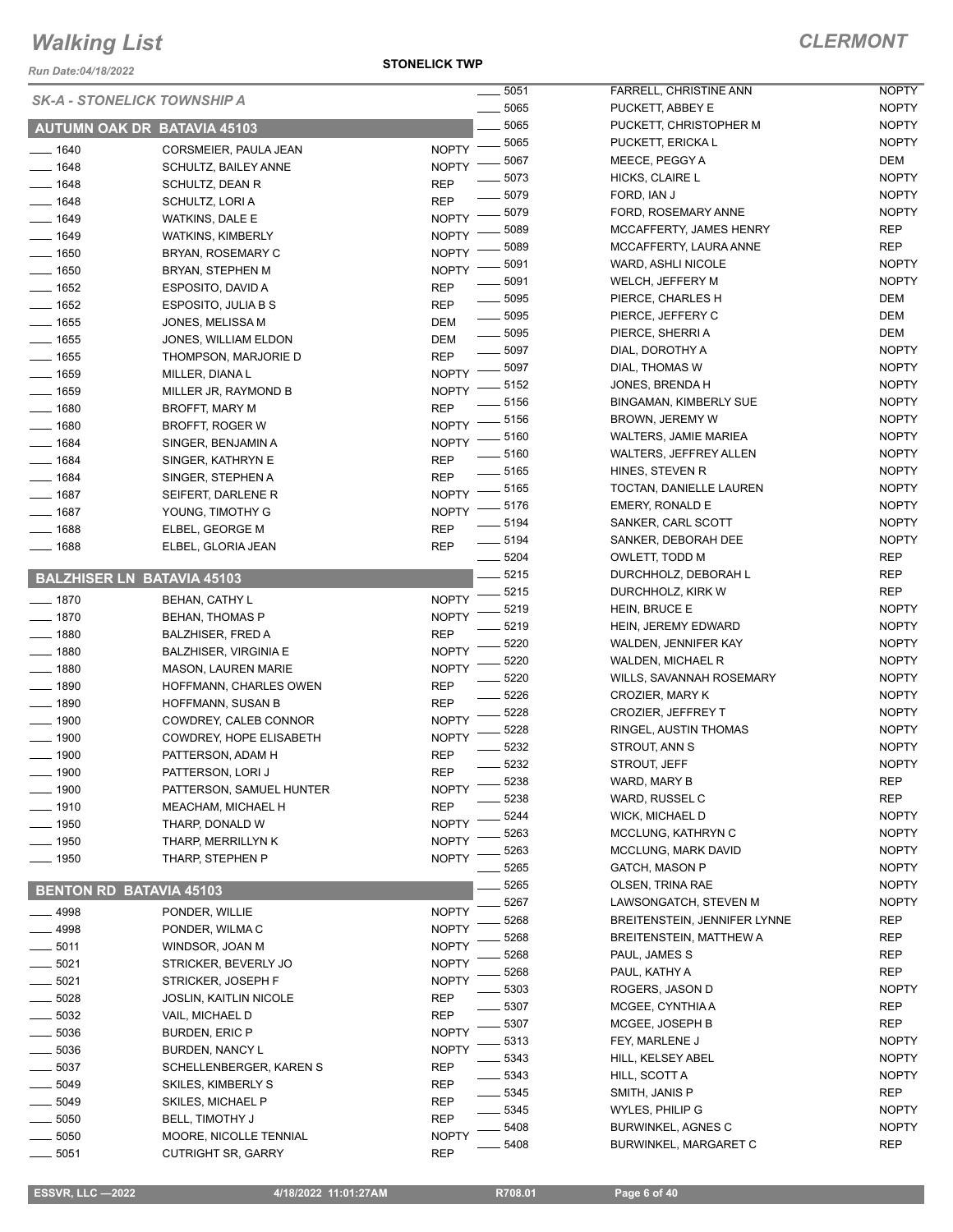*Run Date:04/18/2022*

#### **STONELICK TWP**

|                  | <b>SK-A - STONELICK TOWNSHIP A</b>  |                                  | 2653    | DAHLHAUSEN, MEGAN ELIZABETH       | <b>REP</b>   |
|------------------|-------------------------------------|----------------------------------|---------|-----------------------------------|--------------|
|                  |                                     |                                  | 2653    | DAHLHAUSEN III, ROBERT AUSTIN     | <b>NOPTY</b> |
|                  | <b>BIG APPLE LN BATAVIA 45103</b>   |                                  | 2653    | DAHLHAUSEN, ROBERT D              | <b>REP</b>   |
| $\frac{1}{2003}$ | NOONAN, ERICA LYNN                  | $\frac{1}{2653}$<br><b>NOPTY</b> |         | LONG, DIANA L                     | <b>REP</b>   |
| $-2003$          | <b>WILLIAMS, GENE M</b>             | <b>REP</b>                       | 2654    | FERGUSON, DIANA LYNN              | <b>REP</b>   |
| $-2003$          | WILLIAMS, SONDRA LEE                | <b>REP</b>                       | 2654    | FERGUSON, TODD A                  | <b>REP</b>   |
| 2005             | HILL, MANDI LYNN                    | <b>NOPTY</b>                     | 2658    | FEMIA, CAROL ANN SCROGGINS        | <b>REP</b>   |
| 2005             | HILL, SEAN M                        | <b>NOPTY</b>                     | 2658    | FEMIA, RICHARD M                  | <b>REP</b>   |
| 2006             | <b>EMERY, MAGGIE C</b>              | <b>DEM</b>                       | 2660    | FERGUSON, CHRISTOPHER             | <b>NOPTY</b> |
| 2006             | <b>EMERY, RICH E</b>                | <b>NOPTY</b>                     | 2660    | FERGUSON, LOGAN CHRISTOPHER       | <b>NOPTY</b> |
| $-2007$          | <b>HOPKINS, SANDRAK</b>             | <b>REP</b>                       | 2660    | FERGUSON, SARAH M                 | <b>REP</b>   |
| $-2007$          | <b>HOPKINS, TIMOTHY</b>             | <b>NOPTY</b>                     |         |                                   |              |
| $-2007$          | OLIVER, MATTHEW CHRISTOPHER         | <b>NOPTY</b>                     |         | <b>CAREY LN BATAVIA 45103</b>     |              |
| 2008             | EDENFIELD, DEBRA S                  | $- 1632$<br><b>DEM</b>           |         | <b>KRAUS, JASON E</b>             | <b>NOPTY</b> |
| 2008             | <b>ESTRIDGE, RANDALL M</b>          | $- 1635$<br><b>DEM</b>           |         | LINDSLEY, ANGELA RENEE            | <b>NOPTY</b> |
| $-2010$          | SANDFOSS, ERIN L                    | $-1635$<br>$NOPTY$ -             |         | LINDSLEY, ZACHARY DAVID           | <b>NOPTY</b> |
| $-2010$          | SANDFOSS, GREGORY L                 | __ 1635<br>$NOPTY$ -             |         | THORNBERRY, TUCKER ALLAN          | <b>NOPTY</b> |
| $-2011$          | LUPPERT, BARRY A                    | <b>NOPTY</b>                     | _ 1638  | MERK, BARBARA A                   | <b>NOPTY</b> |
| $-2011$          | LUPPERT, SANDRA LYNN                | <b>NOPTY</b>                     | 1638    | STEINER JR, ROBERT PAUL           | <b>NOPTY</b> |
| $-2011$          | LUPPERT, SHELBY LYNN                | <b>NOPTY</b>                     | 1638    | STEINER, SARAH CHRISTINE          | <b>NOPTY</b> |
|                  |                                     | <b>NOPTY</b>                     | 1648    | VAN PELT, JAIDE SIERRA            | <b>NOPTY</b> |
| $-2012$          | MANNINGHOFF, SARAH LELA             | $- 1648$<br><b>REP</b>           |         | <b>VANPELT, NIKKI</b>             | <b>NOPTY</b> |
| $-2012$          | NOLAND, JEFFREY DAVID               | $- 1648$                         |         | VANPELT, ROSS A                   | <b>NOPTY</b> |
| $= 2012$         | NOLAND, SUSAN LELA                  | <b>REP</b><br>$- 1656$           |         | <b>BRISCOE JR, CHARLES E</b>      | <b>NOPTY</b> |
|                  | <b>BLACK HOOF TRL MILFORD 45150</b> | $- 1656$                         |         | BRISCOE, JAN LOUISE               | <b>NOPTY</b> |
|                  |                                     |                                  |         |                                   |              |
| $-2601$          | LESE, LOIS E                        | <b>DEM</b>                       |         | <b>CLOVER LN BATAVIA 45103</b>    |              |
| $-2601$          | LESE, ROBERT S                      | <b>DEM</b><br>NOPTY - 1989       |         | GEE, DAVID R                      | <b>REP</b>   |
| $-2605$          | SCOTT, BECKEY JEAN                  |                                  | $-1989$ | HOLLIDAY, CONNIE L                | <b>REP</b>   |
| 2605             | SCOTT, JON WAYNE                    | <b>NOPTY</b>                     | _ 1994  | FLATT, ILEEN D                    | <b>NOPTY</b> |
| $\frac{1}{2605}$ | SCOTT, RILEY ELIZABETH              | $NOPTY$ -<br>$- 1994$            |         | FLATT, JEFF L                     | <b>NOPTY</b> |
| $-2606$          | WAMSLEY, LUCILLE E                  | <b>REP</b><br><u>_</u> __ 1995   |         | BEUKE, TIMOTHY A                  | <b>NOPTY</b> |
| $- 2606$         | WAMSLEY, W F                        | <b>REP</b>                       |         |                                   |              |
| $-2610$          | DECHAIRO, BRYAN MICHAEL             | <b>NOPTY</b>                     |         | <b>COURTLAND DR BATAVIA 45103</b> |              |
| $-2610$          | RENO, JEFFREY M                     | <b>NOPTY</b><br>$- 1101$         |         | WEBB, JACK L                      | <b>NOPTY</b> |
| $-2610$          | RENO, SARAH L                       | <b>REP</b><br>$-1101$            |         |                                   | <b>NOPTY</b> |
| $-2613$          | TALLO, SAMANTHA M                   | $NOPTY =$                        |         | WEBB, MISTY L<br>ALSEPT, LEANNE K | <b>NOPTY</b> |
| $-2613$          | WALKER, CAMERON ALAN                | NOPTY - 1104                     |         |                                   | <b>NOPTY</b> |
| $-2613$          | WALKER, RODNEY ALAN                 | NOPTY - 1104                     |         | WILSON, AUSTIN JAY                | <b>NOPTY</b> |
| $-2613$          | <b>WALKER, VICTORIA J</b>           | NOPTY - 1104                     |         | WILSON, JAY DONALD                | <b>NOPTY</b> |
| 2614             | LAWHORN, DEBBIE A                   | NOPTY - 1104                     |         | WILSON, SHAWN DEE                 |              |
| $-2614$          | <b>SEALS, SCOTT ANDREW</b>          | NOPTY - 1105                     |         | DIEKMANN, KAYLA ROSE              | REP          |
| $-2617$          | <b>BUSLER, BETH ANN</b>             | NOPTY - 1105                     |         | DIEKMANN, LORI C                  | <b>REP</b>   |
| $-2617$          | <b>BUSLER, ERIC WILLIAM</b>         | NOPTY - 1105                     |         | DIEKMANN, MICHAEL J               | <b>REP</b>   |
| $-2618$          | <b>SEALS, JAMES LARRY</b>           | REP - 1106                       |         | CRUEY, GRACE ELLEN                | <b>NOPTY</b> |
| $-2618$          | SEALS, SANDRA C                     | $- 1106$<br><b>REP</b>           |         | CRUEY, HARLEY D                   | <b>REP</b>   |
| _ 2622           | LYON II, LEE E                      | NOPTY - 1106                     |         | <b>CRUEY, JAKE THOMAS</b>         | <b>NOPTY</b> |
| $-2622$          | LYON, TAMMIE L                      | NOPTY - 1106                     |         | <b>CRUEY, TERRON J</b>            | <b>REP</b>   |
| $-2623$          | SKINNER, CHRISTINE HOWARD           | NOPTY - 1107                     |         | ENIX, CONNIE C                    | REP          |
| __ 2623          | SKINNER, JEROME L                   | REP - 1107                       |         | ENIX, GARY P                      | <b>REP</b>   |
| $-2628$          | HARDOERFER, SCOTT T                 | REP - 1108                       |         | BOWEN, DAMIAN MAKANE              | <b>NOPTY</b> |
| $-2628$          | SCARDINA HARDOERFER, MARY ANN       | NOPTY - 1108                     |         | ZIKE, JOSHUA E                    | <b>NOPTY</b> |
| $-2632$          | MCDONOUGH, DEBORAH A                | NOPTY - 1108                     |         | ZIKE, KASSIDY N                   | <b>NOPTY</b> |
| $-2632$          | MCDONOUGH, MICHAEL P                | NOPTY - 1109                     |         | HIRSCHAUER, ELOISE M              | REP          |
| __ 2638          | DONSON JR, GEORGE JACK              | REP - 1109                       |         | HIRSCHAUER, ROBERT N              | REP          |
| $-2638$          | DONSON, KELLY MARIE                 | $- 1109$<br><b>REP</b>           |         | HIRSCHAUER, ROBERT W              | <b>REP</b>   |
| _ 2646           | MCCORMICK, MARIA CLOUD              | NOPTY - 1111                     |         | KREAGER, SARAH DANIELLE           | <b>NOPTY</b> |
| $-2646$          | TROUT, COBIN L                      | $- 1111$<br><b>DEM</b>           |         | WIDOLFF, EMILY JO                 | <b>NOPTY</b> |
| $-2646$          | TROUT, MARK DAVID                   | $\frac{1}{2}$ 1112<br><b>REP</b> |         | MULLINS JR, ROBERT L              | <b>NOPTY</b> |
| _ 2647           | CAHALL, KATHLEEN ANN                | NOPTY - 1113                     |         | <b>BRUGLER, AARON MICHAEL</b>     | <b>NOPTY</b> |
| $=$ 2647         | CAHALL, RICHARD PERRY               | NOPTY - 1113                     |         | HEILEMAN, DAVID E                 | <b>NOPTY</b> |
| $= 2650$         | SEAMAN, GLENDA ANN                  | $\frac{1}{113}$<br><b>REP</b>    |         | HEILEMAN, KIMBERLY L              | <b>NOPTY</b> |
| $-2650$          | SEAMAN, JOHN CHARLES                | $\frac{1}{115}$<br><b>REP</b>    |         | MEYER, DWAIN A                    | <b>NOPTY</b> |
|                  |                                     | $\frac{1}{115}$                  |         | VIRGIN-SEIBERT, LAURA M           | <b>NOPTY</b> |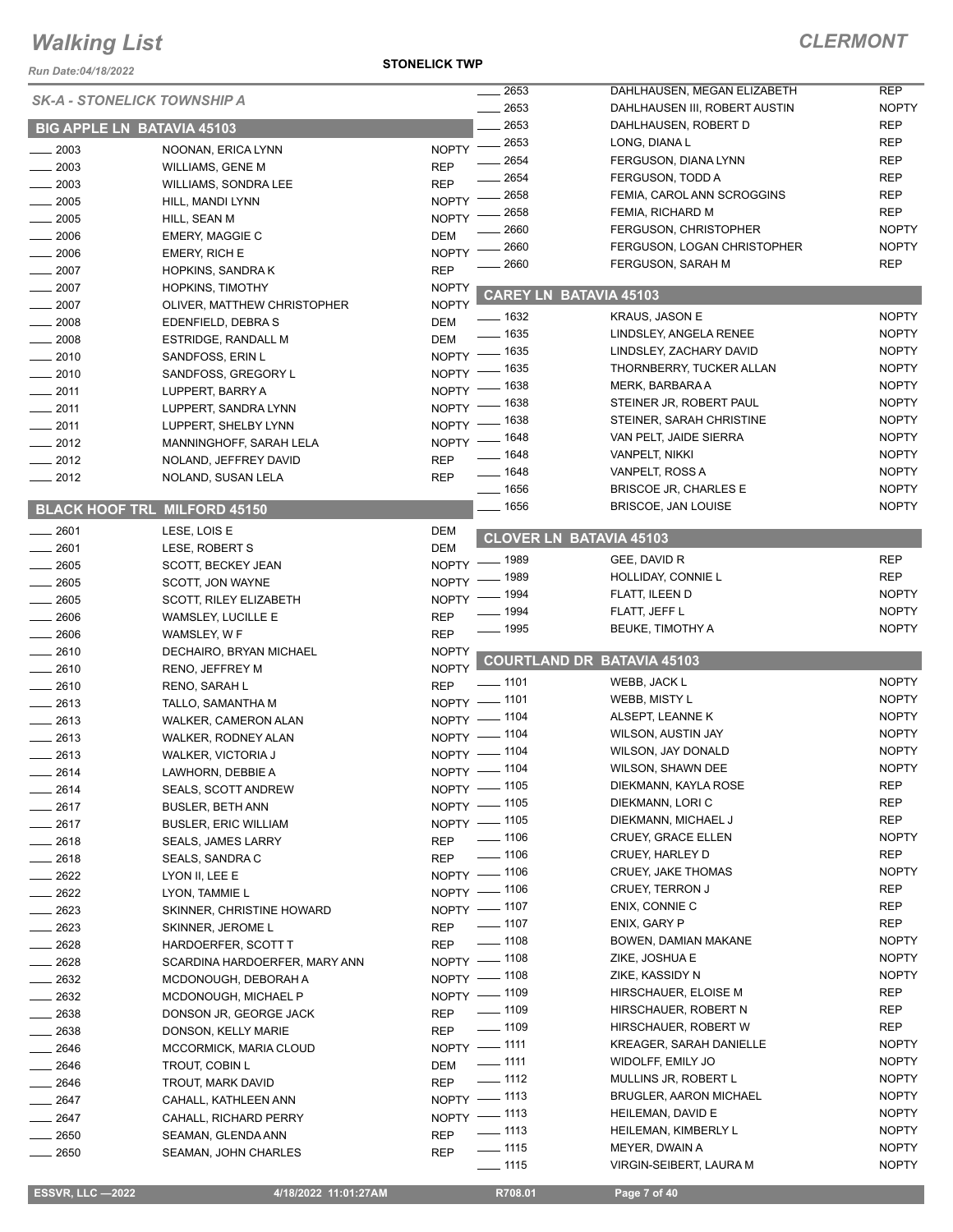*Run Date:04/18/2022*

**STONELICK TWP**

| <b>ESSVR, LLC -2022</b>            | 4/18/2022 11:01:27AM           |              | R708.01                    | Page 8 of 40                                        |              |
|------------------------------------|--------------------------------|--------------|----------------------------|-----------------------------------------------------|--------------|
|                                    |                                |              |                            |                                                     |              |
| $\frac{1}{2}$ 5115                 | LITZENBERG, JEFFERY A          | <b>NOPTY</b> | - 8                        | CARLSON, BRIAN R                                    | <b>NOPTY</b> |
| $\frac{1}{2}$ 5113                 | KRIMMER, WILLIAM A             | <b>NOPTY</b> | $5^{\circ}$                | PICKERING III, CHESTER FRANK                        | <b>NOPTY</b> |
| $-5113$                            | <b>KRIMMER, STACEY NABORS</b>  | <b>NOPTY</b> |                            | DAVIS, KAREN ELIZABETH ANNE                         | <b>NOPTY</b> |
| $-5111$                            | TURNER, DOYLENE                | DEM          |                            | DAVIS, GRAHAM C                                     | <b>NOPTY</b> |
| $-5111$                            | <b>TURNER, DARREL LEE</b>      | DEM          | 3                          | WYATT, JAMES H                                      | <b>NOPTY</b> |
| $\frac{1}{2}$ 5109                 | <b>GARNER, MICHAEL DAVID</b>   | <b>NOPTY</b> | - 1                        | MCCONNELL STEPHEN, PATRICIA LYNN                    | <b>NOPTY</b> |
| $\frac{1}{2}$ 5109                 | <b>GARNER, DEBORAH L</b>       | REP          |                            | <b>HISTORIC WAY BATAVIA 45103</b>                   |              |
| $-5107$                            | SMITH, STANLEY H               | <b>REP</b>   |                            |                                                     |              |
| $\frac{1}{2}$ 5107                 | SMITH, PATRICIA A              | <b>REP</b>   | 1692                       | FROHLICH, MARTIN C                                  | <b>NOPTY</b> |
| $-5100$                            | MILLER, TONJA S                | <b>NOPTY</b> | 1692                       | FROHLICH, LISA KAE                                  | <b>NOPTY</b> |
| $\frac{1}{2}$ 5100                 | MILLER, GERALD J               | <b>REP</b>   | 1692                       | FROHLICH, ISABELLE KATHERINE                        | <b>NOPTY</b> |
| <b>GALLEY HILL RD</b>              | <b>MILFORD 45150</b>           |              | 1692                       | FROHLICH, GABRIELLE ELIZABETH                       | <b>NOPTY</b> |
|                                    |                                |              | 1664                       | KEIPPER, MATTHEW JOHN                               | <b>NOPTY</b> |
| $- 1600$                           | HEINOLD, PAULA JEAN            | <b>NOPTY</b> | - 1664                     | KEIPPER, MARY KATHERINE                             | <b>NOPTY</b> |
| $-1600$                            | <b>HEINOLD, FRED THOMAS</b>    | <b>NOPTY</b> | 1664                       | REALE, ROBIN ELIZABETH<br>KEIPPER, KATHERINE BROOKE | <b>NOPTY</b> |
| $-1580$                            | <b>BAARLAER, LAURIE G</b>      | <b>NOPTY</b> | 1660<br>1660               |                                                     | <b>NOPTY</b> |
| $-1580$                            | BAARLAER, GABRIELLA JACQUELINE | <b>NOPTY</b> | 1656                       | REALE, MICHAEL JOSEPH                               | <b>NOPTY</b> |
| $-1580$                            | <b>BAARLAER, DAVID C</b>       | <b>NOPTY</b> |                            | DUGGER, TAMMI J                                     | <b>NOPTY</b> |
| $- 1575$                           | JUEL, KAREN S                  | <b>REP</b>   | _ 1656                     | DUGGER, MIKE S                                      | <b>NOPTY</b> |
| $- 1575$                           | JUEL, ANDERS K                 | REP          |                            | <b>HIDDEN MEADOW CT BATAVIA 45103</b>               |              |
| $- 1570$                           | <b>MCCANN, MARK ALAN</b>       | <b>NOPTY</b> |                            |                                                     |              |
| $- 1570$                           | <b>MCCANN, KATHY S</b>         | <b>NOPTY</b> | 5353                       | ROMANO, ROBIN E                                     | <b>NOPTY</b> |
| $-1565$                            | STOKES, JOSEPH C               | <b>NOPTY</b> | 5353                       | ROMANO, KATELYN E                                   | <b>NOPTY</b> |
| 1565                               | STOKES, CYNTHIA SUSAN          | <b>NOPTY</b> | 5353                       | ROMANO, FRED W                                      | <b>NOPTY</b> |
| 1560                               | SEIBERT, PATRICIA L            | <b>NOPTY</b> | 5353                       | ROMANO, COURTNEY                                    | <b>NOPTY</b> |
| $=$ 1560                           | SEIBERT JR, EARL W             | <b>NOPTY</b> | 5337                       | ROBERTS, JACOB ALLEN                                | <b>NOPTY</b> |
| $\frac{1}{2}$ 1555                 | YOUNG, RENAK                   | DEM          | 5337                       | DUNN, BRITTANY NICOLE                               | <b>NOPTY</b> |
| $\frac{1}{2}$ 1555                 | YOUNG, BRENT LEE               | <b>REP</b>   | 5335                       | <b>WILLIAMS, KURTIS BOBBY</b>                       | <b>NOPTY</b> |
| $\frac{1}{2}$ 1555                 | DAVIS, VANESSA L               | <b>NOPTY</b> | 5335                       | ROSE, GARY EVAN                                     | <b>NOPTY</b> |
| $\frac{1}{2}$ 1550                 | UTECHT, DOUG R                 | <b>NOPTY</b> | 5335                       | MEJZLIK, STEPHANNIE M I                             | <b>NOPTY</b> |
| $- 1535$                           | KIMBALL, STEVEN C              | <b>REP</b>   | 5335                       | MEJZLIK, DEZZARAE NORMA LYNN                        | <b>NOPTY</b> |
| $\frac{1}{2}$ 1535                 | KIMBALL, ALICIA MAE            | <b>REP</b>   | $- 5335$                   | MANGEN, JOHN E                                      | <b>NOPTY</b> |
| $- 1535$                           | JOHNSON, ALEXA KAY             | DEM          | 5335                       | HALL, DAVID ROBERT                                  | <b>NOPTY</b> |
| <b>FAUL LN MILFORD 45150</b>       |                                |              | 5327                       | KAPITULA, VICTOR A                                  | <b>NOPTY</b> |
|                                    |                                |              | 5327                       | KAPITULA, IRINA M                                   | <b>NOPTY</b> |
| $- 1701$                           | <b>CRAVER, MICHELLE ANN</b>    | <b>NOPTY</b> | 5281                       | TIPTON, CAROL T                                     | <b>NOPTY</b> |
| $- 1701$                           | CRAVER, KEVIN M                | <b>NOPTY</b> | 5265                       | SHAW, BRANDY M                                      | <b>NOPTY</b> |
| 1669                               | <b>WHITING, EMMALEE MARIE</b>  | <b>NOPTY</b> | 5245                       | CRAVER, JEFFREY M                                   | <b>NOPTY</b> |
| 1669                               | HARRIS, CORTNEY MARIE          | <b>NOPTY</b> | 5237                       | HONKOMP, CRAIG A                                    | <b>DEM</b>   |
| 1669                               | <b>CRAVER, ROBERT JOSEPH</b>   | <b>NOPTY</b> | 5178                       | WEAVER, MARGARET ANNE                               | <b>NOPTY</b> |
| $- 1669$                           | CRAVER, JEROME A               | <b>DEM</b>   | 5178                       | PELOPIDA, ZACHARY AARON                             | <b>NOPTY</b> |
| $- 1669$                           | <b>CRAVER, CATHERINE R</b>     | DEM          | $= 5168$                   | VANCE, ROBERT WILLIAM                               | <b>NOPTY</b> |
| $\frac{1}{2}$ 1635                 | HERMAN III, MICHAEL JAMES      | <b>NOPTY</b> | 5168                       | VANCE, ESTHER ROSEANN                               | <b>NOPTY</b> |
| $- 1635$                           | HERMAN, DESTINEE KAY           | <b>NOPTY</b> | - 5168                     | LITFIN JR, ROBERT L                                 | <b>DEM</b>   |
| $- 1635$                           | CHANDLER, LINDA K              | <b>DEM</b>   | _ 5168                     | BURNETT LITFIN, DEBRAH EILEEN                       | <b>DEM</b>   |
| $- 1635$                           | CHANDLER, CARL T               | DEM          | 5164                       | TAYLOR, GAYLE R                                     | <b>REP</b>   |
| $- 1625$                           | CHANDLER, RODNEY LOUIS         | <b>NOPTY</b> | $\frac{1}{2}$ 5150         | MURPHY, EMILY ANN                                   | <b>NOPTY</b> |
| $- 1625$                           | CHANDLER, JENNIFER LYNN        |              | NOPTY -8150<br>5150        | MURPHY, CHRISTINE A                                 | <b>NOPTY</b> |
| <b>CRAVER RD MILFORD 45150</b>     |                                |              |                            | MURPHY, BRIAN D                                     | <b>NOPTY</b> |
|                                    |                                |              | $-5149$                    | DRUFFEL, MICHAEL S                                  | <b>NOPTY</b> |
| $-1803$                            | PLUNGIS, GLENN A               | <b>NOPTY</b> | 5149                       | DRUFFEL, KIRBY L                                    | <b>NOPTY</b> |
| 1803                               | <b>KROMER, EILEEN M</b>        | <b>DEM</b>   | $=$ 5135                   | IMBUS, REBECCA S                                    | <b>DEM</b>   |
| $-1799$                            | RUEHL, JUDITH B                | DEM          | $\frac{1}{2}$ 5135         | ACKERMAN, DENISE D                                  | <b>DEM</b>   |
| $- 1799$                           | KING, CHRIS J                  | <b>DEM</b>   | $\frac{1}{2}$ 5133         | <b>COMPART, KAITLYN MARGARET</b>                    | <b>NOPTY</b> |
|                                    |                                |              | $\frac{1}{2}$ 5133         | COMPART, DAVID ALLEN                                | <b>NOPTY</b> |
| <b>CRAVER RD BATAVIA 45103</b>     |                                |              | $-5130$                    | MCCOY, DOUGLAS WILLIAM                              | <b>NOPTY</b> |
| $- 1116$                           | <b>BAKER, ROBERT S</b>         |              | $= 5130$                   | ANDERSON, SUSAN L                                   | <b>NOPTY</b> |
| $- 1116$                           | <b>BAKER, JESSICA L</b>        |              | NOPTY -8128<br>NOPTY -8128 | MARKER, JEROME GREGORY                              | <b>REP</b>   |
| $- 1116$                           | BAKER, HAYLEY JEAN             |              | NOPTY -8124                | MARKER, DAYNA D                                     | <b>REP</b>   |
| <b>COURTLAND DR BATAVIA 45103</b>  |                                |              |                            | <b>GATES, PATRICK T</b>                             | <b>NOPTY</b> |
|                                    |                                |              | $-5117$                    | BOOTHBY, PAMELA D                                   | <b>NOPTY</b> |
| <b>SK-A - STONELICK TOWNSHIP A</b> |                                |              | $\frac{1}{2}$ 5117         | <b>BOOTHBY, NICOLE SHANNON</b>                      | <b>NOPTY</b> |
|                                    |                                |              | $\frac{1}{2}$ 5117         | BOOTHBY, GREGORY ALLEN                              | <b>NOPTY</b> |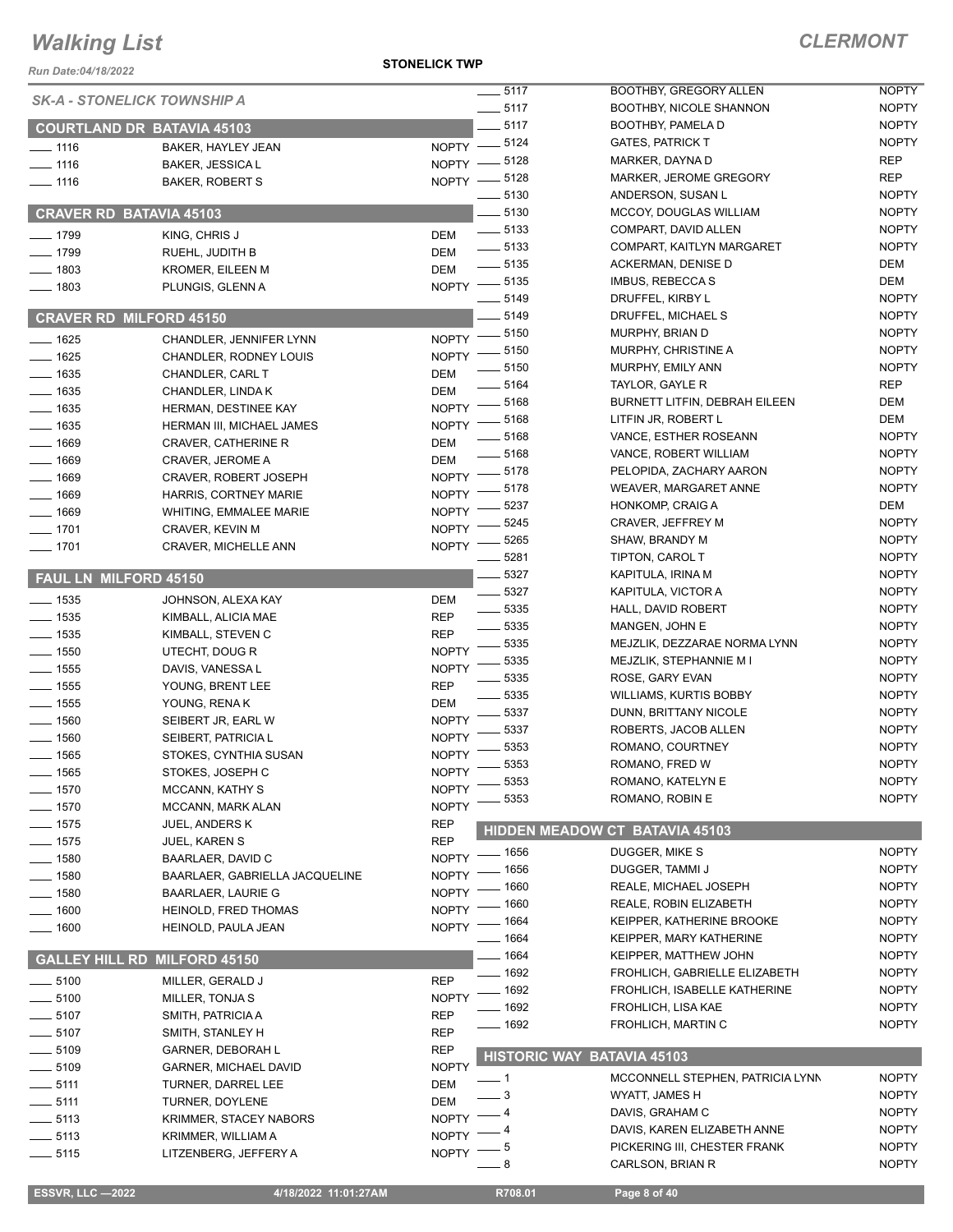*Run Date:04/18/2022*

**STONELICK TWP**

| NUII DAIC.VY 10/2022                |                                                |                          |                          |                                                        |                              |
|-------------------------------------|------------------------------------------------|--------------------------|--------------------------|--------------------------------------------------------|------------------------------|
| <b>SK-A - STONELICK TOWNSHIP A</b>  |                                                |                          | $-4979$                  | DUMONT, PATRICIA FRANCES                               | <b>NOPTY</b>                 |
|                                     |                                                |                          | $-4979$                  | DUMONT, RALPH M                                        | <b>NOPTY</b>                 |
| <b>HISTORIC WAY BATAVIA 45103</b>   |                                                |                          | 4982                     | <b>CREAGER, BRANDON ANDREAS</b>                        | <b>NOPTY</b>                 |
| $-8$                                | CARLSON, CHRISTINA MARIE                       |                          | NOPTY -4982              | MASON JR, MALCOLM D                                    | <b>NOPTY</b>                 |
|                                     |                                                |                          | 4982                     | MASON, SUSAN J                                         | DEM                          |
| LADINA LN BATAVIA 45103             |                                                |                          | $-4985$                  | BREIG, JOHN WILLIAM                                    | REP                          |
| $\frac{1}{2}$ 3015                  | CUPP, PATRICIA A                               | <b>REP</b>               | $-4985$                  | <b>BREIG, KRISTINA N</b>                               | <b>REP</b>                   |
| $\frac{1}{2}$ 3015                  | CUPP, RUSSELL W                                | <b>REP</b>               | $- 4986$                 | CHANEY, ANGELA RENEE                                   | <b>NOPTY</b>                 |
|                                     |                                                |                          | $-4986$<br>4991          | COX, QUENTIN W<br>BREIG, DAVID J                       | <b>NOPTY</b><br><b>REP</b>   |
| <b>MACKENZIE TRCE BATAVIA 45103</b> |                                                |                          |                          | BREIG, DIANE L                                         | DEM                          |
| $- 1760$                            | FRAUNFELTER, JENNIFER MARIE                    |                          | NOPTY -4991<br>$- 4992$  | MAM, PHILLIP KEO                                       | <b>NOPTY</b>                 |
| $-1760$                             | FRAUNFELTER, SEAN G                            | <b>REP</b>               | 4992                     | ROBINSON-MAM, ERIN RENEE                               | <b>NOPTY</b>                 |
| $- 1764$                            | PHAIR, BARBARA A                               | <b>REP</b><br><b>REP</b> | $\frac{1}{2}$ 5002       | DOUGHMAN, CHAD RICHARD                                 | <b>NOPTY</b>                 |
| $- 1764$<br>$- 1768$                | PHAIR, RICHARD D                               | NOPTY -                  | 5003                     | ROARK, KATHLEEN NICOLE                                 | <b>NOPTY</b>                 |
| $- 1775$                            | COPAS, BRITTANY A<br>LAYTON, CRYSTAL A         | NOPTY -                  | 5003                     | ROARK, SAMUEL D                                        | <b>REP</b>                   |
| $- 1775$                            | LAYTON, DOUGLAS R                              | NOPTY -                  | 5003                     | ROARK, SAMUEL TRAVIS                                   | <b>NOPTY</b>                 |
| $- 1776$                            | ASELAGE, HAYLI V                               | NOPTY -                  | 5007                     | BYRNE, NANCY KAY                                       | <b>REP</b>                   |
| $- 1776$                            | ASELAGE, LAURA ANNE                            | <b>REP</b>               | 5007                     | DOUGHMAN, RICHARD L                                    | <b>REP</b>                   |
| $- 1776$                            | ASELAGE, MARK ANTHONY                          | NOPTY -                  | 5010                     | <b>WARREN, MAUREEN E</b>                               | <b>REP</b>                   |
| $- 1776$                            | ASELAGE II, MARK ANTHONY                       | <b>NOPTY</b>             | 5011                     | MARGUET, SANDRA L                                      | <b>NOPTY</b>                 |
| $- 1776$                            | URLING, CAREN REGINA                           | <b>NOPTY</b>             | 5014                     | COLE, BEVERLY S                                        | <b>REP</b>                   |
| $- 1776$                            | URLING, GABRIEL MICHAEL                        | <b>NOPTY</b>             | 5014                     | COLE, MERRILL R                                        | <b>REP</b>                   |
| $- 1776$                            | URLING, JOSEPH DANIEL                          | <b>NOPTY</b>             | 5015                     | WATSON, GARY L                                         | <b>NOPTY</b>                 |
| $- 1776$                            | URLING, PHILOMENA THERESE                      | $NOPTY =$                | 5015                     | WATSON, JONATHON W                                     | <b>NOPTY</b>                 |
| $- 1779$                            | CLARK, BARBARA A                               | <b>REP</b>               | $\frac{1}{2}$ 5015       | WATSON, VICY R                                         | <b>NOPTY</b>                 |
| $- 1779$                            | CLARK, JOCK D                                  | <b>REP</b>               | $- 5017$                 | CANFIELD, JOHN PAUL                                    | <b>NOPTY</b>                 |
| $- 1780$                            | COOPER, ADYCEN                                 | <b>DEM</b>               | 5017                     | HUTCHINSON, AMANDA LYNN                                | <b>NOPTY</b>                 |
| $\frac{1}{2}$ 1780                  | FLANNERY WILLIAMS, MEGAN LEE                   | <b>DEM</b>               |                          | <b>MISTY HOLLOW CT BATAVIA 45103</b>                   |                              |
| $- 1780$                            | WILLIAMS, DAVID O                              | <b>NOPTY</b>             |                          |                                                        |                              |
| $- 1781$                            | LINDERMAN, LEANNE MARIE                        |                          | NOPTY - 1663             | HUDSON, JASON M                                        | <b>NOPTY</b>                 |
| $- 1781$                            | VISSE, CATHERINE A                             | <b>REP</b>               | $- 1663$                 | HUDSON, MEGAN M                                        | <b>NOPTY</b>                 |
| $- 1781$                            | VISSE, JOHN D                                  | <b>REP</b>               | $- 1667$                 | <b>BARTER, KELLIE LYNN</b>                             | <b>NOPTY</b>                 |
| $- 1781$                            | VISSE, NICOLE LYNN                             |                          | NOPTY - 1667<br>$- 1667$ | <b>BARTER, MATHEW P</b><br><b>BARTER, TYLER DANIEL</b> | <b>NOPTY</b><br><b>NOPTY</b> |
| $- 1784$                            | HACKMAN, KAREN R                               | <b>REP</b>               | $- 1671$                 | ROSS JR, NORMAN HAROLD                                 | <b>NOPTY</b>                 |
| $- 1784$                            | HACKMAN, THOMAS A                              | <b>REP</b>               | NOPTY - 1671             | ROSS, SHEILA ANN                                       | <b>NOPTY</b>                 |
| $- 1788$                            | <b>CHRISTOFF, JEFFREY A</b>                    |                          | $- 1675$                 | DICKERSON, APRIL LYNNE                                 | <b>REP</b>                   |
| $- 1788$<br>$- 1788$                | CHRISTOFF, REBECCA JEAN                        | <b>REP</b>               | NOPTY - 1675             | DICKERSON, LEONARD D                                   | <b>REP</b>                   |
| $- 1788$                            | CHRISTOFF, SAMANTHA                            |                          | NOPTY - 1683             | SILL, EDWARD G                                         | <b>NOPTY</b>                 |
| $- 1788$                            | CHRISTOFF, TAYLOR JEAN<br>CHRISTOFF, ZOE MARIE |                          | NOPTY - 1683             | SILL, SANDRA L                                         | <b>NOPTY</b>                 |
| $- 1791$                            | ZANOLA, AMANDA MARIE                           | <b>NOPTY</b>             |                          |                                                        |                              |
| $- 1791$                            | ZANOLA, ELIZABETH ELAINE                       | <b>NOPTY</b>             |                          | OLIVE BRANCH STONELICK RD BATAVIA 45103                |                              |
| $- 1791$                            | ZANOLA, STEVE C                                |                          | NOPTY - 1561             | BAUER, MARY A                                          | <b>REP</b>                   |
| $- 1791$                            | ZANOLA, STEVEN C                               |                          | NOPTY - 1605             | <b>CRAIG, ETHAN PARKER</b>                             | <b>NOPTY</b>                 |
| $- 1796$                            | CARTWRIGHT, CHRISTOPHER G                      | DEM                      | $\frac{1}{2}$ 1605       | CRAIG, KIMBERLY N                                      | <b>NOPTY</b>                 |
| $- 1796$                            | CARTWRIGHT, DEANNE LYNN                        | DEM                      | $- 1605$                 | CRAIG, NICHOLAS ADAM                                   | <b>NOPTY</b>                 |
| $- 1800$                            | ECKER, TAMERA LEE                              |                          | NOPTY - 1605             | NEAVES, DANIELLE MARIE                                 | <b>NOPTY</b>                 |
| $- 1803$                            | HETZLER, ANDREW WAYNE                          | <b>REP</b>               | $- 1611$                 | COBB, DANIEL WILLIAM                                   | <b>NOPTY</b>                 |
| $- 1803$                            | HETZLER, JENNIFER MOUSEL                       |                          | NOPTY - 1611             | COBB, DAVID M                                          | <b>NOPTY</b>                 |
|                                     |                                                |                          | $- 1617$                 | HAYNES, BARBARA J                                      | REP                          |
| MC KAY RD BATAVIA 45103             |                                                |                          | $-1619$                  | JACKSON, TIFFANY N                                     | <b>NOPTY</b>                 |
| $- 1992$                            | MULLINS, GREGORY W                             |                          | NOPTY - 1623             | JONES, MARY M                                          | REP                          |
| $\frac{1}{2}$ 1992                  | REINHOLD, DOROTHY ANNE                         |                          | NOPTY - 1629             | NEAL, ARLIS L                                          | <b>NOPTY</b>                 |
| $\frac{1}{2002}$                    | WEINHEIMER, ALEXANDER JOSEPH                   | <b>REP</b>               | $- 1629$                 | NEAL, MARY S                                           | <b>NOPTY</b>                 |
| $\frac{1}{2002}$                    | WEINHEIMER, ALLISSA MARIE                      |                          | NOPTY - 1633             | CHADWELL, BEULAH L                                     | REP                          |
| 2002                                | WEINHEIMER, MELISSA MARIE                      | <b>REP</b>               | $\frac{1}{2}$ 1633       | CHADWELL JR, JOHN                                      | <b>REP</b>                   |
| 2002                                | WEINHEIMER, RANDY J                            |                          | NOPTY - 1637             | ALLEN, PHYLLIS J                                       | REP                          |
| $= 2003$                            | THOMPSON, ANGELA S                             | <b>REP</b>               | $- 1641$<br>$- 1641$     | YOUNG, MICHAEL E                                       | <b>NOPTY</b>                 |
| 2003                                | THOMPSON, ERIC S                               | REP                      | $\frac{1}{2}$ 1645       | YOUNG, SHARON L<br><b>GREGORY, JOSEPHINE</b>           | <b>NOPTY</b><br>REP          |
| $-2046$                             | OLEARY, JAIME LEIGH                            | <b>REP</b>               |                          | <b>BAUER, ELLEN C</b>                                  | REP                          |
| $-4972$                             | POPP, GARY THOMAS                              |                          | NOPTY - 1649<br>—— 1649  | YEATTS, NANCY K                                        | <b>NOPTY</b>                 |
|                                     |                                                |                          |                          |                                                        |                              |
| <b>ESSVR, LLC -2022</b>             | 4/18/2022 11:01:27AM                           |                          | R708.01                  | Page 9 of 40                                           |                              |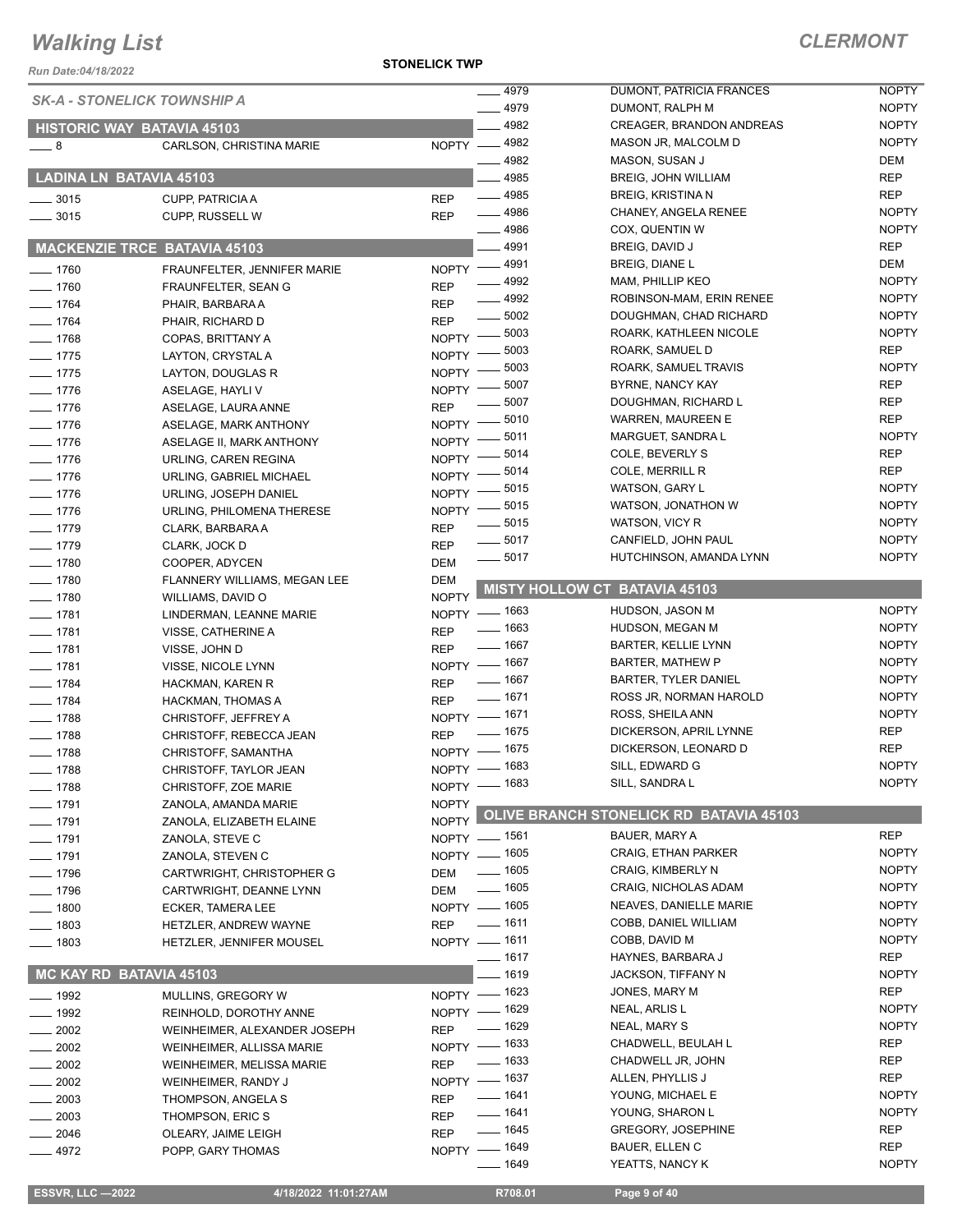#### **STONELICK TWP**

### *CLERMONT*

| Run Date:04/18/2022 |                                                | <b>STONELICK TWP</b>              |                                             |                              |
|---------------------|------------------------------------------------|-----------------------------------|---------------------------------------------|------------------------------|
|                     | <b>SK-A - STONELICK TOWNSHIP A</b>             | $- 1764$                          | JONES, ASHLEY NICOLE                        | <b>NOPTY</b>                 |
|                     |                                                | $- 1764$                          | RANDOLPH, CODY RAY                          | <b>NOPTY</b>                 |
|                     | <b>OLIVE BRANCH STONELICK RD BATAVIA 45103</b> | $- 1764$                          | RANDOLPH, GINA M                            | <b>NOPTY</b>                 |
| $\frac{1}{1655}$    | BREEHNE, JACOB MATHEW                          | NOPTY - 1765                      | ROOKS, CARL W                               | <b>NOPTY</b>                 |
| $- 1655$            | BREEHNE, JOSHUA ANTHONY                        | NOPTY - 1765                      | ROOKS, VENEDA F                             | <b>NOPTY</b>                 |
| $- 1655$            | <b>BREEHNE, MEGAN SUE</b>                      | NOPTY - 1766                      | LOOMIS, AMANDA M                            | <b>NOPTY</b>                 |
| $- 1655$            | BREEHNE, SHAWN A                               | NOPTY - 1766                      | LOOMIS, BRIGITTE M                          | <b>NOPTY</b>                 |
| $- 1661$            | FRANTZ JR, CHARLES E                           | NOPTY - 1766                      | LOOMIS, RICHARD C                           | <b>NOPTY</b>                 |
| $- 1661$            | FRANTZ, EVELYN C                               | NOPTY - 1767                      | SHINKLE, HOPE T                             | <b>REP</b>                   |
| $- 1667$            | MURRAY, KATHERINE TERESA                       | NOPTY - 1767                      | SHINKLE JR, ROBERT A                        | <b>REP</b>                   |
|                     |                                                | $- 1767$                          | SHINKLE, TAYLOR ROBERT                      | <b>NOPTY</b>                 |
|                     | <b>OWENS LN MILFORD 45150</b>                  |                                   | <b>SHERILYN LN BATAVIA 45103</b>            |                              |
| $- 1020$            | DEMAS, GEORGE PETER                            | <b>NOPTY</b>                      |                                             | <b>NOPTY</b>                 |
| $- 1020$            | FEDE, ANNETTE                                  | NOPTY -8128<br>$\frac{1}{2}$ 3128 | YONAS, DOMENICA F<br>YONAS, JOHN J          | <b>NOPTY</b>                 |
| $- 1030$            | DOYLE, ALAN R                                  | DEM<br>$\frac{1}{2}$ 3130         | LINZ, TERESA MARIE                          | <b>NOPTY</b>                 |
| $- 1030$            | DOYLE, TERESA MARIE                            | <b>DEM</b><br>$\frac{1}{2}$ 3130  | LINZ, THOMAS S                              | <b>NOPTY</b>                 |
|                     | <b>PARKSIDE DR BATAVIA 45103</b>               |                                   | OSTERFELD, JEFFREY JOSEPH                   | <b>NOPTY</b>                 |
|                     |                                                | $-3142$<br>$\frac{1}{2}$ 3142     | OSTERFELD, SHERIS                           | <b>NOPTY</b>                 |
| $\frac{1}{2}$ 3134  | BECKWORTH, SHARON A                            | <b>REP</b>                        |                                             |                              |
| $\frac{1}{2}$ 3138  | EARICK, ELIZABETH ANNE                         | <b>NOPTY</b>                      | STATE ROUTE 132 BATAVIA 45103               |                              |
| $\frac{1}{2}$ 3138  | <b>EARICK, KAREN B</b>                         | <b>REP</b>                        |                                             |                              |
| $\frac{1}{2}$ 3138  | EARICK, TIMMIE E                               | $- 4939$<br><b>REP</b>            | RINGER, JOHN R                              | <b>REP</b>                   |
| $\frac{1}{2}$ 3142  | HAWLEY, LINDA CAROL                            | $- 4943$<br><b>REP</b><br>$-4948$ | SNYDER, ROBERT L                            | <b>NOPTY</b><br><b>NOPTY</b> |
| $\frac{1}{2}$ 3142  | HAWLEY, RAYMOND A                              | <b>REP</b>                        | TRAMMELL, BETTY S                           | <b>NOPTY</b>                 |
| $\frac{1}{2}$ 3143  | BAUER, JOYE M                                  | NOPTY -4950                       | SAGER, ANGELA C                             | <b>REP</b>                   |
| $\frac{1}{2}$ 3143  | <b>BAUER, NICOLE ANNE</b>                      | NOPTY - 4950                      | SAGER, STEVEN J                             | <b>NOPTY</b>                 |
| $\frac{1}{2}$ 3143  | BAUER, THAD M                                  | $-4951$<br><b>REP</b>             | DUNHAM, KALYNN                              |                              |
| $- 3148$            | <b>SCHULER, ALISON JANICE</b>                  | $\frac{1}{2}$ 4959<br>DEM         | EDWARDS, ELORA CHANEL KORINE                | <b>NOPTY</b><br><b>NOPTY</b> |
| $\frac{1}{2}$ 3152  | STEINMETZ, DANIEL MARTIN                       | NOPTY -4959                       | EDWARDS, JACOB A<br>UPHUS, CHELSEA DANIELLE | DEM                          |
| $\frac{1}{2}$ 3152  | STEINMETZ, ISABEL ANN                          | NOPTY - 4970                      | UPHUS, GREGORY M                            | REP                          |
| $\frac{1}{2}$ 3152  | STEINMETZ, TRACY LYNN                          | NOPTY - 4970                      | <b>BRANDSER, ERIC A</b>                     | <b>NOPTY</b>                 |
| $\frac{1}{2}$ 3153  | <b>MANCINI, TIMOTHY R</b>                      | NOPTY - 4972<br>NOPTY -4972       | <b>BRANDSER, THERESE MARY</b>               | <b>NOPTY</b>                 |
| $\frac{1}{2}$ 3156  | <b>BOSSE, JANET LORAINE</b>                    | NOPTY -4972                       | NOLAND, SAMANTHA ROSE                       | <b>NOPTY</b>                 |
| $- 3156$            | <b>BOSSE, THOMAS W</b>                         | NOPTY -4976                       | MATHEWS, COURTNEY BETH                      | <b>REP</b>                   |
| $\frac{1}{2}$ 3157  | <b>BOLING, DIANAL</b>                          | NOPTY -4976                       | MATHEWS, JEFFREY L                          | <b>REP</b>                   |
| $\frac{1}{2}$ 3157  | <b>BOLING, NICKOLOUS JAMES</b>                 | NOPTY -4979                       | PAFF, KAY C                                 | <b>REP</b>                   |
| $- 3158$            | MULLEN, LINDA S                                | NOPTY - 4981                      | PAFF, HELEN M                               | <b>REP</b>                   |
| $\frac{1}{2}$ 3158  | MULLEN, MATTHEW M                              | NOPTY - 4982                      | CARLIER, ESTHER ANN                         | <b>NOPTY</b>                 |
| $\frac{1}{2}$ 3158  | MULLEN, RYAN MATTHEW                           | NOPTY -4986                       | STETSON, KATHERINE A                        | <b>NOPTY</b>                 |
| $=$ 3160 $\,$       | TEECE, JOHN M                                  | 4986                              | STETSON, MOLLY ANN                          | <b>NOPTY</b>                 |
| - 3161              | BEST, JOHN V                                   | <b>REP</b><br>NOPTY - 4986        | STETSON, SEAN M                             | <b>NOPTY</b>                 |
| $-3161$             | <b>BEST, JULIE MARIE</b>                       | NOPTY - 4990                      | NEAL, ERIN LOUISE                           | <b>NOPTY</b>                 |
| ____ 3163           | ROSE, GREGORY E                                | NOPTY - 4990                      | TRAMMELL, JOHN W                            | <b>NOPTY</b>                 |
| $\equiv$ 3163       | ROSE, LARISA A                                 | NOPTY - 4991                      | EASTHAM, DYLAN H                            | <b>NOPTY</b>                 |
| $\frac{1}{2}$ 3163  | ROSE, ZACHARY EVERETTE                         | NOPTY - 4991                      | EASTHAM, FALLON MARIE CIARA                 | <b>NOPTY</b>                 |
| $\frac{1}{2}$ 3165  | ANTOLOVICH, AMANDA B                           | NOPTY - 5007                      | KOCH, CHARLOTTE                             | REP                          |
| $\frac{1}{2}$ 3165  | ANTOLOVICH, JASON D                            | 5007                              | SUNDIN, CARMEN LEE                          | DEM                          |
|                     | POSSUM HOLLOW RD BATAVIA 45103                 | 5007                              | SWANGO, PATRICIA PHOEBE                     | <b>NOPTY</b>                 |
|                     |                                                | NOPTY -8009                       | ALLEN, EARL                                 | <b>NOPTY</b>                 |
| $- 1820$            | PELFREY, GARY WAYNE                            | 5009<br>$NOPTY -$                 | ALLEN, FAYE                                 | <b>NOPTY</b>                 |
| $\frac{1}{2}$ 1830  | DOTSON, WILLIAM                                | _ 5010                            | SWINSON, DARRELL L                          | REP                          |
| $- 1830$            | PACELLA, CAROL A                               | $N$ OPTY $-$<br>NOPTY - 5010      | SWINSON, TINA RAE                           | <b>NOPTY</b>                 |
| $- 1846$            | NEWTON, RAYMOND CURTIS                         | $\frac{1}{2}$ 5010                | TARBUTTON, REBEKAH HOPE                     | <b>NOPTY</b>                 |
| $\frac{1}{2}$ 1850  | CONNOR, CARLA J                                | <b>REP</b><br>$\frac{1}{2}$ 5012  | SIMPSON, PATRICIA LONNY                     | <b>NOPTY</b>                 |
| ___ 1850            | CONNOR, JEFFREY L                              | <b>REP</b><br>$\frac{1}{2}$ 5013  | GABBARD, GERALD                             | <b>NOPTY</b>                 |
| __ 1890             | <b>GRONBERG, HOLLY C</b>                       | <b>REP</b><br>$\frac{1}{2}$ 5013  | GABBARD, PATRICIA JEWEL                     | <b>NOPTY</b>                 |
| $- 1890$            | <b>GRONBERG, ROBERT C</b>                      | <b>REP</b><br>$\frac{1}{2}$ 5014  | JEFFRIES, JENSEN TAYLOR                     | <b>NOPTY</b>                 |
|                     | PRESTIGE TRCE BATAVIA 45103                    | 5021                              | SOWERS, BRIDGET L                           | <b>NOPTY</b>                 |
|                     |                                                | $-5023$                           | FLEISCHMANN, KAYLA ROSE                     | <b>NOPTY</b>                 |
| $- 1761$            | SCHNUDERL, PETER JOHN                          | NOPTY -<br>5023                   | NORRIS, TRISTAN DAVID                       | <b>NOPTY</b>                 |
| $- 1762$            | <b>HEADLEY, BEATRICE</b>                       | NOPTY -<br>5023                   | YOUNGER, GEORGE E                           | <b>NOPTY</b>                 |
| —— 1763             | PELOPIDA, JAMES R                              | NOPTY <sup>-</sup><br>5023        | YOUNGER, LESLIE KAY                         | <b>NOPTY</b>                 |
|                     |                                                |                                   |                                             |                              |

 **ESSVR, LLC —2022 4/18/2022 11:01:27AM R708.01 Page 10 of 40**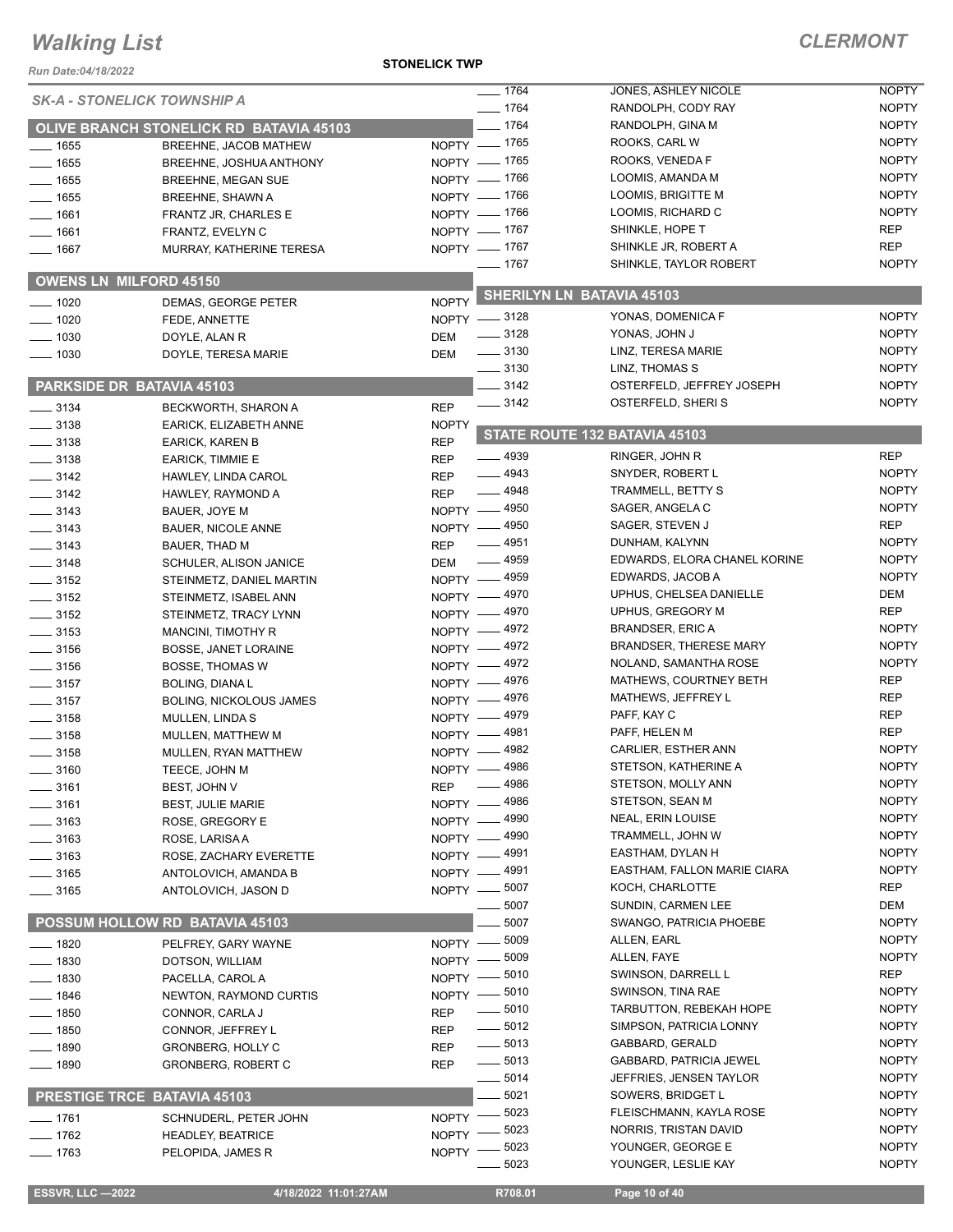*Run Date:04/18/2022*

#### **STONELICK TWP**

#### *CLERMONT*

|                    |                 | <b>SK-A - STONELICK TOWNSHIP A</b> |            | 5309                             | LATTARULO, ALLISON MICHELLE   | <b>NOPTY</b> |
|--------------------|-----------------|------------------------------------|------------|----------------------------------|-------------------------------|--------------|
|                    |                 |                                    |            | 5309<br>$\overline{\phantom{0}}$ | LATTARULO, DOMINIC T          | <b>NOPTY</b> |
|                    |                 | STATE ROUTE 132 BATAVIA 45103      |            | $- 5311$                         | <b>BERNING, FRANCES M</b>     | <b>NOPTY</b> |
| $\frac{1}{2}$ 5025 |                 | QUINONES JR, RICARDO A             |            | NOPTY __ 5311                    | <b>BERNING, MARK T</b>        | <b>NOPTY</b> |
|                    | $=$ 5025 #APT A | NORRIS JR, DAVID L                 |            | NOPTY __ 5311                    | BERNING, NATHAN TYLER JAMES   | <b>NOPTY</b> |
|                    | _5025 #APTA     | NORRIS, LAURA E                    |            | NOPTY -6311                      | SMITH, THOMAS SUQUS           | <b>NOPTY</b> |
|                    | 5025 #APT B     | <b>BUDKE III, CLIFFORD C</b>       |            | NOPTY __ 5317                    | HOSKINS, FREEMAN              | <b>NOPTY</b> |
|                    |                 |                                    |            | NOPTY -6319                      | POYNTER, ALBERT J             | <b>NOPTY</b> |
|                    | __ 5025 #APT B  | <b>BUDKE, SHAWN KRISTIN</b>        |            |                                  |                               |              |
| $\frac{1}{2}$ 5026 |                 | DEVINE, LAURENCE T                 |            | NOPTY __ 5319                    | POYNTER, KIMBERLY CARNAHAN    | <b>NOPTY</b> |
| $\frac{1}{2}$ 5029 |                 | LAIRD, DAVID PAUL                  |            | NOPTY __ 5321                    | COOK, BRANDON D               | <b>NOPTY</b> |
| $\frac{1}{2}$ 5029 |                 | LAIRD, MESHELLE LYNN               |            | NOPTY __ 5321                    | MCCLEESE, AMY L               | <b>NOPTY</b> |
| $\frac{1}{2}$ 5030 |                 | YOUNG JR, CALVIN ROBERT            |            | NOPTY __ 5327                    | DIEKMAN, CHRISTINA J          | <b>NOPTY</b> |
| $- 5031$           |                 | HOUSH, CHERYL ANN                  | REP        | $\sim$ 5327                      | DIEKMAN, DONALD R             | <b>NOPTY</b> |
| $\frac{1}{2}$ 5034 |                 | VANSELOW, DALLAS RUSSELL           |            | NOPTY __ 5327                    | DIEKMAN, EMILY A              | <b>NOPTY</b> |
| $\frac{1}{2}$ 5039 |                 | FISHER, PAMELA A                   |            | DEM __ 5327                      | DIEKMAN, NATALIE JANE         | <b>NOPTY</b> |
| $\frac{1}{2}$ 5043 |                 | HUDSON, JESSICA ANN                |            | NOPTY -6349                      | BILL, LARRY K                 | <b>NOPTY</b> |
|                    |                 |                                    |            |                                  |                               | <b>NOPTY</b> |
| 5048               |                 | CARLIER, RUTH DARLENE              |            | NOPTY __ 5355                    | MOORE, MATTHEW AARON          |              |
| $\frac{1}{2}$ 5049 |                 | SEEBOHM JR, CHARLES E              |            | NOPTY __ 5377                    | MACK, GARY W                  | <b>NOPTY</b> |
| $\frac{1}{2}$ 5049 |                 | SEEBOHM, CYNTHIA ANN               |            | NOPTY __ 5377                    | MACK, JOELLAN                 | <b>NOPTY</b> |
| $\frac{1}{2}$ 5053 |                 | PRATT, ETHEL W                     | DEM        |                                  |                               |              |
| $\frac{1}{2}$ 5059 |                 | SUMMERS, GEORGE A                  | <b>REP</b> |                                  | STATE ROUTE 222 BATAVIA 45103 |              |
| $\frac{1}{2}$ 5062 |                 | CLARK, MATTHEW DAVID               |            | NOPTY __ 4922                    | MEGUIRE, CINDY ELAINE         | <b>REP</b>   |
| $- 5062$ #APT 2    |                 | <b>BREWER, JESSICA LYNN</b>        |            | NOPTY __ 4922                    | MEGUIRE, DENNIS JAMES         | <b>REP</b>   |
| 5065               |                 | BAVIS, EDWARD FRANKLIN             |            | NOPTY __ 4989                    | WILDT, CAILY ALYSSA           | <b>NOPTY</b> |
|                    |                 |                                    |            |                                  |                               |              |
| $\frac{1}{2}$ 5065 |                 | GREENE, KATHY CAYLOR               |            | NOPTY __ 4993                    | EVANS, JAMES D                | <b>REP</b>   |
| $\frac{1}{2}$ 5066 |                 | <b>CREEKMORE, JACK R</b>           | <b>REP</b> | $-4993$                          | EVANS, JILL S                 | <b>REP</b>   |
| $\frac{1}{2}$ 5075 |                 | MIDENCE, BRITTANY DAWN             |            | NOPTY __ 4997                    | WARFIELD, DILLON ALVA         | <b>NOPTY</b> |
| $\frac{1}{2}$ 5079 |                 | SPINNER, DENISE M                  |            | NOPTY __ 5003                    | CLEVER, MARY D                | <b>NOPTY</b> |
| $\frac{1}{2}$ 5079 |                 | SPINNER, EDWARD F                  |            | NOPTY __ 5003                    | TAYLOR, BARBARA A             | <b>NOPTY</b> |
| $\frac{1}{2}$ 5083 |                 | MAYNARD, GABRIELLE PAIGE           |            | NOPTY __ 5006                    | <b>BRANDENBURG, JAMES C</b>   | <b>NOPTY</b> |
| -6083 #BLDG 0      |                 | MAYNARD II, KEITH NYLE             |            | NOPTY __ 5007                    | BREWER JR, ELMER              | <b>NOPTY</b> |
| $\frac{1}{2}$ 5087 |                 | BROWN, BRENDA J                    | <b>REP</b> | $\frac{1}{2}$ 5008               | GIBBONS, DONALD G             | <b>NOPTY</b> |
| $- 5087$           |                 |                                    | <b>REP</b> | $\frac{1}{2}$ 5009               |                               | <b>NOPTY</b> |
|                    |                 | BROWN, JERRY L                     |            |                                  | MAYNARD, LISA K               |              |
| $-5175$            |                 | DREES, KARLY K                     |            | NOPTY __ 5011                    | MOERMOND, CYNTHIA S           | <b>NOPTY</b> |
| $- 5179$           |                 | RYAN, JUDY L                       |            | NOPTY __ 5014                    | BUDAI, DONNA JANE             | <b>NOPTY</b> |
| $- 5179$           |                 | RYAN, KORIE MICHAEL                |            | NOPTY __ 5014                    | BUDAI, RANDALL WYATT          | <b>REP</b>   |
| $\frac{1}{2}$ 5185 |                 | DISNEY, JAMIE JOLEEN               |            | NOPTY __ 5015                    | REYNOLDS, DYLAN JAMES         | <b>NOPTY</b> |
| $\frac{1}{2}$ 5185 |                 | DISNEY, WALTER RYAN                |            | NOPTY __ 5015                    | REYNOLDS, TIMOTHY W           | <b>NOPTY</b> |
| $\frac{1}{2}$ 5193 |                 | MARTINEZ, DANIEL                   | DEM        | $\frac{1}{2}$ 5020               | ANDERSON, BRYAN M             | <b>REP</b>   |
| $-5197$            |                 | SEIPEL, KYLE J                     |            | NOPTY __ 5020                    | BAKER, SAMANTHA K             | <b>REP</b>   |
| $-5201$            |                 | JOSLIN, DEANA EARLENE              | REP        | $\frac{1}{2}$ 5021               | CALLIHAN, PATRICIA LEE        | <b>NOPTY</b> |
| 5201               |                 |                                    | <b>REP</b> | 5024                             |                               | <b>NOPTY</b> |
|                    |                 | <b>JOSLIN, MICHAEL A</b>           |            |                                  | COOK, MICHAEL G               |              |
| $-5213$            |                 | WOOTEN, CALEB JAMES                |            | NOPTY __ 5025                    | BALLEIN, BRIAN K              | DEM          |
| $\frac{1}{2}$ 5217 |                 | BERGEN, KURT R                     |            | NOPTY __ 5025                    | <b>BALLEIN, DEBBIE L</b>      | DEM          |
| $-5217$            |                 | GLADIS, JEAN K                     |            | NOPTY __ 5028                    | STAHLEY, KRISTA LYNN          | <b>NOPTY</b> |
| $-5225$            |                 | LANHAM, JENNIFER S                 | <b>REP</b> | $\frac{1}{2}$ 5028               | STAHLEY, MARY D               | REP          |
| $-5241$            |                 | <b>GALVIN, JOSHUA ROBERT</b>       |            | NOPTY __ 5028                    | STAHLEY, THOMAS J             | REP          |
| _ 5241             |                 | <b>GALVIN, KATHERINE MICHELLE</b>  |            | NOPTY __ 5030                    | WEISS, JASON PAUL             | REP          |
| $-5249$            |                 | RACK, EMMA C                       |            | NOPTY __ 5031                    | SCHMIDT, JOHN T               | DEM          |
| $-5249$            |                 | RACK, KIMBERLY G                   |            | NOPTY __ 5031                    | SCHMIDT, JUDITH A             | DEM          |
|                    |                 |                                    |            |                                  |                               |              |
| $-5249$            |                 | RACK, MEGAN L                      |            | NOPTY __ 5034                    | OHARA, JON RALEIGH            | <b>NOPTY</b> |
| 5249               |                 | RADER, DOUGLAS E                   |            | NOPTY __ 5036                    | KINGSLEY, MICHAEL E           | <b>NOPTY</b> |
| 5261               |                 | KINNEY, KYLE D                     |            | NOPTY __ 5036                    | PETERS, KELLY M               | <b>NOPTY</b> |
| 5261               |                 | PREWITT, CYNTHIA JO                |            | NOPTY __ 5038                    | HARGRAVES, VICKIE A           | <b>REP</b>   |
| 5263               |                 | GALVIN, NAN                        | <b>REP</b> | $\frac{1}{2}$<br>5038            | HENSLEY, BILLY LEE            | <b>REP</b>   |
| 5265               |                 | GALVIN, GINA M                     |            | NOPTY __ 5040                    | <b>MARTIN, MONA RENEE</b>     | <b>NOPTY</b> |
| 5265               |                 | <b>GALVIN, ROBERT T</b>            |            | NOPTY __ 5040                    | SANDS, CHARITY MARIAH         | <b>NOPTY</b> |
| 5265               |                 | TARVIN, ADAM C                     |            | NOPTY __ 5042                    | WADE, RUSS PATRICK            | <b>NOPTY</b> |
|                    |                 |                                    |            |                                  |                               |              |
| $-5265$            |                 | TARVIN, LEANNE M                   |            | NOPTY __ 5046                    | GUTHRIE, MARGARET ELAINE      | <b>NOPTY</b> |
| $-5271$            |                 | GALVIN, PEGGY A                    | REP        | 5046                             | TAYLOR, ROBERT P              | <b>REP</b>   |
| $-5271$            |                 | GALVIN, WILLIAM D                  | <b>REP</b> | $\frac{1}{2}$ 5054               | BERNSTEIN, ELLEN D            | DEM          |
| $-5275$            |                 | KEENAN, ARLENE M                   | NOPTY __   | 5054                             | BERNSTEIN, GEORGE D           | DEM          |
| $=$ 5275           |                 | <b>KEENAN, JOHN T</b>              |            | NOPTY __ 5066                    | WISLER, LAURA J               | <b>REP</b>   |

 **ESSVR, LLC —2022 4/18/2022 11:01:27AM R708.01 Page 11 of 40**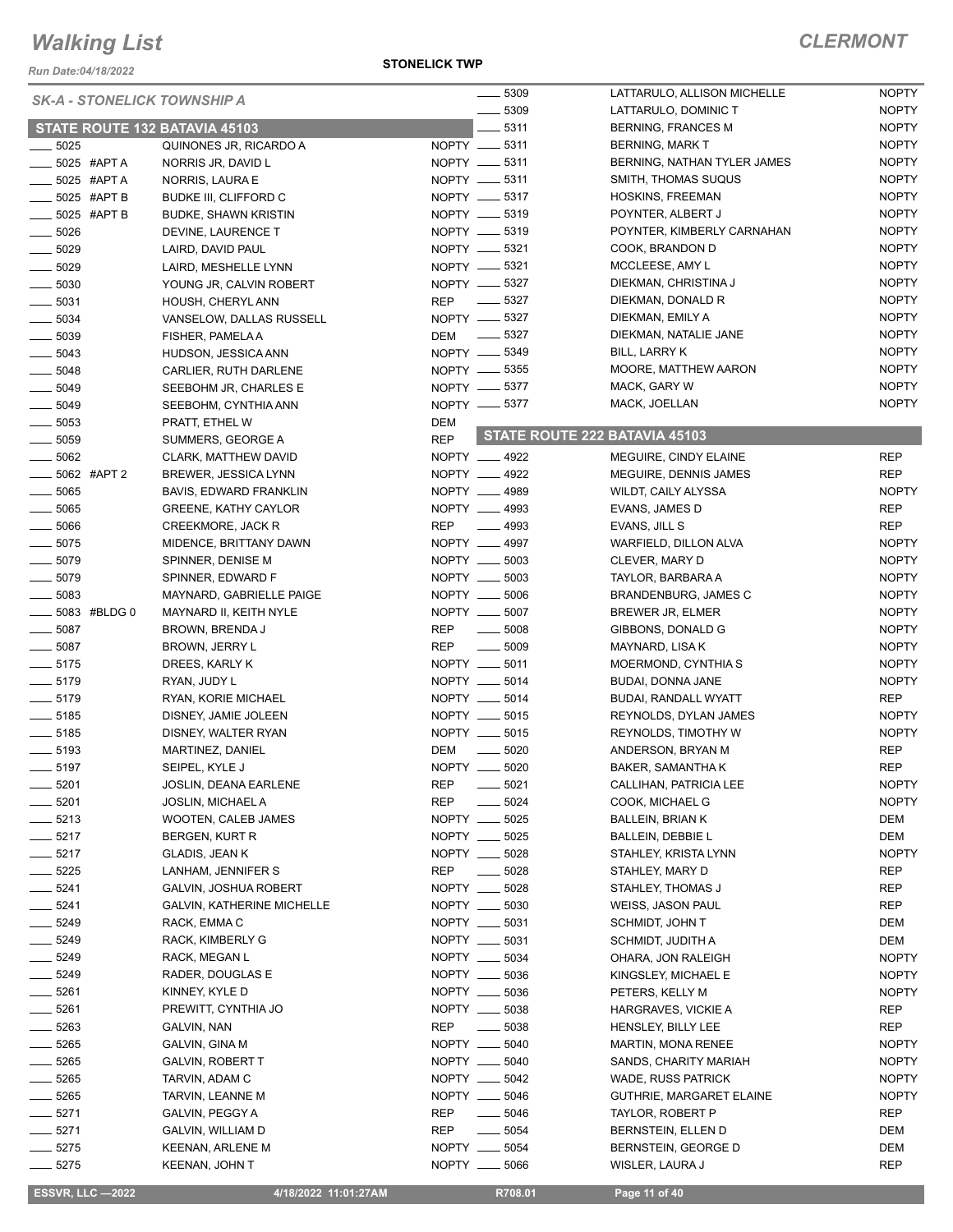*Run Date:04/18/2022*

**STONELICK TWP**

### *CLERMONT*

| <b>SK-A - STONELICK TOWNSHIP A</b> |                                    | $\frac{1}{2}$ 5181               |                             | <b>HEFLIN, DOUGLAS M</b>      | <b>REP</b>   |
|------------------------------------|------------------------------------|----------------------------------|-----------------------------|-------------------------------|--------------|
|                                    |                                    | $\frac{1}{2}$ 5181               |                             | HEFLIN, ELEANOR Q             | <b>REP</b>   |
|                                    | STATE ROUTE 222 BATAVIA 45103      | $-5181$                          |                             | <b>HEFLIN, FREDERICK R</b>    | <b>REP</b>   |
| 5068                               | HEIS, DONALD                       | NOPTY -8181                      |                             | REED, BRYCE ANDREW            | <b>NOPTY</b> |
| $-5068$                            | <b>HERRON, DENNIS L</b>            | NOPTY -8185                      |                             | BATES, SCOTT F                | <b>NOPTY</b> |
| $-5068$                            | <b>HERRON, DIANA</b>               | NOPTY -8185                      |                             | MALLON, ROBERTA L             | <b>NOPTY</b> |
| 5068                               | RAMEY, CATHERINE L                 | NOPTY -8197                      |                             | PEED, ALEXANDRA F             | <b>NOPTY</b> |
| 5068                               | RAMEY, DARRYL EUGENE               | NOPTY -8197                      |                             | PEED, BENTLEY T               | <b>REP</b>   |
| $-5073$                            | <b>WELLS, DEBORAH</b>              | NOPTY -8197                      |                             | PEED, DONOVAN JOSEPH          | <b>NOPTY</b> |
| $-5073$                            | WELLS II, ROBERT M                 | NOPTY -8197                      |                             | PEED, KAITLIN E               | <b>NOPTY</b> |
| $-5076$                            | <b>BROWN, KIMBERLY SUE</b>         | $- 5197$<br><b>REP</b>           |                             | PEED, KATHLEEN W              | <b>NOPTY</b> |
| $-5076$                            | HODGES, LESLIE WAYNE               | $- 5205$<br><b>REP</b>           |                             | <b>BRUNS, CYNTHIA R</b>       | <b>NOPTY</b> |
|                                    |                                    | $\frac{1}{2}$ 5205               |                             | BRUNS, GREGORY M              | <b>NOPTY</b> |
|                                    | STATE ROUTE 276 BATAVIA 45103      | $-5205$                          |                             | <b>BRUNS, JESSICA LYNN</b>    | <b>NOPTY</b> |
| $-4921$                            | <b>CUMMINS, ROBERT WAYNE</b>       | NOPTY -8217                      |                             | DUKE, JAMES HENRY             | <b>NOPTY</b> |
| $-4923$                            | CAHILL, TYLER A                    | $-5217$<br><b>REP</b>            |                             | REDHEAD DUKE, BRENDA LEE      | <b>NOPTY</b> |
|                                    |                                    | $\frac{1}{2}$ 5221<br><b>REP</b> |                             | RUNIONS, BONNIE J             | <b>NOPTY</b> |
| ____ 4923 #UNIT B                  | CAHILL, ANDREW V                   | $- 5240$<br><b>REP</b>           |                             | SENTIERI, FOREST G            | <b>NOPTY</b> |
| $-4923$ #UNIT B                    | CAHILL, RHONDA S                   |                                  | $-5242$                     | BONNELL, CASSANDRA ANNETTE    | REP          |
| $-4925$                            | STANFORTH, DALE A                  | NOPTY $-$                        | - 5242                      | <b>BONNELL, JUSTIN A</b>      | <b>NOPTY</b> |
| $-4925$                            | STANFORTH, JORDON MASON            | <b>NOPTY</b>                     | 5242                        | THOMPSON, BRIDGET JUSTINE     | <b>NOPTY</b> |
| $-4925$                            | STANFORTH, TINA E                  | <b>NOPTY</b>                     | 5260                        | CAFFERKY, JOANN               | <b>NOPTY</b> |
| $-4935$                            | ELFERS, DEANNA L                   | NOPTY -                          | 5266                        | KOLB, COURTNEY L              | <b>NOPTY</b> |
| $-4935$                            | ELRERS, BRITTANY A                 | $NOPTY$ -                        |                             | CRAIG, L CLIFFORD             | DEM          |
| $-4937$                            | POTTS, MARY ANN                    | <b>REP</b>                       | _ 5281                      |                               |              |
| $-4937$                            | PRINE, CHARLES EDWARD              | $- 5281$<br><b>REP</b>           |                             | CRAIG, LINDA H                | <b>DEM</b>   |
| $-4997$                            | FERRILL, BARBARA F                 | $N$ OPTY $-$                     | $-5353$                     | SEITZ, KATHLEEN J             | <b>NOPTY</b> |
| $-4997$                            | FERRILL, BOBBY JOE                 | $N$ OPTY $-$                     | $-5353$                     | SEITZ, STEVEN W               | <b>NOPTY</b> |
| $-5003$                            | BROWN, KATE E                      | <b>REP</b>                       | 5353                        | SEITZ, WESLEY KEEGAN          | <b>NOPTY</b> |
| $-5005$                            | LOCK, DAWN A                       | $\frac{1}{2}$ 5367<br><b>REP</b> |                             | BLACK, BENJAMIN ALEXANDER     | <b>DEM</b>   |
| $-5005$                            | LOCK JR, ROBERT J                  | $\frac{1}{2}$ 5367<br><b>REP</b> |                             | STONE BLACK, HEIDI PATRICIA   | <b>DEM</b>   |
| $\frac{1}{2}$ 5005                 | LOCK III, ROBERT J                 | <b>REP</b>                       | 5404                        | OTTAWAY, GEORGEANN            | <b>DEM</b>   |
| _5095 #APT1                        | THROCKMARTON, PATRICIA KAY         | <b>NOPTY</b>                     | 5404                        | OTTAWAY, LEROY C              | <b>DEM</b>   |
| 5095 #APT 2                        | DATAR, DANIEL A                    | <b>NOPTY</b>                     |                             |                               |              |
| 5097 #APT 1                        | WEDMORE, VIRGIL DEE                | DEM                              | <b>U S 50 BATAVIA 45103</b> |                               |              |
|                                    |                                    |                                  |                             |                               |              |
|                                    |                                    | $- 1710$                         |                             | <b>RUFFLEY, CHARLES</b>       | <b>NOPTY</b> |
|                                    | STONELICK HILLS DR BATAVIA 45103   |                                  | ___ 1710 #APT 2             | HERMAN, FRANK D               | <b>NOPTY</b> |
| $- 1765$                           |                                    | DEM                              | <b>___ 1710 #APT 2</b>      | <b>SCHIRMER, CINDY S</b>      | <b>NOPTY</b> |
| $-1765$                            | TURNER, DENVER LEE                 | DEM                              | -01710 #APT4                | <b>WILSON, RITA FAYE</b>      | <b>NOPTY</b> |
|                                    | TURNER, LINDA K                    | $- 1713$                         |                             | TIDWELL, LEAETTA J            | <b>NOPTY</b> |
| $- 1765$                           | <b>TURNER, LONNIE</b>              | <b>DEM</b>                       |                             | MOORE, MARY K                 | <b>NOPTY</b> |
| 1776                               | GAVETTE, CHRISTOPHER LANE          | NOPTY - 1717                     |                             | MOORE VILVENS, MARIK          | <b>NOPTY</b> |
| $- 1776$                           | <b>GAVETTE, JENNIFER PAIGE</b>     | NOPTY - 1717                     |                             | VILVENS, DAVID J              | <b>NOPTY</b> |
| $- 1785$                           | GILREATH, BRENDA J                 | NOPTY - 1717                     |                             | VILVENS, DAVID P              | <b>NOPTY</b> |
| $\frac{1}{2}$ 1785                 | GILREATH, JAMES GRIFFIN            | NOPTY - 1717                     |                             | SOMMER, CHRISTINA M           | DEM          |
| ___ 1785                           | GILREATH, TIMOTHY W                | NOPTY - 1725                     |                             | JORDAN, JASMINE RENEE         | <b>NOPTY</b> |
| $- 1785$                           | GILREATH, WILLIAM GANNON           | NOPTY - 1742                     |                             |                               | REP          |
| $- 1786$                           | MISER JR, JAMES W                  | $- 1742$<br><b>REP</b>           |                             | JORDAN, MARK E                |              |
| $- 1786$                           | MISER, LINDSAY JANE                | NOPTY - 1742                     |                             | JORDAN, PATRICIA ELAINE       | <b>NOPTY</b> |
| $- 1786$                           | MISER, SARAH A                     | NOPTY - 1742                     |                             | JORDAN, VENITA A              | <b>NOPTY</b> |
| $- 1796$                           | HURRELL JR, JOSEPH J               | $- 1755$<br>DEM                  |                             | BENTER, DIANA M               | REP          |
| $- 1796$                           | HURRELL, MARILYN J                 | $\frac{1}{2}$ 1755<br><b>DEM</b> |                             | BENTER, ROGER L               | REP          |
| $- 1806$                           | KIRK, JOSHUA DAN                   | NOPTY - 1759                     |                             | <b>BRANDT, SHARON A</b>       | <b>NOPTY</b> |
|                                    |                                    | $- 1768$                         |                             | FOSTER, DAVID JAMES           | <b>NOPTY</b> |
|                                    | STONELICK WMS COR RD BATAVIA 45103 | $- 1768$                         |                             | FOSTER, JOHN M                | <b>NOPTY</b> |
| $\frac{1}{2}$ 5115                 | BARNES, ROY E                      | NOPTY - 1778                     |                             | KELLY, JENNIFER KRISTIE MARIE | <b>NOPTY</b> |
| $\frac{1}{2}$ 5119                 | GILKISON, DANNY N                  | $- 1778$<br><b>REP</b>           |                             | <b>VERKAMP, THOMAS C</b>      | <b>NOPTY</b> |
| $\frac{1}{2}$ 5119                 | GILKISON, SUSAN J                  | $- 1786$<br><b>REP</b>           |                             | GOFF, DARLENE FAYE            | <b>NOPTY</b> |
| $- 5121$                           | NOWELL, CHARLES J                  | $- 1786$<br><b>REP</b>           |                             | LONGBOTTOM, BRIAN W           | <b>NOPTY</b> |
| $-5121$                            | NOWELL, JERI B                     | $- 1796$<br><b>REP</b>           |                             | <b>VERKAMP, AMY ELIZABETH</b> | DEM          |
| $- 5131$                           | GILKISON, CRAIG A                  | $- 1804$<br><b>REP</b>           |                             | <b>GRANT, JEFFERY PAUL</b>    | <b>NOPTY</b> |
| $-5141$                            | REED, REBECCA LYNN                 | $- 1804$<br><b>NOPTY</b>         |                             | PATTEN, DAWN MARIE            | <b>NOPTY</b> |
| $\frac{1}{2}$ 5174                 | KNOPP, DONNA JEAN                  | $- 1809$<br><b>REP</b>           |                             | HERALD, BRENDA G              | <b>NOPTY</b> |
| $- 5174$                           | KNOPP, RUSSELL L                   | $- 1813$<br><b>REP</b>           |                             | <b>GEBELL, FRED A</b>         | <b>REP</b>   |
|                                    |                                    | $- 1845$                         |                             | DRISKELL, DONNA MARIE         | <b>REP</b>   |

 **ESSVR, LLC —2022 4/18/2022 11:01:27AM R708.01 Page 12 of 40**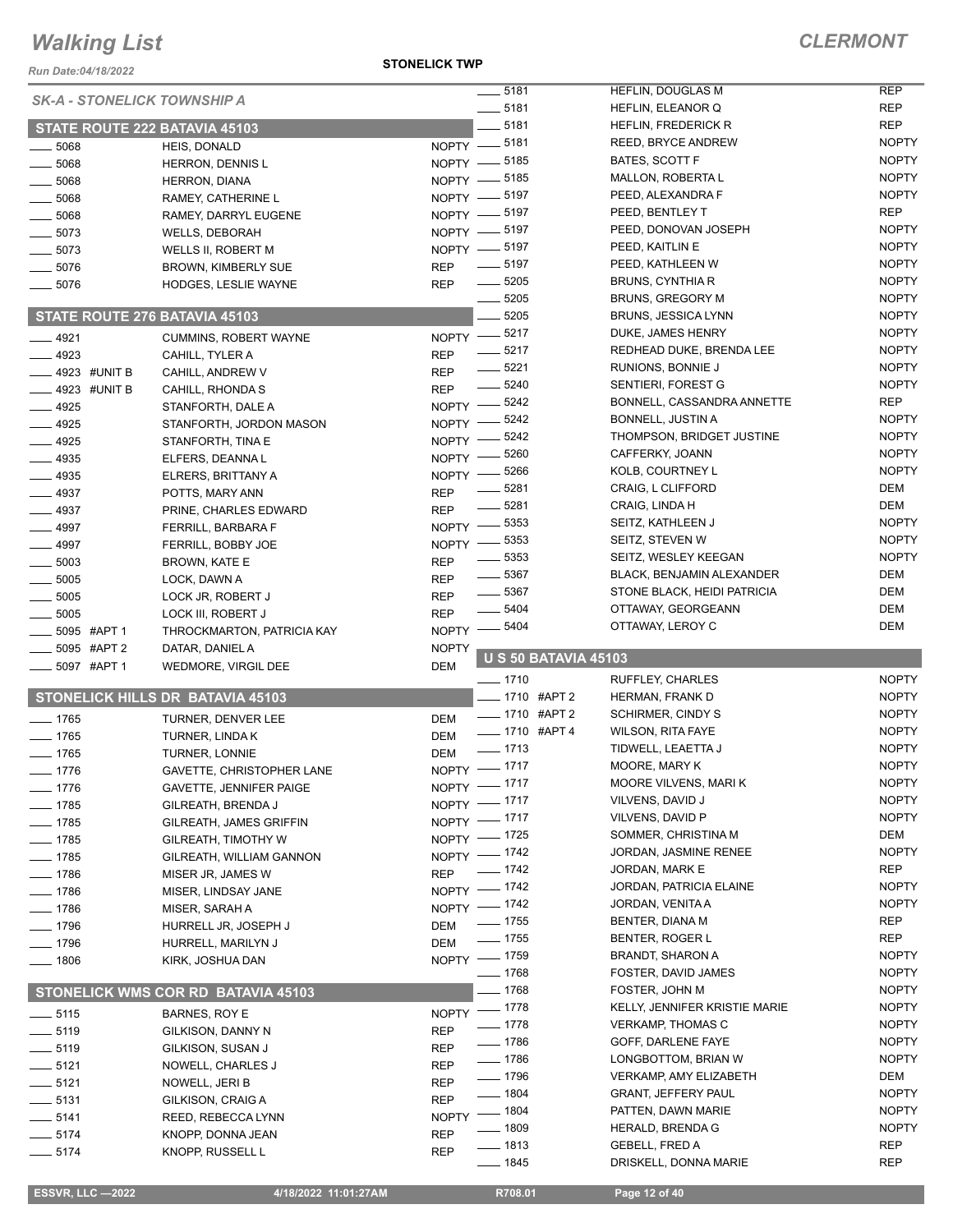*Run Date:04/18/2022*

#### **STONELICK TWP**

|                                    |                             |                       |                  |                             |                                    | <b>NOPTY</b> |
|------------------------------------|-----------------------------|-----------------------|------------------|-----------------------------|------------------------------------|--------------|
| <b>SK-A - STONELICK TOWNSHIP A</b> |                             |                       | $-2072$          |                             | KAYLOR, TANYA LEIGH                |              |
|                                    |                             |                       | $-2072$          |                             | POE, GAVIN LEE MATTHEW             | <b>NOPTY</b> |
| <b>U S 50 BATAVIA 45103</b>        |                             |                       | $-2073$          |                             | MAZAN, BERNARD J                   | <b>NOPTY</b> |
| $- 1845$                           | DRISKELL, RICHARD C         | NOPTY __ 2073         |                  |                             | MAZAN, SHERRI K                    | <b>NOPTY</b> |
| $- 1845$                           | SAUNDERS, RODNEY JACK       | NOPTY - 2105          |                  |                             | DEFOSSE, KATIE RENEE               | REP          |
| $- 1851$                           | <b>MYERS, DONNA SUE</b>     | NOPTY __ 2111         |                  |                             | <b>GUNTER, KIMBERLY ROSE</b>       | <b>NOPTY</b> |
| $\frac{1}{2}$ 1903                 | <b>BROCK, TRAVIS WAYNE</b>  | NOPTY __ 2118         |                  |                             | MYERS, AUTO WREX                   | <b>NOPTY</b> |
| $- 1929$                           | <b>GREEN III, CHARLIE L</b> | NOPTY __ 2118         |                  |                             | <b>MYERS, HARRY J</b>              | <b>NOPTY</b> |
| $\frac{1}{2}$ 1929                 |                             | NOPTY __ 2118         |                  |                             | MYERS, REBECCA J                   | <b>NOPTY</b> |
|                                    | <b>GREEN, KELLY V</b>       |                       |                  |                             |                                    |              |
| $\frac{1}{2}$ 1931                 | TURNER, CLAUDE A            | NOPTY __ 2136         |                  |                             | WINTERS, JOHN E                    | <b>NOPTY</b> |
| $- 1931$                           | TURNER, GARRETT ALAN        | NOPTY __ 2136         |                  |                             | <b>WINTERS, SHIRLEY A</b>          | <b>DEM</b>   |
| $- 1931$                           | <b>TURNER, JACOB MILES</b>  | NOPTY __ 2164         |                  |                             | CAUDILL, VELMA R                   | <b>NOPTY</b> |
| $- 1931$                           | <b>TURNER, TRACY R</b>      | NOPTY __ 2168 #APT 1  |                  |                             | <b>MORTON, JANET M</b>             | <b>REP</b>   |
| $- 1933$                           | SHORE, LINDA E              | REP                   |                  | _____ 2168 #APT 2           | CHARLEVILLE, LESLIE J              | <b>NOPTY</b> |
| $- 1945$                           | KRAMER, DAVID J             | REP __ 2185           |                  |                             | WOESTE, BETH A                     | <b>REP</b>   |
| $- 1947$ #A                        | KOSSENJANS, LETITIA L       | REP __ 2185           |                  |                             | WOESTE III, DAVID RALPH            | <b>NOPTY</b> |
| ____ 1947 #APT A                   | BEAUMONT, EDWARD L          | NOPTY __ 2185         |                  |                             | <b>WOESTE, LILLIAN BETH</b>        | <b>REP</b>   |
|                                    |                             | NOPTY __ 2195         |                  |                             |                                    |              |
| — 1947 #APT A                      | BEAUMONT, TANYA ESTHER      |                       |                  |                             | <b>BURSON, MATTIE E</b>            | <b>NOPTY</b> |
| ___ 1947 #APT A                    | KOSSENJANS, WILLIAM J       | REP __ 2195           |                  |                             | DEXTER, JASON MATTHEW              | <b>NOPTY</b> |
| $- 1949$                           | EISEN, MARK A               | NOPTY - 2195          |                  |                             | <b>MYERS, MARGIE</b>               | REP          |
| $- 1949$                           | JOHNSON JR, JACK            | NOPTY - 2195          |                  |                             | <b>MYERS, ROBERT J</b>             | <b>REP</b>   |
| $- 1951$                           | HEHEMANN, EMILY C           | NOPTY __ 2195         |                  |                             | WALDRON, BRANDON K                 | <b>NOPTY</b> |
| $- 1951$                           | HEHEMANN, GREGORY E         | NOPTY __ 2195 #UNIT A |                  |                             | DEXTER, PATRICIA DELK              | <b>NOPTY</b> |
| $\frac{1}{2}$ 1957                 | HART, JANET E               | NOPTY __ 2211         |                  |                             | DUMFORD, DANIELLE M                | <b>NOPTY</b> |
| $- 1957$                           |                             | REP -2211             |                  |                             | DUMFORD, JOHN R                    | <b>NOPTY</b> |
|                                    | HART, RICHARD L             |                       |                  |                             |                                    |              |
| $- 1961$                           | FRANER, MARY D              | REP -2242             |                  |                             | CARAMANIAN, BARBARA JEAN           | <b>REP</b>   |
| $- 1961$                           | FRANER, WILLIAM A           | REP __ 2242           |                  |                             | MCINTOSH, BARBARA RAE              | <b>NOPTY</b> |
| $\frac{1}{2}$ 1963                 | LEWIS, KRISTIN L            | NOPTY -2242           |                  |                             | MCINTOSH, RANDALL CLAUDE           | <b>NOPTY</b> |
| $- 1971$                           | CLOYD, CHRISTOPHER J        | NOPTY __ 2249         |                  |                             | ARACRI, CYNTHIA MARY               | <b>NOPTY</b> |
| $- 1977$                           | APGAR, LINDA S              | NOPTY __ 2260         |                  |                             | AVERWATER, ABIGAIL LONOR           | <b>NOPTY</b> |
| $- 1977$                           | APGAR, WILLIAM R            | NOPTY -2260           |                  |                             | AVERWATER, DEVONA G                | <b>NOPTY</b> |
| $- 1977$                           | WOLFFRAM, GREGORY MICHAEL   | NOPTY __ 2260         |                  |                             | AVERWATER, EDWIN R                 | <b>NOPTY</b> |
| $- 1977$                           | <b>WOLFFRAM, KIMBERLY S</b> | NOPTY -2260           |                  |                             | AVERWATER, ERIC K                  | <b>REP</b>   |
|                                    |                             | NOPTY __ 2260         |                  |                             | DAVIS, ZACHARY W                   | <b>NOPTY</b> |
| $- 1979$                           | <b>GREIN, DEBORAH LYNNE</b> |                       |                  |                             |                                    |              |
| $- 1979$                           | <b>GREIN, TERRY RICHARD</b> | NOPTY __ 2260 #APT B  |                  |                             | AVERWATER, KATHRYN ELLEN           | <b>NOPTY</b> |
| $- 1988$                           | ALLEN, ALICIA ROSE          | NOPTY __ 2260 #APT C  |                  |                             | AVERWATER, TAMMY MELISSA           | REP          |
| $- 1988$                           | ALLEN, KENNETH W            | NOPTY __ 2274         |                  |                             | JONES, LAURA MICHELLE              | <b>NOPTY</b> |
| $- 1988$                           | <b>KREBS, TYLER WAYNE</b>   | NOPTY -2277           |                  |                             | JOHNSON, THERESA A                 | <b>NOPTY</b> |
| $- 1988$                           | MILLER, ZACHERY KEITH       | NOPTY __ 2279         |                  |                             | BRYANT, GAIL C                     | <b>NOPTY</b> |
| $\frac{1}{2002}$                   | NUTT, DOROTHY L             | NOPTY -2279           |                  |                             | BRYANT, TERRY L                    | <b>NOPTY</b> |
| - 2002                             | WIGGINS, SONJA ANN          | DEM                   | $\frac{1}{2282}$ |                             | JOSLIN, BRANDY DAWN                | <b>NOPTY</b> |
| 2002                               | WIGGINS, SONJA LYNN         | NOPTY __ 2282         |                  |                             | JOSLIN, MICHAEL DONOVAN            | <b>NOPTY</b> |
|                                    |                             |                       |                  |                             | <b>VINCENT, AARON RAYMOND</b>      |              |
| 2003                               | FERRELL, ALEXIS MORGAN      | NOPTY __ 2286         |                  |                             |                                    | <b>NOPTY</b> |
| $-2003$                            | STANFORTH, DAKOTA LEE       | NOPTY __ 2286         |                  |                             | <b>VINCENT, JOHN AARON</b>         | <b>NOPTY</b> |
| $-2006$                            | CHAFFIN, DIONNE M           | NOPTY __ 2286         |                  |                             | <b>VINCENT, LORRAINE ELIZABETH</b> | <b>NOPTY</b> |
| $-2013$                            | <b>BANFIELD, MELISSAK</b>   | NOPTY __ 2286         |                  |                             | VINCENT, RENA MAXWELL              | <b>NOPTY</b> |
| $-2015$                            | COMBS, KAITLYN SUZANNE      | NOPTY -2304           |                  |                             | CARPENTER, BRANDALYN MAUREEN       | <b>NOPTY</b> |
| $-2015$                            | LITTLE, WILLIAM SEAN        | NOPTY -2304           |                  |                             | CARPENTER, ROBERT T                | <b>NOPTY</b> |
| $\equiv$ 2015                      | MCALLISTER, ANDREW M        | NOPTY __ 2304         |                  |                             | WEBER, LOGAN MACKENZIE LEE         | <b>NOPTY</b> |
| 2020                               | <b>BARKEY, NICHOLAS J</b>   | NOPTY -2306           |                  |                             | METTE, JOHN A                      | <b>NOPTY</b> |
|                                    |                             |                       |                  |                             | <b>SCHMID, JANEL M</b>             | <b>NOPTY</b> |
| 2023                               | DILLENBURGER, EMILY ELLEN   | NOPTY -2310           |                  |                             |                                    | <b>NOPTY</b> |
| $-2023$                            | PHILLIPS, JASON MICHAEL     | NOPTY -2310           |                  |                             | SCHMID, RAQUEL N                   |              |
| $- 2023$                           | SCOTT, COREY JOSEPH         | NOPTY -2310           |                  |                             | <b>SCHMID, WILLIAM K</b>           | <b>NOPTY</b> |
| $\sim$ 2037                        | MORGAN, DAWN A              | NOPTY __ 2316         |                  |                             | BILBY, REBECCAA                    | <b>NOPTY</b> |
| $-2037$                            | MORGAN, DOUGLAS BEAU        | NOPTY __ 2316         |                  |                             | BILBY, TIMOTHY WAYNE               | <b>NOPTY</b> |
| $\frac{1}{2037}$                   | MORGAN, DOUGLAS LEE         | <b>NOPTY</b>          |                  |                             |                                    |              |
| $-2047$                            | JOHNSTONE, ROBERT M         | <b>REP</b>            |                  | <b>U S 50 MILFORD 45150</b> |                                    |              |
| $-2047$                            | PRUGEL, ANTHONY M           | NOPTY __ 1466         |                  |                             | <b>BARNES, TYLER E</b>             | <b>NOPTY</b> |
|                                    |                             |                       | $- 1466$         |                             |                                    |              |
| $\frac{1}{2047}$                   | PRUGEL JOHNSTONE, SUSIE A   | REP                   |                  |                             | LONG, SHENEA MARIE                 | <b>NOPTY</b> |
| $- 2059$                           | WEEKS, MICHAEL W            | <b>REP</b>            |                  | <b>____ 1468 #APT B</b>     | LONG, JEREMY B                     | <b>NOPTY</b> |
| $- 2061$                           | PORTER, SAMANTHA W          | NOPTY __ 1529         |                  |                             | ALMOND, JEROME ZACHARY             | <b>NOPTY</b> |
| $-2063$                            | ROSSELOT, WILLIAM C         | NOPTY __ 1532         |                  |                             | CREECH, RALEIGH D                  | <b>NOPTY</b> |
| 2065                               | WATSON, DEBORAH L           | NOPTY __ 1532         |                  |                             | RICHARDSON, BEVERLY A              | <b>NOPTY</b> |
|                                    |                             |                       |                  |                             |                                    |              |

| 2072 |                  | KAYLOR, TANYA LEIGH          | <b>NOPTY</b> |
|------|------------------|------------------------------|--------------|
| 2072 |                  | POE, GAVIN LEE MATTHEW       | <b>NOPTY</b> |
| 2073 |                  | MAZAN, BERNARD J             | <b>NOPTY</b> |
| 2073 |                  | <b>MAZAN, SHERRIK</b>        | <b>NOPTY</b> |
| 2105 |                  | DEFOSSE, KATIE RENEE         | <b>REP</b>   |
| 2111 |                  | <b>GUNTER, KIMBERLY ROSE</b> | <b>NOPTY</b> |
| 2118 |                  | <b>MYERS, AUTO WREX</b>      | <b>NOPTY</b> |
| 2118 |                  | <b>MYERS, HARRY J</b>        | <b>NOPTY</b> |
| 2118 |                  | MYERS, REBECCA J             | <b>NOPTY</b> |
| 2136 |                  | WINTERS, JOHN E              | <b>NOPTY</b> |
| 2136 |                  | <b>WINTERS, SHIRLEY A</b>    | DEM          |
| 2164 |                  | CAUDILL, VELMA R             | <b>NOPTY</b> |
| 2168 | #APT 1           | MORTON, JANET M              | REP          |
| 2168 | #APT 2           | CHARLEVILLE, LESLIE J        | <b>NOPTY</b> |
| 2185 |                  | WOESTE, BETH A               | REP          |
| 2185 |                  | WOESTE III, DAVID RALPH      | <b>NOPTY</b> |
| 2185 |                  | <b>WOESTE, LILLIAN BETH</b>  | REP          |
| 2195 |                  | <b>BURSON, MATTIE E</b>      | <b>NOPTY</b> |
| 2195 |                  | DEXTER, JASON MATTHEW        | <b>NOPTY</b> |
| 2195 |                  | <b>MYERS, MARGIE</b>         | <b>REP</b>   |
| 2195 |                  | <b>MYERS, ROBERT J</b>       | REP          |
| 2195 |                  | <b>WALDRON, BRANDON K</b>    | <b>NOPTY</b> |
| 2195 | #UNIT A          | DEXTER, PATRICIA DELK        | <b>NOPTY</b> |
| 2211 |                  | DUMFORD, DANIELLE M          | <b>NOPTY</b> |
| 2211 |                  | DUMFORD, JOHN R              | <b>NOPTY</b> |
| 2242 |                  | CARAMANIAN, BARBARA JEAN     | REP          |
| 2242 |                  | MCINTOSH, BARBARA RAE        | <b>NOPTY</b> |
| 2242 |                  | MCINTOSH, RANDALL CLAUDE     | <b>NOPTY</b> |
| 2249 |                  | ARACRI, CYNTHIA MARY         | <b>NOPTY</b> |
| 2260 |                  | AVERWATER, ABIGAIL LONOR     | <b>NOPTY</b> |
| 2260 |                  | AVERWATER, DEVONA G          | <b>NOPTY</b> |
| 2260 |                  | AVERWATER, EDWIN R           | <b>NOPTY</b> |
| 2260 |                  | AVERWATER, ERIC K            | REP          |
| 2260 |                  | DAVIS, ZACHARY W             | <b>NOPTY</b> |
| 2260 | #APT B           | AVERWATER, KATHRYN ELLEN     | <b>NOPTY</b> |
| 2260 | #APT C           | AVERWATER, TAMMY MELISSA     | REP          |
| 2274 |                  | JONES, LAURA MICHELLE        | <b>NOPTY</b> |
| 2277 |                  | JOHNSON, THERESA A           | <b>NOPTY</b> |
| 2279 |                  | <b>BRYANT, GAIL C</b>        | <b>NOPTY</b> |
| 2279 |                  | BRYANT, TERRY L              | <b>NOPTY</b> |
| 2282 |                  | <b>JOSLIN, BRANDY DAWN</b>   | NOPTY        |
| 2282 |                  | JOSLIN, MICHAEL DONOVAN      | <b>NOPTY</b> |
| 2286 |                  | VINCENT, AARON RAYMOND       | NOPTY        |
| 2286 |                  | <b>VINCENT, JOHN AARON</b>   | NOPTY        |
| 2286 |                  | VINCENT, LORRAINE ELIZABETH  | <b>NOPTY</b> |
| 2286 |                  | <b>VINCENT, RENA MAXWELL</b> | <b>NOPTY</b> |
| 2304 |                  | CARPENTER, BRANDALYN MAUREEN | <b>NOPTY</b> |
| 2304 |                  | CARPENTER, ROBERT T          | <b>NOPTY</b> |
| 2304 |                  | WEBER, LOGAN MACKENZIE LEE   | <b>NOPTY</b> |
| 2306 |                  | METTE, JOHN A                | <b>NOPTY</b> |
| 2310 |                  | <b>SCHMID, JANEL M</b>       | <b>NOPTY</b> |
| 2310 |                  | <b>SCHMID, RAQUEL N</b>      | <b>NOPTY</b> |
| 2310 |                  | SCHMID, WILLIAM K            | <b>NOPTY</b> |
| 2316 |                  | BILBY, REBECCA A             | NOPTY        |
| 2316 |                  | BILBY, TIMOTHY WAYNE         | NOPTY        |
|      |                  |                              |              |
|      | 50 MILFORD 45150 |                              |              |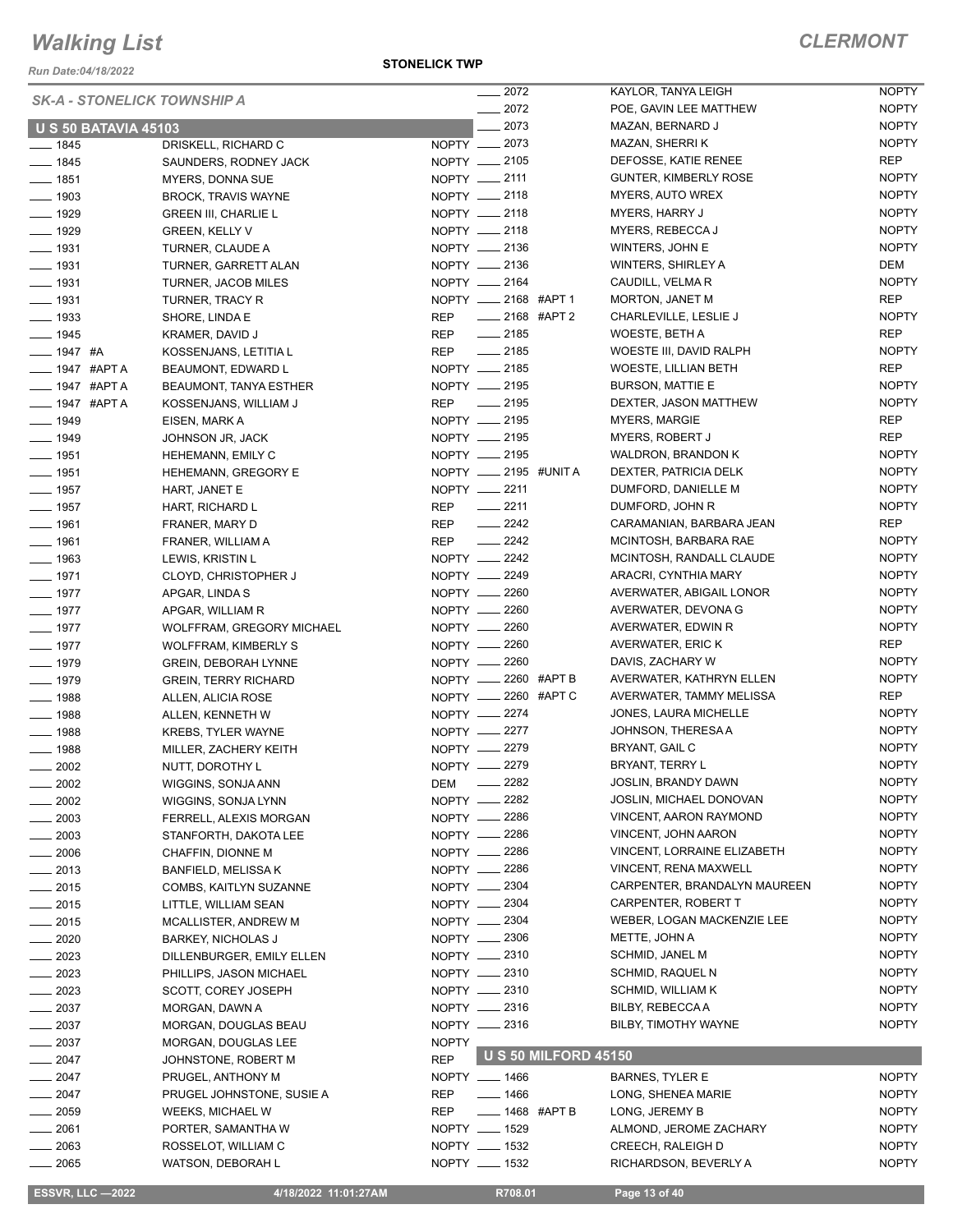*Run Date:04/18/2022*

### *SK-A - STONELICK TOWNSHIP A*

| <b>U S 50 MILFORD 45150</b> |                               |              |
|-----------------------------|-------------------------------|--------------|
| $\frac{1}{2}$ 1533          | BLASKY, PAMELA GRACE          | <b>REP</b>   |
| $- 1533$                    | LOUDERBACK, BRADLEY RYAN      | <b>NOPTY</b> |
| $- 1536$                    | MOHRHAUS, PAUL E              | <b>NOPTY</b> |
| $\frac{1}{2}$ 1537          | MILLER, CARYL K               | <b>NOPTY</b> |
| $- 1537$                    | PRICE, DEBRA M                | <b>NOPTY</b> |
| $- 1541$                    | DELACRUZ, JOANNA LEE          | <b>REP</b>   |
| $- 1541$                    | FORD, LEXY MICHAEL            | <b>REP</b>   |
| $- 1542$                    | <b>HUGHES, HALEY NICOLE</b>   | <b>NOPTY</b> |
| $\frac{1}{2}$ 1542          | MUNZ, CHRISTOPHER R           | <b>NOPTY</b> |
| $- 1542$                    | PALMER, FRANK W               | <b>NOPTY</b> |
| $- 1542$                    | SHEPARD, BERNARD JOHN         | <b>NOPTY</b> |
| $\frac{1}{2}$ 1542          | SHEPARD, EMILY MARIE          | <b>NOPTY</b> |
| $- 1560$                    | QUALLEN, PAUL V               | <b>REP</b>   |
| $\frac{1}{2}$ 1560          | <b>QUALLEN, ROBBIN LEE</b>    | <b>NOPTY</b> |
| $- 1561$                    | KELLY SCHULTZ, JO EL JEAN     | <b>DEM</b>   |
| $- 1561$                    | KELLY SCHULTZ, STEPHANIE J    | <b>DEM</b>   |
| $- 1571$                    | <b>GRAY, DIANNE S</b>         | <b>REP</b>   |
| $-1571$                     | GRAY, JACK A                  | <b>REP</b>   |
| $\frac{1}{2}$ 1575          | QUILLEN, CANDACE N            | <b>NOPTY</b> |
| $- 1578$                    | LAWSON, HEATHER NICOLE        | <b>NOPTY</b> |
| $- 1585$                    | STITZEL JR, EDWIN GEORGE      | <b>NOPTY</b> |
| $- 1585$                    | STITZEL, KELLY MARIE          | <b>NOPTY</b> |
| $- 1586$                    | PARKER, BARBARA ANN           | <b>NOPTY</b> |
| $- 1587$                    | CRESS, BARB                   | <b>REP</b>   |
| $- 1587$                    | CRESS, DWAYNE H               | <b>REP</b>   |
| $- 1629$                    | EATON, ROBERT LEE             | NOPTY        |
| $- 1629$                    | <b>EATON, TERESA S</b>        | <b>NOPTY</b> |
| $- 1631$                    | <b>GILKISON, PATRICIA SUE</b> | <b>REP</b>   |
| $\frac{1}{2}$ 1631          | GILKISON, WILLIAM JAY         | <b>REP</b>   |
|                             |                               |              |

|                  | WOLFER LN BATAVIA 45103         |            |
|------------------|---------------------------------|------------|
| $\sim$ 3317      | BROWNING, DONALD R              | <b>RFP</b> |
| $\frac{3317}{2}$ | <b>BROWNING, ROBIN KIMBERLY</b> | <b>DEM</b> |

*TOTAL :* **950**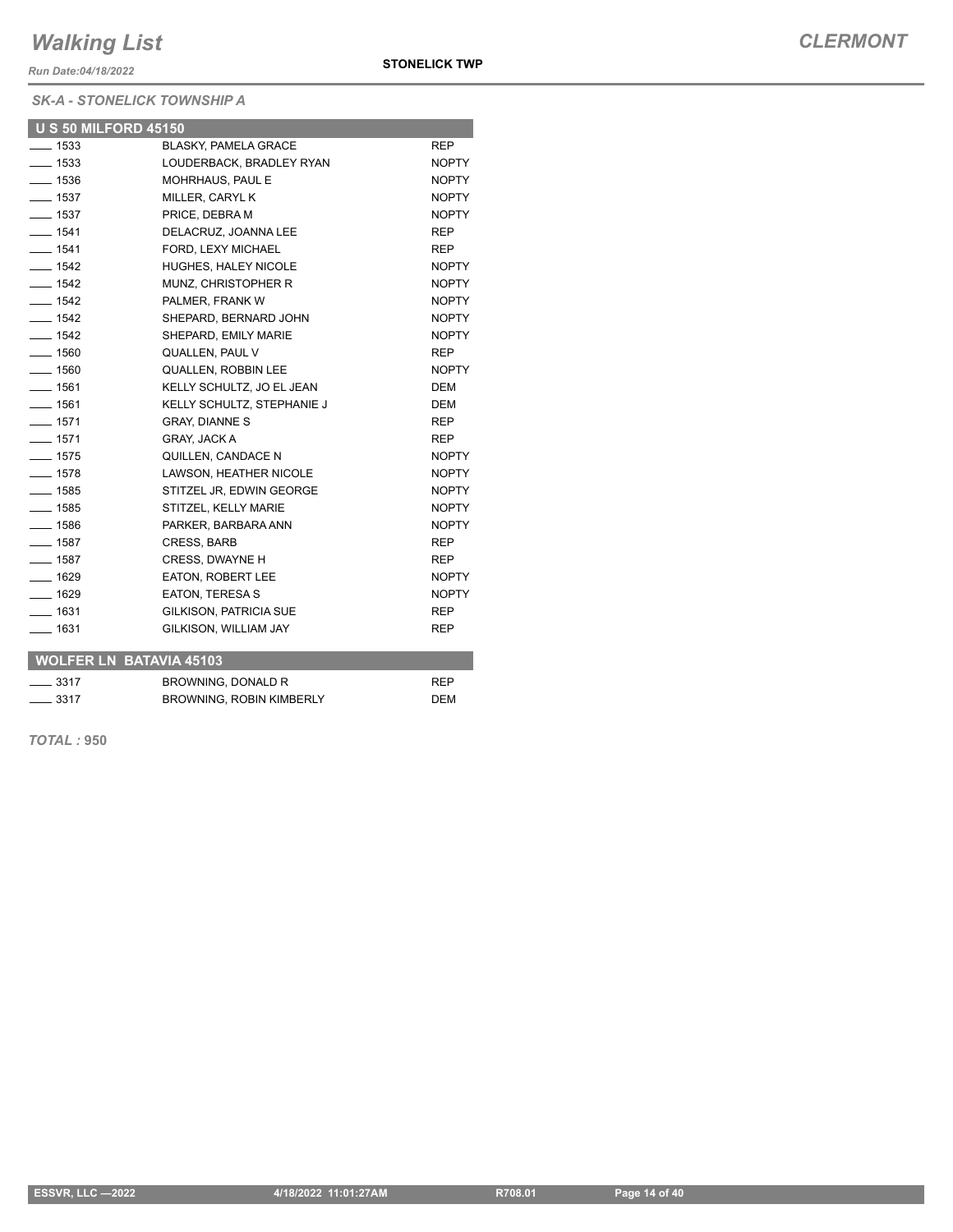*Run Date:04/18/2022*

**STONELICK TWP**

|         |                                     |              | 5268    | <b>BOWERY</b>       |
|---------|-------------------------------------|--------------|---------|---------------------|
|         | <b>SK-B - STONELICK TOWNSHIP B</b>  |              | 5273    | ANGELL,             |
|         | <b>AUTUMN RIDGE BATAVIA 45103</b>   |              | 5273    | <b>BURDSAI</b>      |
| 2556    | <b>BURTON, ISABELLA F</b>           | <b>REP</b>   | 5274    | EWING, A            |
| 2556    | LADRIGAN, DANIEL E                  | <b>NOPTY</b> | 5274    | EWING, D            |
| 2566    | <b>VOGEL, TERESA LORRAINE</b>       | <b>REP</b>   | 5274    | <b>MCCART</b>       |
| 2566    | VOGEL II, THOMAS J                  | <b>NOPTY</b> | 5280    | <b>CARRUTI</b>      |
| 2574    | ELLIS, STEVEN R                     | DEM          | 5280    | CARRUTI             |
| 2580    | KINZBACH, KEVIN J                   | <b>NOPTY</b> | 5280    | SCOTT, S            |
| 2580    | STRUNK, JULIE R                     | DEM          | 5286    | <b>HICKEY J</b>     |
| 2588    | <b>BUSAM, JEFFREY KARL</b>          | <b>NOPTY</b> | 5286    | HICKEY,             |
| 2588    | BUSAM, LISA MARIE                   | <b>NOPTY</b> | 5289    | <b>ALEXAND</b>      |
| 2588    | <b>BUSAM, NATHAN JEFFREY</b>        | <b>NOPTY</b> | 5290    | MAINES,             |
| 2588    | MINNIE, ALEXIS ELAINE               | <b>NOPTY</b> | 5290    | MAINES,             |
|         |                                     |              | 5292    | SLAGLE,             |
|         | BELFAST OWENSVILLE RD BATAVIA 45103 |              | $-5292$ | SLAGLE,             |
| $-5202$ | RICH, CATHERINE MARIE               | <b>NOPTY</b> | 5304    | <b>ALLGAIEI</b>     |
| $-5206$ | CROWE, KELSA L                      | <b>NOPTY</b> | 5304    | <b>ALLGAIEI</b>     |
| 5210    | RIEHLE, FAYE NOBUKO                 | REP          | 5317    | <b>CRAWFO</b>       |
| $-5210$ | RIEHLE, JOSEPH E                    | REP          | 5317    | <b>CRAWFO</b>       |
|         |                                     | <b>NOPTY</b> | 5330    | VARICK,             |
| 5214    | RIEHLE, MARY MADELINE               |              | 5330    | VARICK,             |
| 5216    | LANDRUM, GARY E                     | REP          | 5333    | <b>MORELO</b>       |
| $-5216$ | LANDRUM, VIRGINIA A                 | REP          | 5334    | <b>SCHWAR</b>       |
| 5220    | LEWIS, JEFFEREY B                   | <b>NOPTY</b> | 5334    | <b>SCHWAR</b>       |
| $-5220$ | LEWIS, PARKER MUD                   | <b>NOPTY</b> | 5334    | <b>SCHWAR</b>       |
| - 5220  | LEWIS, SHARI NICOLE                 | <b>NOPTY</b> | 5334    | <b>SCHWAR</b>       |
| 5224    | <b>GROOMS, JENNIFER LYNN</b>        | <b>NOPTY</b> | 5355    | JORDAN,             |
| 5230    | SEARS, BETH A                       | <b>NOPTY</b> | 5355    | JORDAN,             |
| 5230    | SEARS, MICHAEL J                    | <b>NOPTY</b> | 5361    | HOWELL,             |
| 5236    | HOGEBACK, ADAM J                    | NOPTY        | 5361    | <b>HOWELL</b>       |
| - 5236  | STORCH, CAROLYN NANRUP              | <b>NOPTY</b> | 5361    | HOWELL.             |
| - 5237  | COOPER, EDWARD LEE                  | DEM          | 5380    | <b>KUYKENI</b>      |
| 5237    | COOPER, KILEY LEEANNE               | REP          | 5380    | <b>KUYKENI</b>      |
| 5237    | COOPER, KIMBERLY L                  | <b>NOPTY</b> | 5380    | <b>KUYKENI</b>      |
| 5237    | COOPER, MCKENZIE LYNNE              | NOPTY        | 5385    | KISER, KI           |
| 5241    | DUNCAN, CELEBRITTY OSHAY            | NOPTY        | 5385    | KISER, W            |
| - 5242  | <b>HOGEBACK, ANGELA D</b>           | <b>NOPTY</b> | 5387    | <b>KNUDTEI</b>      |
| $-5245$ | ARP, ALYSSA LORAINE                 | <b>NOPTY</b> | 5391    | GEISE, AI           |
| 5245    | ARP, JERRY L                        | <b>NOPTY</b> | 5392    | <b>DEIMLIN</b>      |
| 5245    | ARP, JOANNA C                       | <b>NOPTY</b> | 5392    | PETTIT JI           |
| 5246    | PUCKETT, JOHN D                     | DEM          | 5392    | SLUGA, E            |
| 5246    | PUCKETT, KATHRYN A                  | DEM          | 5395    | <b>BRUMME</b>       |
| 5247    | DORSEY, EUGENE T                    | NOPTY        | 5395    | <b>HORRELI</b>      |
| 5247    | DORSEY, JOYCE K                     | NOPTY        | 5397    | <b>COLBURI</b>      |
| 5251    | HEMPLEMAN, LISA A                   | NOPTY        | 5397    | SMITH JF            |
| 5254    | KROSCHKE, MARTHA A                  | <b>NOPTY</b> | 5398    | DAUW, C             |
| 5256    | HOWARD, AVERY                       | REP          | 5400    | SEIBERT,            |
| 5256    | HOWARD, PATRICIA A                  | REP          | 5414    | SHAKER              |
| 5257    | <b>MORRISON, GRADY A</b>            | NOPTY        | 5418    | <b>MOYLAN</b>       |
| 5257    | MORRISON, JACQUELINE K              | NOPTY        | 5418    | REED, KI            |
| - 5258  | AVERWATER, THOMAS J                 | REP          | 5424    | SOMBOR              |
| 5258    | AVERWATER II, THOMAS JOHN           | NOPTY        | 5428    | KING, TH            |
| 5259    | HAYSLETT, AMBER LEIGH               | NOPTY        |         |                     |
| 5259    | HAYSLETT, KAREN S                   | NOPTY        | 5434    | COYLE, L            |
| 5259    | HAYSLETT, KEVIN PATRICK             | <b>NOPTY</b> | 5434    | <b>MCKENZ</b>       |
| 5259    | HAYSLETT JR, PAUL PHILIP            | NOPTY        | 5438    | COLE, ED            |
| 5260    | KING, JESSICA LEIGH                 | <b>NOPTY</b> | 5438    | <b>SIMMONS</b>      |
| 5263    | MORRISON, ALBERT L                  | REP          | 5438    | <b>SIMMONS</b>      |
| 5263    | MORRISON, DIANE D                   | REP          | 5438    | <b>SIMMONS</b>      |
| 5265    | BROWN, ELIZABETH J                  | REP          | 5454    | <b>JACKSON</b>      |
| 5267    | DAVIS, KEIA N                       | <b>NOPTY</b> | 5454    | <b>JACKSON</b>      |
| 5267    | POTRATZ, MARK JEFFREY               | <b>NOPTY</b> | 5459    | GRIFFIN,<br>CRIEEIN |
|         |                                     |              | 5450    |                     |

| _ 5268  | <b>BOWERY, TESA MARIE</b>       | <b>NOPTY</b> |
|---------|---------------------------------|--------------|
| $-5273$ | ANGELL, STERLING ALEXANDER      | <b>NOPTY</b> |
| $-5273$ | <b>BURDSALL, JAMES ALLEN</b>    | <b>NOPTY</b> |
| $-5274$ | EWING, AARON R                  | <b>NOPTY</b> |
| _ 5274  | EWING, DENISE MICHELLE          | <b>NOPTY</b> |
| $-5274$ | MCCARTHY, KYLE JOSEPH           | <b>NOPTY</b> |
| _ 5280  | CARRUTHERS, AMANDA RACHELLE     | <b>NOPTY</b> |
| $-5280$ | CARRUTHERS, MICHAEL J           | <b>NOPTY</b> |
| $-5280$ | <b>SCOTT, STEPHEN PATRICK</b>   | <b>NOPTY</b> |
| $-5286$ | HICKEY JR. GORDON A             | REP          |
| $-5286$ | HICKEY, SHARON ANN              | <b>REP</b>   |
| _ 5289  | ALEXANDER. ELEANOR L            | <b>NOPTY</b> |
| $-5290$ | MAINES, CYNTHIA JEAN            | <b>NOPTY</b> |
| $-5290$ | MAINES, DAVID R                 | <b>NOPTY</b> |
| $-5292$ | SLAGLE, DIANE H                 | REP          |
| $-5292$ | SLAGLE, MARK A                  | REP          |
| $-5304$ | ALLGAIER, ANDREW J              | REP          |
| $-5304$ |                                 |              |
|         | ALLGAIER, ROBIN C               | <b>REP</b>   |
| _ 5317  | CRAWFORD, FRED L                | REP          |
| $-5317$ | CRAWFORD, PATRICIA A            | <b>NOPTY</b> |
| $-5330$ | VARICK, JAMES C                 | REP          |
| $-5330$ | VARICK, JULIE A                 | <b>REP</b>   |
| $-5333$ | MORELOCK, MICHAEL C             | <b>NOPTY</b> |
| $-5334$ | SCHWARBER, CARLIE ANN           | <b>NOPTY</b> |
| $-5334$ | SCHWARBER, CARRIE E             | <b>REP</b>   |
| $-5334$ | SCHWARBER, MARK A               | REP          |
| _ 5334  | SCHWARBER, NICHOLAS RYAN        | DEM          |
| $-5355$ | JORDAN, KEITH R                 | <b>NOPTY</b> |
| $-5355$ | JORDAN, MELISSA L               | <b>NOPTY</b> |
| $-5361$ | HOWELL, GEOFFREY WYATT          | <b>NOPTY</b> |
| $-5361$ | HOWELL JR, ROBERT L             | <b>REP</b>   |
| _ 5361  | HOWELL, TERESA A                | <b>REP</b>   |
| $-5380$ | KUYKENDALL, JENNIFER RAE        | <b>REP</b>   |
| $-5380$ | KUYKENDALL, MELISSA CLAIRE      | REP          |
| $-5380$ | KUYKENDALL, RICHARD A           | REP          |
| $-5385$ | KISER, KIM P                    | REP          |
| $-5385$ | KISER, WILLIAM E                | <b>NOPTY</b> |
| $-5387$ | KNUDTEN, MARK ANDREW            | <b>NOPTY</b> |
| _ 5391  | GEISE, ANN E                    | DEM          |
| $-5392$ | DEIMLING PETTIT, CASSIDY SIERRA | <b>NOPTY</b> |
| _ 5392  | PETTIT JR, CHARLES EDWARD       | NOPTY        |
| $-5392$ | SLUGA, BRANDON J                | <b>NOPTY</b> |
| $-5395$ | BRUMMETT, ETHAN CONOVER         | <b>NOPTY</b> |
| $-5395$ | HORRELL, AUSTIN MICHAEL         | <b>NOPTY</b> |
| _ 5397  | COLBURN, SARA E                 | <b>NOPTY</b> |
| $-5397$ | SMITH JR, RONNIE CHARLES        | <b>NOPTY</b> |
| _ 5398  | DAUW, COREY EDWARD              | <b>NOPTY</b> |
| $-5400$ | SEIBERT, CHANCE LEE             | <b>NOPTY</b> |
| $-5414$ | SHAKER BADR, MOLLY R            | <b>NOPTY</b> |
| $-5418$ | <b>MOYLAN, EMILY BERLAND</b>    | <b>NOPTY</b> |
| $-5418$ | <b>REED, KIRK AUSTIN</b>        | <b>NOPTY</b> |
| _ 5424  | SOMBORETZ, RICHARD STEPHEN      | <b>NOPTY</b> |
| _ 5428  | KING, THOMAS A                  | <b>NOPTY</b> |
| $-5434$ | COYLE, LONNIE W                 | REP          |
| $-5434$ | MCKENZIE, CAROL A               | REP          |
| $-5438$ | COLE, EDWARD                    | DEM          |
| $-5438$ | SIMMONS, BARRY PATRICK ALEXANDE | DEM          |
| $-5438$ | SIMMONS, CASSONDRA JEAN         | <b>NOPTY</b> |
| _ 5438  | SIMMONS, KAITLYN M              | DEM          |
| $-5454$ | JACKSON, CONSTANCE NANETTE      | <b>NOPTY</b> |
| _ 5454  | <b>JACKSON, JEFFERY H</b>       | <b>NOPTY</b> |
| $-5459$ | <b>GRIFFIN, RANDY</b>           | <b>NOPTY</b> |
| $-5459$ | GRIFFIN, SHIRLEY DARLENE        | <b>NOPTY</b> |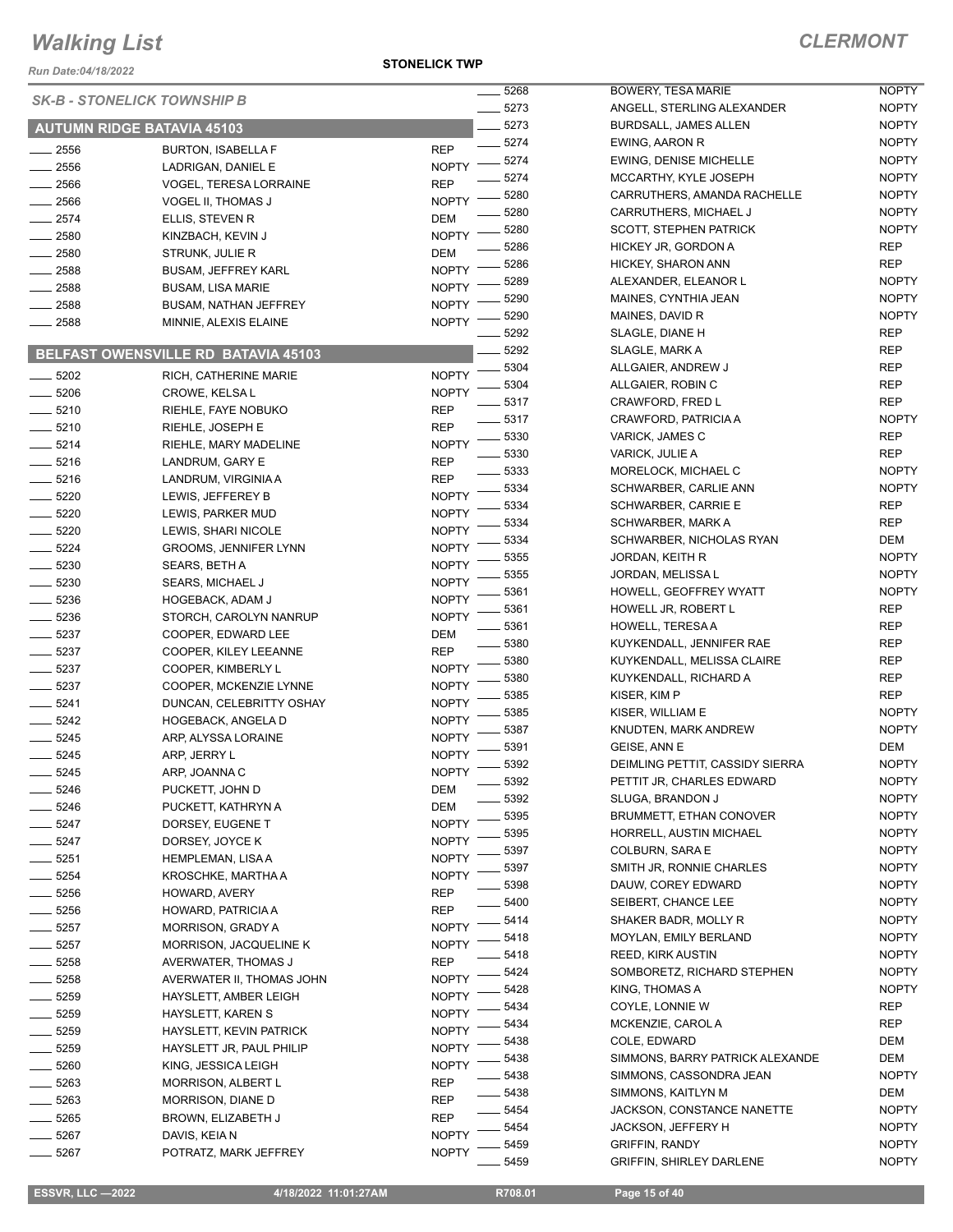*Run Date:04/18/2022*

**STONELICK TWP**

| <b>SK-B - STONELICK TOWNSHIP B</b> |                                            |              | 2491                  | SHEPHERD, CAROL A                  | <b>DEM</b>   |
|------------------------------------|--------------------------------------------|--------------|-----------------------|------------------------------------|--------------|
|                                    |                                            |              | 2491                  | SHEPHERD, MORRIS E                 | <b>REP</b>   |
|                                    | <b>BELFAST OWENSVILLE RD BATAVIA 45103</b> |              | 2496                  | LARRICK, KATHY L                   | <b>REP</b>   |
| 5460                               | DOPP, MICHAEL A                            |              | NOPTY __ 2496         | LARRICK, MILAN W                   | <b>REP</b>   |
| 5460                               | DOPP, ONICA KRISTIN                        |              | NOPTY __ 2520         | SCHAEFER, MARILYNN E               | <b>REP</b>   |
| 5460                               | HARRISON, JOHN J                           |              | NOPTY __ 2540         | <b>SCHAEFER, PAMELA SUE</b>        | <b>DEM</b>   |
| $- 5460$                           | HARRISON, TERRY A                          |              | NOPTY __ 2552         | <b>KELLEY, MATTHEW ROBERT</b>      | <b>NOPTY</b> |
| $- 5461$                           | BURWINKEL, LEONARD J                       |              | NOPTY __ 2552         | NELSON, RUE A                      | <b>DEM</b>   |
| 5466                               | HALL, JOSHUA ALLEN                         |              | NOPTY __ 2554         | WILSON, AMY LYNN                   | <b>NOPTY</b> |
| $\frac{1}{2}$ 5466                 | RUNIONS, REBECCA LEAH                      |              | NOPTY __ 2611         | SEBOLT, BENJAMIN ANDREW            | <b>NOPTY</b> |
| 5466                               | RUNIONS, TYLER JAMES                       |              | NOPTY __ 2629         | SIMPKINS, DEANNAL                  | <b>NOPTY</b> |
| $- 5471$                           | BARKER, CYNTHIA L                          | <b>REP</b>   | $\frac{1}{2671}$      | HILL, KATHRYN ANN                  | <b>NOPTY</b> |
| $- 5471$                           | <b>BARKER, TOM W</b>                       |              | NOPTY __ 2673         | LOCH, CHRISTOPHER JOSEPH           | <b>NOPTY</b> |
| $- 5472$                           | KIRBY, JAMES PATRICK                       |              | NOPTY __ 2675         | LOCH, HELMUT M                     | <b>REP</b>   |
| $- 5472$                           | MCCLAIN, FELICIA TAYLOR                    |              | NOPTY __ 2675         | LOCH, ROBIN M                      | <b>REP</b>   |
| $-5472$                            | MCCLAIN, JOHN MORGAN                       |              | NOPTY __ 2680         | JONES, BRIAN TYLER                 | <b>DEM</b>   |
| $- 5476$                           | BROWN, ERIC E                              | <b>REP</b>   | $\frac{1}{2680}$      | JONES, STEVEN L                    | <b>DEM</b>   |
| $- 5476$                           | <b>BROWN, PATRICIA AVERY</b>               |              | NOPTY __ 2680         | JONES, SUSAN K                     | <b>DEM</b>   |
| $-5477$                            | NIEHAUS, BRENDA A                          |              | NOPTY __ 2686         | <b>HORTON, BRENDA J</b>            | <b>DEM</b>   |
| $\frac{1}{2}$ 5477                 | NIEHAUS, DILLON MATTHEW                    |              | NOPTY __ 2689         | MALLOY, AUDREY L                   | <b>NOPTY</b> |
| $-5477$                            | NIEHAUS, HOWARD W                          |              | NOPTY __ 2689         | MOORE, PAUL MONT                   | <b>NOPTY</b> |
| $\frac{1}{2}$ 5480                 | HOLDERMAN, DEBORAH M                       | DEM          | $\frac{1}{2691}$      | LAMBING, CHUM Y                    | <b>NOPTY</b> |
| $- 5482$                           | ZERHUSEN, CHRISTOPHER W                    |              | NOPTY __ 2691         | LAMBING, ELIZABETH NICOLE          | <b>NOPTY</b> |
| $\frac{1}{2}$ 5482                 | ZERHUSEN, JILL M                           |              | NOPTY __ 2691         | LAMBING, JAMES M                   | <b>NOPTY</b> |
| $- 5484$                           | KRAFT JR, RAYMOND E                        | <b>REP</b>   | $-2691$               | LAMBING, JOHN DAVID                | <b>NOPTY</b> |
| 5484                               | KRAFT, SUZANNE B                           |              | NOPTY __ 2694         | JONES, ELIZABETH A C               | <b>NOPTY</b> |
| 5492                               | REISERT, DOUGLAS J                         |              | NOPTY __ 2694         | JONES, KEVIN L                     | <b>NOPTY</b> |
| $- 5496$                           | LUMAN, AMANDA C                            | <b>REP</b>   | $-2695$               | DUNAWAY, TRACY A                   | <b>NOPTY</b> |
| 5496                               | LUMAN, JEFFREY W                           | <b>REP</b>   | 2695                  | ELLIOTT, CLYDE                     | <b>REP</b>   |
| $- 5498$                           | SHEFF, ALLEN C                             |              | NOPTY __ 2705         | VANSPRONSEN, LINDA D               | <b>NOPTY</b> |
| 5499                               | NEFF, JAREN DAVID                          |              | NOPTY __ 2705         | VANSPRONSEN, RICHARD J             | <b>NOPTY</b> |
| $\frac{1}{2}$ 5499                 | NEFF, SUSAN LEE                            |              | NOPTY __ 2707         | SAUNDERS, JEANNEE A                | <b>NOPTY</b> |
| $\frac{1}{2}$ 5500                 | FERNANDEZ, JOSEPH P                        |              | NOPTY __ 2707         | SAUNDERS JR, MILTON L              | <b>REP</b>   |
| 5500                               | FERNANDEZ, NICOLE ALLYN                    |              | NOPTY __ 2790         | BURDSALL, WILLIAM R                | <b>NOPTY</b> |
| $\frac{1}{2}$ 5533                 | BURDSALL SR, BENJAMIN CODY                 | <b>NOPTY</b> |                       |                                    |              |
| $\frac{1}{2}$ 5533                 | BURDSALL, JENNIFER HEIDI                   |              |                       | NOPTY BRUSHY FORK RD BATAVIA 45103 |              |
| $\frac{1}{2}$ 5533                 | STONEKING, KAYLA MICHELLE                  |              | NOPTY __ 5229         | DALBY, KENDRA NICOLE               | <b>NOPTY</b> |
| $\frac{1}{2}$ 5553                 | <b>BURDSALL, BRIDGET A</b>                 | <b>REP</b>   | 5229                  | DOWLER, SCOTT M                    | <b>NOPTY</b> |
| 5553                               | BURDSALL, MEGHAN A                         | NOPTY __     | 5229                  | FOX, BRIAN K                       | <b>NOPTY</b> |
| 5553                               | <b>BURDSALL, PAUL E</b>                    |              | NOPTY __ 5247         | KIMMERLY, ROBERT W                 | <b>NOPTY</b> |
| $-5590$                            | <b>VERNON, AARON M</b>                     | REP          | —— 5247               | KIMMERLY HUFFMAN, MICHAEL RAYSO    | <b>NOPTY</b> |
| $=5590$                            | <b>VERNON, DENISE E</b>                    | <b>REP</b>   | 5287                  | MILLER, FAYE E                     | <b>REP</b>   |
| $-5595$                            | NADEL, HAROLD L                            | NOPTY ___    | 5287                  | MILLER, JAMES J                    | <b>REP</b>   |
| $-5595$                            | NADEL, TRACI JEANNE                        |              | NOPTY __ 5303         | LARKIN, DONNA M                    | DEM          |
| $-5595$                            | NIPPER, MARK DAVID                         | REP          | $-5303$               | LARKIN, JACK ARLEN                 | DEM          |
| 5595                               | NIPPER, SHAWNTA YVONNE                     | REP          | $-5311$               | VASTINE, COSSIE A                  | DEM          |
| 5599                               | MEADOWS, BARBARA A                         | REP          | $\frac{1}{2}$ 5311    | VASTINE, DONALD LEE                | DEM          |
| 5599                               | NIPPER, MYLEE ROSE                         |              | NOPTY __ 5317         | LARKIN, JENNIFER MARIE             | <b>NOPTY</b> |
| 5600                               | ESTRIDGE, WILLIAM C                        |              | NOPTY __ 5319         | HARVEY, AMY LEE                    | <b>NOPTY</b> |
| 5603                               | JEFFERS, SHANE MICHAEL                     |              | NOPTY __ 5319         | HARVEY, JOSEPH J                   | <b>NOPTY</b> |
| 5604                               | MCGREEVY, EULA I                           |              | NOPTY __ 5321         | <b>WRIGHT, ELLEN ELIZABETH</b>     | <b>NOPTY</b> |
| 5607                               | <b>GREENE, ASHLEY DAWN</b>                 |              | NOPTY __ 5321         | WRIGHT, EMMA MARY                  | <b>NOPTY</b> |
| 5645                               | RE, DIANE M                                |              | NOPTY __ 5321         | <b>WRIGHT, GRACE SARAH</b>         | <b>NOPTY</b> |
| 5645                               | RE, DOUGLAS E                              |              | NOPTY __ 5321         | WRIGHT, JOHN H                     | <b>NOPTY</b> |
| <b>BERGEN RD BATAVIA 45103</b>     |                                            |              | 5321                  | WRIGHT, KARA A                     | <b>NOPTY</b> |
|                                    |                                            |              | 5323                  | SEWARD, MELISSA MARIE              | <b>NOPTY</b> |
| $-2421$                            | SEITZ, LISA MARIE                          | <b>REP</b>   | 5323<br>$\frac{1}{2}$ | SEWARD JR, WILLIAM ARNOLD          | <b>NOPTY</b> |
| _ 2421                             | SEITZ, WILLIAM JAMES                       |              | NOPTY __ 5345         | JOHNSON, BRAEDYN M                 | <b>NOPTY</b> |
| $-2441$                            | FOWLER, ANGELA M                           | REP          | $\frac{1}{2}$ 5345    | STRICKER, JOSEPH MICHAEL           | <b>NOPTY</b> |
| 2441                               | FOWLER, BILLY WAYNE                        | REP          | $\frac{1}{2}$ 5345    | STRICKER, SABRINA M                | <b>NOPTY</b> |
| __ 2451                            | SIMMONS, BARRY F                           |              | NOPTY __ 5355         | KNEPPER, LESLIE E                  | REP          |
| $-2451$                            | SIMMONS, CHRISLYNN MICHELLE                |              | NOPTY __ 5355         | KNEPPER, ROBERT E                  | <b>REP</b>   |
| 2451                               | SIMMONS, NICK E                            |              | NOPTY __ 5375         | KIDWELL, DAVID G                   | <b>NOPTY</b> |
| <b>ESSVR, LLC -2022</b>            | 4/18/2022 11:01:27AM                       |              | R708.01               | Page 16 of 40                      |              |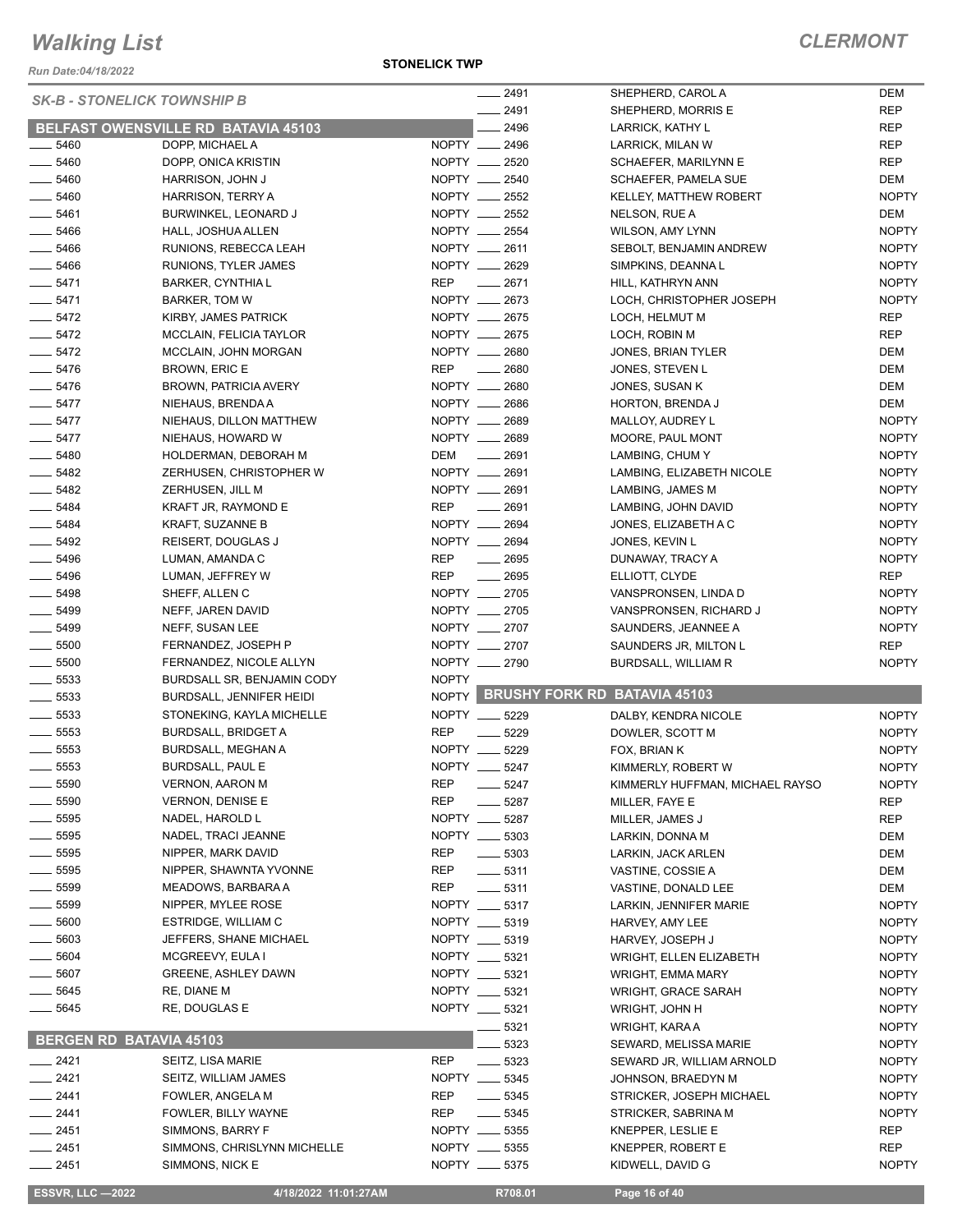*Run Date:04/18/2022*

#### *SK-B - STONELICK TOWNSHIP B*

#### **STONELICK TWP**

#### *CLERMONT*

| <b>SK-B - STONELICK TOWNSHIP B</b>  |                                 |                   | $\frac{1}{2}$ 5645 | <b>BECK, KELLY EILEEN</b>             | <b>NOPTY</b> |
|-------------------------------------|---------------------------------|-------------------|--------------------|---------------------------------------|--------------|
|                                     |                                 |                   | $- 5648$           | BERGER HOWLETT, CHARLENE M            | DEM          |
| <b>BRUSHY FORK RD BATAVIA 45103</b> |                                 |                   | 5651               | LEADMON, DANIEL E                     | <b>NOPTY</b> |
| $- 5375$                            | KIDWELL, DAVID QUINTEN          | NOPTY -8651       |                    | WILLIAMS, DONALD RAY                  | <b>NOPTY</b> |
| $\frac{1}{2}$ 5375                  | MEYERS, REBECCA SUE             | NOPTY -8652 #APTA |                    | JONES, AMY S                          | REP          |
| $- 5383$                            | MCNEAR, JACOB I                 | NOPTY -8652 #APTA |                    | JONES, SHAWN H                        | <b>NOPTY</b> |
| $\frac{1}{2}$ 5383                  | SHERRELL, ANNETTE VIRGINIA      | <b>REP</b>        | $\frac{1}{2}$ 5652 | JONES, CASEY SUE                      | <b>NOPTY</b> |
| $\frac{1}{2}$ 5383                  | SHERRELL, ROBERT DWAYNE         | <b>REP</b>        | $\frac{1}{2}$ 5654 | PERRY KNITTEL, CYNTHIA RUTH           | <b>NOPTY</b> |
| $\frac{1}{2}$ 5395                  | BARRINGER, SANDRA RUNAE         | NOPTY -8655       |                    | KIRKLAND JR, WILLIAM JAMES            | <b>NOPTY</b> |
| $\frac{1}{2}$ 5401                  | <b>WATTS, GREGORY F</b>         | <b>REP</b>        | $- 5669$           | <b>GRAGG, KAYLA ELAINE</b>            | <b>NOPTY</b> |
| $- 5419$                            | PARCELL, MELISSA K              | NOPTY -8673       |                    | COUCH, EZEKIEL LLOYD                  | <b>NOPTY</b> |
| $\frac{1}{2}$ 5427                  | YOUNG, LANE LLOYD               | NOPTY -8673       |                    | COUCH, JANICE F                       | <b>NOPTY</b> |
| $\frac{1}{2}$ 5427                  | YOUNG, TRACY L                  | <b>REP</b>        | $-5674$            | <b>GRAY, ERNEST C</b>                 | DEM          |
| $\frac{1}{2}$ 5435                  | JOHNSON, NORMAN FRANKLIN        | NOPTY - 5674      |                    | <b>GRAY, STEPHANIE E</b>              | DEM          |
| $\frac{1}{2}$ 5435                  | JOHNSON, SOFIE E                | NOPTY - 5677      |                    | HALL JR, LARRY DALE                   | <b>NOPTY</b> |
| $\frac{1}{2}$ 5455                  | <b>BRAUN, BARRY STEVEN</b>      | <b>REP</b>        | $\frac{1}{2}$ 5677 | HALL, SIMON K                         | <b>NOPTY</b> |
| $-5471$                             | <b>BRUMMETT, JUSTIN L</b>       | NOPTY -8677       |                    | THOMPSON, SABRINA M                   | <b>NOPTY</b> |
| $-5471$                             | GULLETT, DERRICK ALAN           | NOPTY -8679       |                    | SMITH, LISA A                         | DEM          |
| $- 5471$                            | <b>GULLETT, KRISTEENA MARIE</b> | NOPTY -8679       |                    | SMITH, STEPHEN LEE                    | <b>NOPTY</b> |
| $\frac{1}{2}$ 5485                  | HOERTH III, CARL CHRISTIAN      | <b>REP</b>        | $\frac{1}{2}$ 5685 | SMITH, KARISSA NATANIA                | REP          |
| $- 5485$                            | HOERTH, HANNAH CARLIE JEAN      | NOPTY -8685       |                    | SMITH, KATHRYN DANIELLE               | <b>NOPTY</b> |
| $\frac{1}{2}$ 5485                  | HOERTH, KYLIE ELIZABETH         | NOPTY -8689       |                    | SMITH, JACK E                         | <b>REP</b>   |
| $\frac{1}{2}$ 5485                  | <b>HOERTH, TERRI RENEE</b>      | <b>REP</b>        | $\frac{1}{2}$ 5754 | SHEPHERD, MICHAEL SCOTT               | <b>NOPTY</b> |
| $- 5499$                            | REED, NINA RENEA                | NOPTY -8757       |                    | <b>BUSAM, ADAM CHRISTOPHER</b>        | <b>NOPTY</b> |
| $\frac{1}{2}$ 5507                  | MCCLAIN, MICHELLE L             | <b>REP</b>        | $\frac{1}{2}$ 5758 | <b>FREEMAN, TERRIE GAYE</b>           | REP          |
| $\frac{1}{2}$ 5507                  | MCNUTT, TRISHA LYNN             | NOPTY -8758       |                    | FREEMAN, TYLER S                      | <b>NOPTY</b> |
| $\frac{1}{2}$ 5509                  | KILLION, REBECCA S              | <b>REP</b>        | $\frac{1}{2}$ 5762 | STOUT, PATRICIA L                     | <b>NOPTY</b> |
| $\frac{1}{2}$ 5509                  | KILLION, RONALD EUGENE          | <b>REP</b>        | $\frac{1}{2}$ 5769 | JACOBS, AUDREY COLLENE                | REP          |
| $\frac{1}{2}$ 5511                  | DONOHOO JR, DONOVAN L           | <b>REP</b>        | $- 5769$           | JACOBS, CAMELA                        | <b>REP</b>   |
| $\frac{1}{2}$ 5511                  | DONOHOO, JADEL AUDREY           | <b>REP</b>        | $\frac{1}{2}$ 5769 | JACOBS, ERIC ARTUR                    | REP          |
| $\frac{1}{2}$ 5519                  | FRIDLEY, BARRY A                | NOPTY -8769       |                    | JACOBS, LAURA ANN                     | <b>NOPTY</b> |
| $\frac{1}{2}$ 5519                  | FRIDLEY, EMILY R                | NOPTY -8781       |                    | ATTINGER, SAMANTHA ANN                | <b>NOPTY</b> |
| $\frac{1}{2}$ 5519                  | FRIDLEY, LISA M                 | <b>REP</b>        | $\frac{1}{2}$ 5782 | BULLOCK, JONATHAN RYAN                | <b>NOPTY</b> |
| $- 5523$                            | <b>GLASS, JEAN FRANCES</b>      | NOPTY -8787       |                    | JACOBS, ANELIS                        | <b>NOPTY</b> |
| $\frac{1}{2}$ 5523                  | MORGAN, DEREK ALLEN             | NOPTY - 5787      |                    | JACOBS, JAMES A                       | <b>NOPTY</b> |
| $\frac{1}{2}$ 5525                  | JACKSON, HANNAH KATHRYN         | NOPTY -8802       |                    | SMITH, CLAUDIE K                      | DEM          |
| $\frac{1}{2}$ 5525                  | JACKSON, MARK E                 | <b>REP</b>        | $\frac{1}{2}$ 5802 | SMITH, MARY E                         | DEM          |
| $\frac{1}{2}$ 5525                  | JACKSON, PAMELA S               | <b>REP</b>        | $\frac{1}{2}$ 5820 | OSBORN JR, MICHAEL EDWARD             | <b>NOPTY</b> |
| $\frac{1}{2}$ 5545                  | SCHWEIGER, MARLENE KAE          | NOPTY -8820       |                    | OSBORN, MIRIAM E                      | <b>NOPTY</b> |
| $\frac{1}{2}$ 5545                  | SCHWEIGER, MORGAN P             | NOPTY -8850       |                    | YOUNG, MARY K                         | <b>REP</b>   |
| - 5545                              | SCHWEIGER, RONALD ROY           | <b>NOPTY</b>      | $\frac{1}{2}$ 5850 | YOUNG, TIMOTHY A                      | <b>REP</b>   |
| 5549                                | CORWIN, REBECCA LIN             | <b>NOPTY</b>      |                    |                                       |              |
| 5557                                | COLONEL, CASSIDY FAITH          | <b>NOPTY</b>      |                    | <b>INDIAN MEADOW ST BATAVIA 45103</b> |              |
| $-5557$                             | COLONEL, JOSEPH R               | NOPTY -2513       |                    | ROYER, JOSHUA MICHAEL                 | <b>NOPTY</b> |
| $-5575$                             | RUNYON, TRAVIS J                | NOPTY -2513       |                    | ROYER, SOPHIA ANN                     | <b>NOPTY</b> |
|                                     |                                 |                   | 2519               | KOKER NOIA, TARA L                    | REP          |
| <b>GRAVES RD BATAVIA 45103</b>      |                                 |                   | 2519               | NOIA, PAUL                            | <b>REP</b>   |
| $-2430$                             | HILL JR, ROBERT L               | <b>REP</b>        | $-2525$            | <b>GRESHAM, LINDA D</b>               | DEM          |
| 2446                                | VONDERHEIDE, KURT J             | <b>DEM</b>        | $-2525$            | <b>GRESHAM, WALTER J</b>              | DEM          |
| - 2446                              | VONDERHEIDE, MAUREEN L          | DEM               | $-2531$            | <b>WELDISHOFER, SUSAN E</b>           | <b>REP</b>   |
| $= 2452$                            | WILSON, GREGG S                 | <b>REP</b>        | $-2537$            | KIDWELL, EILEEN N                     | REP          |
| 2452                                | WILSON, JILL M                  | <b>NOPTY</b>      | $-2537$            | KIDWELL, MOLLY ELIZABETH              | <b>REP</b>   |
| $-2455$                             | JONES, RONALD L                 | <b>NOPTY</b>      | 2537               | KIDWELL, WILLIAM                      | <b>REP</b>   |
| 2455 #APT R3                        | LAWSON, IMOGENE                 | <b>DEM</b>        | . 2546             | HERRMANN, ANDREW S                    | <b>NOPTY</b> |
| 2470                                | TOEPFER, BILLIE S               | <b>REP</b>        | 2546               | HERRMANN, REGINA M                    | <b>REP</b>   |
| 2480                                | GRIFFIN, BARBARA D              | NOPTY -           | 2558               | BRITTON, CHRISTINA LEA                | <b>REP</b>   |
| 2480                                | <b>GRIFFIN, DANIEL S</b>        | <b>REP</b>        | 2558               | <b>BRITTON, TRAVIS SCOTT</b>          | <b>NOPTY</b> |
|                                     |                                 |                   | 2558               | <b>BRITTON, WAYNE TRAVIS</b>          | <b>REP</b>   |
| <b>HUTCHINSON RD</b>                | <b>BATAVIA 45103</b>            |                   | 2562               | BIRON, CLIFFORD M                     | DEM          |
|                                     |                                 | <b>NOPTY</b>      | 2562               | <b>BIRON, DEBORAH L</b>               | DEM          |
| 5643                                | VOSHELL, PAUL LESLIE            |                   |                    |                                       |              |
| 5643                                | VOSHELL, RHONDA L               | <b>NOPTY</b>      |                    | <b>LOCUST ST OWENSVILLE 45160</b>     |              |
| _ 5645                              | BECK, KATHLEEN ELIZABETH        | <b>NOPTY</b>      | - 262              | DYER, BARBARA A                       | <b>REP</b>   |
| <b>ESSVR, LLC-2022</b>              | 4/18/2022 11:01:27AM            |                   | R708.01            |                                       |              |
|                                     |                                 |                   |                    | Page 17 of 40                         |              |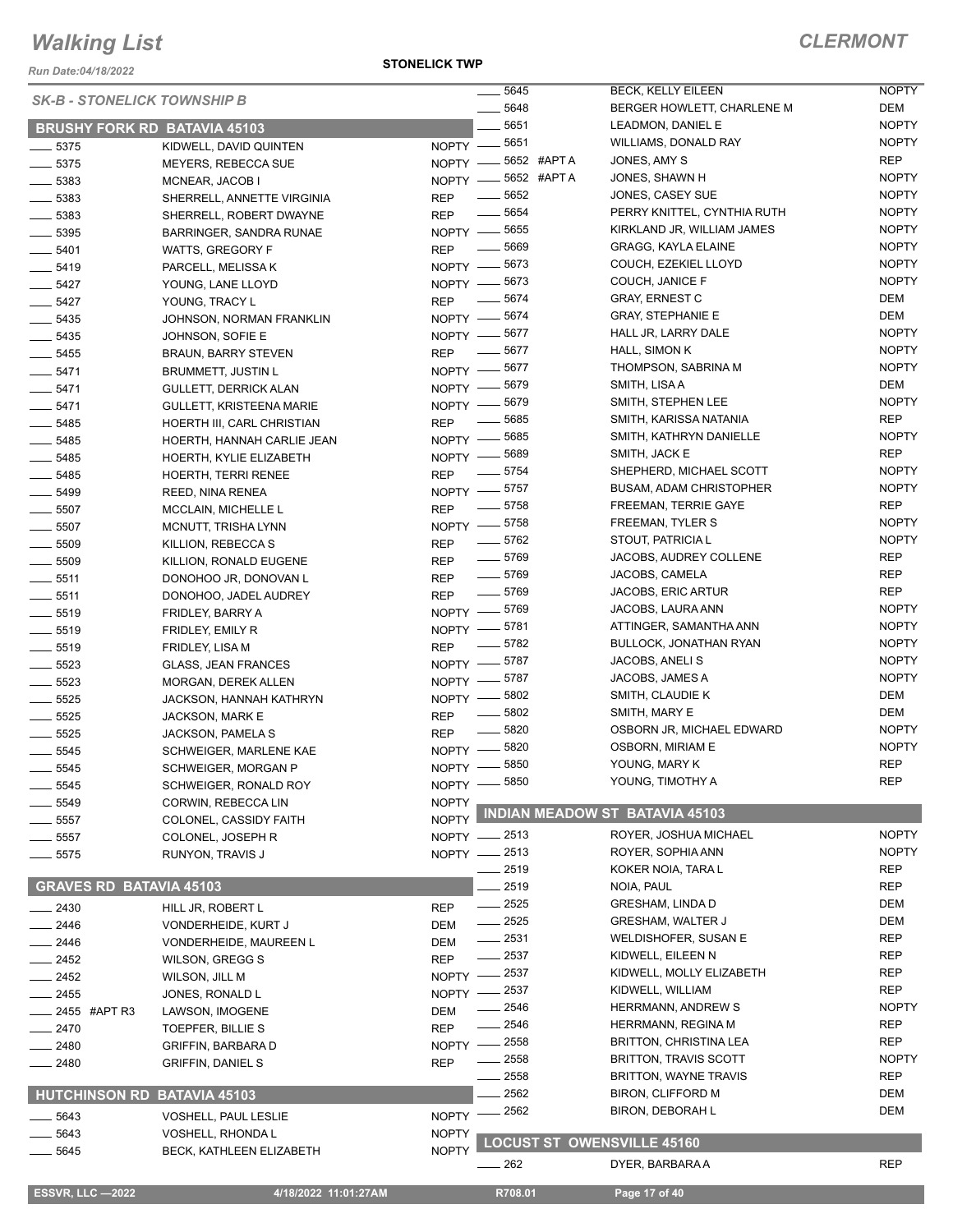**STONELICK TWP**

| Run Date:04/18/2022 |                                               | UNLLIVI\ TWI                                   |                    |                                                         |                              |
|---------------------|-----------------------------------------------|------------------------------------------------|--------------------|---------------------------------------------------------|------------------------------|
|                     | <b>SK-B - STONELICK TOWNSHIP B</b>            |                                                | 5782               | NORTON, CORY A                                          | <b>DEM</b>                   |
|                     |                                               |                                                | $- 5782$           | NORTON, JOHN P                                          | <b>REP</b>                   |
|                     | <b>LOCUST ST OWENSVILLE 45160</b>             |                                                | 5782               | NORTON, JULIE ANN                                       | <b>REP</b>                   |
| 262                 | DYER, CELESTE TARA                            | $NOPTY$ - 5796                                 |                    | AULTZ, JAMES H                                          | <b>REP</b>                   |
| $-262$              | <b>MORRISON, JAMES TYLER</b>                  | NOPTY -8800                                    |                    | ACREE, CHRISTA LEA                                      | <b>NOPTY</b>                 |
|                     |                                               |                                                | 5800               | HOWARD, MARK EUGENE                                     | <b>NOPTY</b>                 |
|                     | MILLERS RUN RD BATAVIA 45103                  |                                                | 5811               | TILLERY, BARBARA E                                      | <b>NOPTY</b>                 |
| $-3725$             | BROWN, MARILOU D                              | <b>REP</b>                                     |                    | PEACEFUL LN BATAVIA 45103                               |                              |
| 3725                | <b>BROWN, WILLIAM S</b>                       | <b>REP</b>                                     | $-2420$            | COMBS, JUDY F                                           | <b>NOPTY</b>                 |
| $-3726$             | HOLLAND, DUSTIN A                             | <b>REP</b>                                     | $-2420$            | <b>CORNWELL, TIMOTHY LEE</b>                            | <b>NOPTY</b>                 |
| $-3726$             | HOLLAND, LINDSEY M                            | <b>REP</b>                                     | $-2420$            | MIRACLE, GLORIA JEAN                                    | <b>NOPTY</b>                 |
| $-3735$             | MONTEROSSO, KELLY D                           | <b>REP</b>                                     | $-2423$            | FARLEY, JAMIE L                                         | DEM                          |
| $\frac{1}{2}$ 3735  | MONTEROSSO, STEVEN A                          | <b>REP</b>                                     | $-2436$            | NORTON, KATRINA L                                       | <b>NOPTY</b>                 |
|                     | <b>MISTY WOODS LN BATAVIA 45103</b>           |                                                | . 2436             | NORTON, STEVE L                                         | <b>REP</b>                   |
|                     |                                               |                                                | $\frac{2436}{5}$   | NORTON, STEVEN C                                        | <b>NOPTY</b>                 |
| $-2610$<br>2610     | ARNOLD, SHARON L                              | <b>REP</b>                                     |                    |                                                         |                              |
| 2614                | ARNOLD, THOMAS E                              | <b>REP</b><br><b>REP</b>                       |                    | ST LOUIS DR OWENSVILLE 45160                            |                              |
| $-2626$             | LINDOWER, LAWRENCE L<br>LENT, ADAM WADE       | <b>DEM</b>                                     | $\frac{1}{2}$ 199  | SMITH, CARRIE L                                         | <b>REP</b>                   |
| 2626                | LENT, CORINNE V                               | NOPTY - 199                                    |                    | SMITH, PHILLIP M                                        | <b>REP</b>                   |
| 2626                | LENT, KATHERINE ELIZABETH                     | DEM                                            |                    |                                                         |                              |
|                     |                                               |                                                |                    | STATE ROUTE 132 BATAVIA 45103                           |                              |
|                     | <b>MONTEREY RD BATAVIA 45103</b>              |                                                | $-5176$            | WEST, DAWN M                                            | <b>NOPTY</b>                 |
| $-2830$             | TATE, HOLLY                                   | NOPTY -8244                                    |                    | <b>WEDDING, BRUCE E</b>                                 | <b>NOPTY</b>                 |
| $-2830$             | TATE, MARK A                                  | NOPTY -8244                                    |                    | WEDDING, JEANNE K                                       | <b>NOPTY</b>                 |
| 2830                | TATE, NATHAN DANIEL                           | NOPTY -8246                                    |                    | WEDDING, COREY E                                        | <b>NOPTY</b>                 |
| 2834                | SHAFER, KELLY B                               | $NOPTY$ —                                      | 5252               | ROBINSON, LISA L                                        | <b>NOPTY</b>                 |
| 2836                | ILHARDT, DANIEL L                             | <b>REP</b>                                     | $\frac{1}{2}$ 5344 | MCINTOSH, SHANNON N                                     | <b>NOPTY</b>                 |
| 2840                | DAIL, JENNIFER LYNN                           | NOPTY -8344                                    |                    | MCINTOSH, TOBIAS D                                      | <b>NOPTY</b>                 |
| 2840                | RIMMER, WILLIAM JASON                         | NOPTY -8390                                    |                    | BACH, ERIC C                                            | <b>REP</b>                   |
|                     |                                               |                                                |                    |                                                         |                              |
|                     |                                               |                                                |                    |                                                         |                              |
|                     | NEWTONSVILLE HUTCHINSON RD BATAVIA 45103      |                                                |                    | <b>TITUS RD BATAVIA 45103</b>                           |                              |
| $-5635$             | WADDLE, KELLY L                               | NOPTY -2271                                    |                    | CHAPMAN, BRENDA FAYE                                    | <b>NOPTY</b>                 |
| $-5635$             | WADDLE, MICHAEL L                             | NOPTY -2271                                    |                    | CHAPMAN, ERIC M                                         | <b>NOPTY</b>                 |
| $-5641$             | BROWN, DONNY L                                | NOPTY -2291                                    |                    | ALLEN, MARY ANN                                         | <b>REP</b>                   |
| 5645                | <b>BECK, ANNA MARIE</b>                       | NOPTY -2291                                    |                    | ALLEN, MICHAEL K                                        | <b>REP</b>                   |
| 5645                | BECK, JODY L                                  | NOPTY - 2301                                   |                    | ALLEN, MARK S                                           | <b>REP</b>                   |
| 5645                | <b>BECK, JOSEPH C</b>                         | NOPTY - 2321                                   |                    | JOHNSON JR, DANIEL R                                    | <b>NOPTY</b>                 |
| $-5648$             | HOWLETT, CRYSTALLYNN MARIE                    | DEM                                            | $-2321$            | JOHNSON, JESSICA M                                      | <b>NOPTY</b>                 |
| 5650                | WAHL, JOSEPH CHRISTOPHER                      | NOPTY -2351                                    |                    | MINNING, MARJORIE E                                     | <b>NOPTY</b>                 |
| 5651                | LEADMON, LEE ETTA                             | NOPTY - 2351                                   |                    | TITUS, DANIEL A                                         | <b>NOPTY</b>                 |
| 5652                | JONES, ADA S                                  | NOPTY -2380                                    |                    | CHANDLER, SHEENA RENEE<br><b>CHANDLER, TRENT CURTIS</b> | <b>NOPTY</b><br><b>NOPTY</b> |
| 5655                | ADKINS, CYNTHIA R                             | NOPTY - 2380                                   |                    | KIEHM, EVELYNE M                                        | <b>NOPTY</b>                 |
| $-5659$             | <b>WILSON, ANGELA MARIE</b>                   | NOPTY - 2381                                   |                    | FERGUSON, LYNNELL MARIE                                 | <b>NOPTY</b>                 |
| - 5659              | WILSON, JEFFREY L                             | NOPTY - 2385                                   |                    | FERGUSON II, TODD A                                     | <b>NOPTY</b>                 |
| $-5669$             | <b>GRAGG, SLOAN M</b>                         | NOPTY - 2385                                   |                    |                                                         |                              |
| 5677                | THOMPSON, GREGORY K                           | <b>NOPTY</b>                                   |                    | TOY FOX LN BATAVIA 45103                                |                              |
| 5681                | STEWARD, BARBARA L                            | <b>DEM</b>                                     |                    | EVERSOLE, ZACHARY M                                     | <b>NOPTY</b>                 |
| 5682                | ILHARDT, DONALD STANLEY                       | $NOPTY = 10$<br>$\frac{1}{2}$ 10<br><b>REP</b> |                    | WALHOUT, CHERYL ANN                                     | <b>NOPTY</b>                 |
| 5685                | SMITH, CYNTHIA K                              | $\sim$ 20<br><b>REP</b>                        |                    | COMBS, RONALD H                                         | <b>NOPTY</b>                 |
| 5685                | SMITH, JONATHAN R                             |                                                |                    | THOMPSON, RICHARD S                                     | <b>NOPTY</b>                 |
| 5751<br>$-5756$     | SPAHR, ROBERT J<br>VONDERWISH, KASSANDRA DAWN | NOPTY - 30<br>NOPTY - 30                       |                    | THOMPSON, SHARON ANN                                    | <b>NOPTY</b>                 |
| $-5757$             | <b>BUSAM, STACY LYNN</b>                      | NOPTY -60                                      |                    | ARTUS, E R                                              | <b>REP</b>                   |
| 5760                | DUNN, ADA AMINDA                              | NOPTY - 60                                     |                    | FREY, SAUNDRA D                                         | <b>NOPTY</b>                 |
| 5760                | DUNN, MICHAEL LEE                             | <b>NOPTY</b>                                   |                    |                                                         |                              |
| 5763                | MAXWELL, CORDIA ANN                           | <b>NOPTY</b>                                   |                    | <b>WAGNER RD BATAVIA 45103</b>                          |                              |
| _ 5763              | MAXWELL, ROBERT LEWIS                         | NOPTY __ 3270                                  |                    | WHITE, DENNIS L                                         | <b>REP</b>                   |
| $-5780$             | EADS, GERALDINE                               | <b>REP</b>                                     | $\frac{1}{2}$ 3270 | WHITE, KATHY A                                          | <b>REP</b>                   |
| _ 5780              | EADS, ROBERT L                                | <b>REP</b>                                     |                    |                                                         |                              |
| $-5781$             | ATTINGER, ALVIN                               | <b>REP</b>                                     |                    | <b>WEAVER RD BATAVIA 45103</b>                          |                              |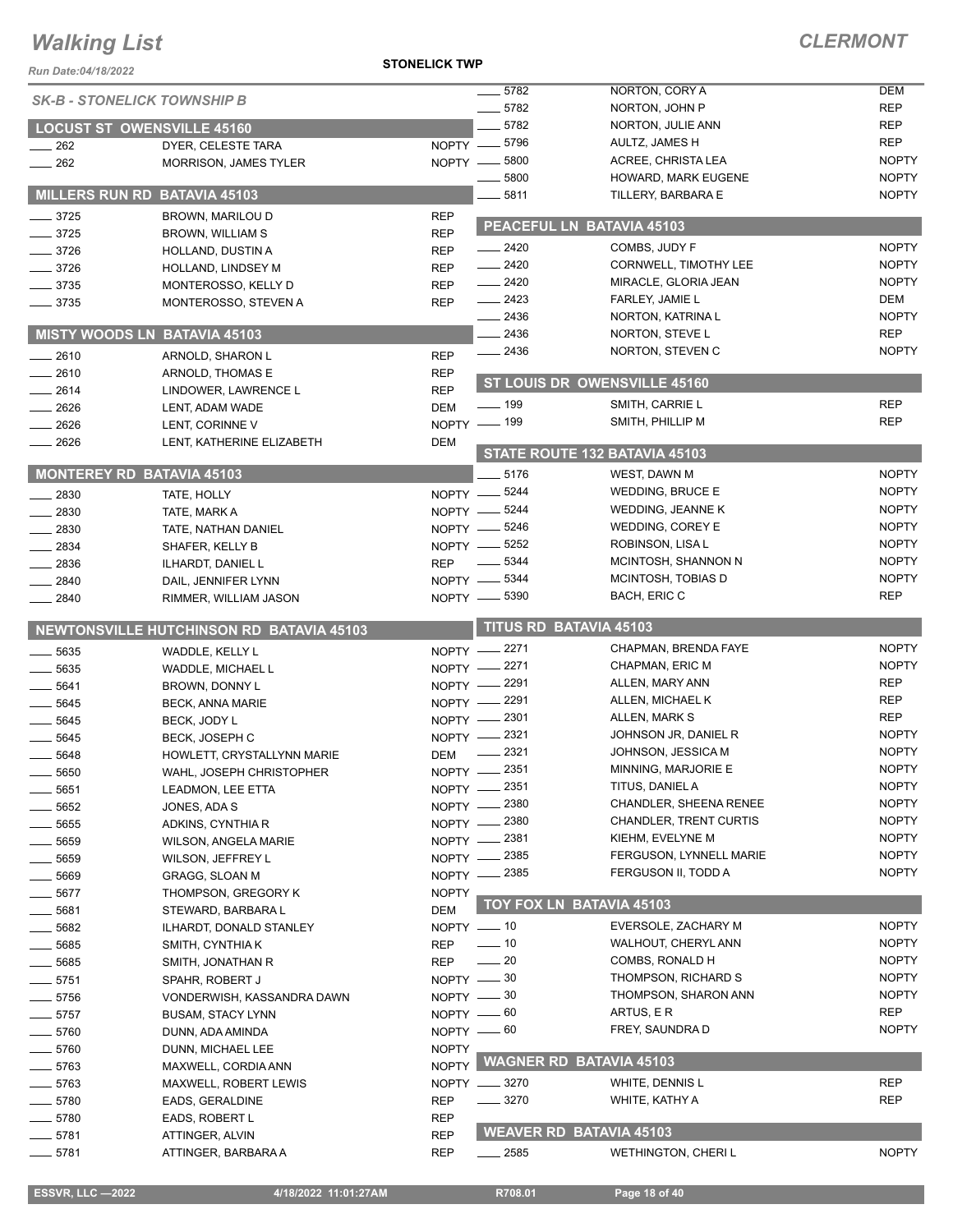*Run Date:04/18/2022*

#### **STONELICK TWP**

| <b>SK-B - STONELICK TOWNSHIP B</b> |                                  |              | 2255                                | GAUL, WILLIAM J                | <b>NOPTY</b> |
|------------------------------------|----------------------------------|--------------|-------------------------------------|--------------------------------|--------------|
|                                    |                                  |              | 2262                                | DAVIDSON, MEGAN KAY            | <b>NOPTY</b> |
| <b>WEAVER RD BATAVIA 45103</b>     |                                  |              | 2262                                | DAVIDSON, SCOTT B              | <b>NOPTY</b> |
| $-2585$                            | WETHINGTON, ERICA PAIGE          |              | NOPTY __ 2262                       | DAVIDSON, TINA MARIE           | <b>NOPTY</b> |
| $-2585$                            | WETHINGTON, JENNIFER LYNN        |              | NOPTY __ 2262                       | <b>VARICK, KRISTIN K</b>       | <b>NOPTY</b> |
| $\frac{1}{2585}$                   | <b>WETHINGTON, PATRICK KEITH</b> |              | NOPTY __ 2263                       | FINNIE, CAROL ANNE             | <b>NOPTY</b> |
| $-2585$                            | <b>WETHINGTON, RICKY KEITH</b>   |              | NOPTY __ 2263                       | LYKINS SR, FRANK A             | <b>NOPTY</b> |
| $\frac{1}{2593}$                   | <b>BLIEMEISTER, JULIE LYNN</b>   |              | NOPTY __ 2276                       | BAUER, BELINDA LEE             | <b>NOPTY</b> |
| $\frac{1}{2593}$                   | <b>BLIEMEISTER, STEVEN M</b>     |              | NOPTY __ 2276                       | BEYER, ERIKA O                 | <b>NOPTY</b> |
| $- 2604$                           | <b>KELLERMAN, CHRIS A</b>        |              | NOPTY __ 2280                       | GOEDL, DUANE E                 | <b>NOPTY</b> |
| $-2604$                            | KELLERMAN, DEEDRA A              |              | NOPTY __ 2280                       | GOEDL, PATRICIA ANN            | <b>NOPTY</b> |
| $-2604$                            | KELLERMAN, NOAH WILLIAM          |              | NOPTY __ 2285                       | <b>BLANTON, GLORIA M</b>       | <b>NOPTY</b> |
| $- 2608$                           | GILKISON, LISAA                  | REP          | $\frac{1}{2285}$                    | <b>BLANTON, WAYNE THOMAS</b>   | <b>NOPTY</b> |
| $- 2608$                           | GILKISON, THOMAS D               | <b>REP</b>   | $\sim$ 2292                         | RAPIEN, ROBERTA A              | REP          |
| $-2610$                            | LOCKE, CAROL JEAN                |              | NOPTY __ 2300                       | STROHOFER, JULIA M             | <b>NOPTY</b> |
| $-2612$                            | BARKER, KENNETH GRANT            |              | NOPTY __ 2300                       | STROHOFER, MARTIN J            | <b>NOPTY</b> |
| $-2612$                            | <b>BLACK, GOLDA M</b>            |              | NOPTY __ 2301                       | TILLER, TRACY                  | <b>NOPTY</b> |
| $-2612$                            | GILKISON, JOSHUA ROBERT          |              | NOPTY __ 2301                       | ULICNY, ELIZABETH LLOYD        | <b>NOPTY</b> |
| $-2689$                            | EMBRY, CAROL JEAN                | <b>REP</b>   | $\frac{1}{2}$ 2301                  | ULICNY, KARL STEPHEN           | <b>NOPTY</b> |
| $-2709$                            | DAVIES, DEBBIE ANN               |              | NOPTY __ 2308                       | BRADFORD, LISA E               | <b>NOPTY</b> |
| $-2709$                            | HARDEBECK, SHAWN KRISTIAN        |              | NOPTY __ 2308                       | WILLIAMS, MICHAEL ANTHONY      | <b>NOPTY</b> |
| $-2713$                            | DURLING, EVAN JOSEPH             |              | NOPTY __ 2314                       | KLEINWACHTER, JENNIFER ANN     | <b>NOPTY</b> |
| $-2713$                            | DURLING, REBECCA ANN             |              | NOPTY __ 2314                       | KLEINWACHTER, KATHRYN ANN      | <b>NOPTY</b> |
| $-2723$                            | ROARK, GILBERT EUGENE            |              | NOPTY __ 2314                       | KLEINWACHTER, RICHARD L        | <b>NOPTY</b> |
| $-2723$                            | TRIMBLE, BRENDA KAY              |              | NOPTY __ 2314                       | SHUMARD, PHILIP A              | <b>NOPTY</b> |
| $\frac{1}{2755}$                   | JENT, BETHANY LYNN               | DEM          | $\frac{2324}{2}$                    | MEEHAN JR, MICHAEL FRANCIS     | <b>NOPTY</b> |
| $-2795$                            | LITTLE, DIANNA MARIE             |              | NOPTY __ 2326                       | NOLAND, BUFORD                 | <b>REP</b>   |
| $-2795$                            | LOCKE, REBECCA LYNN              |              | NOPTY __ 2327                       | WALDMAN, PEGGY L               | <b>REP</b>   |
| $-2801$                            | DULL, DONALD JOHN                | <b>REP</b>   | $\frac{2327}{2}$                    | WALDMAN, ROBERT E              | <b>REP</b>   |
| $-2801$                            | DULL, SHERRY ANN                 | <b>REP</b>   | $-2328$                             | SHAFFER, CASEY ROSE            | <b>NOPTY</b> |
| $-2811$                            | METZ, ANDREW R                   |              | NOPTY __ 2328                       | WALDMAN, BENJAMIN F            | <b>NOPTY</b> |
| $-2811$                            | METZ, VANEETA PAULINE            |              | NOPTY __ 2328                       | WALDMAN, LOTTIE E              | <b>NOPTY</b> |
| $- 2825$                           | FOX, CLEO E                      | <b>REP</b>   | $\frac{2328}{2}$                    | WALDMAN, MARK S                | <b>NOPTY</b> |
| $- 5760$                           | BROWN, GARY RAY                  | <b>REP</b>   | $\frac{2330}{2}$                    | NOLAND, HELENA                 | <b>NOPTY</b> |
| $- 5784$                           | HOWELL, CAROLYN S                | <b>REP</b>   | $\frac{1}{2}$ 2366                  | LOWE, THOMAS M                 | <b>NOPTY</b> |
| $- 5788$                           | BRYANT, JOHN ALLEN               |              | NOPTY __ 2371                       | MOSER, AUSTIN ALLEN            | <b>NOPTY</b> |
| $- 5788$                           | BRYANT, JULIE MARIE              |              | NOPTY __ 2371                       | MOSER, CHERYLE LYNN            | <b>NOPTY</b> |
| $\frac{1}{2}$ 5790                 | <b>WELKER, JANELLE M</b>         |              | NOPTY __ 2371                       | MOSER, SAVANNAH PAIGE          | <b>NOPTY</b> |
| $- 5796$                           | HALE, CODY DOUGLAS               |              | NOPTY __ 2371                       | MOSER, WILLIAM JOSEPH          | <b>NOPTY</b> |
| $- 5796$                           | HALE, JOHNITA B                  |              | NOPTY __ 2374                       | CARLIER, CARI ELLIS            | <b>NOPTY</b> |
| 5796                               | HALE, WILLIAM BRENT              |              | NOPTY __ 2374                       | CARLIER, GARTH T               | <b>NOPTY</b> |
| 5800                               | TURKELSON, DAVID NORMAN          |              | NOPTY __ 2375                       | SCHMIDTBAUER, CHRISTOPH ROBERT | <b>NOPTY</b> |
| $-5800$                            | TURKELSON, SANDRA LEIGH          |              | NOPTY __ 2375                       | STRANGE, DIANNA FEE            | <b>NOPTY</b> |
| 5828                               | WELCH, DONAVAN ANDREW            |              | NOPTY __ 2378                       | BAER, HAMILTON ARMSTRONG       | <b>NOPTY</b> |
|                                    |                                  |              | __ 2378                             | MIDDAUGH, PENNY J              | <b>NOPTY</b> |
| <b>WHITMER RD BATAVIA 45103</b>    |                                  |              | 2380                                | SCHRAMM SR, ANDREA C           | <b>NOPTY</b> |
| $\sim$ 2222                        | MURRAY, JERI A                   | DEM          | $\frac{1}{2}$ 2380                  | SCHRAMM JR, JOHN RICHARD       | <b>NOPTY</b> |
| $-2222$                            | MURRAY, RONALD L                 | DEM          | $\frac{1}{2}$ 2384                  | <b>SCHRAMM, JOHN R</b>         | <b>NOPTY</b> |
| $-2223$                            | RADTKE, NANCY E                  | DEM          | $\frac{1}{2}$ 2388                  | BERTA, MICHAEL J               | <b>NOPTY</b> |
| $-2223$                            | RADTKE, WILLIAM R                | DEM          | $-2388$                             | <b>BERTA, RENEE K</b>          | <b>REP</b>   |
| $-2228$                            | CARPENTER, JENNY L               |              | NOPTY __ 2390                       | COMPTON, ALLEN MICHAEL W       | <b>NOPTY</b> |
| $-2232$                            | RUEHRWEIN, ROBERT W              |              | NOPTY __ 2390                       | COMPTON, KEVIN MATTHEW         | <b>NOPTY</b> |
| $-2240$                            | ESTILL, CELINE M                 |              | NOPTY -2390                         | COMPTON, MARY ELIZABETH        | <b>NOPTY</b> |
| $-2240$                            | LATHAM, JACK                     |              | NOPTY __ 2390                       | COMPTON SR, SCOTT ANTHONY      | <b>NOPTY</b> |
| $-2242$                            | SISTRUNK, DONALD TOD             | <b>NOPTY</b> |                                     |                                |              |
| $-2250$                            | SNYDER, BARBARA A                | <b>NOPTY</b> | <b>WINTER HILL DR BATAVIA 45103</b> |                                |              |
| $-2250$                            | SNYDER, JERRY L                  |              | NOPTY __ 2475                       | GARDNER, BRADLEY DALE          | <b>NOPTY</b> |
| $- 2251$                           | NOLAND, BARBARA L                | REP          | $-2475$                             | <b>GARDNER, CHARLES D</b>      | <b>NOPTY</b> |
| $-2251$                            | NOLAND, HAROLD D                 | REP          | $-2475$                             | MILLER, AMYE R                 | <b>NOPTY</b> |
| $\equiv$ 2252                      | WILLIAMS, DOUGLAS A              |              | NOPTY __ 2490                       | HERFORTH, CHRISTINE L          | <b>NOPTY</b> |
| $-2252$                            | WILLIAMS, JACQUELINE J           |              | NOPTY __ 2490                       | HERFORTH, SCOTT RICHARD        | <b>NOPTY</b> |
| $\frac{2252}{2}$                   | WILLIAMS, LORI JACQUALINE        |              | NOPTY __ 2495                       | <b>WILSON, JANET R</b>         | <b>REP</b>   |
| $= 2252$                           | <b>WILLIAMS, RACHAEL C</b>       |              | NOPTY __ 2495                       | <b>WILSON, THOMAS G</b>        | REP          |
|                                    |                                  |              |                                     |                                |              |
| <b>ESSVR, LLC -2022</b>            | 4/18/2022 11:01:27AM             |              | R708.01                             | Page 19 of 40                  |              |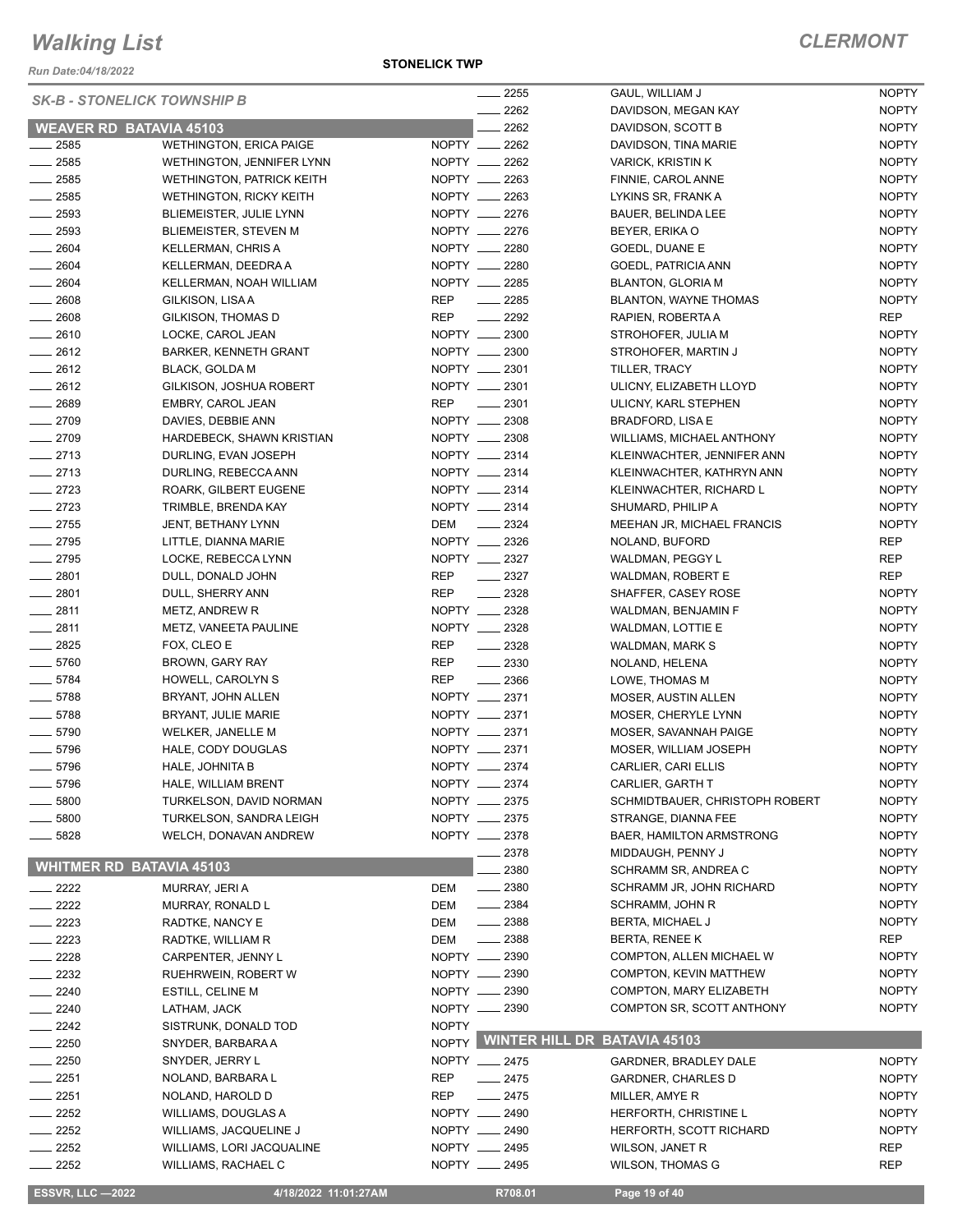*Run Date:04/18/2022*

**STONELICK TWP**

*SK-B - STONELICK TOWNSHIP B*

|               | <b>WINTER HILL DR BATAVIA 45103</b> |              |
|---------------|-------------------------------------|--------------|
| $\equiv$ 2498 | JONAS, DAVID J                      | <b>NOPTY</b> |
| $-2505$       | <b>BOGGS, DEREK JEFFREY</b>         | <b>NOPTY</b> |
| ___ 2505      | WILLOUGHBY, HUNTER SIMON            | <b>NOPTY</b> |
| 2505          | WILLOUGHBY, LAURA KATHERINE         | <b>NOPTY</b> |

*TOTAL :* **575**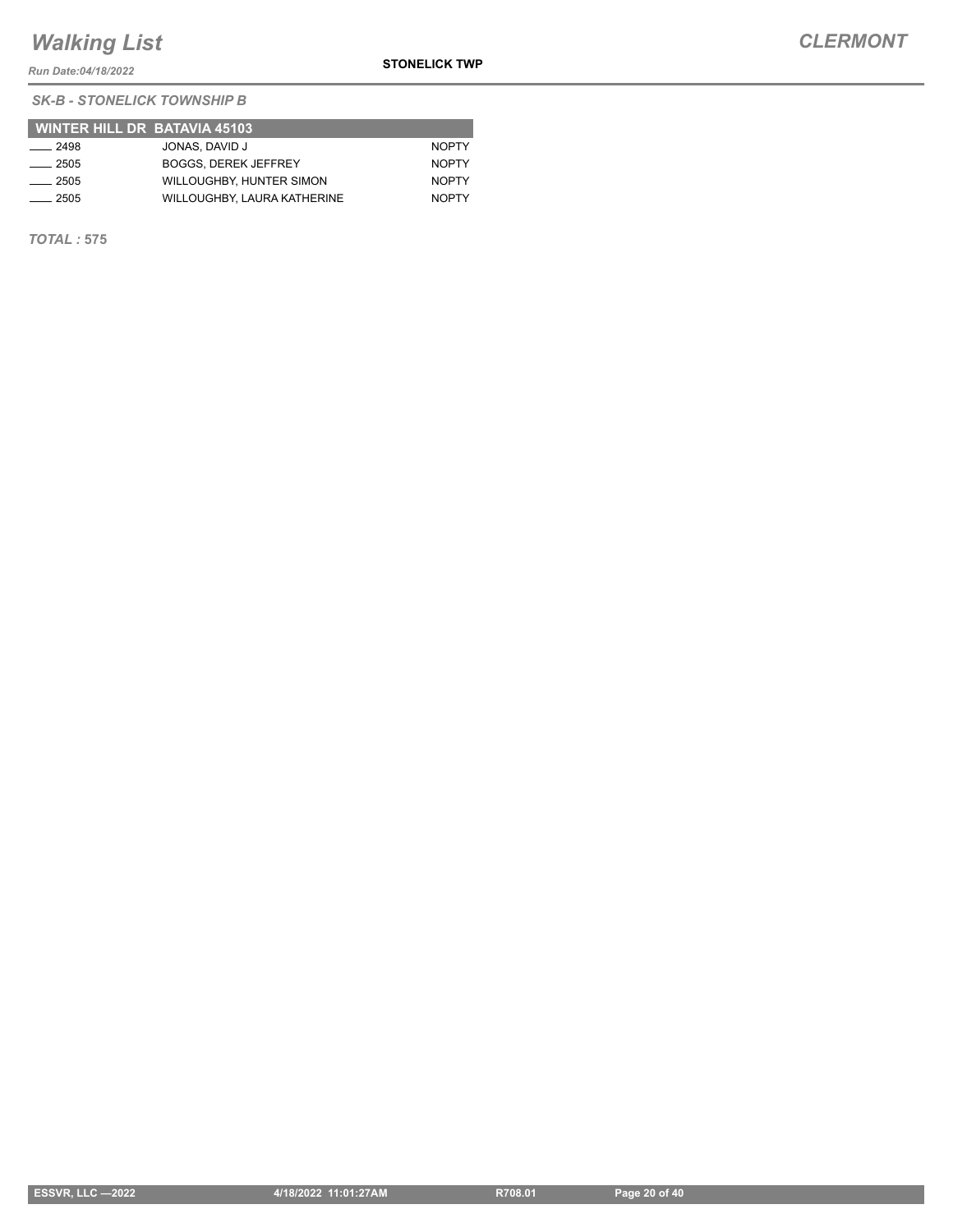*Run Date:04/18/2022*

**STONELICK TWP**

|          |                                       |              | 5643 | <b>SHAFE</b>      |
|----------|---------------------------------------|--------------|------|-------------------|
|          | <b>SK-C - STONELICK TOWNSHIP C</b>    |              | 5643 | <b>SHAFE</b>      |
|          | AMBER HILL DR BATAVIA 45103           |              | 5643 | <b>SHAFE</b>      |
| $-2104$  | PONTSLER, SHAUNA ALEXANDRA            | <b>NOPTY</b> | 5645 | <b>BAKER</b>      |
| $-2104$  | PONTSLER, STEPHEN MICHAEL             | <b>NOPTY</b> | 5645 | <b>SFERR</b>      |
| $-2105$  | ROSS, ERIC DOUGLAS                    | <b>NOPTY</b> | 5647 | <b>GIORD</b>      |
| $-2105$  | ROSS, SHEILA DARLENE GAY              | <b>NOPTY</b> | 5647 | <b>GIORD</b>      |
| $-2108$  | HICKMAN, DAVID GRANT                  | <b>NOPTY</b> | 5647 | <b>GIORD</b>      |
| $-2108$  | HICKMAN, ELIZABETH A                  | <b>NOPTY</b> | 5650 | CRAND             |
| $-2108$  | HICKMAN, REBECCA L                    | <b>NOPTY</b> | 5650 | <b>CRAND</b>      |
| $-2108$  | HICKMAN, RONALD GRANT                 | <b>NOPTY</b> | 5651 | <b>SCOTT</b>      |
| $-2109$  | LIBBEE II, JOHN D                     | <b>REP</b>   | 5651 | <b>SCOTT</b>      |
| $-2112$  | <b>TASSELL, CHARLES CLEON</b>         | <b>NOPTY</b> | 5654 | <b>CONW</b>       |
| $-2112$  | TASSELL JR, CHARLES CLEON             | <b>NOPTY</b> | 5654 | <b>DEESE</b>      |
| $-2112$  | TASSELL, REGAN DALE                   | <b>NOPTY</b> | 5654 | RAINE:            |
| $-2112$  | <b>TASSELL, REGINA LYNN</b>           | <b>NOPTY</b> | 5655 | <b>RIVARI</b>     |
| $-2118$  | WIESENHAHN, BARBARA L                 | <b>REP</b>   | 5655 | <b>RIVARI</b>     |
| $-2118$  | <b>WIESENHAHN, JAMES A</b>            | <b>REP</b>   | 5656 | <b>DINAR</b>      |
|          |                                       |              | 5656 | <b>DINAR</b>      |
|          | <b>APGAR RD MILFORD 45150</b>         |              | 5657 | <b>COOPI</b>      |
|          |                                       |              | 5657 | <b>COOPI</b>      |
| $- 1643$ | <b>WOLF, BRENDA L</b>                 | <b>NOPTY</b> | 5657 | <b>DIEMLI</b>     |
| $- 1643$ | WOLF IV, WILLIAM                      | <b>NOPTY</b> | 5658 | JUERG             |
| $- 1651$ | LAMB JR, LARRY G                      | <b>NOPTY</b> | 5658 | JUERG             |
| $- 1651$ | PRATT, CHARLES E                      | DEM          | 5659 | <b>PENDE</b>      |
| $- 1657$ | APGAR, BONNIE D                       | <b>NOPTY</b> | 5660 | <b>TAPHC</b>      |
| $- 1657$ | APGAR, DAVID M                        | <b>NOPTY</b> | 5661 | <b>DANIEI</b>     |
| $- 1665$ | KRUG, PATRICK JOSEPH                  | <b>NOPTY</b> | 5661 | <b>DANIEI</b>     |
| $- 1675$ | APGAR, JERRY                          | <b>NOPTY</b> | 5661 | WHITN             |
| $-1678$  | RACK, MARYANN T                       | <b>NOPTY</b> | 5662 | GATTS             |
| $- 1678$ | ROHDENBURG, STEVE D                   | <b>NOPTY</b> | 5662 | <b>GATTS</b>      |
| $-1681$  | DUNHAM, MARTHA J                      | <b>NOPTY</b> | 5663 | <b>BRICKI</b>     |
| $- 1681$ | IMBUS, DAVID EDWARD                   | <b>NOPTY</b> | 5663 | <b>BRICKI</b>     |
| $-1683$  | CHITWOOD, LESLIE L                    | <b>NOPTY</b> | 5663 | <b>SMITH</b>      |
| $-1683$  | CHITWOOD, RENEE L                     | <b>NOPTY</b> | 5664 | <b>SCHNA</b>      |
|          |                                       |              | 5664 | <b>SCHNA</b>      |
|          | APPLE CIDER LN MILFORD 45150          |              | 5666 | JORGE             |
| $-5350$  | MARTIN, GEORGE J                      | <b>REP</b>   | 5666 | JORGE             |
| 5350     | MARTIN, GLORIA HOPE                   | <b>REP</b>   | 5667 | <b>PADGE</b>      |
| 5350     | MARTIN, JOHN HENRY                    | <b>REP</b>   | 5667 | <b>PADGE</b>      |
| 5350     | MARTIN, MARTHA A                      | <b>REP</b>   | 5668 | <b>FISHER</b>     |
| _ 5360   | <b>CURFISS, CHRISTA B</b>             | <b>NOPTY</b> | 5668 | <b>FISHER</b>     |
| 5360     | CURFISS, DAVID J                      | <b>NOPTY</b> | 5668 | <b>HALLG</b>      |
|          |                                       |              | 5668 | <b>HALLG</b>      |
|          | <b>BITTERCREEK DR BATAVIA 45103</b>   |              | 5669 | <b>ICARD</b>      |
| $-1605$  | SMITH, JEFFREY BRIAN                  | <b>NOPTY</b> | 5670 | <b>HAMIL</b>      |
| $-1605$  | WALLMAN, JEANNE                       | <b>NOPTY</b> |      | <b>MOOR</b>       |
| $-1614$  | OGANOWSKI, MARCIA R                   | DEM          | 5670 | <b>MOOR</b>       |
| $-1614$  | PLUMMER, ROBERT H                     | <b>DEM</b>   | 5670 |                   |
| $-1615$  | CAZANAS, MONICA MONSERRATT            | <b>NOPTY</b> | 5671 | <b>SCHMI</b>      |
| $-1620$  | WOYAK, CARA B                         | <b>NOPTY</b> | 5671 | <b>SCHMI</b>      |
| __ 1620  | WOYAK, DEMITRI A                      | <b>NOPTY</b> | 5674 | <b>KRAUS</b>      |
| $-1620$  | WOYAK, JOHN P                         | <b>NOPTY</b> | 5675 | <b>BACOM</b>      |
| $- 1620$ | WOYAK, SELENA LILLIAN                 | <b>NOPTY</b> | 5675 | CONO <sup>®</sup> |
| __ 1621  | SAFFER, MELISSA M                     | <b>NOPTY</b> | 5676 | <b>THOM</b>       |
| _ 1627   | <b>KRIEGER, JILLIAN C</b>             | <b>NOPTY</b> | 5676 | <b>WESTF</b>      |
| $-1628$  | SMASHEY, DONNA J                      | REP          | 5676 | <b>WESTF</b>      |
| $=$ 1628 | SMASHEY, RUSSELL W                    | REP          | 5678 | <b>BOLOC</b>      |
| $-1631$  | KOLOC, JULIE ANN                      | <b>NOPTY</b> | 5678 | <b>BOLOC</b>      |
| _ 1631   | KOLOC, MARK A                         | <b>NOPTY</b> | 5678 | RITTEN            |
|          |                                       |              | 5678 | RITTEN            |
|          | <b>CHESTNUT VIEW LN MILFORD 45150</b> |              | 5678 | <b>RITTEN</b>     |
| 5643     | SHAFER, BECKY J                       | <b>NOPTY</b> | 5679 | <b>SWIGE</b>      |
|          |                                       |              | 5680 | <b>SEIRED</b>     |

| _ 5643        | SHAFER, JACOB BENJAMIN         | <b>NOPTY</b> |
|---------------|--------------------------------|--------------|
| $-5643$       | SHAFER, JESSICA LYNN           | <b>NOPTY</b> |
| _ 5643        | SHAFER, MARK A                 | <b>NOPTY</b> |
| $-5645$       | <b>BAKER, SUSAN A</b>          | <b>NOPTY</b> |
| $-5645$       | SFERRA, JAMES SCOTT            | <b>NOPTY</b> |
| $-5647$       | GIORDANO, JAMES RICHARD        | DEM          |
| _ 5647        | GIORDANO, JEFFREY W            | <b>NOPTY</b> |
| $=$ 5647      | GIORDANO, KATHY R              | DEM          |
| _ 5650        | CRANDALL, HEATHER HOLLAND      | <b>NOPTY</b> |
| $-5650$       | <b>CRANDALL, SHANE EREK</b>    | <b>NOPTY</b> |
| $-5651$       | <b>SCOTT, JANICE R</b>         | <b>NOPTY</b> |
| $-5651$       | <b>SCOTT, THOMAS L</b>         | <b>NOPTY</b> |
| $-5654$       | CONWELL, REBECCA R             | <b>REP</b>   |
| $=5654$       | DEESE, ABBY LANE               | <b>NOPTY</b> |
| $-5654$       | RAINES JR, HAROLD M            | REP          |
| _ 5655        | RIVARD, DEBRAA                 | REP          |
| $-5655$       | RIVARD, JAMES NELSON           | REP          |
| $-5656$       | DINARDO, PASQUALE              | <b>NOPTY</b> |
| $-5656$       | DINARDO, SANDRA L              | <b>NOPTY</b> |
| $-5657$       | COOPER, CHRIS G                | <b>NOPTY</b> |
| $=$ 5657 $\,$ | COOPER, MELISSA ANNE           | <b>NOPTY</b> |
| _ 5657        | DIEMLER, ETHAN ZANE            | <b>NOPTY</b> |
| _ 5658        | JUERGENS, KURT R               | <b>NOPTY</b> |
| $-5658$       | JUERGENS, SHERYL EILEEN        | <b>NOPTY</b> |
| $-5659$       | PENDERS, KATHLEEN M            | <b>NOPTY</b> |
| $-5660$       | TAPHORN, RANDALL D             | <b>NOPTY</b> |
| _ 5661        | DANIEL, KEVIN KEITH            | <b>NOPTY</b> |
| _ 5661        | DANIEL, LESLIE ANN             | <b>NOPTY</b> |
| $-5661$       | WHITMER, SHIRLEY ANN           | <b>NOPTY</b> |
| $-5662$       | <b>GATTS, JANET L</b>          | REP          |
| $-5662$       | <b>GATTS, MICHAEL A</b>        | REP          |
| $-5663$       | BRICKER, DAVID WAYNE           | DEM          |
| $-5663$       | <b>BRICKER, JANE S</b>         | DEM          |
| _ 5663        | SMITH, MARTHA W                | DEM          |
| $-5664$       | SCHNATZ, ROD J                 | REP          |
| _ 5664        | SCHNATZ, SANDRA C              | <b>REP</b>   |
| $-5666$       | JORGENSEN JR, EDMUND C         | <b>REP</b>   |
| $-5666$       | JORGENSEN, JANET L             | <b>REP</b>   |
| $-5667$       | PADGETT JR, CARL E             | REP          |
| $-5667$       | PADGETT, MARILYN A             | <b>REP</b>   |
| $-5668$       | FISHER, LAURA RACHEL           | <b>NOPTY</b> |
| $-5668$       | FISHER, RUTH A                 | REP          |
| $=$ 5668      | HALLGARTH, JAMES ANDREW        | <b>NOPTY</b> |
| $-5668$       | HALLGARTH, JASON ERIC          | <b>NOPTY</b> |
| $-5669$       | ICARD JR, ARTHUR W             | REP          |
| $-5670$       | HAMILTON, ALEX D               | <b>NOPTY</b> |
| $-5670$       | MOORE, CHRISTOPHER ALEXANDER   | <b>NOPTY</b> |
| $=$ 5670      | MOORE, JODYE K                 | <b>NOPTY</b> |
| $-5671$       | <b>SCHMIDT, DARLENE F</b>      | REP          |
| $-5671$       | <b>SCHMIDT, TIMOTHY A</b>      | REP          |
| $-5674$       | <b>KRAUSS, RANDY LEE</b>       | <b>NOPTY</b> |
| $-5675$       | <b>BACON, JOSEPH ALBERT</b>    | <b>NOPTY</b> |
| $-5675$       | CONOVER BACON, JONI ELIZABETH  | <b>NOPTY</b> |
| _ 5676        | THOMAS, XAVIER C               | <b>NOPTY</b> |
| $-5676$       | <b>WESTFALL, GARY N</b>        | <b>NOPTY</b> |
| _ 5676        | <b>WESTFALL, LINDA LOU</b>     | <b>NOPTY</b> |
| $-5678$       | <b>BOLOG, SHELINA LORRAINE</b> | <b>NOPTY</b> |
| $-5678$       | <b>BOLOG, ZACHERY BLAKE</b>    | <b>NOPTY</b> |
| $-5678$       | RITTENHOUSE, MONICA L          | <b>NOPTY</b> |
| $-5678$       | RITTENHOUSE, STEVEN C          | REP          |
| _ 5678        | RITTENHOUSE, STEVEN E          | <b>NOPTY</b> |
| $-5679$       | SWIGERT, JOHN K                | REP          |
| _ 5680        | SEIBERT, DEBORAH LUCILLE       | DEM          |

 **ESSVR, LLC —2022 4/18/2022 11:01:27AM R708.01 Page 21 of 40**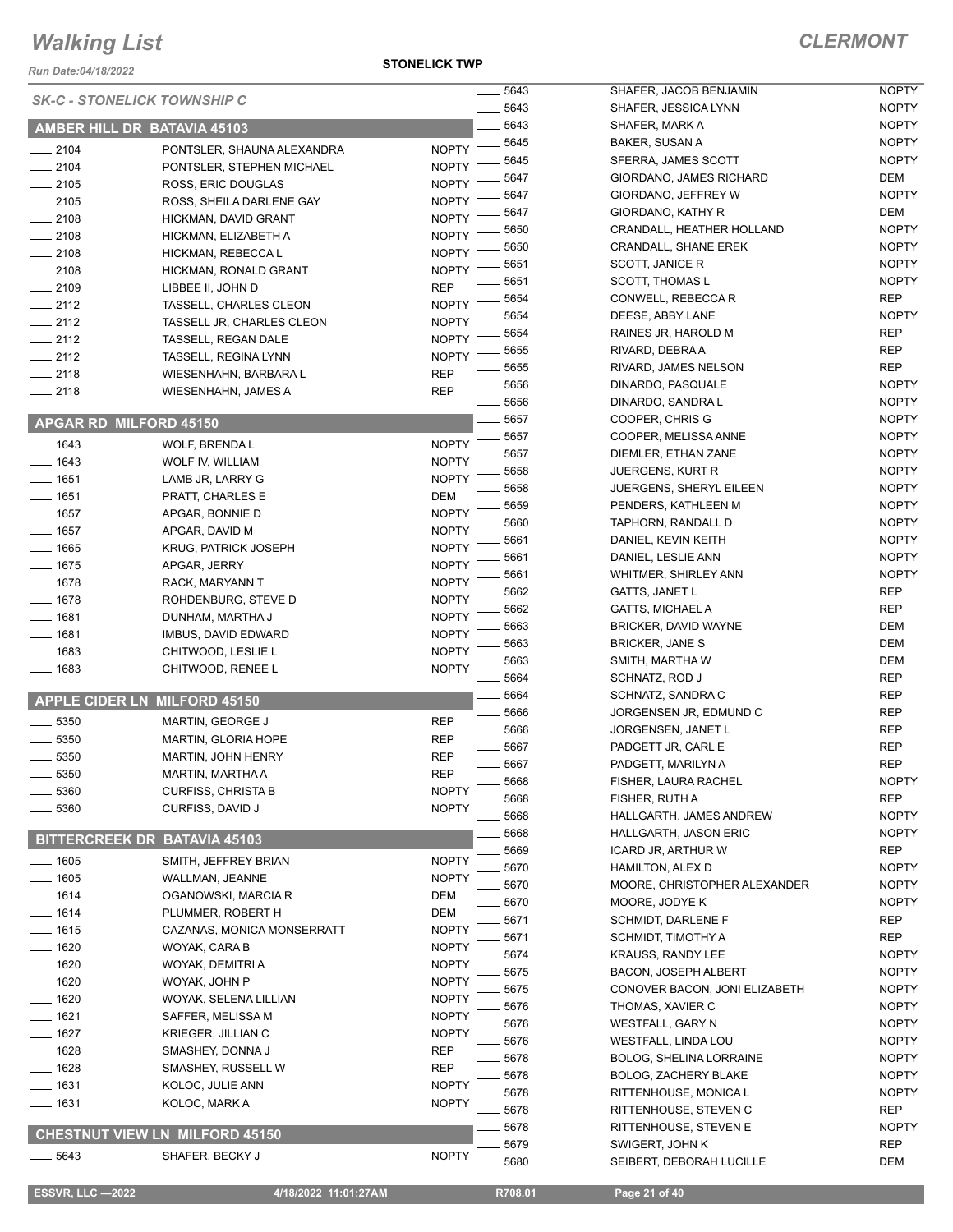*Run Date:04/18/2022*

#### *CLERMONT*

| <b>SK-C - STONELICK TOWNSHIP C</b> |                                       |              | <b>CRAVER RD BATAVIA 45103</b> |                                       |              |
|------------------------------------|---------------------------------------|--------------|--------------------------------|---------------------------------------|--------------|
|                                    |                                       |              | 1760                           | FRYE, EMMA                            | <b>NOPTY</b> |
|                                    | <b>CHESTNUT VIEW LN MILFORD 45150</b> |              | 1760                           | FRYE, JULIE A                         | <b>REP</b>   |
| $=$ 5680                           | SEIBERT, JOHN L                       | <b>REP</b>   | $-1760$                        | FRYE, KEVIN S                         | <b>REP</b>   |
| $-5681$                            | CLINE, CAROL R                        | <b>DEM</b>   | 1760                           | FRYE, NOAH SCOTT                      | <b>NOPTY</b> |
| 5681                               | CLINE, GREGORY ALLEN                  | <b>NOPTY</b> | 1786                           | CONROY, DONNA H                       | <b>REP</b>   |
| 5681                               | CLINE JR, WILLARD O                   | <b>NOPTY</b> | $-1786$                        | CONROY, MARTIN E                      | <b>REP</b>   |
| 5682                               | JAMES, MARY R                         | <b>REP</b>   |                                |                                       |              |
| 5683                               | TURNER, CRAIG BRIAN                   | <b>NOPTY</b> |                                | <b>CRAVER RD MILFORD 45150</b>        |              |
| 5684                               | BROWN, GEORGE W                       | <b>REP</b>   | 1662                           | <b>GREGORY, BROOKE ROSE</b>           | <b>NOPTY</b> |
| 5684                               | BROWN, VIRGINIA ANN                   | <b>REP</b>   | 1662                           | <b>GREGORY, KYLIE DIANE</b>           | <b>NOPTY</b> |
| 5685                               | DIXON, CHERI D                        | <b>NOPTY</b> | 1662                           | <b>GREGORY, LISA M</b>                | <b>NOPTY</b> |
| 5685                               | DIXON, DONALD H                       | <b>NOPTY</b> | 1662                           | GREGORY, SCOTT R                      | <b>NOPTY</b> |
| 5686                               | POE, KENNETH S                        | <b>REP</b>   | $-1684$                        | SANDFOSS, LAWRENCE J                  | <b>DEM</b>   |
| 5686                               | POE, LINDA L                          | <b>REP</b>   | $- 1684$                       | SANDFOSS, MARY A                      | <b>REP</b>   |
| 5687                               | VINING, HOLLY V                       | <b>REP</b>   | $- 1684$                       | SANDFOSS, STACEY E                    | <b>NOPTY</b> |
| 5687                               | VINING, RANDALL T                     | <b>REP</b>   |                                |                                       |              |
| $-5688$                            | SINNETT, SUSAN KAY                    | <b>REP</b>   |                                | <b>CREEKWOOD BATAVIA 45103</b>        |              |
| 5688                               | SINNETT, THOMAS WAYNE                 | <b>REP</b>   | $- 1200$                       | TAYLOR, GARY F                        | <b>REP</b>   |
| 5689                               | LARKEN, GERRY B                       | <b>REP</b>   | $-1200$                        | TAYLOR, ROBERTA L                     | <b>REP</b>   |
| 5689                               | LARKEN, JUDITH A                      | <b>REP</b>   | 1211                           | MOORE, GWENETH R                      | <b>DEM</b>   |
| 5690                               | GOTT, CARSON LYLE                     | <b>NOPTY</b> | 1211                           | MOORE, MICHAEL LEWIS                  | <b>DEM</b>   |
| 5690                               | GOTT, CRYSTAL LUNA                    | <b>NOPTY</b> | 1212                           | NIEMEYER, KURT T                      | <b>NOPTY</b> |
| _ 5691                             | BRANDENBURG, TANNER LEE               | <b>NOPTY</b> | 1212                           | ZAPPIA, LAURA LOUISE                  | <b>NOPTY</b> |
| 5692                               | <b>MORRIS, KRISTAK</b>                | <b>NOPTY</b> | 1215                           | SCHILLING, SUE E                      | <b>REP</b>   |
| 5692                               | MORRIS, MAKENZIE MAE                  | <b>NOPTY</b> | 1215                           | SCHILLING, WILLIAM H                  | <b>REP</b>   |
| 5692                               | <b>MORRIS, TROY C</b>                 | <b>NOPTY</b> | 1218                           | PEPPERCORN, NANCY E                   | <b>DEM</b>   |
| 5693                               | MOORE, MARSHAL                        | <b>NOPTY</b> | 1218                           | PEPPERCORN, WAYNE M                   | <b>DEM</b>   |
| 5695                               | VERBANIC, MICHAEL A                   | <b>NOPTY</b> | 1219                           | <b>GRIMSHAW, BRANDEN MICHAEL</b>      | <b>NOPTY</b> |
| 5695                               | <b>VERBANIC, RHONDA RUTH</b>          | <b>NOPTY</b> | 1219                           | <b>GRIMSHAW, ERIKA MARIE</b>          | <b>NOPTY</b> |
| 5696                               | NIPPER, FRANCES C                     | <b>REP</b>   | 1224                           | MASSETT, JEFFREY A                    | <b>REP</b>   |
| $\frac{1}{2}$ 5696                 | NIPPER, HENRY D                       | <b>REP</b>   | 1224                           | MASSETT, KATHRYN C                    | <b>REP</b>   |
| 5697                               | BAKER, CATHY                          | <b>NOPTY</b> | 1224                           | MASSETT, REED ALLEN                   | <b>REP</b>   |
| 5697                               | BAKER, TROY D                         | <b>NOPTY</b> | $-1227$                        | ROBERTS, JOANNE M                     | <b>REP</b>   |
| 5698                               | MUELLER, KARAH M                      | <b>REP</b>   | $-1227$                        | ROBERTS, RONALD W                     | <b>REP</b>   |
| 5698                               | MUELLER, WILLIAM LOUIS                | <b>REP</b>   | $- 1228$                       | CHRISTMAN, MARSHA L                   | <b>NOPTY</b> |
| 5699                               | <b>BLEVINS, TRINITY C</b>             | <b>REP</b>   | $-1228$                        | CHRISTMAN, MARTIN K                   | <b>NOPTY</b> |
| 5699                               | KIST, KATIE LYNN                      | <b>REP</b>   | $-1231$                        | BOEH, BARBARA ANN                     | <b>NOPTY</b> |
|                                    |                                       |              | __ 1231                        | BOEH, MICHAEL P                       | <b>NOPTY</b> |
|                                    | CHURCH HILL FARMS DR BATAVIA 45103    |              | $-1232$                        | <b>GENELLIE JR, GERARD F</b>          | <b>DEM</b>   |
| 1206                               | BROWNE, JOHN T                        | <b>REP</b>   | - 1232                         | <b>GENELLIE, MARY E</b>               | DEM          |
| $- 1206$                           | <b>WERRING, CARLY LYNN</b>            | <b>NOPTY</b> | 1235                           | SIVERLING, RANDALL V                  | <b>NOPTY</b> |
| $- 1206$                           | <b>WERRING, HALEY LYNN</b>            | <b>NOPTY</b> | 1235                           | SIVERLING, THERESA L                  | <b>NOPTY</b> |
| <u>_____</u> 1206                  | WERRING, JULIE L                      | <b>NOPTY</b> | 1238                           | MYERS, JAMES H                        | DEM          |
| $- 1207$                           | PANKO, JAMES NORBERT                  | DEM          | _ 1238                         | <b>MYERS, KATHRYN SUE</b>             | DEM          |
| $- 1207$                           | PANKO, TRENA L                        | DEM          | _ 1239                         | KAST, PATRICIA M                      | <b>NOPTY</b> |
| $-$ 1211                           | ECKELS, MARGARET E                    | <b>REP</b>   | $- 1239$                       | KAST, ROBERT J                        | <b>NOPTY</b> |
| $- 1211$                           | ECKELS, MICHAEL S                     | <b>REP</b>   | $-1242$                        | BASS, LENARD                          | <b>NOPTY</b> |
| $- 1214$                           | <b>BURNS, CHRISTOPHER R</b>           | REP          | $-1242$                        | <b>BREITENBACH, BRENDAL</b>           | <b>NOPTY</b> |
| $- 1214$                           | <b>BURNS, SARAH L</b>                 | <b>REP</b>   | _ 1243                         | ROSHON, NOAH CHRISTIAN                | <b>NOPTY</b> |
| $- 1217$                           | SMITH, ASHLEY ANNE                    | <b>NOPTY</b> | 1243                           | ROSHON, SAMANTHA ALEAH                | <b>NOPTY</b> |
| $- 1217$                           | SMITH JR, GERALD E                    | <b>NOPTY</b> | 1252                           | COX, JOHN EARL                        | <b>NOPTY</b> |
| — 1217                             | SMITH, KRISTI A                       | <b>NOPTY</b> | 1252                           | STRATHMANN, CAROL L                   | <b>NOPTY</b> |
| $- 1221$                           | STUDER, MICHELLE LEA                  | <b>REP</b>   | $-1258$                        | ROBINSON, MARLENE                     | REP          |
| $- 1221$                           | STUDER, RONALD SCOTT                  | REP          | $-1262$                        | WARD, DENNIS JAMES                    | DEM          |
| $- 1222$                           | GILLEY, BOYD W                        | REP          | __ 1262                        | WARD, MARCIA A                        | DEM          |
| <u>—</u> 1222                      | GILLEY, CATHLEEN T                    | <b>REP</b>   |                                |                                       |              |
| $- 1228$                           | <b>WALTERS, AMY B</b>                 | <b>NOPTY</b> |                                | <b>CRIPPLE CREEK DR BATAVIA 45103</b> |              |
| $-1228$                            | <b>WALTERS, MICHAEL</b>               | <b>NOPTY</b> |                                |                                       |              |
| $- 1228$                           | <b>WALTERS, SEAN MICHAEL</b>          | <b>NOPTY</b> | 1600                           | CARNEY-HAYES, ROBIN L                 | <b>NOPTY</b> |
| $-1229$                            | LINZ, ELIZABETH MAY                   | <b>NOPTY</b> | 1600                           | <b>HAYES, PATRICK THOMAS</b>          | <b>NOPTY</b> |
| <u>—</u> 1229                      | LINZ, MATTHEW THOMAS                  | <b>NOPTY</b> | 1600                           | RUST, PRISCILLA M                     | <b>NOPTY</b> |
|                                    |                                       |              | 1630                           | HENSING, JEAN A                       | <b>NOPTY</b> |

**STONELICK TWP**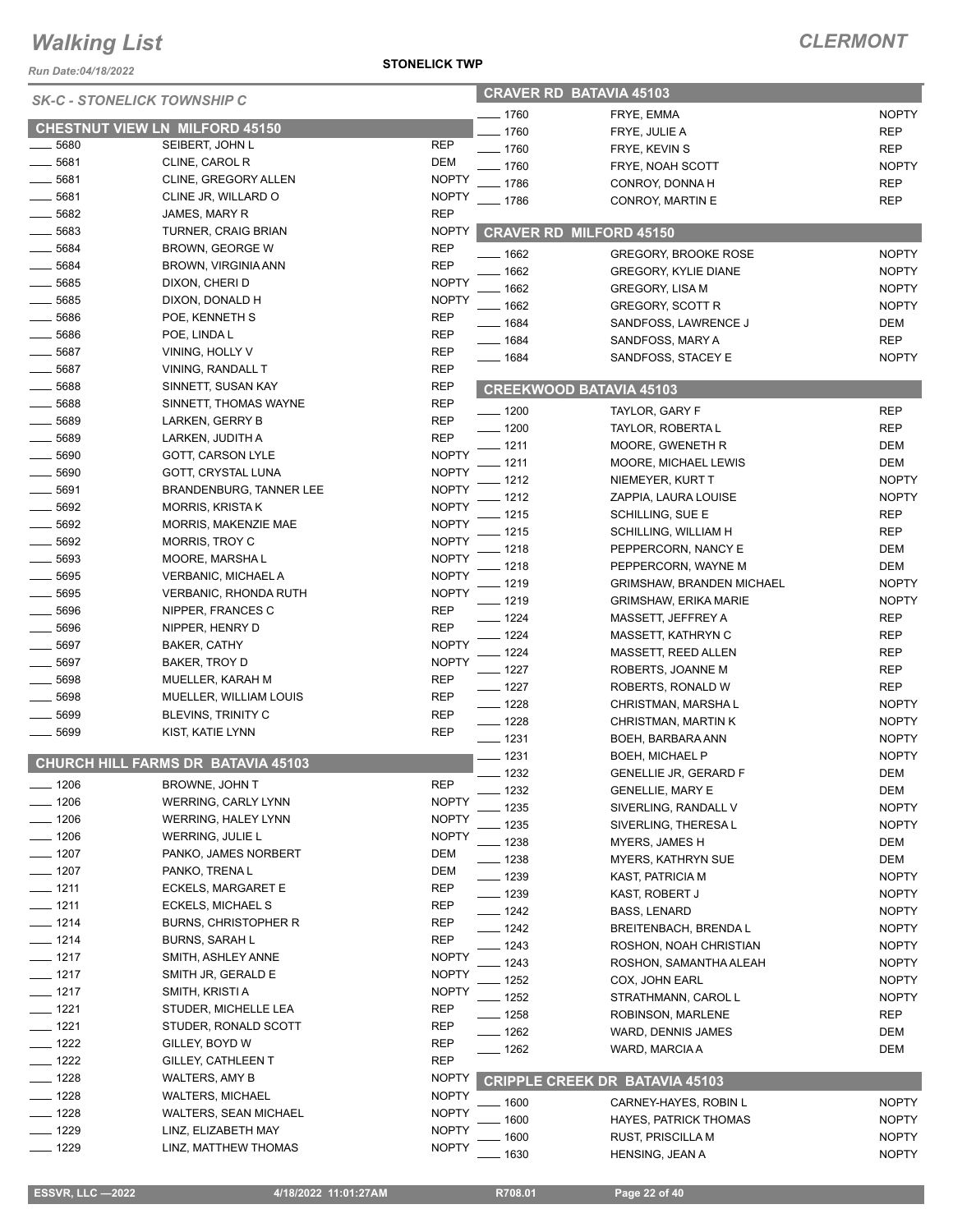#### **STONELICK TWP**

| Run Date:04/18/2022 |                                                | <b>STONELICK TWP</b> |                                   |                                             |                            |
|---------------------|------------------------------------------------|----------------------|-----------------------------------|---------------------------------------------|----------------------------|
|                     | <b>SK-C - STONELICK TOWNSHIP C</b>             |                      | 5474                              | PRELL, MICHELE R                            | <b>REP</b>                 |
|                     | <b>CRIPPLE CREEK DR BATAVIA 45103</b>          |                      | <b>MT ZION RD BATAVIA 45103</b>   |                                             |                            |
| $- 1630$            | HENSING, KELLEY ANN                            |                      | NOPTY __ 5420                     | CARPENTER, DEBORAH J                        | <b>DEM</b>                 |
|                     |                                                |                      | 5420                              | CARPENTER, DONALD L                         | <b>REP</b>                 |
|                     | DEERFIELD RD MILFORD 45150                     |                      | 5420                              | CARPENTER, TIMOTHY RYAN                     | <b>NOPTY</b>               |
| $-5737$             | <b>GREEN, ELONZO JUNIOR</b>                    |                      | NOPTY -6421                       | CRAVER, LARRY J                             | <b>NOPTY</b>               |
| $-5741$             | HENSON, KENNETH J                              |                      | NOPTY -6425                       | BINGHAM JR, PAUL                            | <b>REP</b>                 |
| $-5747$             | ARBAUGH JR, DENNIS L                           |                      | NOPTY -6425                       | BINGHAM, WANDA L                            | <b>REP</b>                 |
| $-5747$             | ARBAUGH, JUDY M                                | <b>NOPTY</b>         |                                   |                                             |                            |
| $- 5753$            | CLARK, LYNN MARIE                              |                      | NOPTY MT ZION RD MILFORD 45150    |                                             |                            |
| $-5757$             | NIEHAUS, BRITTNEY LEIGH                        |                      | NOPTY __ 5424                     | HUMPHRIES, PAMELA A                         | <b>REP</b>                 |
| $-5757$             | NIEHAUS, ERIC A                                |                      | NOPTY __ 5424                     | HUMPHRIES, SKEETS THOMAS                    | <b>REP</b>                 |
| $-5757$             | NIEHAUS, NICHOLAS ALLEN                        |                      | NOPTY __ 5428                     | SIMMS, HOPE ELIZABETH                       | REP                        |
| $-5761$             | DENIER, ASHTON TAYLOR                          |                      | NOPTY __ 5428                     | SIMMS, MELANIE S                            | <b>REP</b>                 |
| $-5761$             | DENIER, LOGAN JACOB                            |                      | NOPTY __ 5428                     | SIMMS, STEVEN T                             | <b>REP</b>                 |
| $- 5767$            | WOOD, CAROL J                                  | <b>REP</b>           | $\frac{1}{2}$ 5430                | HORNBACK, FAITH ANN                         | <b>REP</b>                 |
| $-5767$             | WOOD, ROGER A                                  | REP                  | $\frac{1}{2}$ 5430                | HORNBACK, MICHAEL D                         | <b>REP</b>                 |
|                     |                                                |                      | 5448                              | SHEPPARD, SHAWN MARCUS                      | <b>NOPTY</b>               |
|                     | <b>EDGEWOOD BATAVIA 45103</b>                  |                      | 5462                              | HOWE, VICTORIA L                            | <b>REP</b>                 |
| $- 1424$            | <b>GERACI. ADAM C</b>                          |                      | NOPTY -6466                       | HAWKINS, MEAGAN H                           | <b>NOPTY</b>               |
| $- 1424$            | <b>GERACI, CHRISTOPHER MARK</b>                | <b>REP</b>           | $- 5466$                          | HAWKINS, TYLER J                            | <b>NOPTY</b>               |
| $- 1424$            | SCOTT GERACI, CHERI JAYNE                      | <b>REP</b>           | $- 5473$                          | GOOCH, ERNEST R                             | <b>DEM</b>                 |
| $- 1427$            | METZ, BRIAN M                                  |                      | NOPTY -6473                       | GOOCH, MD                                   | <b>DEM</b>                 |
| $- 1433$            | DAVIS, LINDA A                                 | <b>REP</b>           | $- 5473$                          | HUGHART, DAVID A                            | <b>NOPTY</b>               |
|                     |                                                |                      | 5473                              | HUGHART, FRANKIE L                          | <b>NOPTY</b>               |
|                     | <b>GALLEY HILL RD MILFORD 45150</b>            |                      | 5475                              | <b>WEHRMAN, MICHAEL R</b>                   | <b>NOPTY</b>               |
| $\frac{1}{2}$ 5310  | DORSEY, CYNTHIA A                              |                      | NOPTY -8475                       | <b>WEHRMAN, ROBIN</b>                       | <b>NOPTY</b>               |
| $\frac{1}{2}$ 5310  | DORSEY, JAMES L                                |                      | NOPTY -8476                       | FOPPE, ANDREW R                             | <b>REP</b>                 |
| $\frac{1}{2}$ 5312  | YEAGER, BRIAN CHARLES                          | <b>DEM</b>           | $\frac{1}{2}$ 5476                | OLSCAMP, PAMELA M                           | <b>REP</b>                 |
| $\frac{1}{2}$ 5312  | YEAGER, KATHERINE MARIE                        | <b>DEM</b>           | $\frac{1}{2}$ 5477                | PATTERSON, KIMBERLY DAY                     | <b>REP</b>                 |
| $- 5314$            | PUTNAM, GREGORY PETER                          |                      | NOPTY -8483                       | HILL, DANIEL P                              | <b>NOPTY</b>               |
| $\frac{1}{2}$ 5314  | PUTNAM, JOSEPH RACHFORD                        |                      | NOPTY -8483                       | HILL, SARA MICHELE<br>AUBREY, BETTIE ELAINE | <b>NOPTY</b><br><b>REP</b> |
| $- 5314$            | PUTNAM, SUSAN E                                |                      | NOPTY -8489<br>$\frac{1}{2}$ 5489 | <b>AUBREY, STEVEN CHARLES</b>               | <b>REP</b>                 |
| $-5320$             | YEAGER, CATHERINE E                            | <b>REP</b>           | $\frac{1}{2}$ 5490                | KELLERMAN, DONALD L                         | <b>REP</b>                 |
| $- 5320$            | YEAGER, RONALD J                               | <b>REP</b>           | $\frac{1}{2}$ 5490                | KELLERMAN, JOANNE C                         | <b>REP</b>                 |
| $\frac{1}{2}$ 5340  | KUNTZ, FREDERICK W                             | <b>REP</b>           | $\frac{1}{2}$ 5496                | CATON JR, CHARLES EDWARD                    | <b>NOPTY</b>               |
| $- 5340$            | KUNTZ, MARTHA A                                | <b>REP</b>           | NOPTY -8496                       | CATON, CYNTHIA A                            | <b>NOPTY</b>               |
| 5372                | KRUG, CONNIE J<br><b>WARNER III, CHARLES R</b> | DEM                  | $\frac{1}{2}$ 5498                | HENIZE, MARIA DAWN                          | <b>NOPTY</b>               |
| 5376<br>5376        | WARNER IV, CHARLES RAYMOND                     | $NOPTY -$            | 5500                              | ALLEGRA II, ANTHONY DANIEL                  | <b>NOPTY</b>               |
| 5376                | WARNER, JANICE H                               | <b>DEM</b>           | $\frac{1}{2}$ 5500                | <b>BOOTHBY, TERESA D</b>                    | <b>NOPTY</b>               |
| $-5376$             | WARNER, TIMOTHY ALEXANDER                      | DEM                  | $\frac{1}{2}$ 5506                | LEGUILLON, ALEXANDER ROSS                   | <b>DEM</b>                 |
| $-5382$             | APGAR, JOSEPH M                                | <b>DEM</b>           | $\frac{1}{2}$ 5506                | MAEGLY, BRUCE CHARLES                       | <b>DEM</b>                 |
| 5382                | APGAR, SHIRLEY M                               | <b>DEM</b>           | $\frac{1}{2}$ 5506                | MAEGLY, CHERYL M                            | <b>DEM</b>                 |
| 5382                | CARNES, DENISE M                               | <b>DEM</b>           | $-5506A$                          | MATTISON-LEGUILO, VICTORIA K                | <b>NOPTY</b>               |
| 5382                | CARNES JR, WILLIAM E                           | <b>REP</b>           | $- 5506 - A$                      | LEGUILLON, RICHARD E                        | REP                        |
| $-5384$             | PRICE, DAVID                                   |                      | NOPTY -8510                       | WILMES, ELIZABETH ANN                       | DEM                        |
| $-5384$             | PRICE, DAVID ZAKKARY                           |                      | NOPTY -8510                       | WILMES, JEFFERY A                           | REP                        |
| 5384                | PRICE, MADELINE DANIELLE                       |                      | NOPTY - 5514                      | TUDOR, BILLY R                              | REP                        |
| $-5384$             | PRICE, YAVONNE M                               |                      | NOPTY - 5514                      | TUDOR, THERESA J                            | <b>REP</b>                 |
|                     |                                                |                      | 5515                              | SCHNEIDER, FREDERICK L                      | <b>NOPTY</b>               |
|                     | <b>GREENLEAF LN MILFORD 45150</b>              |                      | 5515                              | SCHNEIDER, JOYCE LAVON                      | <b>NOPTY</b>               |
| $-1800$             | MEIER, JUNE L                                  |                      | NOPTY -8516                       | ANDERSON, AMANDA MICHELLE                   | <b>NOPTY</b>               |
| 1800                | NIMMO, SARAH CATHERINE                         | $NOPTY -$            | 5516 #A                           | LAJOYE, CLYDE T                             | <b>REP</b>                 |
| 1805                | DE GRAAF, AMANDA ELIZABETH                     | NOPTY -              | 5516 #APT A                       | LAJOYE, ANTHONY JOHN                        | <b>NOPTY</b>               |
| $-1805$             | DE GRAAF, DAYLE JOY ANNE                       | NOPTY -              | 5516 #APT A                       | LAJOYE, MELODY J                            | <b>REP</b>                 |
|                     |                                                |                      | 5520                              | WITTMER, PAMELA E                           | <b>REP</b>                 |
|                     | HAWK HILL DR BATAVIA 45103                     |                      | 5520 #APT A                       | LITFIN, ALEXANDRA MARIE                     | <b>NOPTY</b>               |
| 5470                | DOZOIS, CHARLES S                              | <b>NOPTY</b>         | 5520 #APT A                       | LITFIN, GARY L                              | <b>NOPTY</b>               |
| $-5470$             | DOZOIS, NICOLE MARIE                           | <b>NOPTY</b>         | 5520 #APT A                       | LITFIN, KIMBERLY S                          | <b>NOPTY</b>               |
| $-5474$             | PRELL, DANIEL L                                | <b>REP</b>           |                                   |                                             |                            |
|                     |                                                |                      |                                   | <b>QUITTER WEST RD BATAVIA 45103</b>        |                            |

 **ESSVR, LLC —2022 4/18/2022 11:01:27AM R708.01 Page 23 of 40**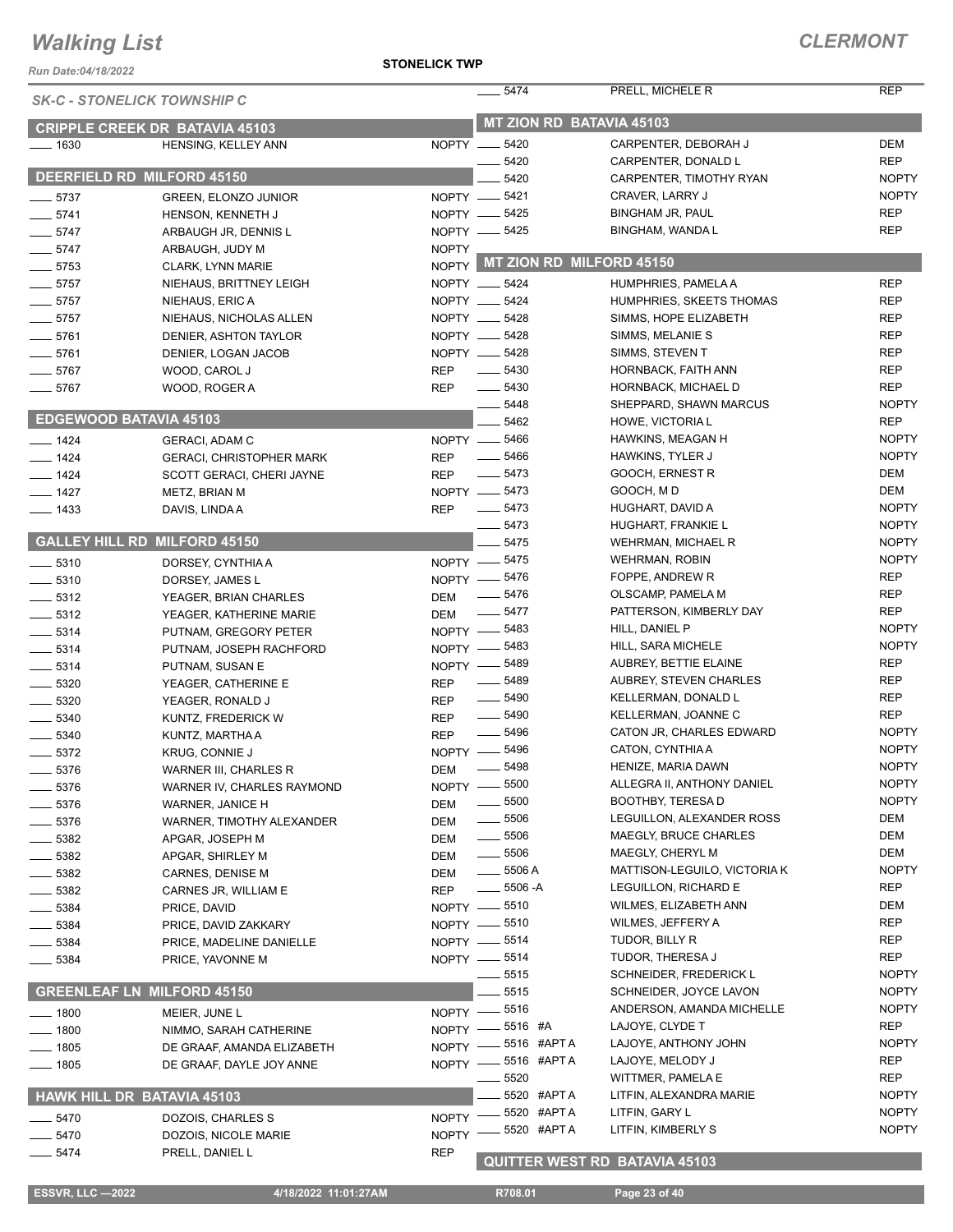#### *Run Date:04/18/2022*

#### **STONELICK TWP**

### *CLERMONT*

|                              | <b>SK-C - STONELICK TOWNSHIP C</b>   |              | $- 1815$           | DADOSKY, TIFFANY MICHELLE        | <b>NOPTY</b>                 |
|------------------------------|--------------------------------------|--------------|--------------------|----------------------------------|------------------------------|
|                              |                                      |              | $- 1817$           | <b>MERRILL, FAITH L</b>          | <b>NOPTY</b>                 |
|                              | <b>QUITTER WEST RD BATAVIA 45103</b> |              | $-1825$            | SMYTH, JOSEPH MICHAEL            | <b>NOPTY</b>                 |
| $-5438$                      | CUNNINGHAM, JORDAN THOMAS            |              | NOPTY - 1825       | SMYTH, JUDITH A                  | <b>NOPTY</b>                 |
| $-5438$                      | CUNNINGHAM, JOSHUA A                 |              | NOPTY - 1836       | HUTZEL, AMY M                    | <b>NOPTY</b>                 |
| $- 5440$                     | SEIBERT, JOSEPH L                    |              | NOPTY - 1836       | HUTZEL, BERNARD F                | <b>DEM</b>                   |
| $-5442$                      | RAMOS JR, GABRIEL ERNIE              | <b>REP</b>   | $- 1836$           | HUTZEL, SUSAN A                  | <b>DEM</b>                   |
| $-5442$                      | RANNEY, KATHLEEN L                   | <b>REP</b>   | $- 1838$           | WOODS, ANDREW M                  | <b>NOPTY</b>                 |
| $- 5460$                     | COTTONE, COLE WILLIAM                |              | NOPTY - 1838       | WOODS, CARLA R                   | <b>REP</b>                   |
|                              |                                      |              | $- 1838$           | WOODS, EDWARD R                  | <b>REP</b>                   |
|                              | <b>RAMBLING ROSE MILFORD 45150</b>   |              | $-1838$            | WOODS, STEPHANIE LAUREN          | <b>NOPTY</b>                 |
| $- 1788$                     | <b>BAUM, DENISE MARIE</b>            |              | NOPTY - 1840       | GILES, DEBORAH A                 | <b>REP</b>                   |
| $-1788$                      | <b>BAUM, THOMAS R</b>                | $N$ OPTY -   | $=$ 1847           | <b>WILLIAMS, ERIC ALLEN</b>      | <b>NOPTY</b>                 |
| $- 1791$                     |                                      | <b>REP</b>   | <u>_</u> __ 1848   | HICKS, C JEANEA                  | <b>NOPTY</b>                 |
|                              | RICHMOND, CATHERINE L                |              | $- 1848$           | HICKS, HEATHER NICHOLE           | <b>NOPTY</b>                 |
| $- 1791$                     | RICHMOND, JON C                      | <b>REP</b>   | NOPTY - 1868       | HARMON JR, WAYNE RICHARD         | <b>NOPTY</b>                 |
| $- 1795$                     | POLLITT, CAROL L                     |              | NOPTY - 1868       | SMOKE, EMERALD S                 | <b>NOPTY</b>                 |
| $- 1795$                     | POLLITT, THOMAS DEWEY                |              | $- 1875$           | MULLA, KAHIL CHRISTOPHER         | <b>REP</b>                   |
| $- 1796$                     | <b>HECKTOR, PETER A</b>              | <b>REP</b>   | $- 1875$           | MULLA, LAURA SHERRY              | <b>REP</b>                   |
|                              |                                      |              | $- 1899$           | <b>BULDAIN, ROGER W</b>          | <b>NOPTY</b>                 |
| <b>RAPP LN BATAVIA 45103</b> |                                      |              | $- 1901$           | <b>GERBER, RASHELL</b>           | <b>NOPTY</b>                 |
| $- 1910$                     | <b>HENSLEY, CRAIG D</b>              | <b>REP</b>   | $-1901$            | <b>GERBER, SHAINA LEE</b>        | <b>NOPTY</b>                 |
| $- 1930$                     | HENSLEY, EARL L                      | <b>NOPTY</b> |                    |                                  | <b>NOPTY</b>                 |
| $\frac{1}{2}$ 1930           | MCPHERSON, ELYSHIA DANIELLE          | <b>NOPTY</b> | _ 1925             | SMITH, CAROL JEAN                |                              |
| $\frac{1}{2}$ 5300           | ROSS III, EARNIE                     | <b>REP</b>   | $-1925$            | SMITH, DONALD                    | <b>NOPTY</b>                 |
| 5300                         | ROSS, KRISTINE M                     | <b>REP</b>   | $- 1989$           | ROUSTER, DAN S                   | <b>REP</b>                   |
|                              |                                      |              | $- 1989$           | ROUSTER, DONNAL                  | <b>REP</b>                   |
|                              | <b>ROSEWOOD DR MILFORD 45150</b>     |              |                    | STATE ROUTE 132 BATAVIA 45103    |                              |
| $- 1787$                     | HARMAN, LEO C KYLE                   | <b>NOPTY</b> | $-5397$            | MOSLEY, LINDA KAY                | <b>DEM</b>                   |
| $- 1787$                     | MILLER, AUSTIN CODY                  | <b>NOPTY</b> |                    |                                  | <b>REP</b>                   |
| $- 1787$                     | MILLER, HOMER L                      | <b>REP</b>   | $- 5397$           | <b>MOSLEY, RONALD EUGENE</b>     | <b>NOPTY</b>                 |
| $- 1787$                     | MILLER, KIMBERLY JOY                 | <b>REP</b>   | $\frac{1}{2}$ 5397 | MOSLEY, TINA ANN                 |                              |
| $- 1787$                     | MILLER, NICHOLAS AVERY               | <b>REP</b>   | $\frac{1}{2}$ 5401 | <b>BRADEN, ANGELA MARIE</b>      | <b>NOPTY</b>                 |
|                              |                                      |              |                    |                                  |                              |
| $- 1787$                     | MILLER, STACEY NICOLE                | <b>NOPTY</b> | $\frac{1}{2}$ 5401 | <b>BRADEN, JAMES M</b>           | <b>NOPTY</b>                 |
| $- 1790$                     | CARROLL, BRIANNA KAY                 | <b>REP</b>   | 5415               | CHRISTIE, RUBI E                 | <b>DEM</b>                   |
| $- 1790$                     | GILBERT, KENNETH                     | <b>REP</b>   | $- 5415$           | CHRISTIE, STEPHAN C              | <b>DEM</b>                   |
| $- 1790$                     | GILBERT, WILMAK                      | <b>REP</b>   | $\frac{1}{2}$ 5521 | CORNELL, JOAN E                  | <b>REP</b>                   |
| $- 1790$                     | <b>HARRISON, PATRICIA F</b>          | <b>NOPTY</b> | $-5521$            | CORNELL, RONALD W                | <b>REP</b>                   |
| $- 1791$                     | PAOLO, AMY LYNN                      | <b>NOPTY</b> | 5521               | CORNELL II, RONALD W             | <b>NOPTY</b>                 |
| $- 1792$                     | HUMMELL, DONALD M                    | <b>NOPTY</b> | 5521               | SHEANGSHANG, DESTINY MICHELE     | <b>NOPTY</b>                 |
|                              |                                      |              | 5521               | SHEANGSHANG, KIMBERLY A          | <b>NOPTY</b>                 |
| $- 1794$                     | JONES, BETTY J                       | <b>REP</b>   | 5521               | SHEANGSHANG, SHON M              | <b>NOPTY</b>                 |
| $- 1794$                     | JONES, CLAYTON                       | DEM          | 5541               | <b>MEYERS, KIMBERLY S</b>        | REP                          |
| $- 1798$                     | LEX, JAMES M                         | <b>NOPTY</b> | 5541               | <b>MEYERS, THOMAS E</b>          | <b>REP</b>                   |
| $- 1798$                     | LEX, KAREN J                         | <b>NOPTY</b> | 5545               | HOLLAND, CRAIGHDEN EDWARD        | <b>NOPTY</b>                 |
| ___ 1799                     | HERZOG, DAVID A                      | <b>NOPTY</b> | 5545               | HOLLAND, DYLAN JOSEPH            | <b>NOPTY</b>                 |
| $- 1799$                     | SMITH, JUDITH LOUISE                 | <b>NOPTY</b> | 5545               | HOLLAND, EDWARD JOSEPH           | <b>NOPTY</b>                 |
| $-1799$                      | SMITH, RANDALL MELBURN               | <b>NOPTY</b> | 5545               | HOLLAND, STACY L                 | <b>NOPTY</b>                 |
| 1800                         | GAST, JON B                          | <b>NOPTY</b> | 5551               | LYNCH, DAVID HAROLD              | REP                          |
| $-1800$                      | GAST, MARGARET A                     | <b>REP</b>   | 5555               | FROH, WILLIAM D                  | <b>NOPTY</b>                 |
| $-1800$                      | GAST, RICHARD M                      | <b>REP</b>   | 5555               | MCDONALD, LESLIE B               | <b>NOPTY</b>                 |
|                              |                                      |              | 5639               | <b>BURROUGHS, ANDREW E</b>       | <b>REP</b>                   |
|                              | STATE ROUTE 131 MILFORD 45150        |              | 5639               | <b>BURROUGHS, PATRICIA M</b>     | REP                          |
| $- 1789$                     | <b>HENCHECK, JOSEPH</b>              | <b>NOPTY</b> | 5641               | PETERS, ROBERT JASON             | <b>NOPTY</b>                 |
| _ 1804                       | THOMAS, ALEXANDRA RUSTY              | <b>NOPTY</b> | 5643               |                                  | REP                          |
| $-1809$                      | BURDINE, HAILEY REBECCA ROYCE        | <b>NOPTY</b> |                    | SMITH, LINDA A                   |                              |
| $- 1809$                     | GABBARD, ELIZABETH ANN               | <b>NOPTY</b> | 5643               | SMITH, STEPHEN W                 | <b>REP</b>                   |
| $- 1809$                     | GABBARD, JOHN M                      | <b>NOPTY</b> | 5645               | MARLAR, JASON A                  | <b>REP</b>                   |
| $- 1810$                     | BECKER, DOVIE LOUISE                 | <b>NOPTY</b> | 5645               | MARLAR, LINDSAY ELIZABETH        | <b>NOPTY</b>                 |
| $- 1811$                     | <b>MARCUM, SHIRLEY ANN</b>           | <b>NOPTY</b> | 5649               | ROSS, BARBARA M                  | <b>REP</b>                   |
| $- 1811$                     | SHUMAKER, MICHAEL J                  | <b>NOPTY</b> | 5649               | ROSS, JERRY K                    | REP                          |
| —— 1813                      | DUGGAN, AMANDA ROSE                  | <b>NOPTY</b> | 5685               | ALSDORF, LAURA ASHLEY            | <b>NOPTY</b>                 |
| $-1813$                      | DUGGAN, NICHOLAS JAMES               | <b>NOPTY</b> | 5685               | ALSDORF, ZACHARY E               | <b>NOPTY</b>                 |
| $- 1815$                     | DADOSKY, KENNETH J                   | <b>NOPTY</b> | 5755<br>. 5755     | YOUNG, BARRY M<br>YOUNG, DEBORAH | <b>NOPTY</b><br><b>NOPTY</b> |

 **ESSVR, LLC —2022 4/18/2022 11:01:27AM R708.01 Page 24 of 40**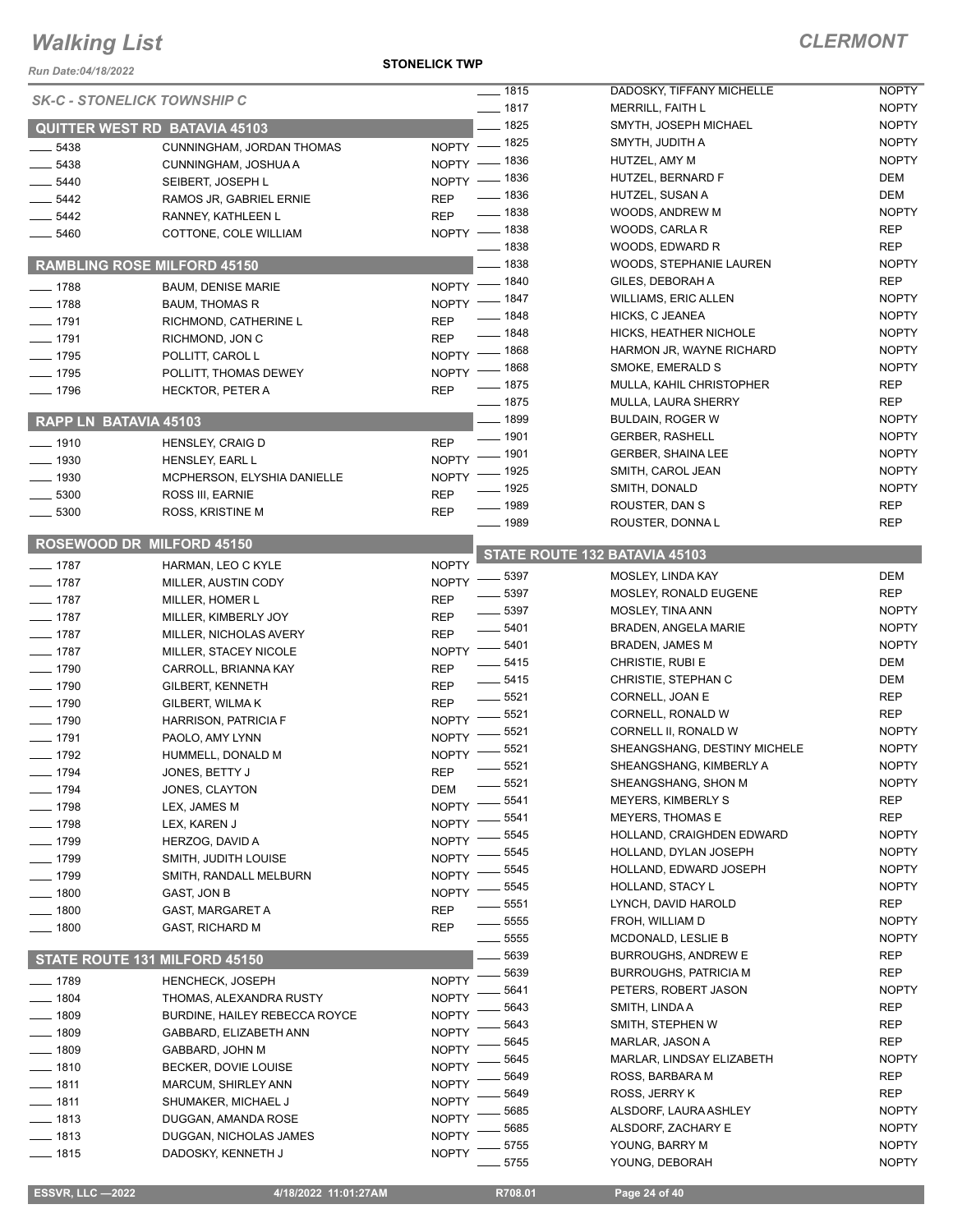*Run Date:04/18/2022*

#### **STONELICK TWP**

| <b>SK-C - STONELICK TOWNSHIP C</b>   |                                    | $- 5641$                         | <b>BRINKMAN, KEITH JOSEPH</b>  | <b>NOPTY</b> |
|--------------------------------------|------------------------------------|----------------------------------|--------------------------------|--------------|
|                                      |                                    | 5653                             | SANNES, CHRISTOPHER ROGER      | <b>NOPTY</b> |
| <b>STATE ROUTE 132 BATAVIA 45103</b> |                                    | 5653                             | SANNES, WILLIAM R              | <b>NOPTY</b> |
| $-5755$                              | YOUNG, IVY ROSE                    | NOPTY __ 5665                    | MCGANNON, PATRICIA JO          | <b>NOPTY</b> |
| $- 5767$                             | LUTTRELL, MARLO D                  | NOPTY __ 5665                    | MCGANNON, WILLIAM G            | <b>NOPTY</b> |
| $-5771$                              | TULL, DIANNE KAY                   | NOPTY __ 5669                    | FAY, AL H                      | <b>REP</b>   |
| $-5771$                              | TULL, JAMES B                      | NOPTY __ 5669                    | FAY, CHARLENE                  | <b>NOPTY</b> |
| $\frac{1}{2}$ 5781                   | HUMBERT, DEANNA                    | NOPTY __ 5670                    | MASADEH, GEORGE MAJAD          | <b>NOPTY</b> |
| $- 5797$                             | HODGE, DELBERT V                   | <b>REP</b><br>5670               | METZGER, JOSHUA A              | <b>NOPTY</b> |
| $- 5799$                             | STILES, LOUISE F                   | NOPTY __ 5670                    | METZGER, LORIONNA              | <b>NOPTY</b> |
| $- 5807$                             | KOHLS, JOSEPH E                    | NOPTY __ 5686                    | <b>SUMNER, JAMES B</b>         | <b>REP</b>   |
| $\frac{1}{2}$ 5809                   | LAKES, VERNA A                     | NOPTY __ 5686                    | SUMNER, TANNER J               | <b>NOPTY</b> |
| $\frac{1}{2}$ 5839                   | <b>GUNTER, CYNTHIA KAY</b>         | NOPTY __ 5686                    | SUMNER, TRACEY M               | DEM          |
| $- 5849$                             | NEUMEIER, TODD D                   | NOPTY __ 5702                    | KRUMM, ASHLEA N                | <b>NOPTY</b> |
| $\frac{1}{2}$ 5859                   | DOOLAN, JASON ADAM                 | NOPTY __ 5702                    | STENGER, ANNE MARIE            | <b>NOPTY</b> |
| $\frac{1}{2}$ 5877                   | RIEHLE, SHAWN MICHAEL              | NOPTY __ 5702                    | STENGER, CHARLES OSCAR         | <b>NOPTY</b> |
| $- 5879$                             | FELLINGER, ANTHONY A               | REP __ 5702                      | STENGER, CLAIRE ELIZABETH      | <b>NOPTY</b> |
| $- 5879$                             | FELLINGER, CHRISTINA MARIE         | NOPTY __ 5703                    | FRIEND, JESSICA SEAN           | <b>NOPTY</b> |
| $- 5879$                             | FELLINGER, JULIANNE MARY           | $\frac{1}{2}$ 5703<br>DEM        | FRIEND, TIMOTHY LOGAN          | <b>NOPTY</b> |
| $- 5879$                             | FELLINGER, MARY E                  | NOPTY __ 5703                    | LIPSKY, SHELIA L               | <b>NOPTY</b> |
| ____ 5879                            | FELLINGER, TERESA A                | NOPTY __ 5703                    | REED, JANE A                   | <b>NOPTY</b> |
|                                      |                                    | 5705                             | REED II, GRADY D               | <b>NOPTY</b> |
|                                      | STONELICK WMS COR RD BATAVIA 45103 | 5705                             |                                | <b>NOPTY</b> |
|                                      |                                    |                                  | REED, SHELIA L                 | <b>NOPTY</b> |
| $- 5416$                             | CRAVER, PEGGY S                    | NOPTY __ 5707                    | MOORE, DONALD W                | <b>NOPTY</b> |
| $\frac{1}{2}$ 5436                   | <b>BURROUGHS, JESSE PHILLIP</b>    | NOPTY -6710                      | FINNEY, CHRIS L                |              |
| $\frac{1}{2}$ 5490                   | MEINOR, ISAAC PAUL                 | NOPTY __ 5710                    | FINNEY, JONATHAN DAVID         | <b>NOPTY</b> |
| $- 5490$                             | VANZANT, BRIAN S                   | REP __ 5713                      | BITZER, DEBRA E                | REP          |
| $\frac{1}{2}$ 5490                   | VANZANT, PAMELA S                  | $- 5724$<br>REP                  | MILLER, BETH                   | <b>NOPTY</b> |
| $\frac{1}{2}$ 5493                   | YOUNG, GREGORY S                   | $-5724$<br><b>REP</b>            | MILLER, DOUGLAS J              | <b>NOPTY</b> |
| $\frac{1}{2}$ 5501                   | <b>REITER, RICHARD LEE</b>         | NOPTY __ 5724                    | MILLER, MARY E                 | <b>NOPTY</b> |
| $-5521$                              | ELAM, JOE                          | NOPTY -6727                      | BOYD, KIMBERLY K               | <b>REP</b>   |
| $\frac{1}{2}$ 5521                   | ELAM, PATRICIA L                   | NOPTY __ 5727                    | BOYD, SCOTT K                  | <b>REP</b>   |
| $\frac{1}{2}$ 5530                   | <b>BEACH, CONSTANCE H</b>          | NOPTY -6731                      | REED SR, GRADY DELANE          | <b>REP</b>   |
| ____ 5549 #APT A                     | REINHARDT, JOEY M                  | NOPTY __ 5731                    | REED, REBECCAL                 | <b>REP</b>   |
| $\frac{1}{2}$ 5552                   | MACDONALD, ELIZABETH A             | NOPTY __ 5736                    | KOHUS, ROBERT J                | <b>NOPTY</b> |
| $\frac{1}{2}$ 5552                   | MACDONALD, MARGARET P              | NOPTY __ 5739                    | BRYANT, CHRISTOPHER WILLIAM    | <b>NOPTY</b> |
| $\frac{1}{2}$ 5553                   | ECKSTEIN, JANE A                   | $\frac{1}{2}$ 5739<br><b>REP</b> | BRYANT, KRISTAN D              | <b>NOPTY</b> |
| $\frac{1}{2}$ 5553                   | ECKSTEIN, MICHAEL H                | $- 5742$<br>REP                  | COHEN, ZACHARY LANDON          | <b>NOPTY</b> |
| $\frac{1}{2}$ 5569                   | HOPKINS JR, EARL V                 | $-5742$<br><b>REP</b>            | HENDERSON, KIMBERLEY DENISE    | <b>NOPTY</b> |
| $\frac{1}{2}$ 5569                   | <b>HOPKINS, RUTH A</b>             | $-5751$<br><b>REP</b>            | HELBLING, KASEY LEE ANN        | <b>NOPTY</b> |
| $-5572$                              | BOONE, GARY W                      | NOPTY -6751                      | SCHMIDTGESLING, JOSEPHINE ANN  | <b>NOPTY</b> |
| 5572                                 | BOONE, SARAH JANE                  | NOPTY __ 5751                    | SCHMIDTGESLING, PAUL A         | <b>NOPTY</b> |
| $\frac{1}{2}$ 5595                   | BAUMANN, NANCY L                   | NOPTY __ 5759                    | BECK, JENNIFER JEAN            | <b>NOPTY</b> |
| $\frac{1}{2}$ 5595                   | BAUMANN, ROBERT A                  | NOPTY __ 5759                    | BECK, THOMAS J                 | <b>NOPTY</b> |
| ____ 5628                            | JONES, HEATHER LEE                 | NOPTY -6760                      | EDWARDS, BARBARA J             | <b>NOPTY</b> |
| $- 5628$                             | PIERSON, JOSEPH SHAWN              | NOPTY -6764                      | SHIRCLIFF, CYNTHIA LOHR        | <b>NOPTY</b> |
| $- 5629$                             | SCHEIDERER, JOHN G                 | NOPTY __ 5764                    | SHIRCLIFF, SKYLAR LOHR         | <b>NOPTY</b> |
| $- 5629$                             | <b>SCHEIDERER, TERESA BABETTE</b>  | NOPTY __ 5772                    | <b>BARNES, CLARENCE W</b>      | <b>NOPTY</b> |
| $\frac{1}{2}$ 5632                   | MURPHY, MICHAEL LEE                | NOPTY __ 5772                    | <b>BARNES, RUTH E</b>          | <b>NOPTY</b> |
| ____ 5632                            | MURPHY, ROBIN LYNN                 | NOPTY __ 5779                    | SCHMIDT, CHAD D                | <b>NOPTY</b> |
| $- 5633$                             | DEHNER, DEBORAH L                  | $\frac{1}{2}$ 5779<br>DEM        | VAUGHN, OWEN RUE               | <b>NOPTY</b> |
| $\frac{1}{2}$ 5633                   | DEHNER, KEVIN A                    | $-5779$<br>REP                   | VAUGHN, TAMMY SUE              | <b>NOPTY</b> |
| —— 5633                              | HILL, KATINA P                     | NOPTY -6785                      | VARNER, JONATHAN W             | <b>NOPTY</b> |
| $\frac{1}{2}$ 5638                   | CROWTHERS, JULIE ANNE              | $\frac{1}{2}$ 5785<br>REP        | VARNER, SHIRLEY K              | <b>NOPTY</b> |
| $\frac{1}{2}$ 5638                   | CROWTHERS, VINCE A                 | $- 5790$<br>REP                  | ALLEN, DREW S                  | REP          |
| —— 5639                              | SWEETLAND, DALE L                  | $\frac{1}{2}$ 5803<br>REP        | MCINTYRE, JACK L               | <b>NOPTY</b> |
| $-5639$                              | SWEETLAND, GAIL YVONNE             | NOPTY __ 5803                    | MCINTYRE, LISA A               | <b>NOPTY</b> |
| —— 5640                              | DAVIS, SARAH M                     | NOPTY -6805                      | ELLIS, RENEE M                 | <b>NOPTY</b> |
| $\frac{1}{2}$ 5640                   | LONG, KATELYN M                    | NOPTY __ 5805                    | ROMANO, MARIE J                | <b>NOPTY</b> |
| $\frac{1}{2}$ 5640                   | VANDALL, DEAN JEFFREY              | NOPTY __ 5819                    | IMBUS, CHRISTINE A             | DEM          |
| 5640 #APT 1                          | KOST JR, FRED HARLEY               | <b>NOPTY</b>                     |                                |              |
| 5640 #APT 1                          | KOST, SUE ANN                      | <b>NOPTY</b>                     | <b>TAYLOR LN BATAVIA 45103</b> |              |
| 5641                                 | BRINKMAN, JENNIFER LYN             | DEM<br>$- 2000$                  | JORDAN, TIFFANY MARRIE         | <b>NOPTY</b> |
|                                      |                                    |                                  |                                |              |

 **ESSVR, LLC —2022 4/18/2022 11:01:27AM R708.01 Page 25 of 40**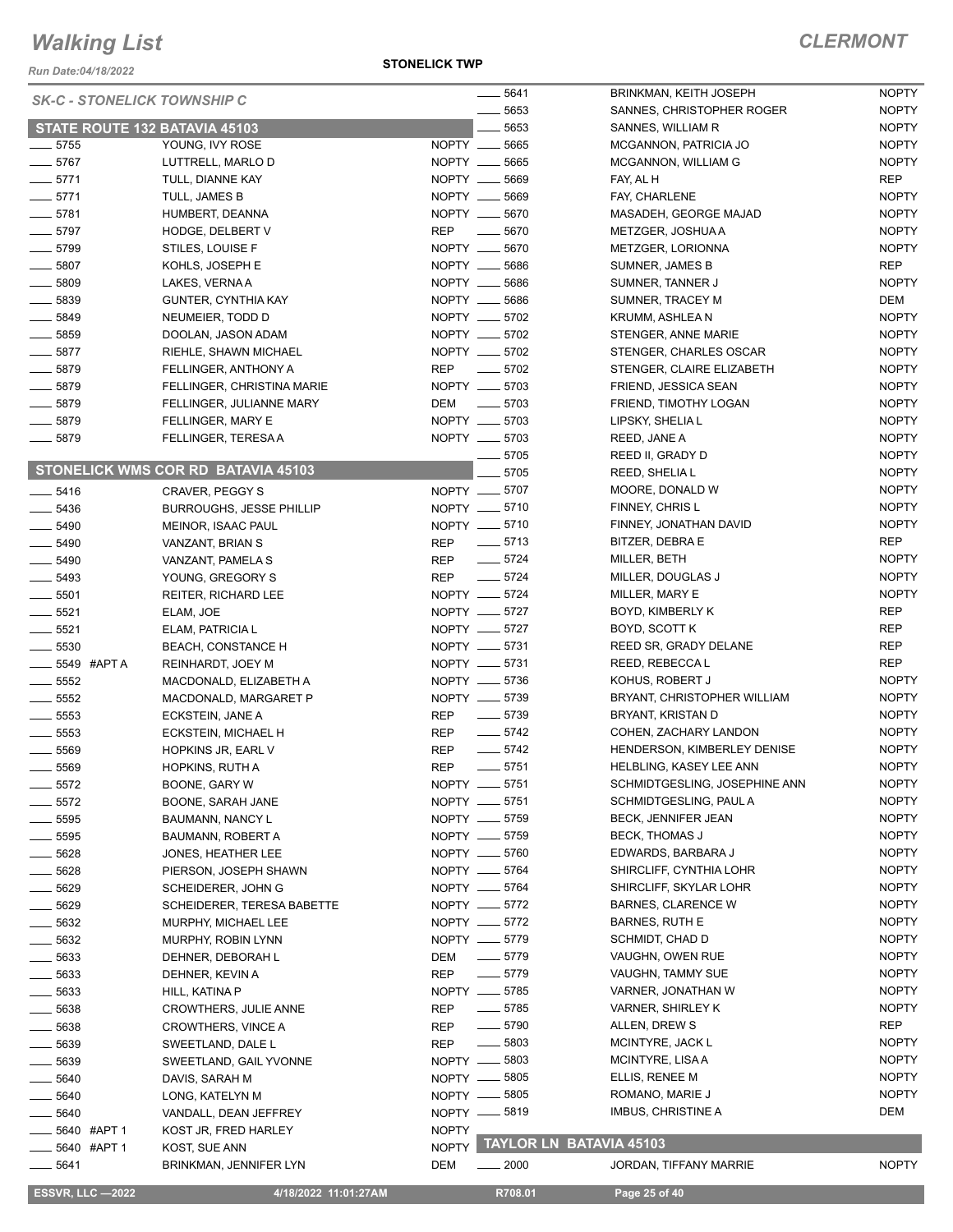*Run Date:04/18/2022*

#### **STONELICK TWP**

NOPTY NOPTY NOPTY

NOPTY

NOPTY

NOPTY

|                                | <b>SK-C - STONELICK TOWNSHIP C</b> | 5604                             | KRIEGLSTEIN, JOACHIM W         | <b>REP</b>   |
|--------------------------------|------------------------------------|----------------------------------|--------------------------------|--------------|
|                                |                                    | 5604                             | <b>KRIEGLSTEIN, KAREN J</b>    | <b>REP</b>   |
| <b>TAYLOR LN BATAVIA 45103</b> |                                    | 5606                             | FALLON, JAMES M                | <b>NOPTY</b> |
| $\frac{1}{2000}$               | RIGGS, KOLE MATTHEW                | NOPTY __ 5606                    | FALLON, JANET G                | <b>NOPTY</b> |
| $\frac{1}{2000}$               | TERRY, CHRISTOPHER A               | <b>REP</b><br>$- 5608$           | WOERMANN, BERNARD WILLIAM      | <b>NOPTY</b> |
| $\frac{1}{2000}$               | TERRY, DANIEL A                    | NOPTY __ 5608                    | <b>WOERMANN, CECILIA</b>       | <b>REP</b>   |
| $\frac{1}{2000}$               | <b>TERRY, MELISSA ANN</b>          | <b>REP</b><br>$\frac{1}{2}$ 5608 | <b>WOERMANN, JEFF</b>          | <b>NOPTY</b> |
| $\frac{1}{2001}$               | NOE, DOROTHY J                     | DEM<br>$\frac{1}{2}$ 5610        | RILEY JR, CLIFFORD             | <b>NOPTY</b> |
| $\frac{1}{2004}$               | STEGEMOLLER, SHONDA JEAN           | NOPTY __ 5610                    | RILEY, LAUREN MARIE            | DEM          |
| $\frac{1}{2004}$               | STEGEMOLLER, WILLIAM CHARLES       | NOPTY __ 5610                    | RILEY, ROSE E                  | <b>NOPTY</b> |
| $-2007$                        | DENNEY, JEANNIE MARIE              | NOPTY __ 5610                    | RILEY, SEAN P                  | DEM          |
| $\frac{1}{2007}$               | DENNEY, NICHOLAS R                 | NOPTY __ 5612                    | LYONS, REBECCA LYNN            | <b>NOPTY</b> |
| $\frac{1}{2009}$               | REED, COLLEEN MARY                 | <b>REP</b><br>$-5612$            | LYONS III, WESLEY              | <b>NOPTY</b> |
| $\frac{1}{2009}$               | REED, DANIEL ROBERT                | <b>REP</b><br>$- 5614$           | KILGORE, NATHAN RYAN           | <b>NOPTY</b> |
| $\frac{1}{2009}$               | REED, KEANE WILLIAM                | DEM<br>$- 5614$                  | <b>WILLIAMS, LISA MICHELLE</b> | <b>NOPTY</b> |
| $\frac{1}{2009}$               | REED, QUINN MARIE                  | NOPTY __ 5614                    | WILLIAMS, ROBERT D             | <b>NOPTY</b> |
| $-2011$                        | GROSS, KYLE LLOYD                  | NOPTY __ 5616                    | BURDETTE, BILLIE JO            | <b>REP</b>   |
| $-2014$                        | <b>GABBARD, GEORGE T</b>           | NOPTY __ 5616                    | <b>BURDETTE, JAMES CLAYTON</b> | <b>REP</b>   |
|                                |                                    | $-5618$                          | POWERS SR, BRIAN K             | <b>NOPTY</b> |
|                                | <b>WILD ROSE LN MILFORD 45150</b>  | 5618                             | POWERS, GLORIA LYNN            | <b>NOPTY</b> |
| $\frac{1}{2}$ 5501             | <b>GROTH, JULIE ANN</b>            | NOPTY __ 5620                    | BALTZ, RYAN ANDREW             | <b>NOPTY</b> |
| $\frac{1}{2}$ 5501             | SCHULZ, JAMES                      | $- 5620$<br><b>REP</b>           | BALTZ, SARA ELIZABETH          | <b>NOPTY</b> |
| $\frac{1}{2}$ 5501 #APTA       | DOEDING, LUKE E                    | NOPTY __ 5624                    | REED, KYLE D                   | <b>NOPTY</b> |
| $\frac{1}{2}$ 5501 #APTA       | <b>GROTH, DAVID LAWRENCE</b>       | NOPTY -6628                      | EWING, JACOB R                 | <b>NOPTY</b> |
| $\frac{1}{2}$ 5501 #APT B      | THOMAS, REANNA MARIE               | NOPTY -6628                      | EWING, KARA NICOLE             | <b>NOPTY</b> |
| <b>_____ 5501 #APT C</b>       | HANSEN, CASEY DANIEL               | NOPTY __ 5630                    | <b>TUCKER, JOSEPH R</b>        | <b>NOPTY</b> |
| <b>______ 5501 #APT C</b>      | HANSEN, ERIN RENAE                 | NOPTY __ 5632                    | MCDONALD, STANLEY E            | REP          |
| <b>LE 5501 #APT D</b>          | <b>GROTH, CATHERINE MARIE</b>      | NOPTY __ 5634                    | PATCHELL, CURTIS A             | REP          |
| $\frac{1}{2}$ 5533             | COOPER AIKINS, CINDA JEANNE        | $\frac{1}{2}$ 5634<br><b>REP</b> | PATCHELL, PAMELA K             | DEM          |
| $\frac{1}{2}$ 5533             | ONEY, HEATHER R                    | NOPTY -6636                      | ZIMMER JR, CHESTER H           | <b>NOPTY</b> |
| $\frac{1}{2}$ 5533             | ONEY, MELVIN E                     | NOPTY __ 5638                    | CLARK, GAIL A                  | <b>REP</b>   |
| $\frac{1}{2}$ 5533 #APT 1      | WARD, LISA M                       | NOPTY __ 5638                    | CLARK, MICHAEL T               | <b>REP</b>   |
| $\frac{1}{2}$ 5550             | HAAS, KIMBERLY ANN                 | NOPTY __ 5638                    | REEVE, MILDRED E               | <b>REP</b>   |
| $\frac{1}{2}$ 5550             | RACK, ANN M                        | NOPTY __ 5640                    | YOUNG, CHRISTOPHER I           | <b>NOPTY</b> |
| $\frac{1}{2}$ 5550             | RACK, TIMOTHY D                    | NOPTY __ 5640                    | YOUNG, JULIE NICOLE            | <b>NOPTY</b> |
| $\frac{1}{2}$ 5565             | LIBBERT, JOHN D                    | NOPTY __ 5642                    | CHESSER, CAREY RAE             | <b>NOPTY</b> |
| $\frac{1}{2}$ 5565             | LIBBERT, ROBIN R                   | NOPTY __ 5642                    | CHESSER, COREY LANE            | <b>NOPTY</b> |
| $\frac{1}{2}$ 5580             | CRUZ, JESUS A                      | NOPTY __ 5642                    | CHESSER, COURTNEY R            | <b>NOPTY</b> |
| $\frac{1}{2}$ 5583             | MLINAR, LAURA CHRISTINE            | NOPTY -6642                      | DORAN, ZACHARY TYLER           | <b>NOPTY</b> |
| $\frac{1}{2}$ 5583             | MLINAR, ROBERT G                   | <b>REP</b><br>$- 5642$           | PATERA, CHELSEY R              | <b>NOPTY</b> |
| $\_\_\_\$ 5587                 | ANDERSON, SYDNEY                   | $\frac{1}{2}$ 5644<br>DEM        | NOERTKER, DANIEL L             | <b>NOPTY</b> |
| $=$ 5590                       | CRUEY, KELLI LENAE                 | NOPTY __ 5644                    | NOERTKER, TONI G               | <b>NOPTY</b> |
| $-5590$                        | CRUEY, LAWRENCE G                  | <b>NOPTY</b>                     |                                |              |
| __ 5590                        | CRUTCHER, KENNEDY M                | NOPTY TOTAL: 663                 |                                |              |
| $\frac{1}{2}$ 5592             | FISCHER, TYLER JAMES               | <b>NOPTY</b>                     |                                |              |
| $\frac{1}{2}$ 5592             | REYES, KRISTEL EVON                | <b>NOPTY</b>                     |                                |              |
| $\frac{1}{2}$ 5592             | REYES JR, VICTOR MANUEL FELIX      | <b>NOPTY</b>                     |                                |              |
| $\frac{1}{2}$ 5592             | SCHMIDT, LEONARD A                 | DEM                              |                                |              |
| $\frac{1}{2}$ 5592             | SCHMIDT, LINDA G                   | DEM                              |                                |              |
| $\frac{1}{2}$ 5593             | <b>BOLLINGER III, ALBERT E</b>     | <b>REP</b>                       |                                |              |
| $-5594$                        | SULLIVAN, JODI I                   | <b>NOPTY</b>                     |                                |              |
| $\frac{1}{2}$ 5594             | SULLIVAN, LYNZEE MARIE             | <b>NOPTY</b>                     |                                |              |
| $\_\_$ 5596                    | MARX, LYNN D                       | <b>NOPTY</b>                     |                                |              |
| ____ 5599                      | JORDAN, LYDIA L                    | REP                              |                                |              |
| $\frac{1}{2}$ 5599             | NUNNER, ERIC JORDAN                | <b>NOPTY</b>                     |                                |              |
| $\equiv$ 5600                  | BOWER, ROBERTA R                   | <b>NOPTY</b>                     |                                |              |
| $-5602$                        | ROSS, BRENDAN JACOB                | <b>NOPTY</b>                     |                                |              |
| $\frac{1}{2}$ 5602             | ROSS, DONITA RENEE                 | <b>NOPTY</b>                     |                                |              |
| $- 5602$                       |                                    | <b>NOPTY</b>                     |                                |              |
|                                | ROSS, GARY LEE                     |                                  |                                |              |
| $\frac{1}{2}$ 5603             | <b>SHAW, ANDREW PETER</b>          | <b>NOPTY</b>                     |                                |              |
| $\frac{1}{2}$ 5603             | SHAW, BARBARA A                    | REP                              |                                |              |
| —— 5603                        | SHAW, CHARLES A                    | REP                              |                                |              |
| $- 5603$                       | SHAW, ELIZABETH ROSE               | <b>NOPTY</b>                     |                                |              |

 **ESSVR, LLC —2022 4/18/2022 11:01:27AM R708.01 Page 26 of 40**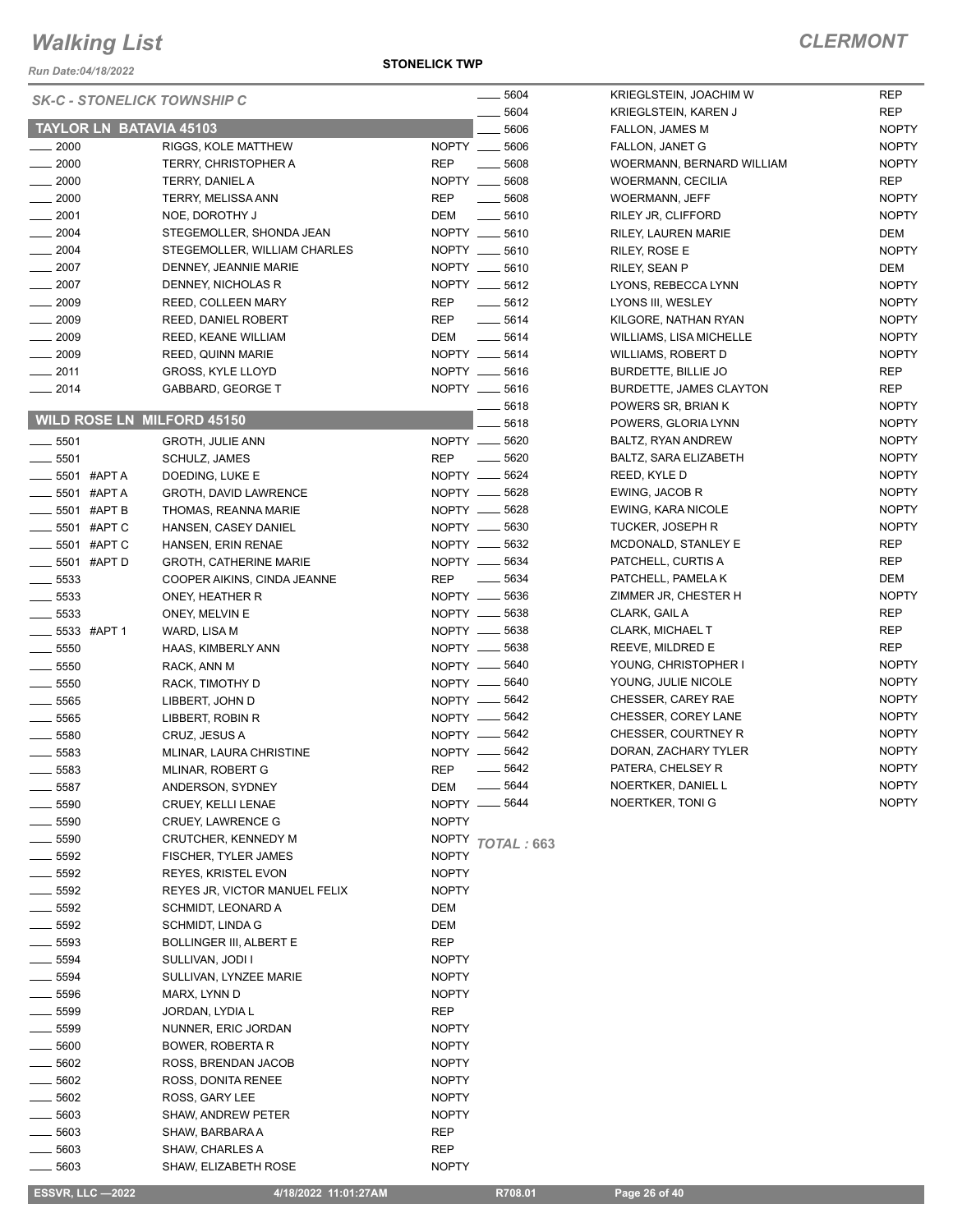*Run Date:04/18/2022*

**STONELICK TWP**

|                              |                                    |              | 5735         | LEE, AUDREY A                       | <b>NOPTY</b>               |
|------------------------------|------------------------------------|--------------|--------------|-------------------------------------|----------------------------|
|                              | <b>SK-D - STONELICK TOWNSHIP D</b> |              | $- 5735$     | LEE, KELLY J                        | <b>NOPTY</b>               |
| <b>ANNA LN GOSHEN 45122</b>  |                                    |              | 5742         | YACKEY, KYLE E                      | <b>NOPTY</b>               |
|                              |                                    |              | $-5742$      | YACKEY, MARY ELIZABETH              | <b>NOPTY</b>               |
| $-2043$                      | COURTNEY III, SYLVESTER DAVIES     | <b>NOPTY</b> | $-5747$      | <b>WRIGHT, DORIS A</b>              | <b>NOPTY</b>               |
| $-2043$                      | PANSIRE, TAMI LISA                 | <b>NOPTY</b> | 5752         | RITCHIE, WILLIAM E                  | <b>NOPTY</b>               |
|                              |                                    |              | . 5755       | ARNETT, DYLAN GREGORY               | <b>NOPTY</b>               |
|                              | <b>ANSTEATT RD BATAVIA 45103</b>   |              | 5759         | SMITH, AARON MICHAEL                | <b>NOPTY</b>               |
| 5458                         | <b>GAITHER, JAMES C</b>            | <b>REP</b>   | $- 5759$     | SMITH, JESSICA L                    | <b>NOPTY</b>               |
| $-5458$                      | GAITHER, MARGARET WAGNER           | <b>REP</b>   | $- 5763$     | MOORE, MARILYN A                    | <b>REP</b>                 |
| 5474                         | STAAB, JENNIFER BUXTON             | <b>REP</b>   | 5766         | <b>KECK, JULIE ANN</b>              | <b>REP</b>                 |
| $-5474$                      | STAAB, MARK R                      | <b>REP</b>   | - 5766       | <b>KECK, TYLER JAMES</b>            | <b>REP</b>                 |
| 5474                         | STAAB, MARTIN J                    | <b>NOPTY</b> | 5769         | MIDDLETON, LESLIE R                 | <b>REP</b>                 |
| 5484                         | KAISER, JONATHAN P                 | <b>NOPTY</b> | 5769         | STEELE SR, CHARLES A                | <b>REP</b>                 |
| 5484                         | KAISER, NATALIE K                  | <b>DEM</b>   | $-5773$      | LATHAM, LINDA L                     | <b>NOPTY</b>               |
| 5485                         | KOESTER, GARY D                    | <b>REP</b>   | $-5778$      | SATTLER, ANTHONY LEE                | <b>NOPTY</b>               |
| 5485                         | KOESTER, MARIAN L                  | <b>REP</b>   | 5787         | KNIGHT, DENISE ANN                  | <b>NOPTY</b>               |
| 5495                         | DONLEY, DALE EDWARD                | <b>NOPTY</b> | 5789         | ELLERMAN, AARRON BLAINE             | <b>REP</b>                 |
| $- 5495$                     | LEXIS, CHARLIE JIIN                | <b>NOPTY</b> | 5789         | ELLERMAN, AMY J                     | <b>REP</b>                 |
| $- 5499$                     | SEBASTIAN, PATRICK E               | <b>DEM</b>   | $-5789$      | ELLERMAN, JARED BLAINE              | <b>NOPTY</b>               |
| 5499                         | SEBASTIAN, RUTH E                  | DEM          | 5790         | CRUEY, JEANNETTE M                  | <b>NOPTY</b>               |
| $- 5501$                     | POE, JENESSA N                     | <b>NOPTY</b> | 5790         | CRUEY, WILLIAM DAVID                | <b>NOPTY</b>               |
| 5501                         | POE, TED M                         | <b>NOPTY</b> | 5807         | LOUTHAM, ALBERT L                   | <b>NOPTY</b>               |
| $-5514$                      | ANSTEATT, DALE E                   | <b>REP</b>   |              | MCLEAN, JOSHUA DWANE                | <b>NOPTY</b>               |
| $-5514$                      | ANSTEATT, RUTH J                   | <b>REP</b>   | 5807         |                                     | <b>NOPTY</b>               |
| 5556                         | POYNTER, AMANDA MARIE              | <b>NOPTY</b> | 5812<br>5812 | ROBISON, HOLLY M<br>ROBISON, MARK D | <b>NOPTY</b>               |
| $\frac{1}{2}$ 5556           | POYNTER, JULIE DIANE               | <b>REP</b>   |              |                                     |                            |
| $- 5556$                     | POYNTER, MICHAEL JEROME            | <b>REP</b>   | 5815         | <b>FRANCIS, ANNA SUZETTE</b>        | <b>NOPTY</b><br><b>REP</b> |
| 5594                         | HOLMES, KATELYNN ELIZABETH         | <b>NOPTY</b> | 5815         | FRANCIS JR, JOSEPH L                |                            |
| 5594                         | ROADEN, CARRI E                    | <b>NOPTY</b> | 5815         | FRANCIS, JOSEPH LOUIS               | REP                        |
|                              |                                    |              | 5815<br>5815 | FRANCIS, NATHAN ADAM                | <b>REP</b>                 |
| <b>BAAS RD BATAVIA 45103</b> |                                    |              |              | <b>FRANCIS, SARAH GRACE</b>         | <b>NOPTY</b>               |
| $-2141$                      | KNOPF, MARGO                       | <b>NOPTY</b> | 5815         | <b>FRANCIS, SHARON S</b>            | <b>REP</b><br><b>NOPTY</b> |
| $-2141$                      | ST CLAIR, JULIA BAUR               | <b>NOPTY</b> | 5820         | FRANCISCO II, PAUL A                |                            |
| $-2147$                      | <b>GERRARD, ADELINE ROSE</b>       | <b>NOPTY</b> | 5823         | <b>BOWMAN, DERRICK S</b>            | <b>NOPTY</b>               |
| $-2147$                      | GERRARD, CONN DAVID                | <b>NOPTY</b> | 5823         | CAMPBELL, KELSEE ANNE               | <b>NOPTY</b>               |
| $-2147$                      | GERRARD, CORMAC EDWARD             | <b>NOPTY</b> | 5823         | CAMPBELL, ROBERT G                  | <b>NOPTY</b>               |
| $-2147$                      | <b>GERRARD, DOUGLAS P</b>          | <b>REP</b>   | 5823<br>5840 | SMITH, JAMES ROBERT                 | <b>NOPTY</b>               |
| $-2147$                      | <b>GERRARD, MARY KATHERINE</b>     | <b>NOPTY</b> |              | DEGENER HAMILTON, WINNIE S          | DEM                        |
| $-2147$                      | <b>GERRARD, SHEILA H</b>           | <b>NOPTY</b> | 5840         | HAMILTON, JEFFREY J                 | DEM                        |
| 2171                         | FIEDELDEY, JENNIFER ANNE           | <b>DEM</b>   | 5844<br>5850 | KUEBLER, KIMBERLY A                 | <b>NOPTY</b>               |
| $-2173$                      | HAVRILLA, MARY J                   | <b>NOPTY</b> |              | MILLAY, LANA S                      | <b>NOPTY</b>               |
| $-2173$                      | HAVRILLA, ROBERT M                 | <b>NOPTY</b> | 5867         | <b>BUCKLES, HEATHER LYN</b>         | <b>NOPTY</b>               |
| $-2180$                      | RAY, ROBERT WAYNE                  | <b>REP</b>   | 5868         | <b>JOSLIN, CHRISTINA M</b>          | <b>REP</b>                 |
| $-2181$                      | HOYDAL, NAOMI L                    | <b>NOPTY</b> | 5868         | <b>JOSLIN, DONOVAN</b>              | REP                        |
| $-2191$                      | HAMMERGREN, KIMBERLY A             | <b>NOPTY</b> | 5871         | <b>BACK, JUSTIN D</b>               | <b>NOPTY</b>               |
| $-2191$                      | HAMMERGREN, THOMAS C               | <b>NOPTY</b> | 5871         | BACK, MOLLY ERIN                    | <b>NOPTY</b>               |
| $-2193$                      | HARDING, KEEGAN EDWARD PAUL        | <b>NOPTY</b> |              | BELFAST OWENSVILLE RD BATAVIA 45103 |                            |
| $-2193$                      | PFEIFFER, MOLLY L                  | <b>NOPTY</b> |              |                                     |                            |
| 2253                         | PEVELER, AGNES LOIS                | <b>NOPTY</b> | 5695         | CORNWELL, ROBERT J                  | <b>NOPTY</b>               |
| $-2254$                      | PEVELER, PENNY DENISE              | <b>NOPTY</b> | 5722         | <b>BLOOMFIELD, TIM L</b>            | <b>NOPTY</b>               |
| 2254                         | PEVELER, RONALD B                  | <b>NOPTY</b> | 5739         | <b>WILLIAMS, DENISE R</b>           | <b>NOPTY</b>               |
| $-2269$                      | STRAYER, REBECCA L                 | <b>NOPTY</b> | 5739         | WILLIAMS, SCOTT ANTHONY             | <b>NOPTY</b>               |
| $-2274$                      | SCOTT, CHRISTOPHER BRYANT          | <b>REP</b>   | 5743         | CARLIER, JED P                      | <b>NOPTY</b>               |
| _ 2274                       | <b>SCOTT, STEPHANIE WALSH</b>      | <b>REP</b>   | 5743         | CARLIER, SARAH M                    | <b>NOPTY</b>               |
| 2274                         | WALSH, MARY L                      | <b>NOPTY</b> | . 5747       | COLWELL, DAVID PAUL                 | <b>REP</b>                 |
| 2276                         | HOSLER, SANDRA KAY                 | <b>NOPTY</b> | 5747         | COLWELL, HALEY RAE                  | REP                        |
| - 2276                       | HOSLER, TIM M                      | <b>NOPTY</b> | 5749         | CARLIER, MICHAEL T                  | <b>NOPTY</b>               |
| $-5717$                      | WULF, BETTY S                      | <b>NOPTY</b> | 5751         | FARRELL, EVANN ANNE                 | <b>NOPTY</b>               |
| $-5717$                      | WULF, JOHN R                       | <b>NOPTY</b> | 5751         | FARRELL, ROBERT                     | <b>NOPTY</b>               |
| $-5721$                      | ANDERSON, BOBBY R                  | <b>REP</b>   | 5751         | FARRELL JR, ROBERT M                | REP                        |
| $-5731$                      | DICKERSON, PATRICIA DIANE          | <b>NOPTY</b> | 5751         | FARRELL, TRINA M                    | <b>REP</b>                 |
| $-5731$                      | DICKERSON, RONALD SCOTT            | <b>NOPTY</b> | 5752         | THOMAS, RANDALL                     | <b>REP</b>                 |
|                              |                                    |              | 5753         | THIEL, LEO A                        | <b>NOPTY</b>               |

 **ESSVR, LLC —2022 4/18/2022 11:01:27AM R708.01 Page 27 of 40**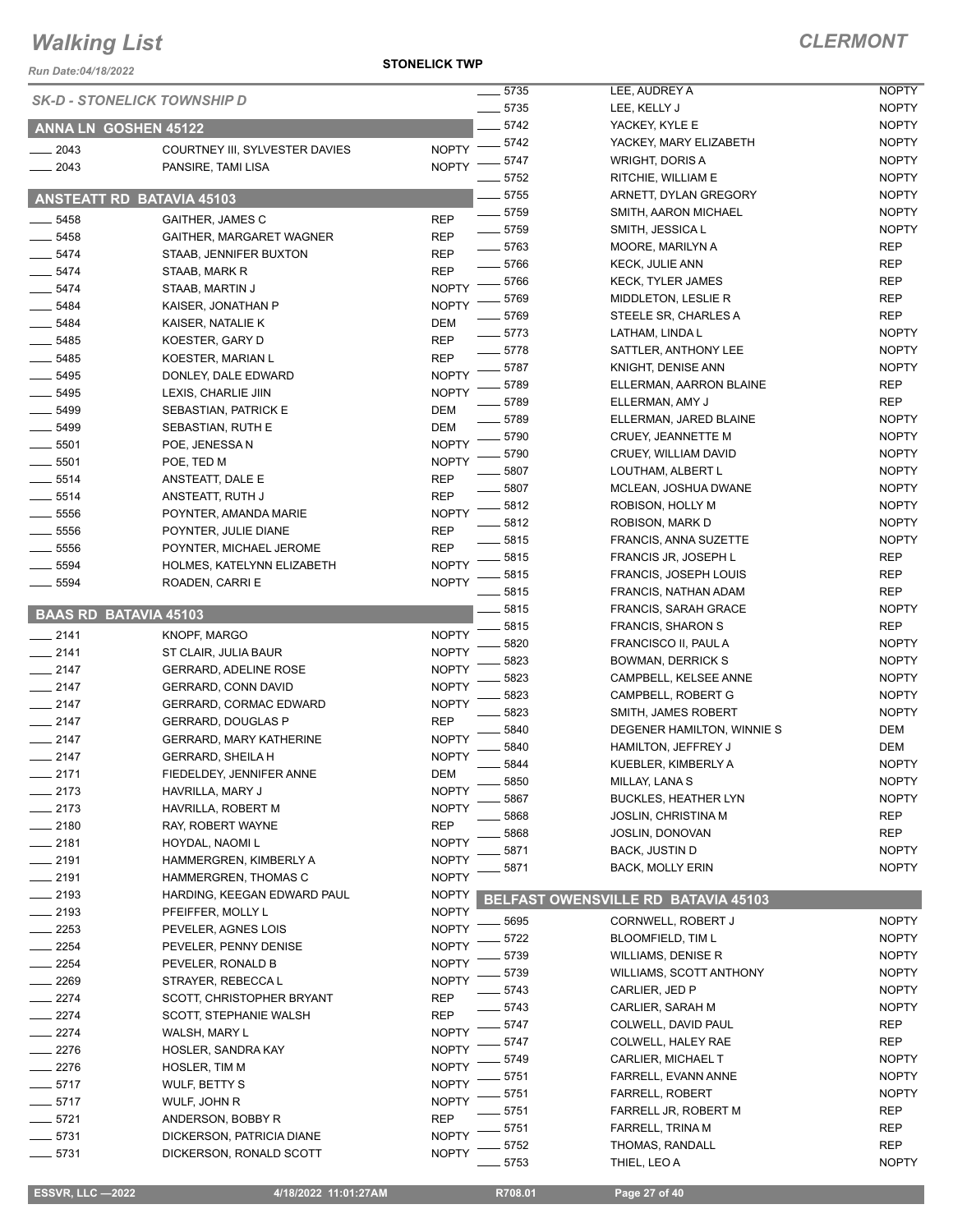*Run Date:04/18/2022*

#### **STONELICK TWP**

| <b>SK-D - STONELICK TOWNSHIP D</b> |                                     |                                  | 5987                          | UPHUS, LINDSEY ANN                | <b>NOPTY</b> |
|------------------------------------|-------------------------------------|----------------------------------|-------------------------------|-----------------------------------|--------------|
|                                    |                                     |                                  | 5996                          | SWEENEY, VANESSA RAE              | <b>NOPTY</b> |
|                                    | BELFAST OWENSVILLE RD BATAVIA 45103 |                                  | 6000                          | LEADMON, CYNTHIA RUTH             | <b>REP</b>   |
| $-5753$                            | THIEL, SUSAN L                      | NOPTY __ 6000                    |                               | LEADMON, KENNETH RAY              | <b>REP</b>   |
| $-5755$                            | ZURMEHLY, CHRISTOPHER T             | NOPTY __ 6004                    |                               | <b>HODGES, EDWARD L</b>           | <b>NOPTY</b> |
| $-5755$                            | ZURMEHLY, LESLIE M                  | NOPTY __ 6008                    |                               | SEGURA, DANIELLE MARIE            | <b>NOPTY</b> |
| $- 5757$                           | ZURMEHLY, CONNIE L                  | DEM<br>$\sim$ 6024               |                               | <b>BRONNER, KEVIN E</b>           | <b>NOPTY</b> |
| $\frac{1}{2}$ 5757                 | ZURMEHLY, THOMAS M                  | <b>REP</b><br>$\frac{1}{2}$ 6030 |                               | KIRK, ANGELA M                    | <b>NOPTY</b> |
| $\frac{1}{2}$ 5759                 | BRUSMAN, RODNEY E                   | NOPTY __ 6030                    |                               | KIRK JR, RONNIE                   | <b>NOPTY</b> |
| $- 5759$                           | <b>BRUSMAN, TINA M</b>              | NOPTY __ 6032                    |                               | ALBERT, JOHN J                    | <b>NOPTY</b> |
| $- 5761$                           | SIMPSON, GEORGIANNA                 | <b>REP</b>                       | $- 6033$                      | KUZELKA, TORI ANNE                | <b>NOPTY</b> |
| $-5761$                            | WATKINS, SAMANTHA S                 | NOPTY __ 6035                    |                               | KING, BARBARA BERDINA             | <b>NOPTY</b> |
| $- 5761$                           | WILLIAMS, ALYSSA DAWN               | NOPTY __ 6044                    |                               | PASLEY, RONALD DARREN             | <b>NOPTY</b> |
| $-5761$                            | WILLIAMS, CYRIS J                   | NOPTY __ 6044                    |                               | PASLEY, YALONDA L                 | <b>NOPTY</b> |
| $- 5761$                           | WILLIAMS, MIRANDA L                 | NOPTY __ 6047                    |                               | HALL, JIMMY DANIEL                | <b>NOPTY</b> |
| $-5778$                            | <b>BLACK, ANTHONY DON</b>           | NOPTY __ 6047                    |                               | HAMMONS, LINDSEY L                | <b>NOPTY</b> |
| $-5778$                            | <b>BLACK, REBECCA S</b>             | NOPTY __ 6048                    |                               | WALTERS, DANA R                   | <b>NOPTY</b> |
| $- 5782$                           | MEYERS, JENNIFER R                  | NOPTY __ 6055                    |                               | CHILDRESS, ROBYN N                | <b>NOPTY</b> |
| $-5786$                            | BRYANT, ELIZABETH ANN               | NOPTY __ 6055                    |                               | FITGERALD, FRANK P                | <b>NOPTY</b> |
| $-5786$                            | CAMPBELL, PAUL W                    | NOPTY __ 6063                    |                               |                                   | <b>NOPTY</b> |
|                                    |                                     |                                  |                               | ERVIN JR, FRED A                  |              |
| $\frac{1}{2}$ 5803                 | SABOTA, GEORGETTE                   | DEM                              | $- 6075$                      | FARMER, LAURA ASHLEY              | <b>NOPTY</b> |
| $\frac{1}{2}$ 5803                 | <b>SCHMITZ, CHARLES EARL</b>        | DEM                              | $- 6075$                      | THOMPSON, TYLER N                 | <b>NOPTY</b> |
| $\frac{1}{2}$ 5805                 | TARVIN, CARL D                      | DEM                              | $- 6081$                      | MILLER, KATHLEEN JEWEL            | <b>REP</b>   |
| $\frac{1}{2}$ 5807                 | HUXEL, CHRISTOPHER WILLIAM          | NOPTY __ 6085                    |                               | SIMPSON, STEPHEN SCOTT            | <b>REP</b>   |
| $\frac{1}{2}$ 5808                 | MEYER, BRUCE E                      | <b>REP</b>                       | $\frac{1}{2}$ 6085            | SIMPSON, TRACEY MARIE             | <b>REP</b>   |
| $- 5808$                           | MEYER, THELMA J                     | DEM                              | $- 6091$                      | SAYLOR, BARBARA DIANE             | <b>NOPTY</b> |
| $- 5810$                           | <b>GUENTHNER, GREGG A</b>           | REP                              | $- 6109$                      | COLWELL, TAMLA R                  | <b>NOPTY</b> |
| $- 5810$                           | GUENTHNER, PAULA G                  | <b>REP</b>                       | $- 6133$                      | <b>CLARK, CLAYTON WESLEY</b>      | <b>NOPTY</b> |
| $\frac{1}{2}$ 5811                 | ROBERTS, RHONDA J                   | <b>REP</b>                       | $- 6133$                      | CLARK, JOYCE ANN                  | <b>NOPTY</b> |
| $\frac{1}{2}$ 5835                 | ZIEGER, MARGIE M                    | <b>REP</b>                       | $-6138$                       | COX, ROBERT EVERETT               | <b>NOPTY</b> |
| $-5846$                            | KELLERMAN, LISA A                   | DEM                              | $- 6138$                      | FIELDS, ALLISON ANN               | <b>NOPTY</b> |
| $- 5846$                           | KELLERMAN, RICHARD L                | NOPTY __ 6138                    |                               | FIELDS, HADEN CRAIG               | <b>NOPTY</b> |
| $- 5848$                           | APGAR, BRANDON WAYNE                | NOPTY __ 6139                    |                               | BURGRAPH, JOANN                   | <b>NOPTY</b> |
| $\frac{1}{2}$ 5848                 | APGAR, CARRIE S                     | NOPTY __ 6140                    |                               | <b>JUSTICE, JENNIFER NICOLE</b>   | <b>NOPTY</b> |
| $\frac{1}{2}$ 5852                 | PROFITT, CYNTHIA E                  | NOPTY __ 6140                    |                               | NEAL, KRISTEN ANN                 | <b>REP</b>   |
| $\frac{1}{2}$ 5865                 | CIOFFI, NICHOLAS ANTHONY            | DEM                              | $-6140$                       | ZAFFLE, CORIGAN J                 | <b>NOPTY</b> |
| $\frac{1}{2}$ 5865                 | CIOFFI, NICOLLE MARIE               | DEM                              | $\frac{1}{2}$ 6144            | STAHL, JONATHAN CHARLES           | <b>REP</b>   |
| $- 5875$                           | CIOFFI, AMY ESTELLE                 | NOPTY __ 6144                    |                               | STAHL, NAOMI G                    | <b>REP</b>   |
| $-5875$                            | CIOFFI, ANTHONY D                   | NOPTY __ 6147                    |                               | ROBERTS, JACQUELYN L              | <b>REP</b>   |
| $\frac{1}{2}$ 5891                 | HOEY, PAMELA LEE                    | NOPTY __ 6147                    |                               | ROBERTS, LAWRENCE A               | <b>NOPTY</b> |
| 5891                               | HOLTZMAN, LORI R                    | NOPTY __ 6150                    |                               | SHEETS, KIMBERLY ANN              | <b>NOPTY</b> |
| 5895                               | DALLAS, CHRISTOPHER J               | NOPTY __ 6150                    |                               | SHEETS, TRAVIS QUINTIN            | <b>NOPTY</b> |
| 5895                               | SIMONS, JENNIFER ANN                | NOPTY __ 6152                    |                               | ELROD, DEBORAH KAY                | <b>NOPTY</b> |
| . 5895                             | SIMONS, MORIAH LEIGH                | NOPTY __ 6152                    |                               | ELROD, FRED L                     | <b>NOPTY</b> |
| $-5897$                            | GACEK, LAURA NICOLE                 | NOPTY __ 6152                    |                               | ELROD, JUSTIN JAMES               | <b>NOPTY</b> |
| - 5897                             | HEIDER, ROGER W                     | DEM                              | $\frac{1}{2}$ 6152            | NOONAN, KAITLYN JOANN             | DEM          |
| _ 5897                             | <b>KRETZER, SUSAN M</b>             | NOPTY __ 6155                    |                               | STAMPER, MICHELE Y                | <b>REP</b>   |
|                                    |                                     |                                  | — 6155                        | STAMPER, TIMOTHY LOUIS            | <b>NOPTY</b> |
| <b>BELFAST RD GOSHEN 45122</b>     |                                     |                                  |                               |                                   |              |
|                                    |                                     |                                  | <b>BERGER DR GOSHEN 45122</b> |                                   |              |
| _ 5970                             | DAVIDSON, SHANE LEE                 | NOPTY                            |                               |                                   |              |
| 5970                               | KING, DEBBIE                        | NOPTY __ 5902                    |                               | HELLMANN, DAVID JOHN              | <b>NOPTY</b> |
| 5970                               | KING, ROBERT W                      | NOPTY __ 5905                    |                               | <b>BASTON, BETTY J</b>            | <b>REP</b>   |
| $-5970$                            | KING, TASHA MARIE                   | NOPTY __ 5905                    |                               | FALGNER, CLAYTON JOHN MICHAEL     | <b>NOPTY</b> |
| _ 5972                             | PATTERSON, JO ANN                   | REP<br>$\frac{1}{2}$             | 5905                          | THOMPSON, DEBORAH LYNN            | <b>REP</b>   |
| __ 5972                            | PATTERSON, RALPH BENJAMIN           | REP                              | $\frac{1}{2}$ 5905            | THOMPSON, KENNETH                 | <b>REP</b>   |
| $-5976$                            | <b>WEAVER, DAVID NORRIS</b>         | DEM                              | $\frac{1}{2}$ 5906            | GILBERT, KAREN KENISE             | <b>NOPTY</b> |
| 5980                               | KLEIN, SHAUN H                      | NOPTY __ 5906                    |                               | GILBERT, KRISTIN EDWARD           | <b>NOPTY</b> |
| - 5980                             | MORRIS, LISA L                      | NOPTY __ 5911                    |                               | KOSAR, SCARLETT                   | <b>REP</b>   |
| $-5984$                            | LOVINS, HAILEY RENEE                | NOPTY __ 5911                    |                               | SUTTON, RONALD SCOTT              | <b>NOPTY</b> |
| _ 5984                             | LOVINS, JEREMY DANIEL               | NOPTY __ 5916                    |                               | LITTLEFAIR MOLIN, SARAH ALEXANDRI | <b>NOPTY</b> |
| $-5984$                            | LOVINS, MIRANDA ANIELLE             | NOPTY __ 5920                    |                               | SIZEMORE, SHANNON DALE            | <b>NOPTY</b> |
| 5986                               | KELLY, KYLE D                       | <b>REP</b>                       | $\frac{1}{2}$ 5927            | HORNBERGER, EDWARD THOMAS         | <b>REP</b>   |
| 5987                               | UPHUS, ALEXANDER STEVEN             | <b>NOPTY</b>                     |                               |                                   |              |
| <b>ESSVR, LLC -2022</b>            | 4/18/2022 11:01:27AM                |                                  | R708.01                       | Page 28 of 40                     |              |
|                                    |                                     |                                  |                               |                                   |              |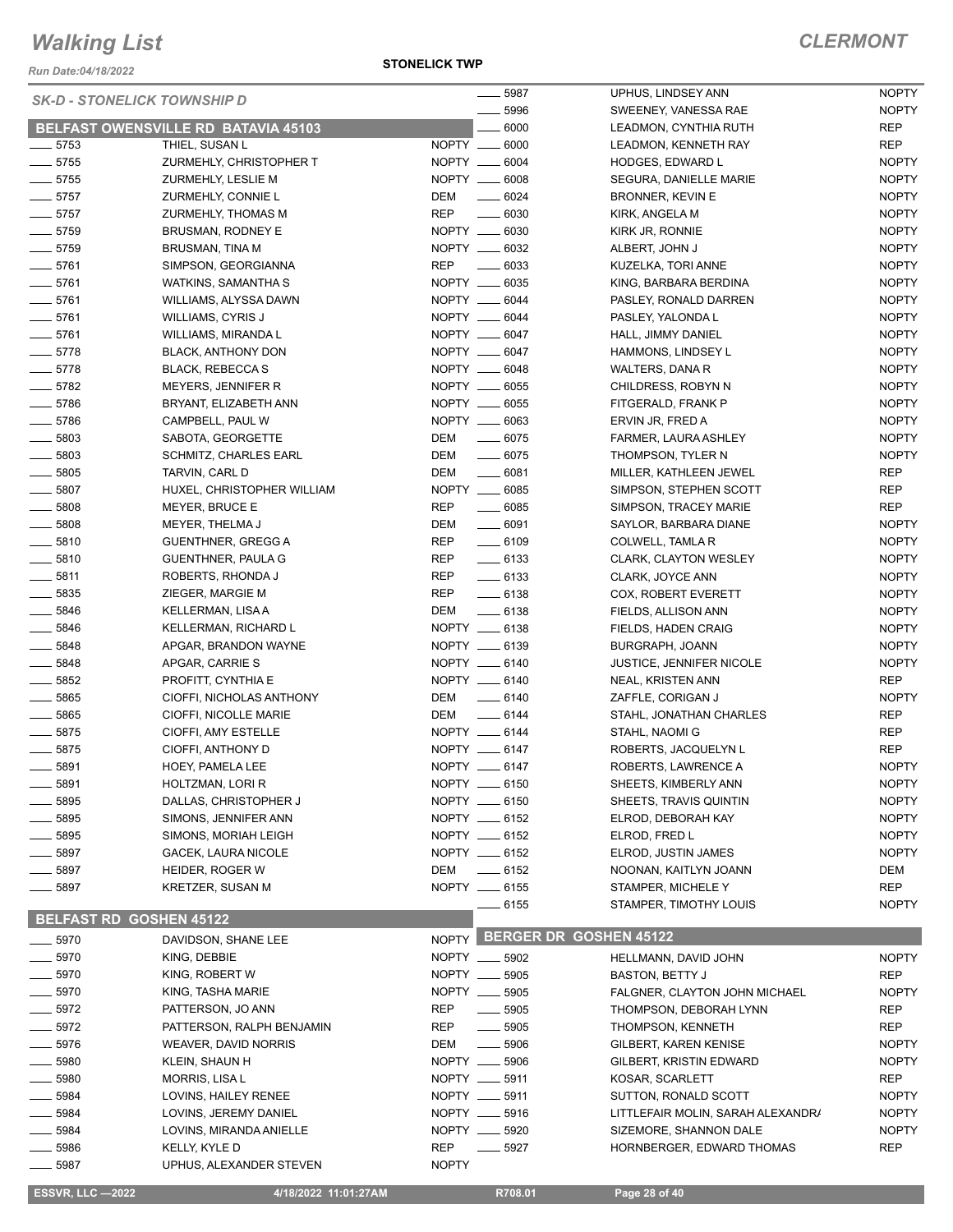*Run Date:04/18/2022*

#### **STONELICK TWP**

### *CLERMONT*

|                               | <b>SK-D - STONELICK TOWNSHIP D</b> |              | $-2003$            | STRINGER, STEPHANIE ANN       | DEM          |
|-------------------------------|------------------------------------|--------------|--------------------|-------------------------------|--------------|
|                               |                                    |              | 2004               | CALIGIURI, TARA ASHLEY        | <b>NOPTY</b> |
| <b>BRATH RD BATAVIA 45103</b> |                                    |              | 2006               | SCHRICHTEN, RENEE G           | <b>NOPTY</b> |
| $-2150$                       | CRAWFORD, ALBERT                   | <b>REP</b>   | $-2007$            | <b>GROSSNICKLE, JAMES L</b>   | <b>NOPTY</b> |
| $-2150$                       | CRAWFORD, SHIRLEY M                | <b>REP</b>   | 2007               | <b>WILSON, KAYLA ROSE</b>     | <b>NOPTY</b> |
| $-2200$                       | CRAWFORD, ALBERT J                 | <b>NOPTY</b> | 2007               | WILSON, RUSSELL J             | <b>NOPTY</b> |
| 2200                          | CRAWFORD, ROBI L                   | <b>NOPTY</b> | 2009               | BOWLING, JACK R               | <b>NOPTY</b> |
| $-2281$                       | GILLEY, DYLAN SCOTT                | <b>REP</b>   | 2009               | BOWLING, TARA L               | <b>NOPTY</b> |
| $-2281$                       | GILLEY, REBECCA L                  | <b>REP</b>   | 2015               | RASNICK, JEFFREY D            | <b>NOPTY</b> |
| 2281                          | GILLEY, TIM S                      | <b>REP</b>   | $-2112$            | <b>RASNICK, ROSE M</b>        | <b>REP</b>   |
| 2300                          | GILDEA, DARRELL WILLIAM            | <b>NOPTY</b> |                    |                               |              |
| 2300                          | GILDEA, EMILY ANNE                 | <b>NOPTY</b> |                    | <b>GOSHEN RD GOSHEN 45122</b> |              |
|                               |                                    |              | $- 5900$           | SHADWICK, KELLY L             | <b>NOPTY</b> |
| <b>CEDARVILLE RD</b>          | <b>GOSHEN 45122</b>                |              | 5900               | SHADWICK, LIAM RYAN           | <b>REP</b>   |
| $- 1971$                      | HERBERT, BRANDI N                  | <b>NOPTY</b> | 5900               | SHADWICK, WENDI C             | <b>NOPTY</b> |
| $-1971$                       | HERBERT II, ROBERT J               | <b>NOPTY</b> | 5970               | <b>HEAD, STEVEN L</b>         | <b>NOPTY</b> |
| $- 1993$                      | HATFIELD, BARBARA R                | <b>NOPTY</b> | 5974               | CAMPBELL, BEATRICE A          | <b>NOPTY</b> |
| 2025                          | FICK, ANN E                        | <b>DEM</b>   | 5980               | <b>MATNEY, LARRY R</b>        | <b>REP</b>   |
| 2025                          | FICK, BRIAN C                      | <b>REP</b>   | 5981               | <b>BAILEY, RANDOLPH</b>       | <b>NOPTY</b> |
| $-2121$                       | HITCH, AUSTIN MICHAEL              | <b>NOPTY</b> | 5982               | JARVIS JR, JEFF LEAN          | <b>NOPTY</b> |
| $-2121$                       | HITCH, DANIEL LEE                  | <b>NOPTY</b> | 5985               | INABNITT, MATTHEW WILLIAM     | <b>NOPTY</b> |
| $-2129$                       | DOUGHMAN, MELISSA LYNNE            | <b>NOPTY</b> | 5986               | SWAFFORD, JACOB WAYNE         | <b>NOPTY</b> |
| $-2129$                       | DOUGHMAN, THOMAS J                 | <b>NOPTY</b> | 5986               | SWAFFORD, MELINDA SUE         | <b>NOPTY</b> |
| $-2131$                       | STUMM JR, FREDRICK EDWARD          | <b>NOPTY</b> | 5989               | HONICAN, ANGEL MAY            | <b>NOPTY</b> |
| $\frac{1}{2133}$              | RIGGS, WILEY DAVID                 | <b>NOPTY</b> | 5989               | HONICAN, LAURIE A             | <b>NOPTY</b> |
| $-2141$                       | STEPHENS, DONALD RAY               | <b>NOPTY</b> | 5993               | HOWLETT, JOSEPH A             | <b>NOPTY</b> |
| $-2141$                       | STEPHENS, JUDY LINN                | <b>NOPTY</b> | 5993               | HOWLETT, TRISTAN Z            | <b>NOPTY</b> |
| $-2141$                       | STEPHENS, NICHOLAS SCOTT           | <b>NOPTY</b> | 5993               | MOORE JR, CLARENCE LIONEL     | <b>NOPTY</b> |
| $-2141$                       | STEPHENS, SEAN THOMAS              | <b>NOPTY</b> | 5993               | MOORE, JEANNE TYSON           | <b>NOPTY</b> |
| $-2143$                       | GOODMAN, DUSTIN D                  | <b>NOPTY</b> | 5995               | INABNITT, PATTY A             | <b>REP</b>   |
| $-2143$                       | SOUTH, KASI BROOKE                 | <b>NOPTY</b> | 5995               | <b>INABNITT, ROY L</b>        | <b>REP</b>   |
| $-2145$                       |                                    | DEM          | 5996               | <b>KRAMER, BILLIE MAE</b>     | <b>NOPTY</b> |
| $-2145$                       | WEDDING, DAVID L                   | DEM          | 5997               | WEBB, GWEN A                  | <b>REP</b>   |
| $-2151$                       | <b>WEDDING, LINDA SUE</b>          | <b>NOPTY</b> | 5997               | WEBB, SIDNEY DWAYNE           | <b>NOPTY</b> |
| $-2151$                       | DOWNEY, JILL D                     | <b>NOPTY</b> | 6000               | LEGG, EMERAL L                | <b>NOPTY</b> |
| $-2155$                       | DOWNEY, LAWRENCE A                 | <b>REP</b>   | 6001               | BOYD, MARY J                  | <b>NOPTY</b> |
| $-2155$                       | CHANCE, EVELYN L                   | <b>REP</b>   | $\frac{1}{2}$ 6004 | CRISCILLIS, VICKI A           | <b>NOPTY</b> |
| $-2161$                       | SUFFRIDGE, DONALD R                |              | $- 6004$           | DOHERTY, ANTHONY M            | <b>NOPTY</b> |
|                               | CARLOTTA-MCKENZIE, SHAUNNA         | <b>REP</b>   | $- 6004$           | DOHERTY, JENNIFER LYNN        | <b>NOPTY</b> |
| $-2161$                       | MCKENZIE, JOHN W                   | <b>REP</b>   | $- 6004$           | DOHERTY, JERRY THOMAS         | <b>NOPTY</b> |
| $-2165$                       | NORTON, GERALD B                   | <b>DEM</b>   | 6006               | BICKEL, FRANK D               | <b>NOPTY</b> |
| 2165                          | NORTON, MARTHA A                   | DEM          | 6007               | <b>BAILEY, ALBERTA LEE</b>    | <b>NOPTY</b> |
| 2171                          | COOK, MICHAEL ALLEN                | <b>NOPTY</b> | 6007               | RICE, PATTY ANN               | <b>NOPTY</b> |
| $-2171$                       | COOK, NAOMI ESTELLE                | <b>REP</b>   | 6009               | FISHER, SHAWNEE LYNN          | <b>NOPTY</b> |
| 2179                          | <b>HELWIG, RONALD P</b>            | <b>NOPTY</b> | 6024               | <b>KRAMER, BRIDGETTE S</b>    | <b>NOPTY</b> |
| 2181                          | LONG JR, GEORGE ROBERT             | <b>DEM</b>   | 6024               | <b>KRAMER, MARK P</b>         | <b>NOPTY</b> |
| 2185                          | DODD, TYLER JACOB                  | <b>NOPTY</b> | 6028               | KIDWELL, PATRIICA M           | <b>NOPTY</b> |
| $-2185$                       | MURRELL, ANA M                     | <b>NOPTY</b> | 6036               | MESSER, JANICE                | <b>NOPTY</b> |
| $-2185$                       | MURRELL, DAVID L                   | <b>NOPTY</b> | 6036               | MESSER JR, SAMUEL R           | <b>NOPTY</b> |
| _ 2185                        | SEAMAN, CINDY ANN                  | <b>NOPTY</b> | 6040               | DOWELL, GREGORY DAVID         | DEM          |
| $-2187$                       | NEAL, MARVIN W                     | <b>REP</b>   | 6044               | <b>BREWER, DIANE MARY</b>     | DEM          |
| $-2187$                       | NEAL, VIRGINIA L                   | <b>REP</b>   | 6045               | FELSER, JOSHUA C              | <b>NOPTY</b> |
| $-2191$                       | <b>BLANKENSHIP, RICHARD BYRON</b>  | <b>NOPTY</b> | 6045               | SMITH MAPLES, ANDREA MICHELLE | <b>NOPTY</b> |
|                               |                                    |              | 6066               | DIRR, MARGARET F              | <b>NOPTY</b> |
| <b>FREDALN</b>                | <b>GOSHEN 45122</b>                |              | 6066               | DIRR, THOMAS D                | <b>NOPTY</b> |
| 1997                          | FOLEY, ROBERT N                    | <b>NOPTY</b> | 6076               | BROWN, EDWARD P               | <b>REP</b>   |
| 1997                          | FOLEY, ROSEMARY JAYNE              | <b>NOPTY</b> |                    |                               | <b>REP</b>   |
| 1999                          | ROBERTS, GLENDA S                  | <b>NOPTY</b> | 6076               | <b>BROWN, ELAINE S</b>        |              |
| 1999                          | ROBERTS, KEVIN D                   | <b>NOPTY</b> | 6117               | BRANDENBURG, KARA J           | <b>NOPTY</b> |
| 2000                          | KRAMER, DAVA SAMONE                | <b>NOPTY</b> | 6117               | DALLAS, CIERRA JEAN           | <b>NOPTY</b> |
| 2000                          | KRAMER, JOSHUA O                   | <b>NOPTY</b> | 6117               | <b>GREENE, COLE TAYLOR</b>    | <b>NOPTY</b> |
| 2002                          | WILSON, DOUGLAS F                  | <b>DEM</b>   | 6117               | SEBASTIAN, ROD                | <b>NOPTY</b> |
| 2002                          | WILSON, PATSY ANN                  | <b>DEM</b>   |                    | KOESTER KNOLL BATAVIA 45103   |              |
|                               |                                    |              |                    |                               |              |

 **ESSVR, LLC —2022 4/18/2022 11:01:27AM R708.01 Page 29 of 40**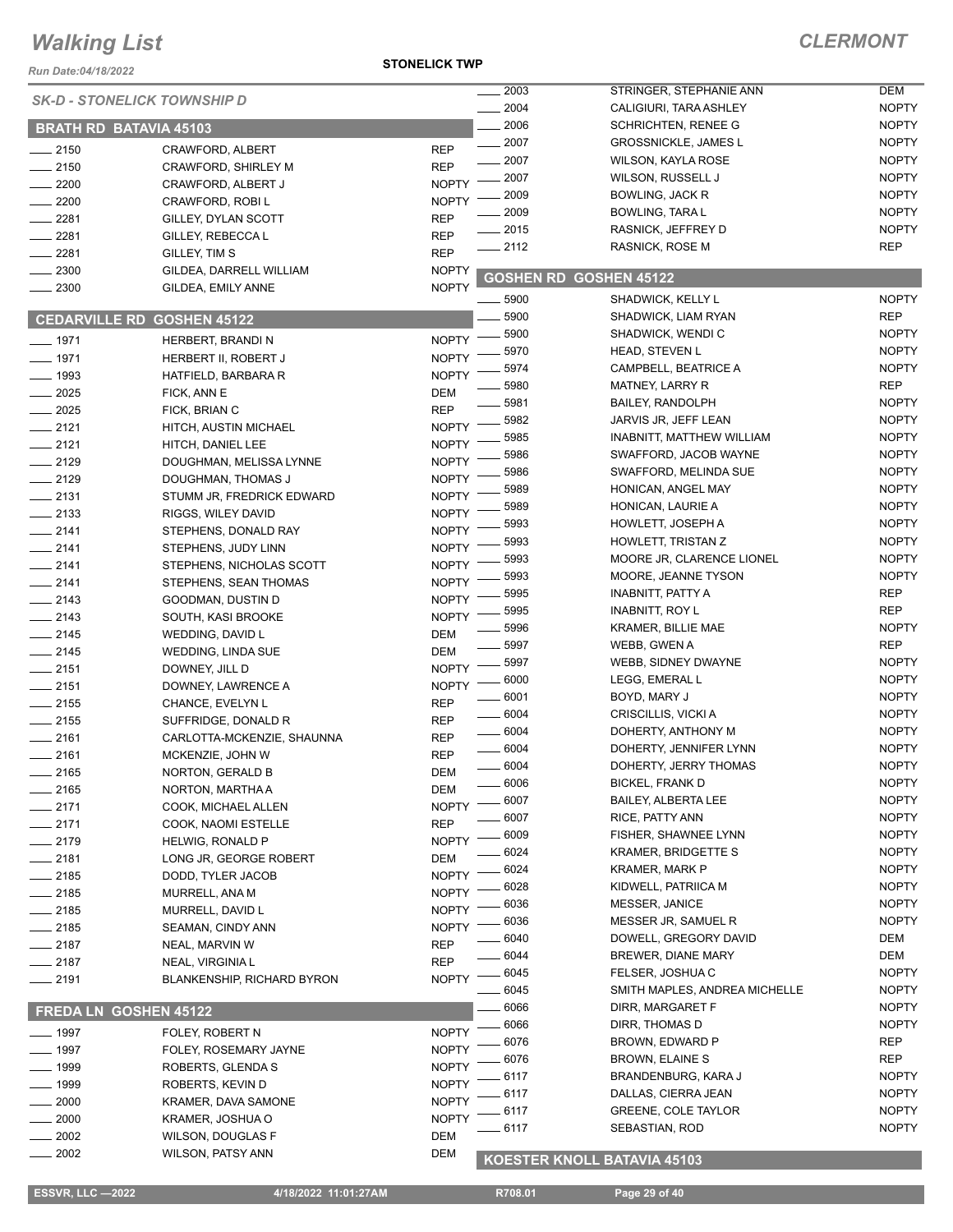*Run Date:04/18/2022*

**STONELICK TWP**

|                       |                                    |                   | 2067                                                                                                                                                                                                                                                                                                                                                                                                                                                                                      | BACH, ROSINA ANNA              | <b>DEM</b>                   |
|-----------------------|------------------------------------|-------------------|-------------------------------------------------------------------------------------------------------------------------------------------------------------------------------------------------------------------------------------------------------------------------------------------------------------------------------------------------------------------------------------------------------------------------------------------------------------------------------------------|--------------------------------|------------------------------|
|                       | <b>SK-D - STONELICK TOWNSHIP D</b> |                   | 2073                                                                                                                                                                                                                                                                                                                                                                                                                                                                                      | ALEXANDER, TERESA M            | <b>NOPTY</b>                 |
|                       |                                    |                   | 2073                                                                                                                                                                                                                                                                                                                                                                                                                                                                                      |                                | <b>NOPTY</b>                 |
|                       | KOESTER KNOLL BATAVIA 45103        |                   |                                                                                                                                                                                                                                                                                                                                                                                                                                                                                           | ALEXANDER, TIMOTHY C           |                              |
| 5494<br>$\frac{1}{1}$ | <b>BLAIR, FRANK DOUGLAS</b>        |                   | NOPTY - 2079                                                                                                                                                                                                                                                                                                                                                                                                                                                                              | <b>JUSTICE, ETHAN BRYCE</b>    | <b>NOPTY</b>                 |
| 5494                  | BLAIR, JODY K                      |                   | NOPTY - 2079                                                                                                                                                                                                                                                                                                                                                                                                                                                                              | <b>WILDER, TIFFANY C</b>       | <b>NOPTY</b>                 |
| $\frac{1}{2}$ 5500    | FRANKLIN, TAMMY LYNN               | $N$ OPTY $-$      | 2081                                                                                                                                                                                                                                                                                                                                                                                                                                                                                      | CARR, DIANE CECILE             | <b>NOPTY</b>                 |
|                       |                                    |                   |                                                                                                                                                                                                                                                                                                                                                                                                                                                                                           |                                | <b>REP</b>                   |
| $\frac{1}{2}$ 5500    | <b>JONES, DARRIN FREDRICK</b>      |                   | NOPTY - 2100                                                                                                                                                                                                                                                                                                                                                                                                                                                                              | <b>SCOTT, BRENT L</b>          |                              |
| $\frac{1}{2}$ 5504    | ELSASS, SANDRA S                   | <b>REP</b>        | $\frac{1}{2100}$                                                                                                                                                                                                                                                                                                                                                                                                                                                                          | SCOTT, SHERYLA                 | <b>REP</b>                   |
| $\frac{1}{2}$ 5508    | KOESTER, JEFFREY A                 |                   | NOPTY - 2115                                                                                                                                                                                                                                                                                                                                                                                                                                                                              | CROWLEY, ANGELA J              | <b>NOPTY</b>                 |
|                       |                                    |                   | NOPTY -2115                                                                                                                                                                                                                                                                                                                                                                                                                                                                               | EPPERHART, KENNETH ROBERT      | <b>NOPTY</b>                 |
| $\frac{1}{2}$ 5512    | LANHAM, KURTIS GREGORY             |                   |                                                                                                                                                                                                                                                                                                                                                                                                                                                                                           |                                |                              |
| $\frac{1}{2}$ 5512    | MATTES, SUSAN M                    |                   | NOPTY -2117                                                                                                                                                                                                                                                                                                                                                                                                                                                                               | MUNGUIA, JORGE LUIS            | <b>NOPTY</b>                 |
| $\frac{1}{2}$ 5518    | KIRKER, GARY W                     |                   | NOPTY -2125                                                                                                                                                                                                                                                                                                                                                                                                                                                                               | SAYERS, DOUG P                 | <b>NOPTY</b>                 |
| $- 5519$              | KENNEDY, DEANNA R                  | <b>REP</b>        | $\frac{1}{2125}$                                                                                                                                                                                                                                                                                                                                                                                                                                                                          | SAYERS, JULIE A                | <b>REP</b>                   |
|                       |                                    |                   | NOPTY -2131                                                                                                                                                                                                                                                                                                                                                                                                                                                                               | ECKLES, JENNIFER ELIZABETH     | <b>NOPTY</b>                 |
| $\frac{1}{2}$ 5519    | KENNEDY, KIANA BROOKE              |                   |                                                                                                                                                                                                                                                                                                                                                                                                                                                                                           |                                |                              |
| $\frac{1}{2}$ 5519    | <b>KENNEDY, ROBERT W</b>           | <b>REP</b>        | $\frac{1}{2131}$                                                                                                                                                                                                                                                                                                                                                                                                                                                                          | GOODIN, DARLA MICHELLE         | <b>NOPTY</b>                 |
| $- 5528$              | SNYDER, EMMA R                     | <b>REP</b>        | $\frac{1}{2133}$                                                                                                                                                                                                                                                                                                                                                                                                                                                                          | FOSTER, NATHANIEL L            | <b>NOPTY</b>                 |
|                       |                                    | <b>REP</b>        | $\frac{1}{2133}$                                                                                                                                                                                                                                                                                                                                                                                                                                                                          | <b>MAYES, KAITLIN NICOLE</b>   | <b>NOPTY</b>                 |
| 5528                  | SNYDER III, HARRY C                |                   |                                                                                                                                                                                                                                                                                                                                                                                                                                                                                           |                                |                              |
| 5528                  | SNYDER IV, HARRY COOPER            |                   | NOPTY -2135                                                                                                                                                                                                                                                                                                                                                                                                                                                                               | BRYANT, DALE STEVEN            | <b>NOPTY</b>                 |
| 5528                  | SNYDER, JANET L                    | <b>REP</b>        | $\frac{2233}{2}$                                                                                                                                                                                                                                                                                                                                                                                                                                                                          | <b>BARKER, CHARLES D</b>       | <b>NOPTY</b>                 |
|                       |                                    |                   | $-2233$                                                                                                                                                                                                                                                                                                                                                                                                                                                                                   | <b>BARKER, PENNY E</b>         | <b>NOPTY</b>                 |
|                       | MANILA RD GOSHEN 45122             |                   | 2233 #A                                                                                                                                                                                                                                                                                                                                                                                                                                                                                   | CANTRELL, AMANDA CHRISTINE     | <b>NOPTY</b>                 |
|                       |                                    |                   |                                                                                                                                                                                                                                                                                                                                                                                                                                                                                           |                                |                              |
| $- 6028$              | <b>BELLAR, THOMAS A</b>            | <b>REP</b>        | 2233 #APT A<br>$\frac{1}{2} \left( \frac{1}{2} \right) \left( \frac{1}{2} \right) \left( \frac{1}{2} \right) \left( \frac{1}{2} \right) \left( \frac{1}{2} \right) \left( \frac{1}{2} \right) \left( \frac{1}{2} \right) \left( \frac{1}{2} \right) \left( \frac{1}{2} \right) \left( \frac{1}{2} \right) \left( \frac{1}{2} \right) \left( \frac{1}{2} \right) \left( \frac{1}{2} \right) \left( \frac{1}{2} \right) \left( \frac{1}{2} \right) \left( \frac{1}{2} \right) \left( \frac$ | CALLAHAN, MARY CHRISTINE       | <b>NOPTY</b>                 |
| $- 6031$              | YEAGER, LORI ANN                   | <b>REP</b>        | $-2235$                                                                                                                                                                                                                                                                                                                                                                                                                                                                                   | LOWE, VICKI L                  | <b>NOPTY</b>                 |
|                       |                                    |                   | NOPTY -2237                                                                                                                                                                                                                                                                                                                                                                                                                                                                               | GODSEY, BARBARA A              | <b>NOPTY</b>                 |
| $- 6031$              | YEAGER, RYAN JAMES                 |                   | $-2238$                                                                                                                                                                                                                                                                                                                                                                                                                                                                                   | <b>BARBER, ASHLEY M</b>        | <b>NOPTY</b>                 |
| $\frac{1}{2}$ 6033    | RATHBUN, ANITA M                   | DEM               |                                                                                                                                                                                                                                                                                                                                                                                                                                                                                           |                                |                              |
| $- 6042$              | TOMAMICHEL, DAVID J                | <b>REP</b>        | $\frac{1}{2239}$ #APTA                                                                                                                                                                                                                                                                                                                                                                                                                                                                    | COBB, STEVEN J                 | <b>NOPTY</b>                 |
| $- 6043$              | <b>BUCHANAN, ANTHONY J</b>         | <b>REP</b>        | $\frac{1}{2239}$ #APTA                                                                                                                                                                                                                                                                                                                                                                                                                                                                    | SALOMONS, STEVEN A             | <b>NOPTY</b>                 |
|                       |                                    |                   | 2243<br>$\frac{1}{2}$                                                                                                                                                                                                                                                                                                                                                                                                                                                                     | LEFEVER, HARRY E               | <b>NOPTY</b>                 |
| $- 6043$              | <b>BUCHANAN, JESSICA M</b>         | <b>REP</b>        |                                                                                                                                                                                                                                                                                                                                                                                                                                                                                           |                                |                              |
| $- 6043$              | CARTER, DONALD E                   | $N$ OPTY $\qquad$ | 2250                                                                                                                                                                                                                                                                                                                                                                                                                                                                                      | <b>GRIFFIN, TEIA MARIE</b>     | <b>NOPTY</b>                 |
| $\frac{1}{2}$ 6059    | <b>GRAY, FRANK</b>                 | <b>DEM</b>        | 2250                                                                                                                                                                                                                                                                                                                                                                                                                                                                                      | GYARMATI, IRMA J               | <b>REP</b>                   |
|                       |                                    | <b>NOPTY</b>      | 2250                                                                                                                                                                                                                                                                                                                                                                                                                                                                                      | <b>GYARMATI, PHIL G</b>        | <b>REP</b>                   |
| $- 6061$              | SLADE, DARLA K                     |                   |                                                                                                                                                                                                                                                                                                                                                                                                                                                                                           |                                |                              |
|                       |                                    |                   |                                                                                                                                                                                                                                                                                                                                                                                                                                                                                           |                                |                              |
| $\frac{1}{2}$ 6061    | SLADE, WILLIAM L                   | <b>NOPTY</b>      |                                                                                                                                                                                                                                                                                                                                                                                                                                                                                           |                                |                              |
| $- 6061$              | SLADE-DAVIS, SHANNON L             | <b>NOPTY</b>      |                                                                                                                                                                                                                                                                                                                                                                                                                                                                                           | STATE ROUTE 131 GOSHEN 45122   |                              |
|                       |                                    |                   |                                                                                                                                                                                                                                                                                                                                                                                                                                                                                           | <b>BOWLING, KELLI RAE</b>      | <b>NOPTY</b>                 |
| $-6072$               | FITE, TABITHA NICOLE               |                   | NOPTY -2274                                                                                                                                                                                                                                                                                                                                                                                                                                                                               |                                |                              |
| $- 6073$              | JONES, JACOB WADE                  |                   | NOPTY -2274                                                                                                                                                                                                                                                                                                                                                                                                                                                                               | <b>BOWLING, ROBERT ZACHARY</b> | <b>NOPTY</b>                 |
| $- 6073$              | JONES, PATRICIA H                  | NOPTY -           | 2276                                                                                                                                                                                                                                                                                                                                                                                                                                                                                      | SCHWEDER, LORA LU              | <b>REP</b>                   |
| $- 6074$              | DANIEL, GEORGE E                   | <b>REP</b>        | 2278                                                                                                                                                                                                                                                                                                                                                                                                                                                                                      | ROTHENBERG, MELANIE LYNN       | <b>NOPTY</b>                 |
|                       |                                    |                   |                                                                                                                                                                                                                                                                                                                                                                                                                                                                                           | ROTHENBERG, PAUL SAMUEL        |                              |
| $- 6074$              | DANIEL, MARY E                     | <b>DEM</b>        | 2278                                                                                                                                                                                                                                                                                                                                                                                                                                                                                      |                                | <b>NOPTY</b>                 |
| $- 6074$              | DANIEL, MICHAEL ANTHONY            |                   | NOPTY -2281                                                                                                                                                                                                                                                                                                                                                                                                                                                                               | HAYES, LYNETTE M               | <b>NOPTY</b>                 |
|                       |                                    |                   | 2281                                                                                                                                                                                                                                                                                                                                                                                                                                                                                      | HAYES, RICKEY D                | <b>NOPTY</b>                 |
|                       |                                    |                   | 2282                                                                                                                                                                                                                                                                                                                                                                                                                                                                                      | LINDSEY, ELDON L               | <b>NOPTY</b>                 |
|                       | PEDERSEN RD BATAVIA 45103          |                   |                                                                                                                                                                                                                                                                                                                                                                                                                                                                                           |                                |                              |
| 4988                  | SEALE, DEBORAH L                   | <b>NOPTY</b>      | 2282                                                                                                                                                                                                                                                                                                                                                                                                                                                                                      | LINDSEY, JUNE C                | <b>NOPTY</b>                 |
| 4988                  | SEALE, RONALD E                    | <b>NOPTY</b>      | 2284                                                                                                                                                                                                                                                                                                                                                                                                                                                                                      | MANNINO, KEVIN ANTHONY         | <b>NOPTY</b>                 |
| 4990                  | SCHNEIDER, TRISHA ANN              | <b>NOPTY</b>      | 2284                                                                                                                                                                                                                                                                                                                                                                                                                                                                                      | SMITH, DANIEL L                | <b>NOPTY</b>                 |
|                       |                                    |                   | 2289                                                                                                                                                                                                                                                                                                                                                                                                                                                                                      | BECKER, KRISTAL DAWN           | REP                          |
| 4992                  | <b>WILSON, MARLA M</b>             | DEM               |                                                                                                                                                                                                                                                                                                                                                                                                                                                                                           |                                |                              |
| 4992                  | WILSON, PAUL L                     | DEM               | 2289                                                                                                                                                                                                                                                                                                                                                                                                                                                                                      | BECKER, MARK D                 | <b>REP</b>                   |
| 4994                  | <b>STEIN, COURTNEY MICHELLE</b>    | <b>NOPTY</b>      | 2290                                                                                                                                                                                                                                                                                                                                                                                                                                                                                      | THOMAS, JEFFREY R              | <b>NOPTY</b>                 |
|                       |                                    |                   | 2290                                                                                                                                                                                                                                                                                                                                                                                                                                                                                      | YOUNG, JEAN                    | <b>NOPTY</b>                 |
| 5050                  | MATTHEWS, DOMINIQUE J              | NOPTY -           |                                                                                                                                                                                                                                                                                                                                                                                                                                                                                           |                                |                              |
|                       |                                    |                   | 2293                                                                                                                                                                                                                                                                                                                                                                                                                                                                                      | SPARKS, AMBER MARIE            | <b>NOPTY</b>                 |
|                       | STATE ROUTE 131 BATAVIA 45103      |                   | 2293                                                                                                                                                                                                                                                                                                                                                                                                                                                                                      | SPARKS, CYNTHIA M              | <b>NOPTY</b>                 |
|                       |                                    | <b>REP</b>        | 2293                                                                                                                                                                                                                                                                                                                                                                                                                                                                                      | SPARKS, THOMAS B               | <b>NOPTY</b>                 |
| 2045                  | BETTINGER, CONNIE                  |                   | 2294                                                                                                                                                                                                                                                                                                                                                                                                                                                                                      | CUPP, BRANDIE N                | <b>NOPTY</b>                 |
| 2045                  | BETTINGER, ROGER LESTER            | <b>REP</b>        |                                                                                                                                                                                                                                                                                                                                                                                                                                                                                           |                                |                              |
| 2054                  | ADAMS, JEFFREY THOMAS              | <b>NOPTY</b>      | 2294                                                                                                                                                                                                                                                                                                                                                                                                                                                                                      | <b>CUPP, CHRISTOPHER W</b>     | <b>NOPTY</b>                 |
| 2059                  | DREES, THERESA L                   | <b>NOPTY</b>      | 2295                                                                                                                                                                                                                                                                                                                                                                                                                                                                                      | BRONNER, KURTIS C              | <b>NOPTY</b>                 |
|                       |                                    |                   | 2295                                                                                                                                                                                                                                                                                                                                                                                                                                                                                      | BRONNER, TRACY LYNN            | DEM                          |
| 2060                  | BREITENBACH, MARGARET A            | <b>NOPTY</b>      | 2295                                                                                                                                                                                                                                                                                                                                                                                                                                                                                      | STURGILL, JESSE C              | DEM                          |
| 2060                  | <b>BREITENBACH, TIMOTHY L</b>      | <b>NOPTY</b>      |                                                                                                                                                                                                                                                                                                                                                                                                                                                                                           |                                |                              |
| 2062                  | <b>SEXTON, ASHLEY NICOLE</b>       | <b>NOPTY</b>      | 2295                                                                                                                                                                                                                                                                                                                                                                                                                                                                                      | STURGILL, KIMBERLY NELLE       | DEM                          |
| 2062                  | <b>SEXTON, BRYAN L</b>             | <b>NOPTY</b>      | 2296                                                                                                                                                                                                                                                                                                                                                                                                                                                                                      | MCCLUGHEN, ANGELA D            | <b>NOPTY</b>                 |
|                       |                                    |                   | 2298                                                                                                                                                                                                                                                                                                                                                                                                                                                                                      | SMYTH, MICHELLE LEIGH          | <b>REP</b>                   |
| 2063                  | HILL, BARBARA J                    | <b>NOPTY</b>      |                                                                                                                                                                                                                                                                                                                                                                                                                                                                                           |                                |                              |
| 2063                  | HILL, CARL E                       | <b>NOPTY</b>      | 2300                                                                                                                                                                                                                                                                                                                                                                                                                                                                                      | CORNELL, ADAM RW               | <b>NOPTY</b>                 |
| 2064                  | SCOTT, ELIZABETH J                 | <b>REP</b>        | 2300                                                                                                                                                                                                                                                                                                                                                                                                                                                                                      | CORNELL, KAYLA E               | <b>NOPTY</b>                 |
| 2067                  | <b>BACH, ROGER L</b>               | DEM               | 2303<br>2303                                                                                                                                                                                                                                                                                                                                                                                                                                                                              | PRASSE, KATHLEEN MARIE         | <b>NOPTY</b><br><b>NOPTY</b> |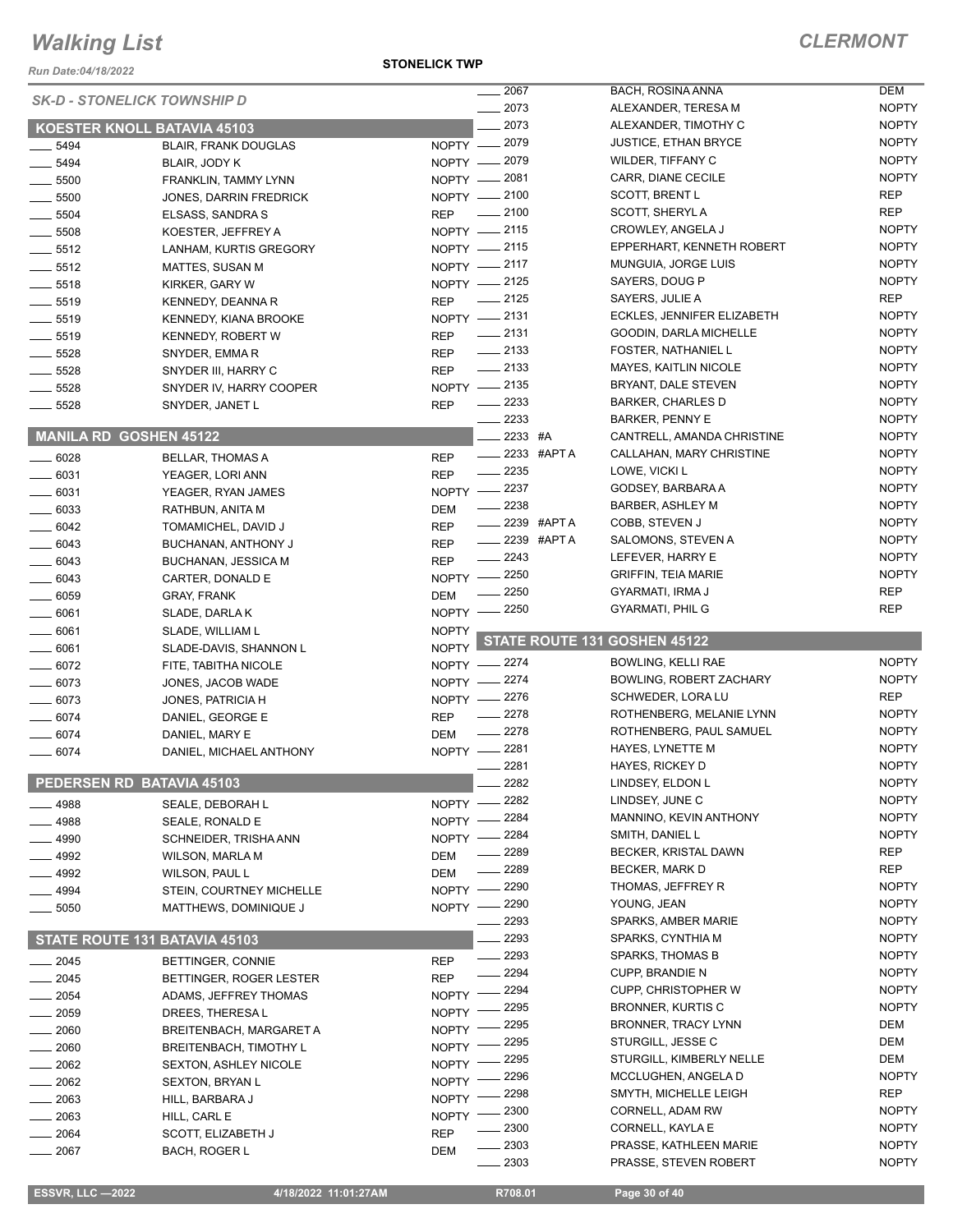*Run Date:04/18/2022*

#### **STONELICK TWP**

| <b>SK-D - STONELICK TOWNSHIP D</b> |                                | $-2456$                   | <b>GERHARDT, JAMES CHRIS</b>        | <b>NOPTY</b> |
|------------------------------------|--------------------------------|---------------------------|-------------------------------------|--------------|
|                                    |                                | $-2456$                   | WARD, MARIE L                       | <b>REP</b>   |
|                                    | STATE ROUTE 131 GOSHEN 45122   | $-2456$                   | WARD, WADE                          | <b>REP</b>   |
| $\_\_2$ 2307                       | LITTLE, LARRY LEE              | NOPTY __ 2462             | MARSHALL, CAMERON G                 | <b>REP</b>   |
| $-2313$                            | MCELROY, SHAWN PATRICK         | NOPTY <u>_</u> 2462       | MARSHALL, GREGORY B                 | <b>REP</b>   |
| $-2313$                            | <b>WHITMAN, MICHAEL ROBERT</b> | NOPTY -2462               | MARSHALL, LEANNE                    | <b>REP</b>   |
| $-2313$                            | WHITMAN, STACY ANN             | NOPTY __ 2463             | VOTH, BRADLEY STEVEN                | <b>NOPTY</b> |
| $\frac{1}{2}$ 2337                 | HOPKINS, GREGORY JAMES         | NOPTY -2463               | VOTH, EMILY GRACE                   | <b>NOPTY</b> |
| $\frac{2337}{2}$                   | HOPKINS, MARY E                | NOPTY __ 2463             | VOTH, ERICA LYNN                    | <b>NOPTY</b> |
| $\frac{1}{2338}$                   | DAVIS, VICTORIA LYNN           | NOPTY 2463                | VOTH, TAMI LYNN                     | <b>NOPTY</b> |
| $-2343$                            | TURKELSON, JULIE ANN           | NOPTY - 2464              | ALLEN, BRADLY JOSHUA                | <b>NOPTY</b> |
| $-2343$                            | TURKELSON, SHIRLEY B           | NOPTY __ 2464             | STOWELL, KATELYNN ANN               | <b>NOPTY</b> |
| $-2347$                            | DOOLOUKAS, JEFFREY A           | NOPTY - 2466              | SPAULDING, AMANDA N                 | <b>REP</b>   |
| $-2347$                            | DOOLOUKAS, MARION B            | NOPTY __ 2466             | SPAULDING, KEITH T                  | <b>REP</b>   |
| $-2351$                            | LYKINS, SHELBY ELIZABETH       | NOPTY -2468               | MANNINO, KEITH RYAN                 | <b>NOPTY</b> |
| $\frac{1}{2}$ 2355                 | MASSEY, MICHAEL E              | NOPTY -2468               | MANNINO, KYLE ROY                   | <b>NOPTY</b> |
| $-2361$                            | MCDERMOTT, RICKIE DARYL        | NOPTY 2468                | MANNINO, PAUL A                     | <b>NOPTY</b> |
| $-2361$                            | WEEKS, CRYSTAL L               | NOPTY <u>__</u> 2468      | MANNINO, RITA K                     | <b>NOPTY</b> |
| $-2362$                            | KIDWELL, DARLENE R             | NOPTY __ 2469             | SUDDARTH, TIFFANY N                 | <b>NOPTY</b> |
| $-2362$                            | KIDWELL, THOMAS W              | NOPTY <u>_</u> 2472       | HOWARD, ROBERT LAWERENCE            | <b>NOPTY</b> |
| $-2362$                            | KIDWELL II, THOMAS WAYNE       | NOPTY -2472               | HOWARD, STEPHANIE SUE               | REP          |
| $\frac{1}{2}$ 2365                 | <b>GRAY, ALEXANDER M</b>       | NOPTY __ 2476             | VALENTINE, NELSON DOUGLAS           | REP          |
| $-2365$                            | RICH, COLTON                   | NOPTY __ 2480             | PEARSON, KIMBERLY R                 | <b>NOPTY</b> |
| $\frac{1}{2}$ 2365                 | RICH, JEFFREY L                | REP __ 2480               | PEARSON, MATTHEW CHRISTOPHER        | <b>NOPTY</b> |
| $-2366$                            | WALL III, JOSEPH WAYNE         | NOPTY __ 2480             | SWITZER, ZACHARY T                  | <b>NOPTY</b> |
| $\frac{1}{2}$ 2366                 | WALL, REBECCA STEPHANIE        | NOPTY __ 2484             | JARVIS, ELIZABETH A                 | <b>NOPTY</b> |
| $-2366$                            | WALL, STEPHANIE A              | NOPTY __ 2484             | JARVIS, MICHAEL SCOTT               | <b>NOPTY</b> |
| $- 2369$                           | <b>SHAW, PATRICIA L</b>        | $\frac{1}{2484}$<br>REP   | JARVIS, SHELLEY M                   | <b>REP</b>   |
| $\frac{2370}{2}$                   | DEMETRO, JENNIFER RENE         | NOPTY 2502                | SCALF, JOHN EDWARD                  | <b>NOPTY</b> |
| $-2370$                            | <b>ESTEP, KYLE FRANCES</b>     | <b>NOPTY</b>              |                                     |              |
| $-2373$                            | CAMPOS, BRANDON MICHAEL        |                           | NOPTY STATE ROUTE 132 BATAVIA 45103 |              |
| $-2373$                            | ONEY, ALYSSA MARIE             | NOPTY __ 5548             | SOUTH, NORMA JEAN                   | <b>NOPTY</b> |
|                                    |                                |                           |                                     |              |
| $-2376$                            | <b>BRUMMETT JR, HAROLD</b>     | NOPTY __ 5560             | HOLLAND, CHARLOTTE E                | REP          |
| $-2377$                            | KELLEY, JOHN FREDERICK         | NOPTY __ 5560             | HOLLAND, JOSEPH W                   | <b>REP</b>   |
| $-2377$                            | KELLEY, MAURA E                | DEM _______ 5566          | HOWARD, ANGELA R                    | <b>NOPTY</b> |
| $-2380$                            | GODBEY, DAWN FAYE              | NOPTY __ 5570             | MURPHY, DAVID O                     | <b>NOPTY</b> |
| $\frac{1}{2}$ 2380                 | GODBEY JR, ROBBY MICHEAL       | NOPTY __ 5570             | MURPHY, KATHLEEN S                  | <b>NOPTY</b> |
| $-2380$                            | GODBEY, ROBERT MICHAEL         | NOPTY __ 5572             | BAKER, DAKOTA SCOTT                 | <b>NOPTY</b> |
| $\frac{1}{2}$ 2381                 | PEEL, PAUL TIMOTHY             | NOPTY __ 5576             | TAYLOR, CORY R                      | <b>NOPTY</b> |
| 2385                               | WILSON, ROXANNE L              | NOPTY __ 5630             | HUCKE, DEBRA LEE                    | <b>REP</b>   |
| $\frac{1}{2386}$                   | VAUGHT, CHRISTINE A            | NOPTY __ 5630             | HUCKE, ROBERT PAUL                  | REP          |
| $\frac{1}{2392}$                   | COLE JR, JAMES TURNER          | NOPTY __ 5634             | KUSMAN, JOHN S                      | <b>NOPTY</b> |
| $-2405$                            | THACKER, ALLENE L              | NOPTY __ 5638             | FRICK, DONNA S                      | <b>NOPTY</b> |
| $-2419$                            | DICKERT, LEWIS W               | REP<br>$\frac{1}{2}$ 5638 | FRICK, JENNIFER C                   | <b>NOPTY</b> |
|                                    | DICKERT, TAMELA L              | REP<br>$\frac{1}{2}$ 5638 | FRICK, MARK A                       | <b>NOPTY</b> |
| $-2419$<br>$-2432$                 | LANGDON, DEBORAH A             | $- 5670$<br>DEM           | SEBASTIAN, LINDA ANN                | <b>REP</b>   |
|                                    | LANGDON, JOHN J                | DEM<br>$- 5678$           | SATTLER, LEWIS L                    | REP          |
| $-2432$<br>$-2433$                 | JEWELL, AMANDA JEAN            | NOPTY __ 5678             | SATTLER, MERRY C                    | REP          |
| $\frac{2433}{2}$                   | JEWELL, BRADLEY DEAN           | NOPTY __ 5706             | STEPHENSON, CAROL MERRY             | DEM          |
| $-2435$                            | HEAGY, KYLE T                  | NOPTY __ 5706             | STEPHENSON, MARK R                  | DEM          |
| $\frac{1}{2435}$                   | <b>HEAGY, TAMMY R</b>          | NOPTY __ 5706             | TOMBAUGH, DONALD LEE                | <b>NOPTY</b> |
| $-2436$                            | PEARSON, DALTON WYATT          | NOPTY __ 5730             | JEFFERS, DEENA MARIE                | REP          |
| $-2436$                            | PEARSON, JULIA D               | NOPTY __ 5758             | HILL, HERBERT R                     | REP          |
| $-2439$                            | <b>BRINSON, MARCUS G</b>       | NOPTY __ 5758             | HILL, MARY HELEN                    | REP          |
| $-2440$                            | JOHNSON, LINDA JOYCE           | $\frac{1}{2}$ 5766<br>DEM | TAYLOR, SPENCER ALLEN               | <b>NOPTY</b> |
| $-2440$                            | JOHNSON, ROBERT G              | $- 5776$<br>DEM           | ARMSTRONG, STEFANIE RENEE           | <b>NOPTY</b> |
| $-2441$                            | CHINN, BRENDA J                | NOPTY __ 5776             | WALTON JR, WILLIAM EDWARD           | <b>NOPTY</b> |
| $-2441$                            | CHINN, MEARL W                 | NOPTY __ 5790             | <b>WILHELM, BETHANY FRANCES</b>     | <b>NOPTY</b> |
| $-2449$                            | ALTEMEIER, JARED MICHAEL       | NOPTY __ 5790             | WILHELM, KYRSTIN RENEE              | <b>NOPTY</b> |
| $-2449$                            | ROGERS, TASHA LEIGH            | NOPTY __ 5790             | WILHELM JR, MARK A                  | <b>NOPTY</b> |
| $-2452$                            | KRAMER, GERALD W               | $\frac{1}{2}$ 5794<br>DEM | GARDNER, MICHAEL ANTHONY            | <b>NOPTY</b> |
| $-2452$                            | KRAMER, NATHANIAL M            | DEM<br>$\frac{1}{2}$ 5796 | LICHTENBERG, GEORGE J               | <b>REP</b>   |
| $-2452$                            | <b>KRAMER, PRISCILLA E</b>     | $- 5796$<br>DEM           | LICHTENBERG, JOANNE L               | REP          |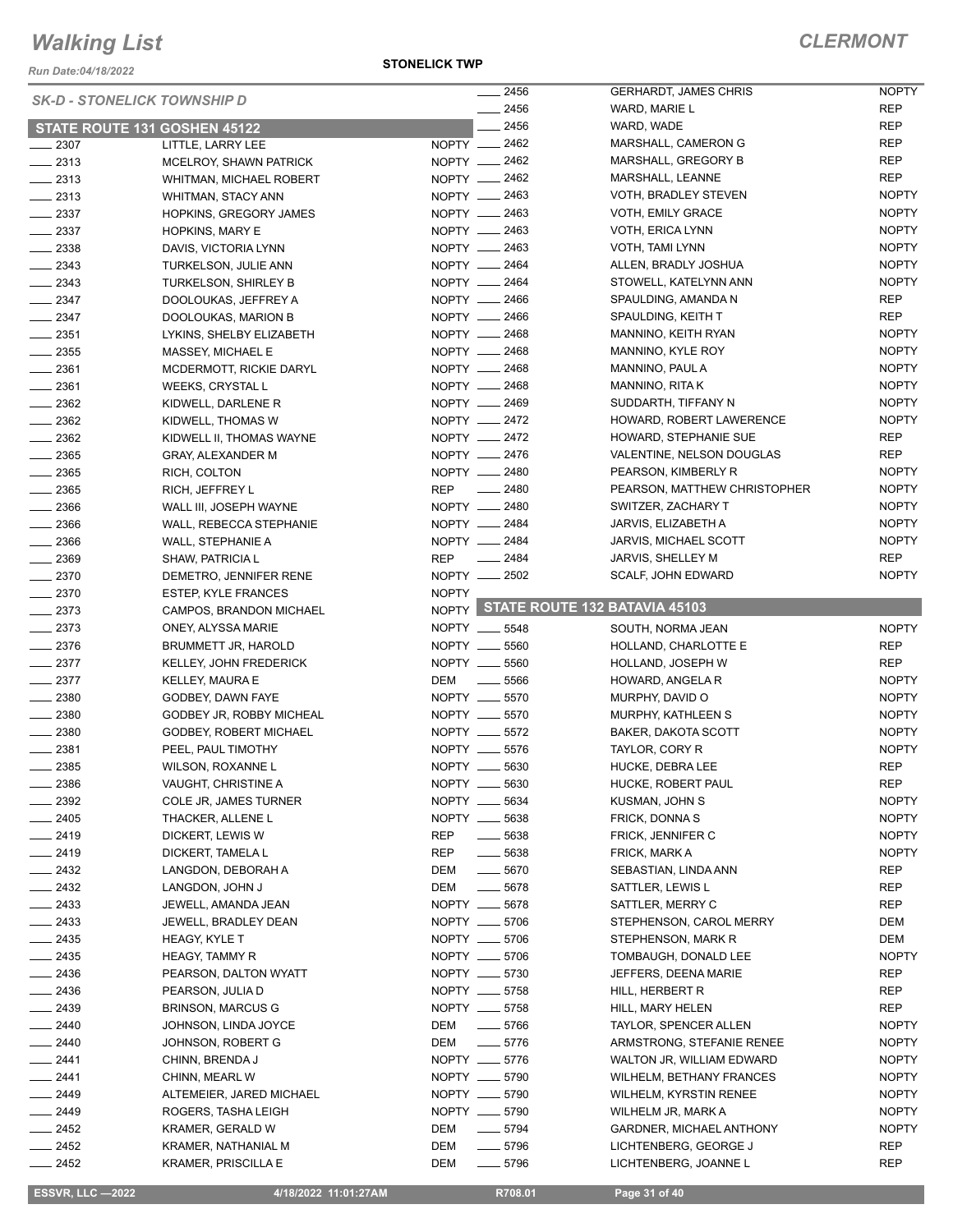*Run Date:04/18/2022*

**STONELICK TWP**

| Run Date:04/18/2022 |                                    |                                |                                |              |
|---------------------|------------------------------------|--------------------------------|--------------------------------|--------------|
|                     | <b>SK-D - STONELICK TOWNSHIP D</b> | $-48$                          | SCHIRA JR, ANTHONY LEE         | <b>NOPTY</b> |
|                     |                                    | $-48$                          | SCHIRA, LORI JO                | <b>NOPTY</b> |
|                     | STATE ROUTE 132 BATAVIA 45103      | 49                             | PITTENGER, BEVERLY A           | <b>REP</b>   |
| $-5806$             | COCKERHAM, PAMELA SHERRY           | $\frac{1}{2}$ 49<br><b>REP</b> | PITTENGER, JOHN DANIEL         | <b>NOPTY</b> |
| $-5810$             | WEST, JAMES W                      | $\frac{1}{2}$ 49<br><b>REP</b> | PITTENGER, LUTHER E            | <b>REP</b>   |
| $- 5810$            | WEST, MARY JANE                    | $\frac{1}{2}$ 50<br><b>REP</b> | HAGGARD, CORY LEE              | <b>NOPTY</b> |
| $- 5820$            | PASTON, SUSAN CLYDE                | $\frac{1}{2}$ 50<br><b>REP</b> | HAGGARD, MIRINDA KAY           | <b>NOPTY</b> |
|                     |                                    | $-51$                          | DAVIDSON, TIMOTHY S            | <b>NOPTY</b> |
|                     | STATE ROUTE 132 GOSHEN 45122       | $-51$                          | HADDIX, SAMANTHA JO            | <b>NOPTY</b> |
| $-6036$             | <b>GRUBER, ALEXANDER N</b>         | $\frac{1}{2}$ 52<br><b>DEM</b> | CHAMBERLIN, AMY ELIZABETH      | <b>NOPTY</b> |
| $-6036$             | <b>GRUBER, LEROY RICHARD</b>       | $\frac{1}{2}$ 52<br><b>DEM</b> | MCINTYRE, JAYME M              | <b>NOPTY</b> |
| $-6036$             | JOHNSON, ADELINE EVA               | $\frac{1}{2}$ 53<br><b>DEM</b> | FISCHER, NANCY MARGARET        | <b>NOPTY</b> |
| $-6038$             | TALBOTT, DESIREE JEAN              | $\frac{1}{2}$ 53<br><b>DEM</b> | <b>GREEN, HUGH HARVEY</b>      | <b>NOPTY</b> |
| $-6040$             | GREGORY, CLAUDIA GRACE             | NOPTY $-$ 53                   | KIDD, KINDAL KARAH BREANNE     | <b>NOPTY</b> |
| $- 6040$            | GREGORY, DAVID R                   | NOPTY -86                      | FEMEYER, JAMES F               | <b>NOPTY</b> |
| $- 6044$            | MOORE, MARK E                      | NOPTY $-$ 57                   | BAYES, DEBORA K                | <b>NOPTY</b> |
|                     |                                    | - 57                           | BAYES, LARRY P                 | <b>NOPTY</b> |
|                     | STATE ROUTE 727 GOSHEN 45122       | 58                             | <b>OWENS, CHRISTIE ANN</b>     | <b>NOPTY</b> |
| $\frac{1}{2}6000$   | <b>SCHMIDT, FREDERICK EVERTT</b>   | NOPTY $-$ 59                   | HALL, PATRICIA A               | REP          |
| $- 6000$            | SCHMIDT, SANDRA J                  | $NOPTY$ -- 59                  | HALL, THOMAS GLENN             | <b>REP</b>   |
|                     |                                    | $\_\_60$                       | ORTHMAN, HEATHER NICOLE        | <b>NOPTY</b> |
|                     | <b>SUMNER RD BATAVIA 45103</b>     | $-60$                          | ORTHMAN, PATRICIA LYNN         | <b>NOPTY</b> |
| $-2487$             | CAPPELANO, WENDY MICHELLE          | $-61$<br><b>DEM</b>            | DEBRULER, SHELBY ELIZABETH     | <b>NOPTY</b> |
| $-2487$             | WHITE, KRISTA KAY                  | _ 61<br><b>NOPTY</b>           | KHULENBERG, MARK ANTHONY       | <b>NOPTY</b> |
| $-2491$             | COLE, JAMES H                      | 64<br><b>NOPTY</b>             | EAGLE, ANDREW JAMES BENNIE     | <b>NOPTY</b> |
| $-2491$             | COLE, JESSICA R                    | - 64<br>NOPTY -                | JOHNSON, ELIZABETH ANNE        | <b>NOPTY</b> |
| $-2498$             | ASHLEY, JEAN D                     | <b>REP</b>                     |                                |              |
| $-2500$             | WEICHOLD, JOHN A                   | <b>REP</b>                     | <b>WEAVER RD BATAVIA 45103</b> |              |
| $-2500$             | WEICHOLD, MELODY SUE               | $\frac{1}{2590}$<br><b>REP</b> | RAYBURN, LISA DAWN             | <b>REP</b>   |
| $-2505$             | SHIELDS, BILLY G                   | $- 2590$<br><b>REP</b>         | <b>VIRES, HUNTER DOUGLAS</b>   | <b>NOPTY</b> |
| $-2505$             | SHIELDS, TRACY L                   | 2600<br><b>REP</b>             | BUFFENBARGER, KURT ANTHONY     | <b>NOPTY</b> |
| $-2508$             | JOHNSON, CHASITY D                 | $-2600$<br>NOPTY -             | BUFFENBARGER, MELANIE A        | <b>REP</b>   |
| $-2508$             | JOHNSON, EDWARD E                  | $-2600$<br>NOPTY -             | BUFFENBARGER, SAMUEL GUNNAR    | <b>NOPTY</b> |
| $-2508$             | JOHNSON, TREVOR FRANKLIN           | 2602<br>NOPTY -                | HELLER, DANA L                 | <b>REP</b>   |
| $\frac{1}{2509}$    | FRY, DONNA J                       | 2602<br><b>REP</b>             | HELLER, KEVIN C                | <b>NOPTY</b> |
| $-2610$             | SHEPHERD, DONNA JEAN               | 2630<br>NOPTY -                | SMITH, ANGELA M                | <b>NOPTY</b> |
| $-2610$             | SHEPHERD, RICHARD J                | _ 2700<br>NOPTY -              | <b>BRANDENBURG, ERIC D</b>     | <b>NOPTY</b> |
|                     |                                    | 2700                           | BRANDENBURG, KAREN ANN         | <b>NOPTY</b> |
|                     | <b>SUTTON LN GOSHEN 45122</b>      | 2726                           | JENT, GAIL A                   | <b>NOPTY</b> |
| ___ 19              | CASEY III, LEONARD SIMPSON         | 2726<br><b>NOPTY</b>           | JENT, ROY A                    | <b>NOPTY</b> |
| $\_\_$ 28           | <b>WILSON, SHEILA GAIL</b>         | NOPTY -2726                    | PARADIS, CHAINE C              | <b>NOPTY</b> |
| $\frac{1}{2}$ 30    | GLASS, ZACH                        | 2750<br><b>NOPTY</b>           | JENT, AMY R                    | REP          |
| $\frac{1}{2}$ 30    | MILLER, BRIANNA LYNN               | 2750<br><b>NOPTY</b>           | JENT, DAVID A                  | <b>NOPTY</b> |
| $\frac{1}{2}$ 34    | SAMS, GEORGIE ANN                  | 2750<br><b>NOPTY</b>           | JENT, EMILY ROSANNA            | <b>NOPTY</b> |
| $\frac{1}{2}$ 35    | PREBBLE, JEFFREY W                 | 5755<br><b>NOPTY</b>           | <b>BELL, ERIN MCKENVEY</b>     | REP          |
| $\frac{1}{2}$ 35    | PREBBLE, SCOTT TAILOR              | 5755<br><b>NOPTY</b>           | BELL JR, JASON LEE             | <b>NOPTY</b> |
| $\equiv$ 37         | <b>MCHENRY, MARY VIRGINIA</b>      | 5755<br>DEM                    | FRY, BRITTNEY LYNN             | REP          |
| $-40$               | BOWMAN, BRITTNEY ELIZABETH         | 5755<br>NOPTY <sup>-</sup>     | FRY, MICHAEL DAVID             | <b>REP</b>   |
| $-40$               | BOWMAN, JACOB DAVID                | 5755<br><b>REP</b>             | WELLMAN, MELISSA S             | <b>NOPTY</b> |
| $-41$               | BECKER, DAMEION SCOTT              | _ 5759<br><b>NOPTY</b>         | FRY, JERRY DAVID               | REP          |
| $-41$               | DERICKS, ANGELA D                  | 5759<br><b>REP</b>             | FRY, MICHELLE L                | REP          |
| $-42$               | BRALEY, ANDREW BRYANT              | $-5765$<br><b>NOPTY</b>        | FRY, FAITH BREANNE             | <b>NOPTY</b> |
| $\frac{1}{2}$ 42    | <b>BRALEY, CHRISTINE M</b>         | 5765<br><b>NOPTY</b>           | FRY, MATTHEW D                 | <b>NOPTY</b> |
| $-42$               | BRALEY, THOMAS W                   | 5785<br><b>NOPTY</b>           | GOOD, EDNA M                   | REP          |
| $-44$               | VERSETTO, SALVATORE N              | 5809<br><b>NOPTY</b>           | JOHNSTONE, DAVID LAWRENCE      | <b>NOPTY</b> |
| $-44$               | <b>VERSETTO, TINA MARIE</b>        | 5809<br><b>NOPTY</b>           | JOHNSTONE, JO ANNE             | <b>NOPTY</b> |
| $\equiv$ 46         | BAUMGARTNER, DEBORAH A             | 5827<br><b>NOPTY</b>           | CLOUD, MARGARET A              | REP          |
| $-46$               | CLIFF, DANIEL FRANCIS              | 5827<br><b>NOPTY</b>           | LEPPERT, AARON WILLIAM         | <b>NOPTY</b> |
| $\frac{1}{2}$ 46    | SCHERZINGER, LISA A                | 5827<br><b>NOPTY</b>           | LEPPERT SR, ANTHONY WAYNE      | REP          |
| $-47$               | HENSLEY, PATRICIA IRENE            | 5827<br><b>NOPTY</b>           | LEPPERT, ELSIE M               | REP          |
| $-48$               | <b>BURCHFIELD, CODY PATRICK</b>    | 5829<br><b>NOPTY</b>           | SMYTH, DEBORAH ANN LEE         | <b>NOPTY</b> |
| $-48$               | BURCHFIELD, HEATHER ANNE           | 5829<br><b>NOPTY</b>           | SMYTH, JAMES EDWARD            | <b>NOPTY</b> |
|                     |                                    |                                |                                |              |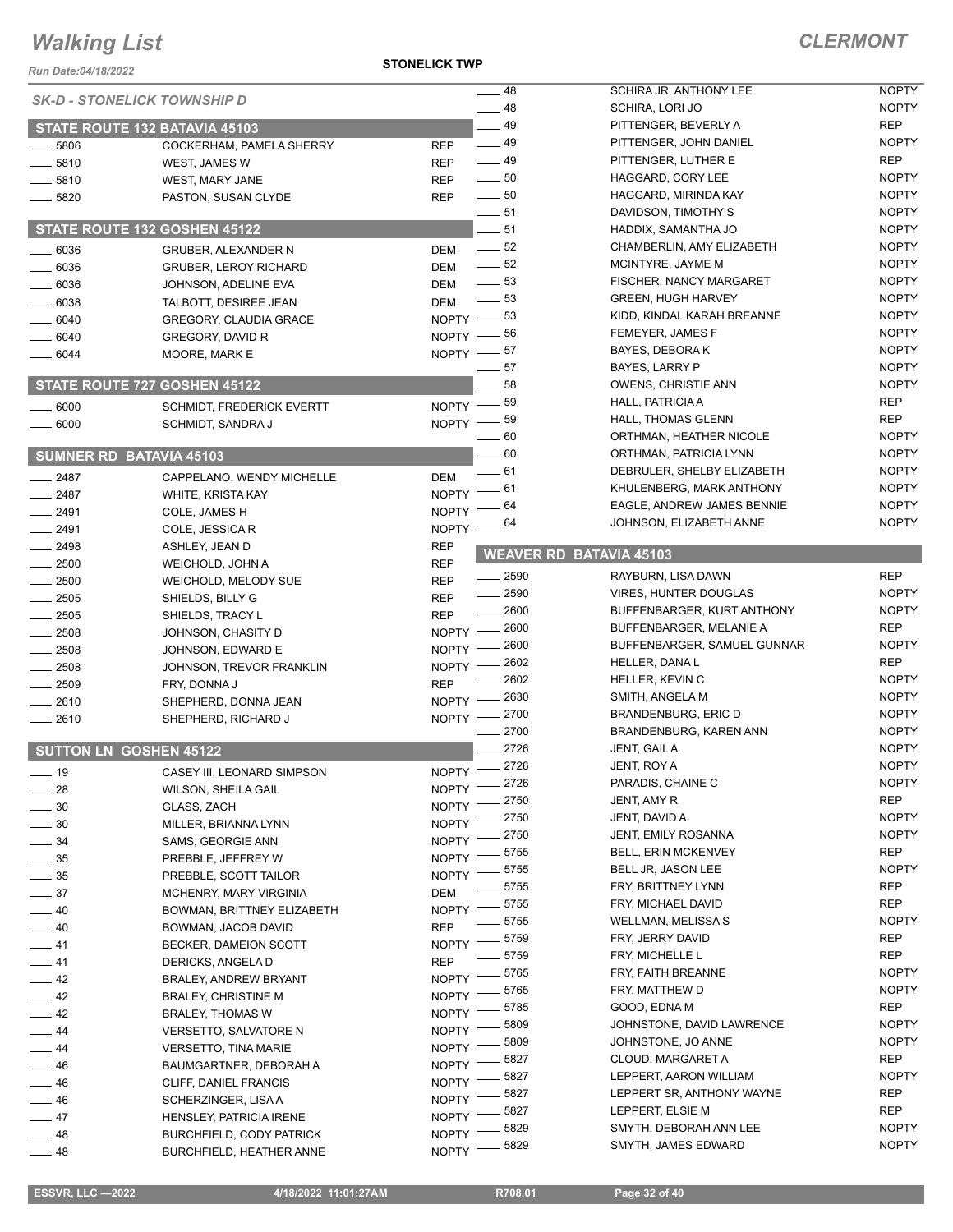*Run Date:04/18/2022*

#### **STONELICK TWP**

|                  |                                    |              | 2279              | OELKER, MICHAEL C                | <b>NOPTY</b> |
|------------------|------------------------------------|--------------|-------------------|----------------------------------|--------------|
|                  | <b>SK-D - STONELICK TOWNSHIP D</b> |              | 2289              | SHOPE, CHELSEA MARIE             | <b>NOPTY</b> |
|                  | <b>WILSHIRE CIR GOSHEN 45122</b>   |              | 2289              | SHOPE, ERIC WILLIAM              | <b>NOPTY</b> |
| $-2154$          |                                    | <b>NOPTY</b> | 2293              | PENEWIT, DEANNA MARIE            | <b>NOPTY</b> |
| $-2170$          | <b>JACKSON, EFFIE L</b>            | <b>NOPTY</b> | 2296              | MOORE, DAKOTA W                  | <b>NOPTY</b> |
|                  | FRY, DONALD SYLVESTER              |              | 2296              | MOORE, KELLEY KAYE               | <b>NOPTY</b> |
| $-2170$          | SMITH, TAMARA R                    | <b>NOPTY</b> | 2304              | COMBS, FELICIA ANN               | <b>NOPTY</b> |
| $-2178$          | PARKER, JACK                       | <b>NOPTY</b> | 2304              | <b>GREENE, BRANDON SCOTT</b>     | <b>NOPTY</b> |
| $\frac{1}{2182}$ | JARVIS, CLINT CARL                 | <b>NOPTY</b> | 2307              | <b>GRIFFITH, DOUGLAS C</b>       | <b>NOPTY</b> |
| $-2182$          | JARVIS, DIANA L                    | <b>NOPTY</b> | 2308              | LAMB, JACK WILLIAM               | <b>NOPTY</b> |
| $-2183$          | CLARK, JASON M                     | <b>NOPTY</b> | 2308              | LAMB, MICHAELLE L                | <b>NOPTY</b> |
| $-2183$          | CLARK, SAVANNAH ASHLEY             | <b>NOPTY</b> | 2311              | <b>MARTIN, SHIRLEY L</b>         | <b>NOPTY</b> |
| $-2184$          | POHLMAN, KATHLEEN F                | <b>DEM</b>   | 2316              |                                  | <b>REP</b>   |
| $-2184$          | POHLMAN, STACY LYNN                | <b>NOPTY</b> |                   | DENNISON, DAVID N                |              |
| $-2187$          | <b>BRANCH, STEPHEN C</b>           | <b>NOPTY</b> | 2316              | DENNISON, GERALDINE B            | <b>REP</b>   |
| $-2187$          | <b>BRANCH, TINA RAE</b>            | <b>NOPTY</b> | 2326              | MCGOWAN, JOSHUA T                | <b>NOPTY</b> |
| $-2187$          | SHUCK, ADRIANNA ELIZABETH          | <b>NOPTY</b> | 2326              | MCGOWAN, JUSTIN LEE              | <b>NOPTY</b> |
| $-2187$          | SHUCK, LINDA J                     | <b>NOPTY</b> | 2329              | LARIMORE, CAMERON MATTHEW        | <b>NOPTY</b> |
| $-2187$          | SHUCK, MARK E                      | <b>NOPTY</b> | 2330              | BERWANGER, RAE ALLISON           | <b>NOPTY</b> |
| $-2193$          | DAY, ANNETTE KAREN                 | <b>REP</b>   | 2330              | KING, REBECCA ANN                | <b>NOPTY</b> |
| $-2193$          | DAY, ROBERT JAMES                  | <b>REP</b>   | - 2330            | LANGLEY, KIMBERLY JEAN           | <b>NOPTY</b> |
| $-2194$          | APPLEGATE, BRENDA J                | <b>REP</b>   |                   |                                  |              |
| $-2194$          | APPLEGATE, KEVIN W                 | <b>NOPTY</b> |                   | <b>WOODCOVE DR BATAVIA 45103</b> |              |
| $-2194$          | APPLEGATE, SARAH ELIZABETH         | <b>REP</b>   | $-2200$           | FEHL, MARIE M                    | <b>REP</b>   |
| $-2194$          | QUINLAN, DENNIS                    | <b>NOPTY</b> | $-2216$           | KELLEY, KELLY L                  | <b>NOPTY</b> |
| $-2196$          | WESLEY, WILLIAM O                  | <b>REP</b>   | - 2216            | KELLEY, KEVIN A                  | <b>NOPTY</b> |
|                  |                                    | <b>NOPTY</b> | 2217              | CASE, HERBERT L                  | <b>NOPTY</b> |
| $-2198$          | ALLEN, MARTHA E                    |              | 2217              | CASE, HOLLY N                    | <b>NOPTY</b> |
| $\frac{2202}{2}$ | SNYDER, BRIAN L                    | <b>NOPTY</b> | 2219              | COTTER, MARION V                 | <b>NOPTY</b> |
| $-2206$          | PERDUE, ANGELA MARIA               | NOPTY -      | 2219              | COTTER, ROBERT F                 | <b>NOPTY</b> |
| $-2207$          | STEVENS, JACK M                    | <b>REP</b>   | 2219              | COTTER, SOPHIA MARIE             | <b>NOPTY</b> |
| $-2209$          | STEVENS, ADAM PATRICK              | <b>NOPTY</b> | 2220              | BRYANT, CODY J                   | <b>NOPTY</b> |
| $- 2209$         | <b>TUCKER, BRENDA L</b>            | <b>REP</b>   | 2220              | <b>BRYANT, PATRICIA A</b>        | <b>NOPTY</b> |
| $-2209$          | TUCKER, MARK A                     | <b>REP</b>   | $-2221$           |                                  | <b>REP</b>   |
| $-2210$          | GINGERICH, ZACHARY MICHAEL         | <b>DEM</b>   |                   | KELLEY, MARY J                   |              |
| $-2210$          | STEVENS, JEFFERY L                 | <b>NOPTY</b> |                   |                                  |              |
| $-2210$          | STEVENS, KRISTEN HALEY             | <b>DEM</b>   | <b>TOTAL: 784</b> |                                  |              |
| $-2210$          | STEVENS, PAMELA J                  | <b>NOPTY</b> |                   |                                  |              |
| $-2210$          | STEVENS, TYLER JEFFERY             | <b>NOPTY</b> |                   |                                  |              |
| $-2214$          | BEEBE, GEORGETTA ROSE              | <b>NOPTY</b> |                   |                                  |              |
| $-2214$          | BEEBE, GREGORY H                   | <b>NOPTY</b> |                   |                                  |              |
| 2214             | BEEBE, MICHELLE LYNN               | <b>NOPTY</b> |                   |                                  |              |
| $= 2218$         | FRANZ, JEFFREY A                   | <b>NOPTY</b> |                   |                                  |              |
| $-2219$          | BEEBE, ZOE K                       | <b>NOPTY</b> |                   |                                  |              |
| $-2219$          | SCHUMACHER, AMANDA JUNE            | <b>NOPTY</b> |                   |                                  |              |
| $= 2222$         | BILBY, CIERA JOY                   | <b>NOPTY</b> |                   |                                  |              |
| $-2222$          | <b>REID, AARON F</b>               | <b>NOPTY</b> |                   |                                  |              |
| $= 2222$         | REID, CHRISTY D                    | <b>NOPTY</b> |                   |                                  |              |
| $-2226$          | GRIGSBY, KAREN A                   | <b>NOPTY</b> |                   |                                  |              |
| $= 2228$         | ROBBINS, TERESA                    | <b>NOPTY</b> |                   |                                  |              |
| $-2228$          | SETSER, MATTHEW DAVID              | <b>NOPTY</b> |                   |                                  |              |
| $-2261$          | GILBERT, EDWARD S                  | <b>NOPTY</b> |                   |                                  |              |
| $-2261$          | GILBERT, PATRICIA A                |              |                   |                                  |              |
|                  |                                    | <b>NOPTY</b> |                   |                                  |              |
| $-2261$          | MARSHALL, JENNI LYNN               | <b>NOPTY</b> |                   |                                  |              |
| $\frac{1}{2262}$ | SMEDLEY, JOHN S                    | REP          |                   |                                  |              |
| $-2267$          | THEADEMAN, ANDREW J                | <b>NOPTY</b> |                   |                                  |              |
| $-2267$          | THEADEMAN, CARL A                  | <b>NOPTY</b> |                   |                                  |              |
| $-2267$          | THEADEMAN, JOSHUA MASON            | <b>NOPTY</b> |                   |                                  |              |
| $\_\_2$ 2267     | THEADEMAN, ROBIN R                 | <b>NOPTY</b> |                   |                                  |              |
| $= 2268$         | MIDGLEY, ELORA D                   | <b>NOPTY</b> |                   |                                  |              |
| $-2268$          | MIDGLEY, TINA M                    | <b>NOPTY</b> |                   |                                  |              |
| $= 2268$         | MIDGLEY, TRAVIS R                  | <b>NOPTY</b> |                   |                                  |              |
| _ 2271           | PRATHER, JENNY L                   | <b>NOPTY</b> |                   |                                  |              |
| 2271             | SHOOP, THEODORE R                  | <b>NOPTY</b> |                   |                                  |              |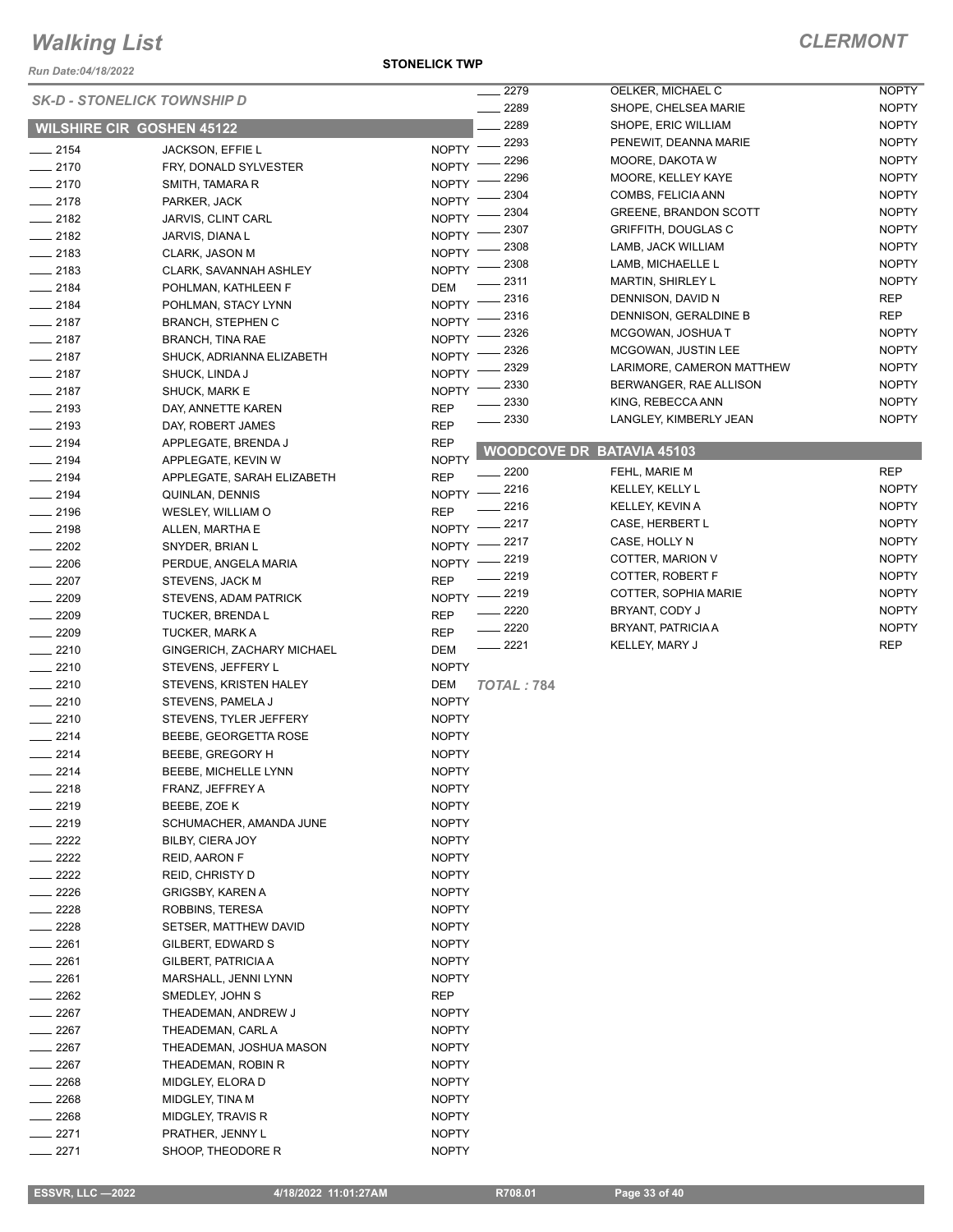*Run Date:04/18/2022*

**STONELICK TWP**

#### *CLERMONT*

| KUII Dale.∪4⁄ 10⁄∠∪∠∠ | <b>SK-E - STONELICK TOWNSHIP E</b>           |                              | . 2860                | <b>HEYOB, ANDREW DAVID</b>          | <b>NOPTY</b>                 |
|-----------------------|----------------------------------------------|------------------------------|-----------------------|-------------------------------------|------------------------------|
|                       |                                              |                              | 2861                  | FEE, NASHIRA WOUTERS                | <b>NOPTY</b>                 |
|                       | ANGEL DR BATAVIA 45103                       |                              | 2862                  | COWIE, ROBERT W                     | <b>REP</b>                   |
| $- 5201$              | OHARE, CHRISTINA MARIE                       | <b>NOPTY</b>                 | <b>BELLE MEADE RD</b> | <b>BATAVIA 45103</b>                |                              |
| $-5201$               | OHARE JR, JOHN FREDRICK                      | <b>NOPTY</b>                 | 5400                  | SILVERS, PAMELAK                    | <b>REP</b>                   |
| $-5203$               | <b>BRUCE, BETTY R</b>                        | NOPTY -                      | 5400                  | SILVERS, RICHARD L                  | <b>NOPTY</b>                 |
| $-5203$               | BRUCE, JOHN C                                | NOPTY -                      | 5401                  | MCCORD, RIVER AEDAN                 | <b>NOPTY</b>                 |
| $\frac{1}{2}$ 5204    | KIPPENBERG, FAWN L                           | <b>NOPTY</b>                 | 5401                  | PRICE, DALLAS W                     | <b>REP</b>                   |
| $- 5204$              | KIPPENBERG, THOMAS E                         | <b>NOPTY</b><br><b>NOPTY</b> | 5401                  | PRICE, TERESA ANN WILSON            | <b>REP</b>                   |
| $-5204$               | ROHS, KATHRYN M                              |                              | 5404                  | SORRELS, REBECCAR                   | <b>REP</b>                   |
| $-5205$               | DAY, ETHEL MAE                               | <b>NOPTY</b><br><b>NOPTY</b> | 5405                  | REYNOLDS, RICHARD GEORGE            | <b>NOPTY</b>                 |
| $-5206$               | NICKLEY, CAROLYN F                           | NOPTY -                      | 5409                  | HOCKENSMITH, CAROL S                | <b>REP</b>                   |
| $-5206$<br>$-5207$    | NICKLEY, THOMAS A                            | <b>REP</b>                   | 5412                  | ETLING, DUSTIN LARUE                | <b>NOPTY</b>                 |
| $-5208$               | BRAATZ, LINDA M<br><b>BROOKS, JASON RYAN</b> | $NOPTY =$                    | $-5412$               | ETLING, TIFFANY DIANE               | <b>NOPTY</b>                 |
| $-5208$               | <b>BROOKS, KRISTINA LEIGH</b>                | NOPTY -                      | _ 5417                | ROSSELOT, JARED MARCUS              | <b>NOPTY</b>                 |
| $-5209$               | DAY, ALEC SCOTT                              | <b>REP</b>                   | $- 5417$              | ROSSELOT, STEPHANIE L               | <b>NOPTY</b>                 |
| $- 5209$              | DAY, KAREN LEE                               | <b>REP</b>                   | $- 5418$              | <b>KEHOE, KENNETH</b>               | <b>NOPTY</b>                 |
| $- 5209$              | DAY, SCOTT JEFFREY                           | <b>REP</b>                   | $- 5421$              | BELLMAN, ANDREW DAVID               | <b>NOPTY</b>                 |
| $-5210$               | LAWRENCE, ELIZABETH LEA                      | $N$ OPTY $-$                 | 5421                  | <b>BELLMAN, JAMES C</b>             | DEM                          |
| $- 5210$              | LAWRENCE, RODNEY GENE                        | <b>NOPTY</b>                 | 5421                  | BELLMAN, KAREN S                    | DEM                          |
| $- 5211$              | ABELL, JOHN JOSEPH                           | <b>NOPTY</b>                 | 5425                  | <b>GRELLE, ALLISON M</b>            | <b>NOPTY</b>                 |
| $-5211$               | ABELL, REVA JAYNE                            | <b>NOPTY</b>                 | 5425                  | GRELLE, DEBORAH A                   | <b>NOPTY</b>                 |
| $-5212$               | CLAYTON, JO ANN                              | <b>NOPTY</b>                 | 5425                  | <b>GRELLE, EDWARD J</b>             | <b>NOPTY</b>                 |
| $-5212$               | <b>CLAYTON, RICHARD R</b>                    | <b>NOPTY</b>                 | 5429                  | EINSON, STEPHEN E                   | <b>REP</b>                   |
| $-5213$               | STACEY, JACQUELINE ANNE                      | NOPTY -                      | 5429                  | <b>FRALEY, PATRICIA E</b>           | <b>REP</b>                   |
| $-5213$               | STACEY, JASON S                              | $NOPTY$ –                    | 5433                  | MAYFIELD, ARTHUR MARLOW             | <b>REP</b>                   |
| $-5214$               | JONES, ANTHONY N                             | <b>REP</b>                   | 5433                  | MAYFIELD, CHARLENE P                | <b>NOPTY</b>                 |
| $- 5214$              | JONES, BRITTANY N                            | <b>REP</b>                   | $\frac{1}{2}$ 5436    | PROCTOR, BOBBIE F                   | DEM                          |
| $-5214$               | JONES, STEPHANIE L                           | <b>REP</b>                   | $\frac{1}{2}$ 5436    | PROCTOR, DAVID E                    | DEM                          |
| $- 5216$              | THACKER, JANE E                              | <b>REP</b>                   | $\frac{1}{2}$ 5437    | DEFRANCE-RIVERA, SUZANNE            | <b>NOPTY</b>                 |
| $-5216$               | THACKER, JOHN GREGORY                        |                              | NOPTY -8437           | RIVERA, ORLANDO                     | <b>NOPTY</b>                 |
| $-5216$               | THACKER, JOSEPH D                            | NOPTY -                      | 5437                  | RIVERA-DEFRANCE, SOPHIA             | <b>NOPTY</b>                 |
|                       |                                              |                              | 5441                  | PAYNE, DANIEL A                     | <b>NOPTY</b>                 |
|                       | <b>AULEN DR BATAVIA 45103</b>                |                              | 5441                  | PAYNE, JANEANN                      | <b>NOPTY</b>                 |
| $- 5515$              | NIX, AARON R                                 | <b>NOPTY</b>                 | 5442                  | KIRKHAM, JOANN                      | <b>NOPTY</b>                 |
| $-5515$               | NIX, ANNA MACKENZIE                          | <b>NOPTY</b>                 | 5442                  | KIRKHAM, STEVEN L                   | <b>NOPTY</b>                 |
| $\frac{1}{2}$ 5515    | OPPENHEIM, ELLEN J                           | <b>NOPTY</b>                 | 5445                  | PETERSON, CHRISTINE LOUISE          | <b>NOPTY</b>                 |
| 5542                  | HELBLING, ANTHONY WILLIAM                    | <b>NOPTY</b>                 | 5445                  | PETERSON, MATTHEW PAUL              | <b>NOPTY</b>                 |
| $-5542$               | HELBLING, PAMELA RENE                        | NOPTY -                      | 5448                  | KRUMMEN, JOHN S                     | <b>NOPTY</b>                 |
| 5550                  | <b>EVANS, CHRISTOPHER D</b>                  | <b>NOPTY</b>                 | 5448                  | KRUMMEN, MARGAREH ANN               | <b>NOPTY</b>                 |
| $-5550$               | EVANS, MARIA M                               | <b>NOPTY</b>                 | 5450                  | KOEHNKE, BRITTANY MARIE             | <b>NOPTY</b>                 |
| 5554                  | SIMON, JEAN C                                | <b>REP</b>                   | 5450<br>5450          | KOEHNKE, JEFFREY W                  | <b>NOPTY</b><br><b>NOPTY</b> |
| 5554                  | SIMON, THEODORE E                            | <b>REP</b>                   | 5454                  | KOEHNKE, TRACY ANN<br>FINN, ANN     | <b>NOPTY</b>                 |
| 5558                  | JONES, JAMES P                               | <b>NOPTY</b>                 | 5454                  | FINN, DAVID K                       | <b>NOPTY</b>                 |
| 5558                  | JONES, LEIGH A                               | <b>REP</b>                   | 5454                  | FINN, JACK DAVID                    | <b>NOPTY</b>                 |
| 5614                  | ADKINS, ASHLEY MARIE                         | <b>NOPTY</b>                 | 5454                  | <b>WATSON, TROY RIGG</b>            | <b>NOPTY</b>                 |
| 5614                  | ADKINS, PARKER LEE                           | <b>NOPTY</b>                 | 5460                  | CHEATHAM, MARGARET A                | <b>NOPTY</b>                 |
|                       |                                              |                              | 5460                  | CHEATHAM, MARK R                    | <b>REP</b>                   |
|                       | <b>AULENBUSH DR BATAVIA 45103</b>            |                              |                       |                                     |                              |
| 2848                  | WERNER, JOSHUAR                              | <b>REP</b>                   |                       | <b>BRUSHY FORK RD BATAVIA 45103</b> |                              |
| 2848                  | <b>WERNER, KAREN D</b>                       | <b>REP</b>                   | _ 2861                | TEANEY, ELLEN J                     | <b>REP</b>                   |
| 2848                  | WERNER, TERRY L                              | <b>REP</b>                   | 2861                  | TEANEY, MICHAEL T                   | <b>REP</b>                   |
| 2849                  | <b>BUTTERFIELD, BRIAN K</b>                  | <b>NOPTY</b>                 | 5280                  | NIES, MARILYN A                     | REP                          |
| 2849                  | BUTTERFIELD, ROBIN DARLENE                   | <b>NOPTY</b>                 | 5280                  | NIES, WILLIAM A                     | <b>REP</b>                   |
| $-2851$               | HOCK, DAVID R                                | <b>REP</b>                   | 5320                  | LARKIN, JOHN A                      | <b>NOPTY</b>                 |
| 2851                  | <b>HOCK, DEBORAH K</b>                       | <b>REP</b>                   | 5320                  | LARKIN, MARCIA A                    | <b>NOPTY</b>                 |
| 2852                  | BELLAMY, STEPHANY ANN                        | <b>NOPTY</b>                 | 5322                  | LAMPING, JOYCE A                    | <b>NOPTY</b>                 |
| 2852                  | BELLAMY, WILLIAM                             | <b>NOPTY</b>                 | 5322                  | LAMPING, MICHAEL A                  | <b>REP</b>                   |
| 2852                  | DAVIS, BRANDON ALLEN                         | <b>NOPTY</b>                 | 5334                  | JARVIS, JEFFERY L                   | <b>REP</b>                   |
| 2856                  | FRYE, DANIEL E                               | <b>NOPTY</b>                 | 5334                  | JARVIS, KATHERINE LYNN              | <b>NOPTY</b>                 |
| 2856                  | FRYE, RHONDA K                               | <b>NOPTY</b>                 | 5390                  | BOYD, BEVERLY M                     | <b>NOPTY</b>                 |
|                       |                                              |                              |                       |                                     |                              |

 **ESSVR, LLC —2022 4/18/2022 11:01:27AM R708.01 Page 34 of 40**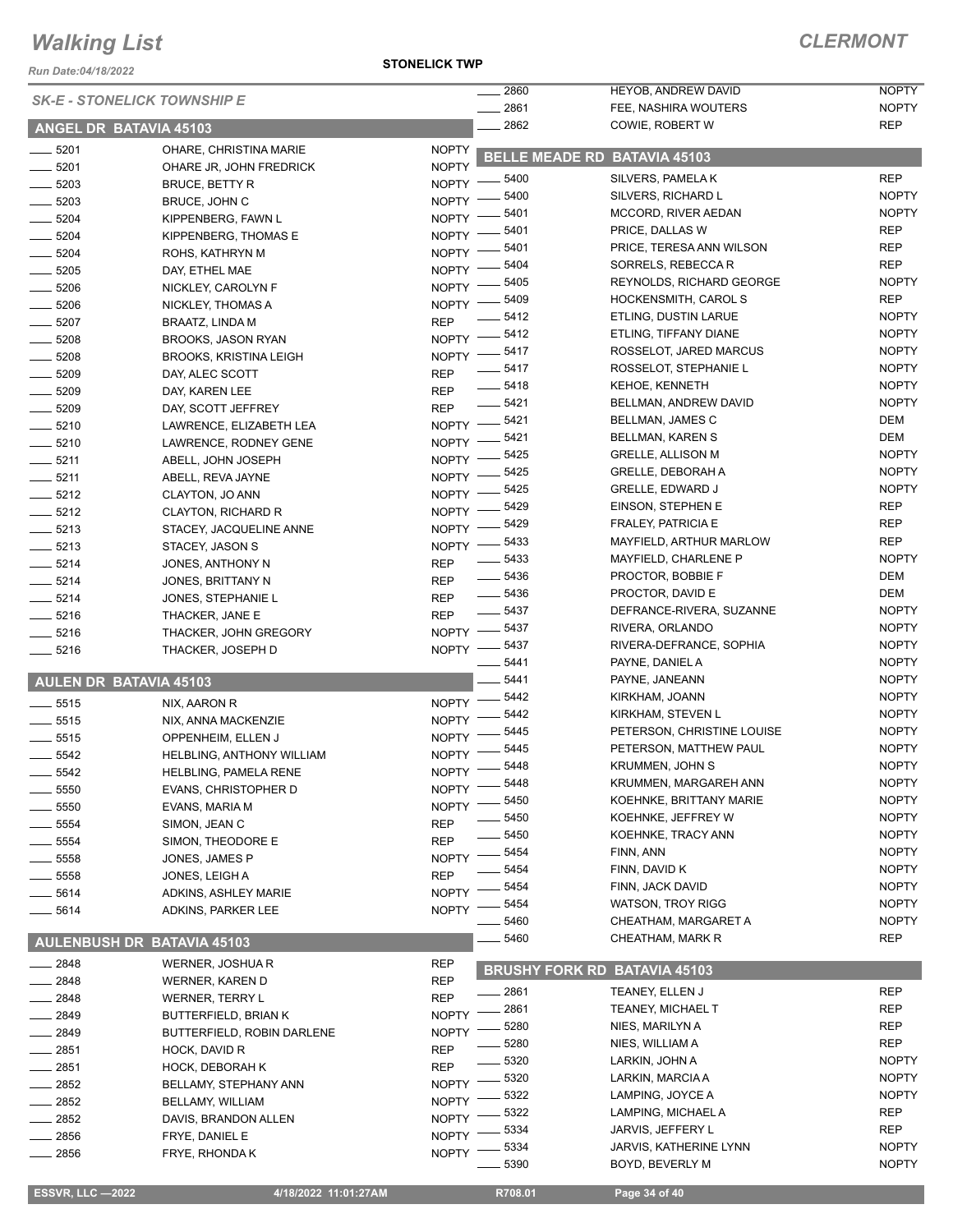*Run Date:04/18/2022*

#### **STONELICK TWP**

| <b>SK-E - STONELICK TOWNSHIP E</b>  |                               | <b>GLANCY RD BATAVIA 45103</b> |                                |                                 |              |
|-------------------------------------|-------------------------------|--------------------------------|--------------------------------|---------------------------------|--------------|
|                                     |                               |                                | 4991                           | <b>GLANCY, ANDREW BRIAN</b>     | <b>NOPTY</b> |
| <b>BRUSHY FORK RD BATAVIA 45103</b> |                               |                                | 4991                           | <b>GLANCY, JERED ANDREW</b>     | <b>NOPTY</b> |
| 5394                                | ESZ, CARL DOUGLAS             | <b>REP</b>                     | $-4991$                        | GLANCY, JESSICA RUTHANN         | <b>NOPTY</b> |
| 5394                                | ESZ, JOLENE M                 | <b>REP</b>                     | 4991                           | <b>GLANCY, VICTORIA LYNN</b>    | <b>NOPTY</b> |
| 5408                                | COBB, VICKI L                 | <b>NOPTY</b>                   | 5301                           | <b>GLANCY, JERRY L</b>          | DEM          |
| $-5410$                             | HASSAN, JAMES FOSTER          | <b>NOPTY</b>                   | 5301                           | <b>GLANCY, WANDA R</b>          | DEM          |
| $- 5410$                            | HASSAN, JONATHAN PAUL         | <b>NOPTY</b>                   | 5305                           | PENNINGTON, ANGIE B             | <b>REP</b>   |
| $-5410$                             | <b>HOWES, MARY LEE</b>        | <b>NOPTY</b>                   | 5305                           | PENNINGTON, DAVID C             | <b>REP</b>   |
| $-5412$                             | MCDANIEL, SHAWN               | <b>REP</b>                     | 5305                           | PENNINGTON, NOAH KYLE           | <b>REP</b>   |
| $-5422$                             | YOUNG, LINDA L                | <b>REP</b>                     | $\frac{1}{2}$ 5315             | <b>BRIEGEL, KEVIN LEE</b>       | <b>REP</b>   |
| $-5430$                             | <b>BROWN, ROBERT S</b>        | <b>REP</b>                     | $-5315$                        | <b>BRIEGEL, RALPH E</b>         | <b>REP</b>   |
| $- 5430$                            | <b>BROWN, SEAN MICHAEL</b>    | <b>NOPTY</b>                   | 5315                           | <b>BRIEGEL, SANDRA S</b>        | DEM          |
| $-5430$                             | <b>BROWN, TISHA M</b>         | <b>REP</b>                     | 5335                           | DAVIS, MEGHAN MARIE             | <b>REP</b>   |
| $\frac{1}{2}$ 5434                  | ALSDORF, EDWARD W             | <b>NOPTY</b>                   |                                |                                 |              |
| 5434                                | ALSDORF, SHARON L             | <b>REP</b>                     | <b>HUTCHINSON RD</b>           | <b>BATAVIA 45103</b>            |              |
| 5440                                | <b>BLEVINS, LORETTA E</b>     | <b>REP</b>                     |                                |                                 |              |
| 5490                                | <b>HEDRICK, BRUCE A</b>       | <b>REP</b>                     | 5328                           | MCGOUGH, ROBERTA ELENORA        | DEM          |
| 5490                                | <b>HEDRICK, MICHELE LYNNE</b> | <b>NOPTY</b>                   | 5332                           | FOX, JENNIFER R                 | <b>NOPTY</b> |
|                                     |                               |                                | 5332                           | FOX, RICHARD ALLEN              | <b>NOPTY</b> |
| $-5546$                             | <b>BARBER, KIMBERLY K</b>     | <b>NOPTY</b>                   | 5336                           | <b>BRAMLAGE, STEPHANIE LYNN</b> | <b>REP</b>   |
| 5546                                | KNABE, ADAM C                 | <b>NOPTY</b>                   | 5336                           | GOLDFUSS, SUSAN L               | <b>NOPTY</b> |
| $-5546$                             | KNABE, JESSICA A              | <b>NOPTY</b>                   | 5336                           | <b>GOLDFUSS, WILLIAM J</b>      | <b>REP</b>   |
|                                     |                               |                                | 5344                           | STROTMAN, LYNN M                | <b>NOPTY</b> |
| <b>CEDAR RIDGE LN BATAVIA 45103</b> |                               |                                | 5352                           | ROSS, BRENDA G                  | <b>NOPTY</b> |
| $-1500$                             | DUCHEMIN, PAUL A              | <b>REP</b>                     | 5356                           | SMITH, BRANDON C                | <b>NOPTY</b> |
| 1600                                | PEARSON, KATHLEEN ELIZABETH   | <b>NOPTY</b>                   | 5383                           | FRISBY, LAWRENCE L              | <b>REP</b>   |
| 1600                                | PEARSON, PAUL R               | <b>NOPTY</b>                   | 5383                           | <b>FRISBY, PATRICIA E</b>       | <b>REP</b>   |
|                                     |                               |                                | 5386                           | HILL, ARLEY R                   | <b>NOPTY</b> |
| <b>CEDAR TRACE BATAVIA 45103</b>    |                               |                                | 5387                           | <b>GROSS, CHARLES DAVID</b>     | <b>NOPTY</b> |
| $-2712$                             | JOHNSTON, JAY V               | <b>NOPTY</b>                   | 5387                           | <b>KRIEGER, ERIN MARIE</b>      | <b>NOPTY</b> |
| $-2712$                             | JOHNSTON, MARCIE A            | <b>NOPTY</b>                   | 5390                           | <b>BACH LUCAS, MARY K</b>       | REP          |
| $-2714$                             | PIEPER, CHARLES L             |                                | NOPTY __ 5391                  | <b>SCHMIDT, IRENE C</b>         | <b>NOPTY</b> |
|                                     |                               |                                | 5391                           | SCHMIDT, MARK A                 | <b>NOPTY</b> |
| <b>CHRISTOPHER DR BATAVIA 45103</b> |                               |                                | 5451                           | OWEN, BETTY LOU                 | <b>NOPTY</b> |
| 2701                                | WAYMEYER, STEPHEN J           | <b>REP</b>                     | 5451                           | POPE, ANN LOUISE                | <b>NOPTY</b> |
| $-2701$                             | WAYMEYER, VICKIE L            | <b>REP</b>                     | 5451                           | POPE, BRIAN JOSEPH              | <b>NOPTY</b> |
| $-2704$                             | ROUSH, STEPHEN K              |                                | NOPTY __ 5465                  | <b>BUNNING, RICHARD J</b>       | <b>NOPTY</b> |
| $-2704$                             | SCHRAND, VIRGINIA L           |                                | NOPTY __ 5470                  | STRAYER, JAMES A                | <b>NOPTY</b> |
| 2710                                | SILVER, CATHERINE             | NOPTY __                       | 5470                           | STRAYER, SUZAN K                | DEM          |
| 2710                                | SILVER, JERRY                 | <b>NOPTY</b>                   | 5489                           |                                 | <b>NOPTY</b> |
| $-2710$                             | SILVER, PAMELA P              |                                | NOPTY __ 5489                  | FOX, CLINT D                    |              |
| 2712                                |                               |                                |                                | FOX, STEPHANIE P                | <b>NOPTY</b> |
|                                     | <b>GALLUP, BRADLEY HAROLD</b> |                                | NOPTY __ 5518<br>NOPTY __ 5518 | COCKRAM, DAVID B                | <b>REP</b>   |
| $-2712$                             | STUART, JULIE ANN             |                                |                                | COCKRAM, MARY ANN               | DEM          |
| $-2713$                             | BONWEG, MATTHEW R             |                                | NOPTY __ 5521                  | HUGHES, DAVID W                 | <b>REP</b>   |
| 2713                                | BONWEG, TAYLOR MARIE          |                                | NOPTY __ 5534                  | FOX, LISAA                      | <b>NOPTY</b> |
| $-2713$                             | ERBELE, LINDA RAE             |                                | NOPTY __ 5534                  | FOX, MADISON ELIZABETH          | <b>NOPTY</b> |
| $-2716$                             | <b>CRIDER, ANNA NOELE</b>     | NOPTY __                       | 5534                           | FOX, SCOTT W                    | <b>NOPTY</b> |
| $-2716$                             | <b>CRIDER, HEATHER NOELE</b>  |                                | NOPTY __ 5534                  | FOX, TAYLOR RAE                 | <b>NOPTY</b> |
| $-2716$                             | CRIDER, WILLIAM DANIEL        |                                | NOPTY __ 5564                  | <b>JACKSON, JUSTIN SCOTT</b>    | <b>NOPTY</b> |
| $-2721$                             | WESTOVER, JESSICA LEE         |                                | NOPTY __ 5566                  | KREBS, COOPER ALAN              | <b>NOPTY</b> |
| $-2726$                             | HUGHES, KIMBERLY ANN          |                                | NOPTY __ 5566                  | KREBS, NIKI R                   | <b>NOPTY</b> |
| $-2726$                             | HUGHES, MICHAEL A             |                                | NOPTY __ 5566                  | <b>KREBS, ROBERT THOMAS</b>     | <b>NOPTY</b> |
| $=$ 2726                            | KIRBY, KATELYN KIMBERLY MAE   |                                | NOPTY __ 5566                  | <b>KREBS, SHANE A</b>           | <b>NOPTY</b> |
| $-2727$                             | NICKOLIN, IRENE I             | <b>REP</b>                     | 5569                           | MANIFOLD, BARBARA FAYE          | <b>NOPTY</b> |
| 2727                                | NICKOLIN, THOMAS M            | <b>REP</b>                     | $-5570$                        | HOUSH, JESSICA L                | <b>NOPTY</b> |
|                                     |                               |                                | 5574                           | KEMPLIN, SHIRLEY J              | <b>NOPTY</b> |
| <b>EDMAN RD BATAVIA 45103</b>       |                               |                                | 5574                           | <b>KEMPLIN, TIMOTHY</b>         | <b>NOPTY</b> |
| $-5185$                             | GRAHAM, JACQUELINE L          | <b>DEM</b>                     | $\frac{1}{2}$ 5575             | ORIHUELA, NICHOLAS MANUEL       | <b>NOPTY</b> |
| $-5185$                             | <b>GRAHAM, ROBERT M</b>       | DEM                            | $- 5575$                       | YOUNG, LAURIE ANNE              | <b>NOPTY</b> |
| 5288                                | CARNEY, BRANDY KAY            |                                | NOPTY __ 5578                  | MUELLER, KAREN RITA             | <b>NOPTY</b> |
| 5288                                | CARNEY, TIMOTHY M             | <b>REP</b>                     | $\frac{1}{2}$ 5582             | DOWD, DENNIS R                  | <b>NOPTY</b> |
|                                     |                               |                                | 5582                           | SCHRECKENGOST, SUSAN M          | <b>NOPTY</b> |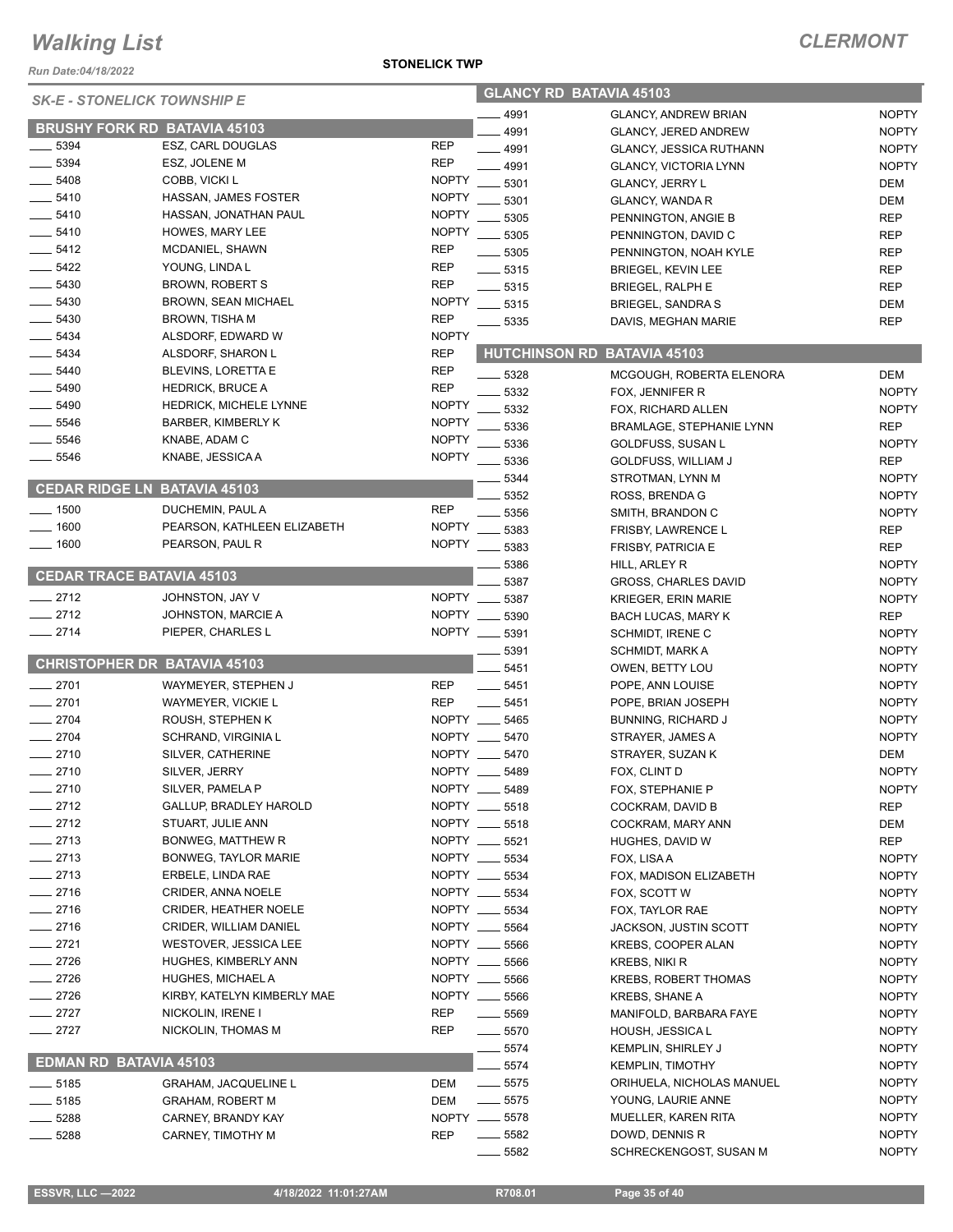*Run Date:04/18/2022*

**STONELICK TWP**

#### *CLERMONT*

|                    | <b>SK-E - STONELICK TOWNSHIP E</b> | $- 2560$                          | BROWN, AMY I                     | DEM          |
|--------------------|------------------------------------|-----------------------------------|----------------------------------|--------------|
|                    |                                    | $-2560$                           | BROWN, PAUL T                    | DEM          |
|                    | <b>HUTCHINSON RD BATAVIA 45103</b> | 2566                              | EVERIDGE, STEVEN T               | <b>NOPTY</b> |
| $-5582$            | WUEBBLING, RUTH ANN                | NOPTY __ 2566                     | <b>HARRISON, JENNIFER LOUISE</b> | <b>NOPTY</b> |
| $\frac{1}{2}$ 5582 | <b>WUEBBLING, TONI M</b>           | NOPTY __ 2566                     | SHADWICK, CAMERON CHRISTOPHER    | <b>NOPTY</b> |
| $-5583$            | CROUTHERS, LINDA DONITA            | NOPTY __ 2570                     | BECKER, JAMIE L                  | <b>NOPTY</b> |
| $-5583$            | ELAM, JEFFREY D                    | <b>REP</b><br>$-2570$             | BECKER, RYAN S                   | <b>NOPTY</b> |
| $-5583$            | ELAM, MARCEDA JEANETTE             | <b>REP</b><br>$\sim$ 2572         | BECKER, JOHN DAVID               | <b>REP</b>   |
| $-5585$            | JOHNSON, JENNA J                   | NOPTY __ 2572                     | BECKER, PEARLIE CHRISTINE        | <b>NOPTY</b> |
| $\frac{1}{2}$ 5585 | JOHNSON, JOSH ALLAN                | NOPTY __ 2575                     | ROSS, MARGIE L                   | <b>REP</b>   |
|                    |                                    | $-2587$                           | GILBERT, MONTE D                 | <b>REP</b>   |
|                    | JACKSON PIKE BATAVIA 45103         | 2588                              | SCHUSTER, ANDREA L               | <b>REP</b>   |
| $\frac{1}{2423}$   | ANSTEATT, CODY THOMAS              | NOPTY -2594                       | THOMAS, TERRENCE PARKE           | <b>NOPTY</b> |
| $\frac{2424}{5}$   | MOORE, CAROL A                     | NOPTY __ 2606                     | <b>EMERY, ROBERT E</b>           | <b>REP</b>   |
| $-2424$            | MOORE, RUSSELL A                   | NOPTY - 2607                      | GLASGOW, BARBARA L               | DEM          |
| $\frac{2425}{5}$   | HAWKINS, SEAN EDWARD               | NOPTY - 2607                      | GLASGOW, JAMES A                 | <b>NOPTY</b> |
| $-2425$            | YAZELL, KELLY A                    | NOPTY __ 2611                     | GILKISON, CLINTON                | <b>NOPTY</b> |
| $\frac{2434}{2}$   | MCEVOY, RUTH ANN                   | REP __ 2611                       | GILKISON, LAUREN A               | <b>NOPTY</b> |
| $\frac{2434}{5}$   | MEEKER JR, MARK LEE                | NOPTY __ 2614                     | SUCHLAND, SAMANTHA C             | DEM          |
| $-2445$            | BEAUMONT, ASHLEE KATHLEEN          | NOPTY -2633                       | ELLENSTEIN, ELIZABETH CARRIE     | <b>NOPTY</b> |
| $-2445$            | BEAUMONT, ROBERT EDWARD            | $-2633$<br><b>REP</b>             | WORKMAN, JANET A                 | <b>NOPTY</b> |
| $-2455$            | KIRSCHBAUM, JONATHON RICHARD       | NOPTY __ 2634                     | AICHOLTZ, CARMAN PATRICIA        | <b>NOPTY</b> |
| $\frac{1}{2455}$   | KIRSCHBAUM, KARAGAN MCKENNA        | NOPTY __ 2634                     | AICHOLTZ, DONALD JOSEPH          | <b>NOPTY</b> |
| $-2458$            | NORTHRUP, JACOB Q                  | $\frac{1}{2639}$<br>REP           | JARMAN, NATHAN WILLIAM           | <b>NOPTY</b> |
| $-2458$            | NORTHRUP, LAURIE W                 | NOPTY -2639                       | JARMAN, STACY LYNN               | <b>NOPTY</b> |
| $-2458$            | WALTERS, CHELSEA RHIANE            | $\frac{1}{2644}$<br>DEM           | ADAMS, LEONARD S                 | <b>NOPTY</b> |
| $-2458$            | <b>WALTERS, JAKE STEPHEN</b>       | NOPTY __ 2645                     | ALCORN, SHARON S                 | DEM          |
| $\sim$ 2458        | <b>WALTERS, KAITLIN RENEE</b>      | NOPTY __ 2655                     | <b>BOURASSA, KERI MARIE</b>      | <b>NOPTY</b> |
| $\frac{1}{2459}$   | <b>BOSTIC, BARBARA F</b>           | NOPTY __ 2655                     | <b>BOURASSA, MAURICE Y</b>       | <b>NOPTY</b> |
| $-2459$            | <b>BOSTIC, FRANCES R</b>           | $\frac{1}{2656}$<br>DEM           | KOMALA, CRYSTAL JANENE           | <b>NOPTY</b> |
| $-2459$            | <b>BOSTIC, MICHAEL J</b>           | $\frac{1}{2656}$<br>DEM           | KOMALA, JOSEPH ALEXANDER         | <b>NOPTY</b> |
| $\equiv$ 2463      | <b>HEDBERG, CYNTHIAK</b>           | NOPTY __ 2666                     | BERLING, WANDA M                 | <b>NOPTY</b> |
| $\frac{1}{2463}$   | HEDBERG JR, NORMAN E               | $\frac{1}{2666}$<br>REP           | COX, HALLE VICTORIA              | <b>NOPTY</b> |
| $-2463$            | TOBIN, CORI ELIZABETH              | NOPTY __ 2666                     | COX, JUSTIN S                    | <b>NOPTY</b> |
| $-2463$            | TOBIN, MICHAEL VINCENT             | NOPTY __ 2666                     | COX, MADISON SITZ                | <b>NOPTY</b> |
| $\frac{1}{2469}$   | MCFARLAND, JUSTIN ALLEN            | NOPTY __ 2673                     | <b>MARTIN, KATHLEEN S</b>        | DEM          |
| $-2471$            | ATKINS, ANDREW                     | NOPTY __ 2673                     | <b>MARTIN, WILLIAM</b>           | DEM          |
| $-2475$            | SCHNEIDER, KEVIN ALLEN             | NOPTY __ 2676                     | <b>REISERT, DANIEL R</b>         | DEM          |
| $\frac{1}{2484}$   | <b>GRAVES JR, BASCOM W</b>         | $-2676$<br><b>REP</b>             | REISERT, SARAH LYNN              | DEM          |
| 2488 #APT B        | MURSINNA, CHRISTINA MARIE          | NOPTY - 2693                      | HUSSEY, PEGGY PICO               | <b>NOPTY</b> |
| _ 2491             | DAVIS, RAYMOND                     | $-2693$<br><b>REP</b>             | HUSSEY, R MAC                    | <b>NOPTY</b> |
| 2495               | LYKINS, RONALD W                   | NOPTY __ 2697                     | RHOADES, RALPH DENNY             | <b>NOPTY</b> |
| $-2506$            | <b>HERRON, JARED LEE</b>           | NOPTY __ 2697                     | RHOADES, SHIRLEY TEMPLE          | <b>NOPTY</b> |
| $-2506$            | HERRON, LUCAS ANTHONY              | NOPTY __ 2699                     | AXTON, AMANDA MILLER             | <b>NOPTY</b> |
| __ 2506            | <b>HERRON, MARK A</b>              | $- 2699$<br><b>REP</b>            | AXTON, BEAU STEPHAN              | <b>NOPTY</b> |
| $-2506$            | <b>HERRON, NANCY L</b>             | $- 2700$<br>REP                   | CHASE, JEAN A                    | REP          |
| $= 2508$           | CUMMINGS, RALPH C                  | NOPTY __ 2700                     | REUTHER JR, DAVID                | <b>REP</b>   |
| $-2508$            | <b>GERMANN JR, LEONARD T</b>       | NOPTY -2703                       | ADDIS, KEVIN J                   | <b>NOPTY</b> |
| $-2508$            | <b>GERMANN, MICHELLE LYNN</b>      | NOPTY 2703                        | ADDIS, PENNI LYNN                | <b>NOPTY</b> |
| $-2512$            | FISHBACK, CONSTANCE G              | $-2705$<br>REP                    | <b>OBRIEN, CHRISTINE</b>         | <b>NOPTY</b> |
| $-2523$            | KRUSE, JERRY F                     | NOPTY -2705                       | OBRIEN, SHAWN T                  | <b>NOPTY</b> |
| 2523               | KRUSE, PANEALIA S                  | NOPTY __ 2705 #UNIT A             | YAGGI, CHRISTOPHER FORREST       | <b>NOPTY</b> |
| _ 2530             | MILLER, DANIEL ALLAN               | <b>______ 2705 #UNIT B</b><br>REP | LANDRUM, JENNIFER R              | <b>NOPTY</b> |
| 2530               | MILLER, HOLLY RANEE                | $\frac{1}{2705}$ #UNIT B<br>REP   | LANDRUM, KEITH JOSEPH            | <b>NOPTY</b> |
| 2530               | MILLER, MATTHEW A                  | NOPTY __ 2705 A #UNIT A           | YAGGI, DEBRA J                   | <b>REP</b>   |
| $-2530$            | MILLER, MORGAN RENEE               | NOPTY __ 2705 A #UNIT A           | YAGGI, MICHAEL J                 | <b>REP</b>   |
| $= 2552$           | MULLINS, CARI RAE                  | NOPTY __ 2719                     | BROWN, JOHN T                    | <b>NOPTY</b> |
| $-2552$            | MULLINS, JAMES E                   | $-2719$<br><b>REP</b>             | RILEY, REBECCA MICHELLE          | <b>NOPTY</b> |
| $\sim$ 2552        | MULLINS, TAYLOR LYNN               | NOPTY __ 2720                     | ANGELL, CHARLES MILTON           | REP          |
| $\equiv$ 2555      | FLORENCE, DANNY L                  | $-2721$<br><b>REP</b>             | JUNG, KIERSTEN E                 | <b>NOPTY</b> |
| $-2555$            | FLORENCE, NOAH DANIEL              | NOPTY -2721                       | <b>JUNG, PETER E</b>             | <b>NOPTY</b> |
| $-2558$            | FLORENCE, LUCAS MAURICE            | $-2723$<br><b>REP</b>             | HEIMBOLD, CARL E                 | <b>NOPTY</b> |
| 2558               | FLORENCE, MICHELLE LOUISE          | $-2723$<br><b>REP</b>             | HEIMBOLD, MELISSA A              | <b>NOPTY</b> |

 **ESSVR, LLC —2022 4/18/2022 11:01:27AM R708.01 Page 36 of 40**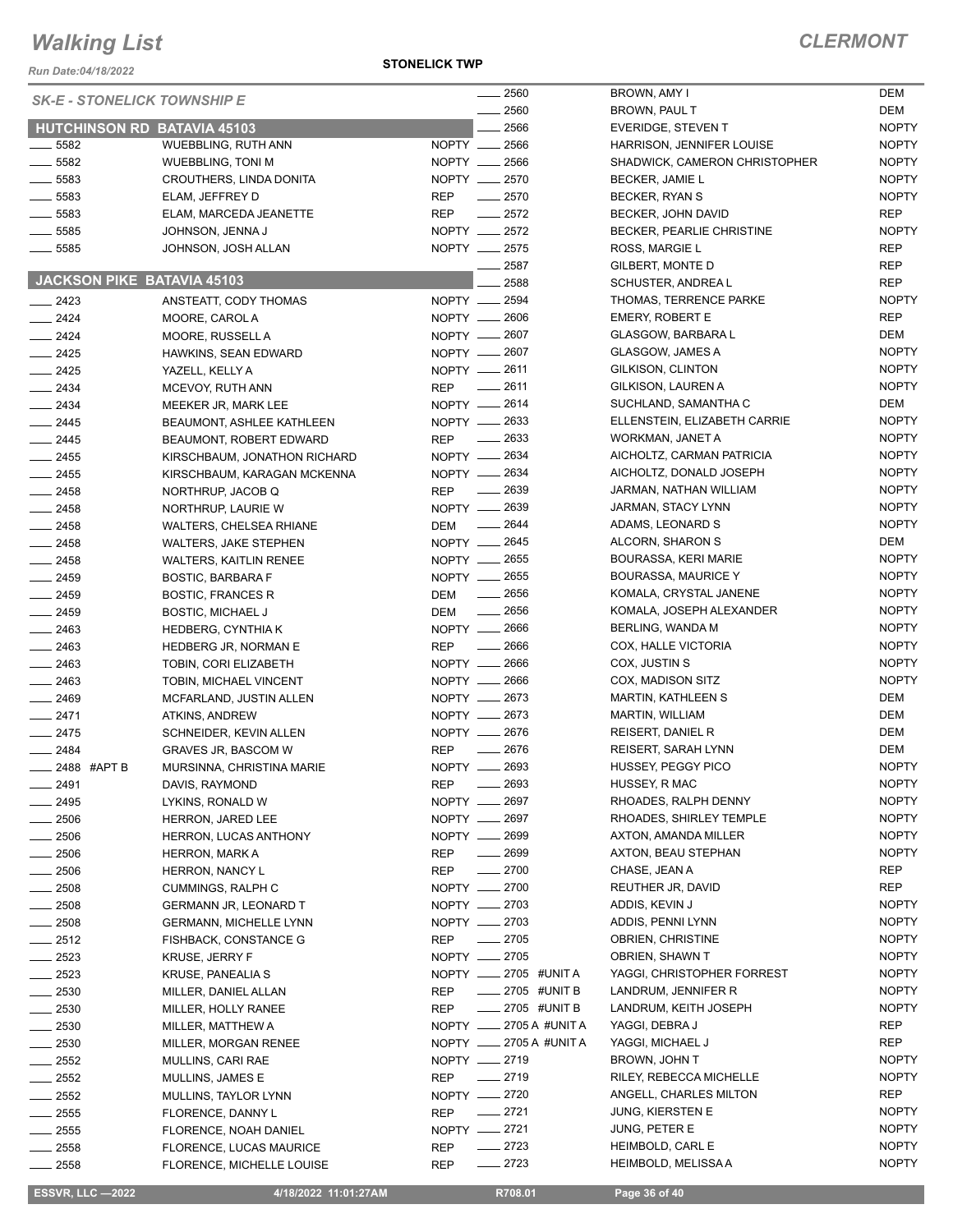*Run Date:04/18/2022*

#### **STONELICK TWP**

| <b>SK-E - STONELICK TOWNSHIP E</b><br>$-4456$<br>DEM<br>SCHNEGELSBERGER II, THOMAS W<br>$-4456$<br>DEM<br>SCHNEGELSBERGER III, THOMAS WES<br>JACKSON PIKE BATAVIA 45103<br><b>NOPTY</b><br>NOPTY -4463<br>STEPHENSON, KAREN B<br>____ 2727 #APT 445<br>ROY, LEON K<br>_____ 2727 #APT 445<br><b>NOPTY</b><br>ROY, LINDA K<br><b>MONTEREY RD BATAVIA 45103</b><br>$\frac{1}{2732}$<br><b>REP</b><br>MURRAY, JOHN FREDRICK<br><b>NOPTY</b><br>$-2833$<br>TIDWELL, BARBARA J<br>$\frac{2732}{2}$<br><b>REP</b><br>MURRAY, TAMMY MARIE<br>$-2833$<br>TIDWELL, DAVID<br><b>NOPTY</b><br>$-2734$<br><b>REP</b><br>TEETOR, GARY MICHAEL<br>NOPTY - 2851<br><b>NOPTY</b><br>CROWLEY, KIMBERLY K<br>$-2741$<br>FRITZ, HALEY MELISSA<br>NOPTY __ 2851<br><b>NOPTY</b><br>$-2742$<br>CROWLEY, ROBERT P<br>BARTOW, BETHANY JO<br>NOPTY - 2851<br><b>NOPTY</b><br>CROWLEY, SYDNEY R<br>$\frac{1}{2742}$<br><b>BARTOW, STEPHEN M</b><br><b>NOPTY</b><br>NOPTY - 2879<br>FOEBAR, MATT C<br>$-2743$<br>WILLEY, DIANA SUE<br>$-2883$<br><b>NOPTY</b><br>$-2745$<br><b>REP</b><br>LASHELLE, HANNI<br>COOPER, BRENDA L<br>$\frac{2883}{2}$<br><b>NOPTY</b><br>LASHELLE, WILLIAM DAVID<br><b>REP</b><br>$-2745$<br>COOPER, JOHN D<br>$- 2887$<br><b>NOPTY</b><br><b>DEM</b><br>QUIRE, SHEENA M<br>$-2750$<br>WERTH, JOSEPH J<br><b>DEM</b><br>$-2750$<br>WERTH, LINDA L<br>NOPTY NEWTONSVILLE HUTCHINSON RD BATAVIA 45103<br>$-2756$<br><b>BAKER, CHRIS A</b><br><b>NOPTY</b><br>$-2756$<br>NOPTY __ 5324<br>BAKER, DESILI R<br><b>BAILEY, BARBARA S</b><br>$-2756$<br>NOPTY __ 5324<br><b>NOPTY</b><br><b>BAILEY, WALTER C</b><br>BAKER, KYLIE<br>$-2776$<br>NOPTY __ 5328<br><b>REP</b><br>WALLER, ERIN CATHERINE<br>CARWELL, JAMES WALLACE<br>NOPTY __ 5328<br><b>REP</b><br>$-2776$<br>CARWELL, LETITIA L<br>WALLER, MARK W<br>$-2776$<br>NOPTY __ 5344<br><b>NOPTY</b><br>WALLER, MARK W<br>STROTMAN, JAMES LEE<br>$-2776$<br>NOPTY __ 5348<br>DEM<br><b>WALLER, SARA NICOLE</b><br>ROSSELOT, MONICA S<br><b>REP</b><br>NOPTY __ 5348<br>$-2776$<br>ROSSELOT, THOMAS C<br>WALLER, THEADUS R<br>5356<br><b>REP</b><br>SMITH, BRUCE LLOYD<br>JOHNTOWN RD BATAVIA 45103<br>5356<br><b>REP</b><br>SMITH, MARCEDA K<br>NOPTY __ 5373<br><b>REP</b><br>HILL, STEPHEN M<br>$-2475$<br>PELL, WILLIAM J<br><b>REP</b><br>$\frac{1}{2}$ 5373<br>HILL, SUSAN R<br>$-2485$<br><b>REP</b><br>WEST, STEPHEN M<br><b>NOPTY</b><br>NOPTY -6379<br><b>GRIM, JAMES P</b><br>$\frac{2494}{5}$<br>MATTHEWS, KATHERINE ROSE<br>NOPTY -6383<br><b>NOPTY</b><br><b>FRISBY, KATHY S</b><br>$-2494$<br>MATTHEWS, MICHAEL TIMOTHY<br><b>NOPTY</b><br>NOPTY __ 5383<br>FRISBY, LAWRENCE DOUGLAS<br>$-2497$<br>WOOD JR, ALLEN F<br>NOPTY -6383<br><b>NOPTY</b><br>FRISBY, LAWRENCE TRACY<br>$-2497$<br>WOOD, BAILEY MARIE<br>NOPTY -6386<br><b>NOPTY</b><br>HILL, JANET FAYE<br>$-2497$<br>WOOD, RACHEL P<br><b>REP</b><br>NOPTY -6485<br>FOX, ALETHA F<br>$-2497$<br>WOOD, SAMUEL THEODORE<br><b>REP</b><br>NOPTY __ 5517<br><b>JOHNSON, JOHN J</b><br>$-2517$<br>MEADE, DANNY J<br><b>REP</b><br>NOPTY __ 5517<br>JOHNSON, REBECCA J<br>$-2525$<br><b>HIGGINS, LAUREN ELISE</b><br><b>REP</b><br>$-2525$<br>NOPTY __ 5527<br>SWINSON, CAROLYN S<br>HIGGINS, LINDSAY ELIZABETH<br>NOPTY __ 5527<br><b>REP</b><br>SWINSON, MER R<br>$\frac{1}{2525}$<br>HIGGINS JR, RICHARD C<br><b>REP</b><br>5535<br><b>WEBB, MARCIA ANN</b><br>$-2525$<br><b>REP</b><br>HIGGINS, SARAH L<br>5535<br><b>REP</b><br>NOPTY -<br>WEBB, MICHAEL LOYD<br>2530<br>ANSPACH, KELLY JEAN<br><b>NOPTY</b><br>$\equiv$ 5536<br>CROW, BRIAN W<br>2530<br>ANSPACH, MATTHEW DAVID<br>REP<br>$-5536$<br><b>NOPTY</b><br>CROW, KARI LYNN<br>2535<br><b>REP</b><br>ANSPACH, DAVID H<br>$- 5570$<br><b>NOPTY</b><br>HOUSH, KEVIN J<br>2535<br><b>REP</b><br>ANSPACH, PAMELA J<br>DEM<br>$\frac{1}{2}$ 5575<br>HALEY, NANCY A<br>2546<br><b>REP</b><br>SMITH, STEPHEN D<br>DEM<br>$\frac{1}{2}$ 5575<br>HALEY, RICHARD D<br>2546<br>SMITH, VICKI L<br>REP<br>5590<br>DEM<br>WIEDERHOLD, LORI CLARK<br>JONES LN BATAVIA 45103<br>5590<br>DEM<br><b>WIEDERHOLD, THOMAS C</b><br><b>NOPTY</b><br>$\frac{1}{2}$ 5593<br>LEONHARTSBERGER, LAURA B<br>REP<br>— 1600<br>JOHNSON, FRANKLIN L<br>$\frac{1}{2}$ 5593<br>LEONHARTSBERGER, SARA JEANE<br><b>NOPTY</b><br>$-1600$<br><b>DEM</b><br>JOHNSON, JEFFREY HUNTER<br>$\frac{1}{2}$ 5594<br><b>NOPTY</b><br>TIDWELL, JOSHUA DAVID<br>$-1600$<br>REP<br>JOHNSON, LISA K<br><b>NOPTY</b><br>_ 5594<br>TIDWELL, KATIE SCARLETT<br>$NOPTY -$<br>_ 1602<br>DORSEY, TRAVIS J<br><b>REP</b><br><b>BURKE, BRENDA C</b><br>NOPTY - 5595<br>$-1604$<br>GILBERT, DAVID MONTE<br><b>REP</b><br>$\frac{1}{2}$ 5595<br><b>BURKE, WENDELL R</b><br><b>REP</b><br>__ 1604<br>GILBERT, KATHERINE A<br><b>NOPTY</b><br>$- 1604$<br>GILBERT, KYLE DALE<br><b>QUAIL RIDGE RD BATAVIA 45103</b><br>KIMBERLY LN BATAVIA 45103<br>$- 1200$<br>BOOZE, ASHLEY J<br><b>REP</b><br>NOPTY - 1200<br>BOOZE, DAVID R<br>REP<br>4440<br>WOLFGANG, AMANDA GRACE<br><b>REP</b><br>NOPTY - 1235<br>DECATUR, MARY A<br>4440<br><b>WOLFGANG, MATTHEW ROBERT</b><br>NOPTY - 1235<br><b>REP</b><br>DECATUR, ROBERT J<br>4450<br>SMITH, JAMES C<br>NOPTY - 1235<br>NEIDICH, ASHLEY E<br><b>NOPTY</b><br>- 4450<br>SMITH, MARY E<br>$- 1325$<br>DEM<br>SUTTSCHENKO, ANATOLE A<br>4456<br>DEM<br>SCHNEGELSBERGER, ALEX RYAN<br>$\frac{1}{2}$ 1325<br>SUTTSCHENKO, MARY D<br>DEM<br>DEM<br>4456<br>SCHNEGELSBERGER, LAUREN NICOLE<br>$- 1380$<br><b>REP</b><br>KLAHS, PHYLLIS<br><b>ESSVR, LLC -2022</b><br>4/18/2022 11:01:27AM<br>R708.01<br>Page 37 of 40 |  | $-4456$ | SCHNEGELSBERGER, MELISSA ANN | DEM |
|-----------------------------------------------------------------------------------------------------------------------------------------------------------------------------------------------------------------------------------------------------------------------------------------------------------------------------------------------------------------------------------------------------------------------------------------------------------------------------------------------------------------------------------------------------------------------------------------------------------------------------------------------------------------------------------------------------------------------------------------------------------------------------------------------------------------------------------------------------------------------------------------------------------------------------------------------------------------------------------------------------------------------------------------------------------------------------------------------------------------------------------------------------------------------------------------------------------------------------------------------------------------------------------------------------------------------------------------------------------------------------------------------------------------------------------------------------------------------------------------------------------------------------------------------------------------------------------------------------------------------------------------------------------------------------------------------------------------------------------------------------------------------------------------------------------------------------------------------------------------------------------------------------------------------------------------------------------------------------------------------------------------------------------------------------------------------------------------------------------------------------------------------------------------------------------------------------------------------------------------------------------------------------------------------------------------------------------------------------------------------------------------------------------------------------------------------------------------------------------------------------------------------------------------------------------------------------------------------------------------------------------------------------------------------------------------------------------------------------------------------------------------------------------------------------------------------------------------------------------------------------------------------------------------------------------------------------------------------------------------------------------------------------------------------------------------------------------------------------------------------------------------------------------------------------------------------------------------------------------------------------------------------------------------------------------------------------------------------------------------------------------------------------------------------------------------------------------------------------------------------------------------------------------------------------------------------------------------------------------------------------------------------------------------------------------------------------------------------------------------------------------------------------------------------------------------------------------------------------------------------------------------------------------------------------------------------------------------------------------------------------------------------------------------------------------------------------------------------------------------------------------------------------------------------------------------------------------------------------------------------------------------------------------------------------------------------------------------------------------------------------------------------------------------------------------------------------------------------------------------------------------------------------------------------------------------------------------------------------------------------------------------------------------------------------------------------------------------------------------------------------------------------------------------------------------------------------------------------------------------------------------------------------------------------------------------------------------------------------------------------------------------------------------------------------------------------------------------------------------------------------------------------------------------------------------------------------------------------------------------------------------------------------------------------------------------------------------------------------------------------------------------------------------------------------------------------------------------------------------------------------------------------------------------------------------------------------------|--|---------|------------------------------|-----|
|                                                                                                                                                                                                                                                                                                                                                                                                                                                                                                                                                                                                                                                                                                                                                                                                                                                                                                                                                                                                                                                                                                                                                                                                                                                                                                                                                                                                                                                                                                                                                                                                                                                                                                                                                                                                                                                                                                                                                                                                                                                                                                                                                                                                                                                                                                                                                                                                                                                                                                                                                                                                                                                                                                                                                                                                                                                                                                                                                                                                                                                                                                                                                                                                                                                                                                                                                                                                                                                                                                                                                                                                                                                                                                                                                                                                                                                                                                                                                                                                                                                                                                                                                                                                                                                                                                                                                                                                                                                                                                                                                                                                                                                                                                                                                                                                                                                                                                                                                                                                                                                                                                                                                                                                                                                                                                                                                                                                                                                                                                                                                                                   |  |         |                              |     |
|                                                                                                                                                                                                                                                                                                                                                                                                                                                                                                                                                                                                                                                                                                                                                                                                                                                                                                                                                                                                                                                                                                                                                                                                                                                                                                                                                                                                                                                                                                                                                                                                                                                                                                                                                                                                                                                                                                                                                                                                                                                                                                                                                                                                                                                                                                                                                                                                                                                                                                                                                                                                                                                                                                                                                                                                                                                                                                                                                                                                                                                                                                                                                                                                                                                                                                                                                                                                                                                                                                                                                                                                                                                                                                                                                                                                                                                                                                                                                                                                                                                                                                                                                                                                                                                                                                                                                                                                                                                                                                                                                                                                                                                                                                                                                                                                                                                                                                                                                                                                                                                                                                                                                                                                                                                                                                                                                                                                                                                                                                                                                                                   |  |         |                              |     |
|                                                                                                                                                                                                                                                                                                                                                                                                                                                                                                                                                                                                                                                                                                                                                                                                                                                                                                                                                                                                                                                                                                                                                                                                                                                                                                                                                                                                                                                                                                                                                                                                                                                                                                                                                                                                                                                                                                                                                                                                                                                                                                                                                                                                                                                                                                                                                                                                                                                                                                                                                                                                                                                                                                                                                                                                                                                                                                                                                                                                                                                                                                                                                                                                                                                                                                                                                                                                                                                                                                                                                                                                                                                                                                                                                                                                                                                                                                                                                                                                                                                                                                                                                                                                                                                                                                                                                                                                                                                                                                                                                                                                                                                                                                                                                                                                                                                                                                                                                                                                                                                                                                                                                                                                                                                                                                                                                                                                                                                                                                                                                                                   |  |         |                              |     |
|                                                                                                                                                                                                                                                                                                                                                                                                                                                                                                                                                                                                                                                                                                                                                                                                                                                                                                                                                                                                                                                                                                                                                                                                                                                                                                                                                                                                                                                                                                                                                                                                                                                                                                                                                                                                                                                                                                                                                                                                                                                                                                                                                                                                                                                                                                                                                                                                                                                                                                                                                                                                                                                                                                                                                                                                                                                                                                                                                                                                                                                                                                                                                                                                                                                                                                                                                                                                                                                                                                                                                                                                                                                                                                                                                                                                                                                                                                                                                                                                                                                                                                                                                                                                                                                                                                                                                                                                                                                                                                                                                                                                                                                                                                                                                                                                                                                                                                                                                                                                                                                                                                                                                                                                                                                                                                                                                                                                                                                                                                                                                                                   |  |         |                              |     |
|                                                                                                                                                                                                                                                                                                                                                                                                                                                                                                                                                                                                                                                                                                                                                                                                                                                                                                                                                                                                                                                                                                                                                                                                                                                                                                                                                                                                                                                                                                                                                                                                                                                                                                                                                                                                                                                                                                                                                                                                                                                                                                                                                                                                                                                                                                                                                                                                                                                                                                                                                                                                                                                                                                                                                                                                                                                                                                                                                                                                                                                                                                                                                                                                                                                                                                                                                                                                                                                                                                                                                                                                                                                                                                                                                                                                                                                                                                                                                                                                                                                                                                                                                                                                                                                                                                                                                                                                                                                                                                                                                                                                                                                                                                                                                                                                                                                                                                                                                                                                                                                                                                                                                                                                                                                                                                                                                                                                                                                                                                                                                                                   |  |         |                              |     |
|                                                                                                                                                                                                                                                                                                                                                                                                                                                                                                                                                                                                                                                                                                                                                                                                                                                                                                                                                                                                                                                                                                                                                                                                                                                                                                                                                                                                                                                                                                                                                                                                                                                                                                                                                                                                                                                                                                                                                                                                                                                                                                                                                                                                                                                                                                                                                                                                                                                                                                                                                                                                                                                                                                                                                                                                                                                                                                                                                                                                                                                                                                                                                                                                                                                                                                                                                                                                                                                                                                                                                                                                                                                                                                                                                                                                                                                                                                                                                                                                                                                                                                                                                                                                                                                                                                                                                                                                                                                                                                                                                                                                                                                                                                                                                                                                                                                                                                                                                                                                                                                                                                                                                                                                                                                                                                                                                                                                                                                                                                                                                                                   |  |         |                              |     |
|                                                                                                                                                                                                                                                                                                                                                                                                                                                                                                                                                                                                                                                                                                                                                                                                                                                                                                                                                                                                                                                                                                                                                                                                                                                                                                                                                                                                                                                                                                                                                                                                                                                                                                                                                                                                                                                                                                                                                                                                                                                                                                                                                                                                                                                                                                                                                                                                                                                                                                                                                                                                                                                                                                                                                                                                                                                                                                                                                                                                                                                                                                                                                                                                                                                                                                                                                                                                                                                                                                                                                                                                                                                                                                                                                                                                                                                                                                                                                                                                                                                                                                                                                                                                                                                                                                                                                                                                                                                                                                                                                                                                                                                                                                                                                                                                                                                                                                                                                                                                                                                                                                                                                                                                                                                                                                                                                                                                                                                                                                                                                                                   |  |         |                              |     |
|                                                                                                                                                                                                                                                                                                                                                                                                                                                                                                                                                                                                                                                                                                                                                                                                                                                                                                                                                                                                                                                                                                                                                                                                                                                                                                                                                                                                                                                                                                                                                                                                                                                                                                                                                                                                                                                                                                                                                                                                                                                                                                                                                                                                                                                                                                                                                                                                                                                                                                                                                                                                                                                                                                                                                                                                                                                                                                                                                                                                                                                                                                                                                                                                                                                                                                                                                                                                                                                                                                                                                                                                                                                                                                                                                                                                                                                                                                                                                                                                                                                                                                                                                                                                                                                                                                                                                                                                                                                                                                                                                                                                                                                                                                                                                                                                                                                                                                                                                                                                                                                                                                                                                                                                                                                                                                                                                                                                                                                                                                                                                                                   |  |         |                              |     |
|                                                                                                                                                                                                                                                                                                                                                                                                                                                                                                                                                                                                                                                                                                                                                                                                                                                                                                                                                                                                                                                                                                                                                                                                                                                                                                                                                                                                                                                                                                                                                                                                                                                                                                                                                                                                                                                                                                                                                                                                                                                                                                                                                                                                                                                                                                                                                                                                                                                                                                                                                                                                                                                                                                                                                                                                                                                                                                                                                                                                                                                                                                                                                                                                                                                                                                                                                                                                                                                                                                                                                                                                                                                                                                                                                                                                                                                                                                                                                                                                                                                                                                                                                                                                                                                                                                                                                                                                                                                                                                                                                                                                                                                                                                                                                                                                                                                                                                                                                                                                                                                                                                                                                                                                                                                                                                                                                                                                                                                                                                                                                                                   |  |         |                              |     |
|                                                                                                                                                                                                                                                                                                                                                                                                                                                                                                                                                                                                                                                                                                                                                                                                                                                                                                                                                                                                                                                                                                                                                                                                                                                                                                                                                                                                                                                                                                                                                                                                                                                                                                                                                                                                                                                                                                                                                                                                                                                                                                                                                                                                                                                                                                                                                                                                                                                                                                                                                                                                                                                                                                                                                                                                                                                                                                                                                                                                                                                                                                                                                                                                                                                                                                                                                                                                                                                                                                                                                                                                                                                                                                                                                                                                                                                                                                                                                                                                                                                                                                                                                                                                                                                                                                                                                                                                                                                                                                                                                                                                                                                                                                                                                                                                                                                                                                                                                                                                                                                                                                                                                                                                                                                                                                                                                                                                                                                                                                                                                                                   |  |         |                              |     |
|                                                                                                                                                                                                                                                                                                                                                                                                                                                                                                                                                                                                                                                                                                                                                                                                                                                                                                                                                                                                                                                                                                                                                                                                                                                                                                                                                                                                                                                                                                                                                                                                                                                                                                                                                                                                                                                                                                                                                                                                                                                                                                                                                                                                                                                                                                                                                                                                                                                                                                                                                                                                                                                                                                                                                                                                                                                                                                                                                                                                                                                                                                                                                                                                                                                                                                                                                                                                                                                                                                                                                                                                                                                                                                                                                                                                                                                                                                                                                                                                                                                                                                                                                                                                                                                                                                                                                                                                                                                                                                                                                                                                                                                                                                                                                                                                                                                                                                                                                                                                                                                                                                                                                                                                                                                                                                                                                                                                                                                                                                                                                                                   |  |         |                              |     |
|                                                                                                                                                                                                                                                                                                                                                                                                                                                                                                                                                                                                                                                                                                                                                                                                                                                                                                                                                                                                                                                                                                                                                                                                                                                                                                                                                                                                                                                                                                                                                                                                                                                                                                                                                                                                                                                                                                                                                                                                                                                                                                                                                                                                                                                                                                                                                                                                                                                                                                                                                                                                                                                                                                                                                                                                                                                                                                                                                                                                                                                                                                                                                                                                                                                                                                                                                                                                                                                                                                                                                                                                                                                                                                                                                                                                                                                                                                                                                                                                                                                                                                                                                                                                                                                                                                                                                                                                                                                                                                                                                                                                                                                                                                                                                                                                                                                                                                                                                                                                                                                                                                                                                                                                                                                                                                                                                                                                                                                                                                                                                                                   |  |         |                              |     |
|                                                                                                                                                                                                                                                                                                                                                                                                                                                                                                                                                                                                                                                                                                                                                                                                                                                                                                                                                                                                                                                                                                                                                                                                                                                                                                                                                                                                                                                                                                                                                                                                                                                                                                                                                                                                                                                                                                                                                                                                                                                                                                                                                                                                                                                                                                                                                                                                                                                                                                                                                                                                                                                                                                                                                                                                                                                                                                                                                                                                                                                                                                                                                                                                                                                                                                                                                                                                                                                                                                                                                                                                                                                                                                                                                                                                                                                                                                                                                                                                                                                                                                                                                                                                                                                                                                                                                                                                                                                                                                                                                                                                                                                                                                                                                                                                                                                                                                                                                                                                                                                                                                                                                                                                                                                                                                                                                                                                                                                                                                                                                                                   |  |         |                              |     |
|                                                                                                                                                                                                                                                                                                                                                                                                                                                                                                                                                                                                                                                                                                                                                                                                                                                                                                                                                                                                                                                                                                                                                                                                                                                                                                                                                                                                                                                                                                                                                                                                                                                                                                                                                                                                                                                                                                                                                                                                                                                                                                                                                                                                                                                                                                                                                                                                                                                                                                                                                                                                                                                                                                                                                                                                                                                                                                                                                                                                                                                                                                                                                                                                                                                                                                                                                                                                                                                                                                                                                                                                                                                                                                                                                                                                                                                                                                                                                                                                                                                                                                                                                                                                                                                                                                                                                                                                                                                                                                                                                                                                                                                                                                                                                                                                                                                                                                                                                                                                                                                                                                                                                                                                                                                                                                                                                                                                                                                                                                                                                                                   |  |         |                              |     |
|                                                                                                                                                                                                                                                                                                                                                                                                                                                                                                                                                                                                                                                                                                                                                                                                                                                                                                                                                                                                                                                                                                                                                                                                                                                                                                                                                                                                                                                                                                                                                                                                                                                                                                                                                                                                                                                                                                                                                                                                                                                                                                                                                                                                                                                                                                                                                                                                                                                                                                                                                                                                                                                                                                                                                                                                                                                                                                                                                                                                                                                                                                                                                                                                                                                                                                                                                                                                                                                                                                                                                                                                                                                                                                                                                                                                                                                                                                                                                                                                                                                                                                                                                                                                                                                                                                                                                                                                                                                                                                                                                                                                                                                                                                                                                                                                                                                                                                                                                                                                                                                                                                                                                                                                                                                                                                                                                                                                                                                                                                                                                                                   |  |         |                              |     |
|                                                                                                                                                                                                                                                                                                                                                                                                                                                                                                                                                                                                                                                                                                                                                                                                                                                                                                                                                                                                                                                                                                                                                                                                                                                                                                                                                                                                                                                                                                                                                                                                                                                                                                                                                                                                                                                                                                                                                                                                                                                                                                                                                                                                                                                                                                                                                                                                                                                                                                                                                                                                                                                                                                                                                                                                                                                                                                                                                                                                                                                                                                                                                                                                                                                                                                                                                                                                                                                                                                                                                                                                                                                                                                                                                                                                                                                                                                                                                                                                                                                                                                                                                                                                                                                                                                                                                                                                                                                                                                                                                                                                                                                                                                                                                                                                                                                                                                                                                                                                                                                                                                                                                                                                                                                                                                                                                                                                                                                                                                                                                                                   |  |         |                              |     |
|                                                                                                                                                                                                                                                                                                                                                                                                                                                                                                                                                                                                                                                                                                                                                                                                                                                                                                                                                                                                                                                                                                                                                                                                                                                                                                                                                                                                                                                                                                                                                                                                                                                                                                                                                                                                                                                                                                                                                                                                                                                                                                                                                                                                                                                                                                                                                                                                                                                                                                                                                                                                                                                                                                                                                                                                                                                                                                                                                                                                                                                                                                                                                                                                                                                                                                                                                                                                                                                                                                                                                                                                                                                                                                                                                                                                                                                                                                                                                                                                                                                                                                                                                                                                                                                                                                                                                                                                                                                                                                                                                                                                                                                                                                                                                                                                                                                                                                                                                                                                                                                                                                                                                                                                                                                                                                                                                                                                                                                                                                                                                                                   |  |         |                              |     |
|                                                                                                                                                                                                                                                                                                                                                                                                                                                                                                                                                                                                                                                                                                                                                                                                                                                                                                                                                                                                                                                                                                                                                                                                                                                                                                                                                                                                                                                                                                                                                                                                                                                                                                                                                                                                                                                                                                                                                                                                                                                                                                                                                                                                                                                                                                                                                                                                                                                                                                                                                                                                                                                                                                                                                                                                                                                                                                                                                                                                                                                                                                                                                                                                                                                                                                                                                                                                                                                                                                                                                                                                                                                                                                                                                                                                                                                                                                                                                                                                                                                                                                                                                                                                                                                                                                                                                                                                                                                                                                                                                                                                                                                                                                                                                                                                                                                                                                                                                                                                                                                                                                                                                                                                                                                                                                                                                                                                                                                                                                                                                                                   |  |         |                              |     |
|                                                                                                                                                                                                                                                                                                                                                                                                                                                                                                                                                                                                                                                                                                                                                                                                                                                                                                                                                                                                                                                                                                                                                                                                                                                                                                                                                                                                                                                                                                                                                                                                                                                                                                                                                                                                                                                                                                                                                                                                                                                                                                                                                                                                                                                                                                                                                                                                                                                                                                                                                                                                                                                                                                                                                                                                                                                                                                                                                                                                                                                                                                                                                                                                                                                                                                                                                                                                                                                                                                                                                                                                                                                                                                                                                                                                                                                                                                                                                                                                                                                                                                                                                                                                                                                                                                                                                                                                                                                                                                                                                                                                                                                                                                                                                                                                                                                                                                                                                                                                                                                                                                                                                                                                                                                                                                                                                                                                                                                                                                                                                                                   |  |         |                              |     |
|                                                                                                                                                                                                                                                                                                                                                                                                                                                                                                                                                                                                                                                                                                                                                                                                                                                                                                                                                                                                                                                                                                                                                                                                                                                                                                                                                                                                                                                                                                                                                                                                                                                                                                                                                                                                                                                                                                                                                                                                                                                                                                                                                                                                                                                                                                                                                                                                                                                                                                                                                                                                                                                                                                                                                                                                                                                                                                                                                                                                                                                                                                                                                                                                                                                                                                                                                                                                                                                                                                                                                                                                                                                                                                                                                                                                                                                                                                                                                                                                                                                                                                                                                                                                                                                                                                                                                                                                                                                                                                                                                                                                                                                                                                                                                                                                                                                                                                                                                                                                                                                                                                                                                                                                                                                                                                                                                                                                                                                                                                                                                                                   |  |         |                              |     |
|                                                                                                                                                                                                                                                                                                                                                                                                                                                                                                                                                                                                                                                                                                                                                                                                                                                                                                                                                                                                                                                                                                                                                                                                                                                                                                                                                                                                                                                                                                                                                                                                                                                                                                                                                                                                                                                                                                                                                                                                                                                                                                                                                                                                                                                                                                                                                                                                                                                                                                                                                                                                                                                                                                                                                                                                                                                                                                                                                                                                                                                                                                                                                                                                                                                                                                                                                                                                                                                                                                                                                                                                                                                                                                                                                                                                                                                                                                                                                                                                                                                                                                                                                                                                                                                                                                                                                                                                                                                                                                                                                                                                                                                                                                                                                                                                                                                                                                                                                                                                                                                                                                                                                                                                                                                                                                                                                                                                                                                                                                                                                                                   |  |         |                              |     |
|                                                                                                                                                                                                                                                                                                                                                                                                                                                                                                                                                                                                                                                                                                                                                                                                                                                                                                                                                                                                                                                                                                                                                                                                                                                                                                                                                                                                                                                                                                                                                                                                                                                                                                                                                                                                                                                                                                                                                                                                                                                                                                                                                                                                                                                                                                                                                                                                                                                                                                                                                                                                                                                                                                                                                                                                                                                                                                                                                                                                                                                                                                                                                                                                                                                                                                                                                                                                                                                                                                                                                                                                                                                                                                                                                                                                                                                                                                                                                                                                                                                                                                                                                                                                                                                                                                                                                                                                                                                                                                                                                                                                                                                                                                                                                                                                                                                                                                                                                                                                                                                                                                                                                                                                                                                                                                                                                                                                                                                                                                                                                                                   |  |         |                              |     |
|                                                                                                                                                                                                                                                                                                                                                                                                                                                                                                                                                                                                                                                                                                                                                                                                                                                                                                                                                                                                                                                                                                                                                                                                                                                                                                                                                                                                                                                                                                                                                                                                                                                                                                                                                                                                                                                                                                                                                                                                                                                                                                                                                                                                                                                                                                                                                                                                                                                                                                                                                                                                                                                                                                                                                                                                                                                                                                                                                                                                                                                                                                                                                                                                                                                                                                                                                                                                                                                                                                                                                                                                                                                                                                                                                                                                                                                                                                                                                                                                                                                                                                                                                                                                                                                                                                                                                                                                                                                                                                                                                                                                                                                                                                                                                                                                                                                                                                                                                                                                                                                                                                                                                                                                                                                                                                                                                                                                                                                                                                                                                                                   |  |         |                              |     |
|                                                                                                                                                                                                                                                                                                                                                                                                                                                                                                                                                                                                                                                                                                                                                                                                                                                                                                                                                                                                                                                                                                                                                                                                                                                                                                                                                                                                                                                                                                                                                                                                                                                                                                                                                                                                                                                                                                                                                                                                                                                                                                                                                                                                                                                                                                                                                                                                                                                                                                                                                                                                                                                                                                                                                                                                                                                                                                                                                                                                                                                                                                                                                                                                                                                                                                                                                                                                                                                                                                                                                                                                                                                                                                                                                                                                                                                                                                                                                                                                                                                                                                                                                                                                                                                                                                                                                                                                                                                                                                                                                                                                                                                                                                                                                                                                                                                                                                                                                                                                                                                                                                                                                                                                                                                                                                                                                                                                                                                                                                                                                                                   |  |         |                              |     |
|                                                                                                                                                                                                                                                                                                                                                                                                                                                                                                                                                                                                                                                                                                                                                                                                                                                                                                                                                                                                                                                                                                                                                                                                                                                                                                                                                                                                                                                                                                                                                                                                                                                                                                                                                                                                                                                                                                                                                                                                                                                                                                                                                                                                                                                                                                                                                                                                                                                                                                                                                                                                                                                                                                                                                                                                                                                                                                                                                                                                                                                                                                                                                                                                                                                                                                                                                                                                                                                                                                                                                                                                                                                                                                                                                                                                                                                                                                                                                                                                                                                                                                                                                                                                                                                                                                                                                                                                                                                                                                                                                                                                                                                                                                                                                                                                                                                                                                                                                                                                                                                                                                                                                                                                                                                                                                                                                                                                                                                                                                                                                                                   |  |         |                              |     |
|                                                                                                                                                                                                                                                                                                                                                                                                                                                                                                                                                                                                                                                                                                                                                                                                                                                                                                                                                                                                                                                                                                                                                                                                                                                                                                                                                                                                                                                                                                                                                                                                                                                                                                                                                                                                                                                                                                                                                                                                                                                                                                                                                                                                                                                                                                                                                                                                                                                                                                                                                                                                                                                                                                                                                                                                                                                                                                                                                                                                                                                                                                                                                                                                                                                                                                                                                                                                                                                                                                                                                                                                                                                                                                                                                                                                                                                                                                                                                                                                                                                                                                                                                                                                                                                                                                                                                                                                                                                                                                                                                                                                                                                                                                                                                                                                                                                                                                                                                                                                                                                                                                                                                                                                                                                                                                                                                                                                                                                                                                                                                                                   |  |         |                              |     |
|                                                                                                                                                                                                                                                                                                                                                                                                                                                                                                                                                                                                                                                                                                                                                                                                                                                                                                                                                                                                                                                                                                                                                                                                                                                                                                                                                                                                                                                                                                                                                                                                                                                                                                                                                                                                                                                                                                                                                                                                                                                                                                                                                                                                                                                                                                                                                                                                                                                                                                                                                                                                                                                                                                                                                                                                                                                                                                                                                                                                                                                                                                                                                                                                                                                                                                                                                                                                                                                                                                                                                                                                                                                                                                                                                                                                                                                                                                                                                                                                                                                                                                                                                                                                                                                                                                                                                                                                                                                                                                                                                                                                                                                                                                                                                                                                                                                                                                                                                                                                                                                                                                                                                                                                                                                                                                                                                                                                                                                                                                                                                                                   |  |         |                              |     |
|                                                                                                                                                                                                                                                                                                                                                                                                                                                                                                                                                                                                                                                                                                                                                                                                                                                                                                                                                                                                                                                                                                                                                                                                                                                                                                                                                                                                                                                                                                                                                                                                                                                                                                                                                                                                                                                                                                                                                                                                                                                                                                                                                                                                                                                                                                                                                                                                                                                                                                                                                                                                                                                                                                                                                                                                                                                                                                                                                                                                                                                                                                                                                                                                                                                                                                                                                                                                                                                                                                                                                                                                                                                                                                                                                                                                                                                                                                                                                                                                                                                                                                                                                                                                                                                                                                                                                                                                                                                                                                                                                                                                                                                                                                                                                                                                                                                                                                                                                                                                                                                                                                                                                                                                                                                                                                                                                                                                                                                                                                                                                                                   |  |         |                              |     |
|                                                                                                                                                                                                                                                                                                                                                                                                                                                                                                                                                                                                                                                                                                                                                                                                                                                                                                                                                                                                                                                                                                                                                                                                                                                                                                                                                                                                                                                                                                                                                                                                                                                                                                                                                                                                                                                                                                                                                                                                                                                                                                                                                                                                                                                                                                                                                                                                                                                                                                                                                                                                                                                                                                                                                                                                                                                                                                                                                                                                                                                                                                                                                                                                                                                                                                                                                                                                                                                                                                                                                                                                                                                                                                                                                                                                                                                                                                                                                                                                                                                                                                                                                                                                                                                                                                                                                                                                                                                                                                                                                                                                                                                                                                                                                                                                                                                                                                                                                                                                                                                                                                                                                                                                                                                                                                                                                                                                                                                                                                                                                                                   |  |         |                              |     |
|                                                                                                                                                                                                                                                                                                                                                                                                                                                                                                                                                                                                                                                                                                                                                                                                                                                                                                                                                                                                                                                                                                                                                                                                                                                                                                                                                                                                                                                                                                                                                                                                                                                                                                                                                                                                                                                                                                                                                                                                                                                                                                                                                                                                                                                                                                                                                                                                                                                                                                                                                                                                                                                                                                                                                                                                                                                                                                                                                                                                                                                                                                                                                                                                                                                                                                                                                                                                                                                                                                                                                                                                                                                                                                                                                                                                                                                                                                                                                                                                                                                                                                                                                                                                                                                                                                                                                                                                                                                                                                                                                                                                                                                                                                                                                                                                                                                                                                                                                                                                                                                                                                                                                                                                                                                                                                                                                                                                                                                                                                                                                                                   |  |         |                              |     |
|                                                                                                                                                                                                                                                                                                                                                                                                                                                                                                                                                                                                                                                                                                                                                                                                                                                                                                                                                                                                                                                                                                                                                                                                                                                                                                                                                                                                                                                                                                                                                                                                                                                                                                                                                                                                                                                                                                                                                                                                                                                                                                                                                                                                                                                                                                                                                                                                                                                                                                                                                                                                                                                                                                                                                                                                                                                                                                                                                                                                                                                                                                                                                                                                                                                                                                                                                                                                                                                                                                                                                                                                                                                                                                                                                                                                                                                                                                                                                                                                                                                                                                                                                                                                                                                                                                                                                                                                                                                                                                                                                                                                                                                                                                                                                                                                                                                                                                                                                                                                                                                                                                                                                                                                                                                                                                                                                                                                                                                                                                                                                                                   |  |         |                              |     |
|                                                                                                                                                                                                                                                                                                                                                                                                                                                                                                                                                                                                                                                                                                                                                                                                                                                                                                                                                                                                                                                                                                                                                                                                                                                                                                                                                                                                                                                                                                                                                                                                                                                                                                                                                                                                                                                                                                                                                                                                                                                                                                                                                                                                                                                                                                                                                                                                                                                                                                                                                                                                                                                                                                                                                                                                                                                                                                                                                                                                                                                                                                                                                                                                                                                                                                                                                                                                                                                                                                                                                                                                                                                                                                                                                                                                                                                                                                                                                                                                                                                                                                                                                                                                                                                                                                                                                                                                                                                                                                                                                                                                                                                                                                                                                                                                                                                                                                                                                                                                                                                                                                                                                                                                                                                                                                                                                                                                                                                                                                                                                                                   |  |         |                              |     |
|                                                                                                                                                                                                                                                                                                                                                                                                                                                                                                                                                                                                                                                                                                                                                                                                                                                                                                                                                                                                                                                                                                                                                                                                                                                                                                                                                                                                                                                                                                                                                                                                                                                                                                                                                                                                                                                                                                                                                                                                                                                                                                                                                                                                                                                                                                                                                                                                                                                                                                                                                                                                                                                                                                                                                                                                                                                                                                                                                                                                                                                                                                                                                                                                                                                                                                                                                                                                                                                                                                                                                                                                                                                                                                                                                                                                                                                                                                                                                                                                                                                                                                                                                                                                                                                                                                                                                                                                                                                                                                                                                                                                                                                                                                                                                                                                                                                                                                                                                                                                                                                                                                                                                                                                                                                                                                                                                                                                                                                                                                                                                                                   |  |         |                              |     |
|                                                                                                                                                                                                                                                                                                                                                                                                                                                                                                                                                                                                                                                                                                                                                                                                                                                                                                                                                                                                                                                                                                                                                                                                                                                                                                                                                                                                                                                                                                                                                                                                                                                                                                                                                                                                                                                                                                                                                                                                                                                                                                                                                                                                                                                                                                                                                                                                                                                                                                                                                                                                                                                                                                                                                                                                                                                                                                                                                                                                                                                                                                                                                                                                                                                                                                                                                                                                                                                                                                                                                                                                                                                                                                                                                                                                                                                                                                                                                                                                                                                                                                                                                                                                                                                                                                                                                                                                                                                                                                                                                                                                                                                                                                                                                                                                                                                                                                                                                                                                                                                                                                                                                                                                                                                                                                                                                                                                                                                                                                                                                                                   |  |         |                              |     |
|                                                                                                                                                                                                                                                                                                                                                                                                                                                                                                                                                                                                                                                                                                                                                                                                                                                                                                                                                                                                                                                                                                                                                                                                                                                                                                                                                                                                                                                                                                                                                                                                                                                                                                                                                                                                                                                                                                                                                                                                                                                                                                                                                                                                                                                                                                                                                                                                                                                                                                                                                                                                                                                                                                                                                                                                                                                                                                                                                                                                                                                                                                                                                                                                                                                                                                                                                                                                                                                                                                                                                                                                                                                                                                                                                                                                                                                                                                                                                                                                                                                                                                                                                                                                                                                                                                                                                                                                                                                                                                                                                                                                                                                                                                                                                                                                                                                                                                                                                                                                                                                                                                                                                                                                                                                                                                                                                                                                                                                                                                                                                                                   |  |         |                              |     |
|                                                                                                                                                                                                                                                                                                                                                                                                                                                                                                                                                                                                                                                                                                                                                                                                                                                                                                                                                                                                                                                                                                                                                                                                                                                                                                                                                                                                                                                                                                                                                                                                                                                                                                                                                                                                                                                                                                                                                                                                                                                                                                                                                                                                                                                                                                                                                                                                                                                                                                                                                                                                                                                                                                                                                                                                                                                                                                                                                                                                                                                                                                                                                                                                                                                                                                                                                                                                                                                                                                                                                                                                                                                                                                                                                                                                                                                                                                                                                                                                                                                                                                                                                                                                                                                                                                                                                                                                                                                                                                                                                                                                                                                                                                                                                                                                                                                                                                                                                                                                                                                                                                                                                                                                                                                                                                                                                                                                                                                                                                                                                                                   |  |         |                              |     |
|                                                                                                                                                                                                                                                                                                                                                                                                                                                                                                                                                                                                                                                                                                                                                                                                                                                                                                                                                                                                                                                                                                                                                                                                                                                                                                                                                                                                                                                                                                                                                                                                                                                                                                                                                                                                                                                                                                                                                                                                                                                                                                                                                                                                                                                                                                                                                                                                                                                                                                                                                                                                                                                                                                                                                                                                                                                                                                                                                                                                                                                                                                                                                                                                                                                                                                                                                                                                                                                                                                                                                                                                                                                                                                                                                                                                                                                                                                                                                                                                                                                                                                                                                                                                                                                                                                                                                                                                                                                                                                                                                                                                                                                                                                                                                                                                                                                                                                                                                                                                                                                                                                                                                                                                                                                                                                                                                                                                                                                                                                                                                                                   |  |         |                              |     |
|                                                                                                                                                                                                                                                                                                                                                                                                                                                                                                                                                                                                                                                                                                                                                                                                                                                                                                                                                                                                                                                                                                                                                                                                                                                                                                                                                                                                                                                                                                                                                                                                                                                                                                                                                                                                                                                                                                                                                                                                                                                                                                                                                                                                                                                                                                                                                                                                                                                                                                                                                                                                                                                                                                                                                                                                                                                                                                                                                                                                                                                                                                                                                                                                                                                                                                                                                                                                                                                                                                                                                                                                                                                                                                                                                                                                                                                                                                                                                                                                                                                                                                                                                                                                                                                                                                                                                                                                                                                                                                                                                                                                                                                                                                                                                                                                                                                                                                                                                                                                                                                                                                                                                                                                                                                                                                                                                                                                                                                                                                                                                                                   |  |         |                              |     |
|                                                                                                                                                                                                                                                                                                                                                                                                                                                                                                                                                                                                                                                                                                                                                                                                                                                                                                                                                                                                                                                                                                                                                                                                                                                                                                                                                                                                                                                                                                                                                                                                                                                                                                                                                                                                                                                                                                                                                                                                                                                                                                                                                                                                                                                                                                                                                                                                                                                                                                                                                                                                                                                                                                                                                                                                                                                                                                                                                                                                                                                                                                                                                                                                                                                                                                                                                                                                                                                                                                                                                                                                                                                                                                                                                                                                                                                                                                                                                                                                                                                                                                                                                                                                                                                                                                                                                                                                                                                                                                                                                                                                                                                                                                                                                                                                                                                                                                                                                                                                                                                                                                                                                                                                                                                                                                                                                                                                                                                                                                                                                                                   |  |         |                              |     |
|                                                                                                                                                                                                                                                                                                                                                                                                                                                                                                                                                                                                                                                                                                                                                                                                                                                                                                                                                                                                                                                                                                                                                                                                                                                                                                                                                                                                                                                                                                                                                                                                                                                                                                                                                                                                                                                                                                                                                                                                                                                                                                                                                                                                                                                                                                                                                                                                                                                                                                                                                                                                                                                                                                                                                                                                                                                                                                                                                                                                                                                                                                                                                                                                                                                                                                                                                                                                                                                                                                                                                                                                                                                                                                                                                                                                                                                                                                                                                                                                                                                                                                                                                                                                                                                                                                                                                                                                                                                                                                                                                                                                                                                                                                                                                                                                                                                                                                                                                                                                                                                                                                                                                                                                                                                                                                                                                                                                                                                                                                                                                                                   |  |         |                              |     |
|                                                                                                                                                                                                                                                                                                                                                                                                                                                                                                                                                                                                                                                                                                                                                                                                                                                                                                                                                                                                                                                                                                                                                                                                                                                                                                                                                                                                                                                                                                                                                                                                                                                                                                                                                                                                                                                                                                                                                                                                                                                                                                                                                                                                                                                                                                                                                                                                                                                                                                                                                                                                                                                                                                                                                                                                                                                                                                                                                                                                                                                                                                                                                                                                                                                                                                                                                                                                                                                                                                                                                                                                                                                                                                                                                                                                                                                                                                                                                                                                                                                                                                                                                                                                                                                                                                                                                                                                                                                                                                                                                                                                                                                                                                                                                                                                                                                                                                                                                                                                                                                                                                                                                                                                                                                                                                                                                                                                                                                                                                                                                                                   |  |         |                              |     |
|                                                                                                                                                                                                                                                                                                                                                                                                                                                                                                                                                                                                                                                                                                                                                                                                                                                                                                                                                                                                                                                                                                                                                                                                                                                                                                                                                                                                                                                                                                                                                                                                                                                                                                                                                                                                                                                                                                                                                                                                                                                                                                                                                                                                                                                                                                                                                                                                                                                                                                                                                                                                                                                                                                                                                                                                                                                                                                                                                                                                                                                                                                                                                                                                                                                                                                                                                                                                                                                                                                                                                                                                                                                                                                                                                                                                                                                                                                                                                                                                                                                                                                                                                                                                                                                                                                                                                                                                                                                                                                                                                                                                                                                                                                                                                                                                                                                                                                                                                                                                                                                                                                                                                                                                                                                                                                                                                                                                                                                                                                                                                                                   |  |         |                              |     |
|                                                                                                                                                                                                                                                                                                                                                                                                                                                                                                                                                                                                                                                                                                                                                                                                                                                                                                                                                                                                                                                                                                                                                                                                                                                                                                                                                                                                                                                                                                                                                                                                                                                                                                                                                                                                                                                                                                                                                                                                                                                                                                                                                                                                                                                                                                                                                                                                                                                                                                                                                                                                                                                                                                                                                                                                                                                                                                                                                                                                                                                                                                                                                                                                                                                                                                                                                                                                                                                                                                                                                                                                                                                                                                                                                                                                                                                                                                                                                                                                                                                                                                                                                                                                                                                                                                                                                                                                                                                                                                                                                                                                                                                                                                                                                                                                                                                                                                                                                                                                                                                                                                                                                                                                                                                                                                                                                                                                                                                                                                                                                                                   |  |         |                              |     |
|                                                                                                                                                                                                                                                                                                                                                                                                                                                                                                                                                                                                                                                                                                                                                                                                                                                                                                                                                                                                                                                                                                                                                                                                                                                                                                                                                                                                                                                                                                                                                                                                                                                                                                                                                                                                                                                                                                                                                                                                                                                                                                                                                                                                                                                                                                                                                                                                                                                                                                                                                                                                                                                                                                                                                                                                                                                                                                                                                                                                                                                                                                                                                                                                                                                                                                                                                                                                                                                                                                                                                                                                                                                                                                                                                                                                                                                                                                                                                                                                                                                                                                                                                                                                                                                                                                                                                                                                                                                                                                                                                                                                                                                                                                                                                                                                                                                                                                                                                                                                                                                                                                                                                                                                                                                                                                                                                                                                                                                                                                                                                                                   |  |         |                              |     |
|                                                                                                                                                                                                                                                                                                                                                                                                                                                                                                                                                                                                                                                                                                                                                                                                                                                                                                                                                                                                                                                                                                                                                                                                                                                                                                                                                                                                                                                                                                                                                                                                                                                                                                                                                                                                                                                                                                                                                                                                                                                                                                                                                                                                                                                                                                                                                                                                                                                                                                                                                                                                                                                                                                                                                                                                                                                                                                                                                                                                                                                                                                                                                                                                                                                                                                                                                                                                                                                                                                                                                                                                                                                                                                                                                                                                                                                                                                                                                                                                                                                                                                                                                                                                                                                                                                                                                                                                                                                                                                                                                                                                                                                                                                                                                                                                                                                                                                                                                                                                                                                                                                                                                                                                                                                                                                                                                                                                                                                                                                                                                                                   |  |         |                              |     |
|                                                                                                                                                                                                                                                                                                                                                                                                                                                                                                                                                                                                                                                                                                                                                                                                                                                                                                                                                                                                                                                                                                                                                                                                                                                                                                                                                                                                                                                                                                                                                                                                                                                                                                                                                                                                                                                                                                                                                                                                                                                                                                                                                                                                                                                                                                                                                                                                                                                                                                                                                                                                                                                                                                                                                                                                                                                                                                                                                                                                                                                                                                                                                                                                                                                                                                                                                                                                                                                                                                                                                                                                                                                                                                                                                                                                                                                                                                                                                                                                                                                                                                                                                                                                                                                                                                                                                                                                                                                                                                                                                                                                                                                                                                                                                                                                                                                                                                                                                                                                                                                                                                                                                                                                                                                                                                                                                                                                                                                                                                                                                                                   |  |         |                              |     |
|                                                                                                                                                                                                                                                                                                                                                                                                                                                                                                                                                                                                                                                                                                                                                                                                                                                                                                                                                                                                                                                                                                                                                                                                                                                                                                                                                                                                                                                                                                                                                                                                                                                                                                                                                                                                                                                                                                                                                                                                                                                                                                                                                                                                                                                                                                                                                                                                                                                                                                                                                                                                                                                                                                                                                                                                                                                                                                                                                                                                                                                                                                                                                                                                                                                                                                                                                                                                                                                                                                                                                                                                                                                                                                                                                                                                                                                                                                                                                                                                                                                                                                                                                                                                                                                                                                                                                                                                                                                                                                                                                                                                                                                                                                                                                                                                                                                                                                                                                                                                                                                                                                                                                                                                                                                                                                                                                                                                                                                                                                                                                                                   |  |         |                              |     |
|                                                                                                                                                                                                                                                                                                                                                                                                                                                                                                                                                                                                                                                                                                                                                                                                                                                                                                                                                                                                                                                                                                                                                                                                                                                                                                                                                                                                                                                                                                                                                                                                                                                                                                                                                                                                                                                                                                                                                                                                                                                                                                                                                                                                                                                                                                                                                                                                                                                                                                                                                                                                                                                                                                                                                                                                                                                                                                                                                                                                                                                                                                                                                                                                                                                                                                                                                                                                                                                                                                                                                                                                                                                                                                                                                                                                                                                                                                                                                                                                                                                                                                                                                                                                                                                                                                                                                                                                                                                                                                                                                                                                                                                                                                                                                                                                                                                                                                                                                                                                                                                                                                                                                                                                                                                                                                                                                                                                                                                                                                                                                                                   |  |         |                              |     |
|                                                                                                                                                                                                                                                                                                                                                                                                                                                                                                                                                                                                                                                                                                                                                                                                                                                                                                                                                                                                                                                                                                                                                                                                                                                                                                                                                                                                                                                                                                                                                                                                                                                                                                                                                                                                                                                                                                                                                                                                                                                                                                                                                                                                                                                                                                                                                                                                                                                                                                                                                                                                                                                                                                                                                                                                                                                                                                                                                                                                                                                                                                                                                                                                                                                                                                                                                                                                                                                                                                                                                                                                                                                                                                                                                                                                                                                                                                                                                                                                                                                                                                                                                                                                                                                                                                                                                                                                                                                                                                                                                                                                                                                                                                                                                                                                                                                                                                                                                                                                                                                                                                                                                                                                                                                                                                                                                                                                                                                                                                                                                                                   |  |         |                              |     |
|                                                                                                                                                                                                                                                                                                                                                                                                                                                                                                                                                                                                                                                                                                                                                                                                                                                                                                                                                                                                                                                                                                                                                                                                                                                                                                                                                                                                                                                                                                                                                                                                                                                                                                                                                                                                                                                                                                                                                                                                                                                                                                                                                                                                                                                                                                                                                                                                                                                                                                                                                                                                                                                                                                                                                                                                                                                                                                                                                                                                                                                                                                                                                                                                                                                                                                                                                                                                                                                                                                                                                                                                                                                                                                                                                                                                                                                                                                                                                                                                                                                                                                                                                                                                                                                                                                                                                                                                                                                                                                                                                                                                                                                                                                                                                                                                                                                                                                                                                                                                                                                                                                                                                                                                                                                                                                                                                                                                                                                                                                                                                                                   |  |         |                              |     |
|                                                                                                                                                                                                                                                                                                                                                                                                                                                                                                                                                                                                                                                                                                                                                                                                                                                                                                                                                                                                                                                                                                                                                                                                                                                                                                                                                                                                                                                                                                                                                                                                                                                                                                                                                                                                                                                                                                                                                                                                                                                                                                                                                                                                                                                                                                                                                                                                                                                                                                                                                                                                                                                                                                                                                                                                                                                                                                                                                                                                                                                                                                                                                                                                                                                                                                                                                                                                                                                                                                                                                                                                                                                                                                                                                                                                                                                                                                                                                                                                                                                                                                                                                                                                                                                                                                                                                                                                                                                                                                                                                                                                                                                                                                                                                                                                                                                                                                                                                                                                                                                                                                                                                                                                                                                                                                                                                                                                                                                                                                                                                                                   |  |         |                              |     |
|                                                                                                                                                                                                                                                                                                                                                                                                                                                                                                                                                                                                                                                                                                                                                                                                                                                                                                                                                                                                                                                                                                                                                                                                                                                                                                                                                                                                                                                                                                                                                                                                                                                                                                                                                                                                                                                                                                                                                                                                                                                                                                                                                                                                                                                                                                                                                                                                                                                                                                                                                                                                                                                                                                                                                                                                                                                                                                                                                                                                                                                                                                                                                                                                                                                                                                                                                                                                                                                                                                                                                                                                                                                                                                                                                                                                                                                                                                                                                                                                                                                                                                                                                                                                                                                                                                                                                                                                                                                                                                                                                                                                                                                                                                                                                                                                                                                                                                                                                                                                                                                                                                                                                                                                                                                                                                                                                                                                                                                                                                                                                                                   |  |         |                              |     |
|                                                                                                                                                                                                                                                                                                                                                                                                                                                                                                                                                                                                                                                                                                                                                                                                                                                                                                                                                                                                                                                                                                                                                                                                                                                                                                                                                                                                                                                                                                                                                                                                                                                                                                                                                                                                                                                                                                                                                                                                                                                                                                                                                                                                                                                                                                                                                                                                                                                                                                                                                                                                                                                                                                                                                                                                                                                                                                                                                                                                                                                                                                                                                                                                                                                                                                                                                                                                                                                                                                                                                                                                                                                                                                                                                                                                                                                                                                                                                                                                                                                                                                                                                                                                                                                                                                                                                                                                                                                                                                                                                                                                                                                                                                                                                                                                                                                                                                                                                                                                                                                                                                                                                                                                                                                                                                                                                                                                                                                                                                                                                                                   |  |         |                              |     |
|                                                                                                                                                                                                                                                                                                                                                                                                                                                                                                                                                                                                                                                                                                                                                                                                                                                                                                                                                                                                                                                                                                                                                                                                                                                                                                                                                                                                                                                                                                                                                                                                                                                                                                                                                                                                                                                                                                                                                                                                                                                                                                                                                                                                                                                                                                                                                                                                                                                                                                                                                                                                                                                                                                                                                                                                                                                                                                                                                                                                                                                                                                                                                                                                                                                                                                                                                                                                                                                                                                                                                                                                                                                                                                                                                                                                                                                                                                                                                                                                                                                                                                                                                                                                                                                                                                                                                                                                                                                                                                                                                                                                                                                                                                                                                                                                                                                                                                                                                                                                                                                                                                                                                                                                                                                                                                                                                                                                                                                                                                                                                                                   |  |         |                              |     |
|                                                                                                                                                                                                                                                                                                                                                                                                                                                                                                                                                                                                                                                                                                                                                                                                                                                                                                                                                                                                                                                                                                                                                                                                                                                                                                                                                                                                                                                                                                                                                                                                                                                                                                                                                                                                                                                                                                                                                                                                                                                                                                                                                                                                                                                                                                                                                                                                                                                                                                                                                                                                                                                                                                                                                                                                                                                                                                                                                                                                                                                                                                                                                                                                                                                                                                                                                                                                                                                                                                                                                                                                                                                                                                                                                                                                                                                                                                                                                                                                                                                                                                                                                                                                                                                                                                                                                                                                                                                                                                                                                                                                                                                                                                                                                                                                                                                                                                                                                                                                                                                                                                                                                                                                                                                                                                                                                                                                                                                                                                                                                                                   |  |         |                              |     |
|                                                                                                                                                                                                                                                                                                                                                                                                                                                                                                                                                                                                                                                                                                                                                                                                                                                                                                                                                                                                                                                                                                                                                                                                                                                                                                                                                                                                                                                                                                                                                                                                                                                                                                                                                                                                                                                                                                                                                                                                                                                                                                                                                                                                                                                                                                                                                                                                                                                                                                                                                                                                                                                                                                                                                                                                                                                                                                                                                                                                                                                                                                                                                                                                                                                                                                                                                                                                                                                                                                                                                                                                                                                                                                                                                                                                                                                                                                                                                                                                                                                                                                                                                                                                                                                                                                                                                                                                                                                                                                                                                                                                                                                                                                                                                                                                                                                                                                                                                                                                                                                                                                                                                                                                                                                                                                                                                                                                                                                                                                                                                                                   |  |         |                              |     |
|                                                                                                                                                                                                                                                                                                                                                                                                                                                                                                                                                                                                                                                                                                                                                                                                                                                                                                                                                                                                                                                                                                                                                                                                                                                                                                                                                                                                                                                                                                                                                                                                                                                                                                                                                                                                                                                                                                                                                                                                                                                                                                                                                                                                                                                                                                                                                                                                                                                                                                                                                                                                                                                                                                                                                                                                                                                                                                                                                                                                                                                                                                                                                                                                                                                                                                                                                                                                                                                                                                                                                                                                                                                                                                                                                                                                                                                                                                                                                                                                                                                                                                                                                                                                                                                                                                                                                                                                                                                                                                                                                                                                                                                                                                                                                                                                                                                                                                                                                                                                                                                                                                                                                                                                                                                                                                                                                                                                                                                                                                                                                                                   |  |         |                              |     |
|                                                                                                                                                                                                                                                                                                                                                                                                                                                                                                                                                                                                                                                                                                                                                                                                                                                                                                                                                                                                                                                                                                                                                                                                                                                                                                                                                                                                                                                                                                                                                                                                                                                                                                                                                                                                                                                                                                                                                                                                                                                                                                                                                                                                                                                                                                                                                                                                                                                                                                                                                                                                                                                                                                                                                                                                                                                                                                                                                                                                                                                                                                                                                                                                                                                                                                                                                                                                                                                                                                                                                                                                                                                                                                                                                                                                                                                                                                                                                                                                                                                                                                                                                                                                                                                                                                                                                                                                                                                                                                                                                                                                                                                                                                                                                                                                                                                                                                                                                                                                                                                                                                                                                                                                                                                                                                                                                                                                                                                                                                                                                                                   |  |         |                              |     |
|                                                                                                                                                                                                                                                                                                                                                                                                                                                                                                                                                                                                                                                                                                                                                                                                                                                                                                                                                                                                                                                                                                                                                                                                                                                                                                                                                                                                                                                                                                                                                                                                                                                                                                                                                                                                                                                                                                                                                                                                                                                                                                                                                                                                                                                                                                                                                                                                                                                                                                                                                                                                                                                                                                                                                                                                                                                                                                                                                                                                                                                                                                                                                                                                                                                                                                                                                                                                                                                                                                                                                                                                                                                                                                                                                                                                                                                                                                                                                                                                                                                                                                                                                                                                                                                                                                                                                                                                                                                                                                                                                                                                                                                                                                                                                                                                                                                                                                                                                                                                                                                                                                                                                                                                                                                                                                                                                                                                                                                                                                                                                                                   |  |         |                              |     |
|                                                                                                                                                                                                                                                                                                                                                                                                                                                                                                                                                                                                                                                                                                                                                                                                                                                                                                                                                                                                                                                                                                                                                                                                                                                                                                                                                                                                                                                                                                                                                                                                                                                                                                                                                                                                                                                                                                                                                                                                                                                                                                                                                                                                                                                                                                                                                                                                                                                                                                                                                                                                                                                                                                                                                                                                                                                                                                                                                                                                                                                                                                                                                                                                                                                                                                                                                                                                                                                                                                                                                                                                                                                                                                                                                                                                                                                                                                                                                                                                                                                                                                                                                                                                                                                                                                                                                                                                                                                                                                                                                                                                                                                                                                                                                                                                                                                                                                                                                                                                                                                                                                                                                                                                                                                                                                                                                                                                                                                                                                                                                                                   |  |         |                              |     |
|                                                                                                                                                                                                                                                                                                                                                                                                                                                                                                                                                                                                                                                                                                                                                                                                                                                                                                                                                                                                                                                                                                                                                                                                                                                                                                                                                                                                                                                                                                                                                                                                                                                                                                                                                                                                                                                                                                                                                                                                                                                                                                                                                                                                                                                                                                                                                                                                                                                                                                                                                                                                                                                                                                                                                                                                                                                                                                                                                                                                                                                                                                                                                                                                                                                                                                                                                                                                                                                                                                                                                                                                                                                                                                                                                                                                                                                                                                                                                                                                                                                                                                                                                                                                                                                                                                                                                                                                                                                                                                                                                                                                                                                                                                                                                                                                                                                                                                                                                                                                                                                                                                                                                                                                                                                                                                                                                                                                                                                                                                                                                                                   |  |         |                              |     |
|                                                                                                                                                                                                                                                                                                                                                                                                                                                                                                                                                                                                                                                                                                                                                                                                                                                                                                                                                                                                                                                                                                                                                                                                                                                                                                                                                                                                                                                                                                                                                                                                                                                                                                                                                                                                                                                                                                                                                                                                                                                                                                                                                                                                                                                                                                                                                                                                                                                                                                                                                                                                                                                                                                                                                                                                                                                                                                                                                                                                                                                                                                                                                                                                                                                                                                                                                                                                                                                                                                                                                                                                                                                                                                                                                                                                                                                                                                                                                                                                                                                                                                                                                                                                                                                                                                                                                                                                                                                                                                                                                                                                                                                                                                                                                                                                                                                                                                                                                                                                                                                                                                                                                                                                                                                                                                                                                                                                                                                                                                                                                                                   |  |         |                              |     |
|                                                                                                                                                                                                                                                                                                                                                                                                                                                                                                                                                                                                                                                                                                                                                                                                                                                                                                                                                                                                                                                                                                                                                                                                                                                                                                                                                                                                                                                                                                                                                                                                                                                                                                                                                                                                                                                                                                                                                                                                                                                                                                                                                                                                                                                                                                                                                                                                                                                                                                                                                                                                                                                                                                                                                                                                                                                                                                                                                                                                                                                                                                                                                                                                                                                                                                                                                                                                                                                                                                                                                                                                                                                                                                                                                                                                                                                                                                                                                                                                                                                                                                                                                                                                                                                                                                                                                                                                                                                                                                                                                                                                                                                                                                                                                                                                                                                                                                                                                                                                                                                                                                                                                                                                                                                                                                                                                                                                                                                                                                                                                                                   |  |         |                              |     |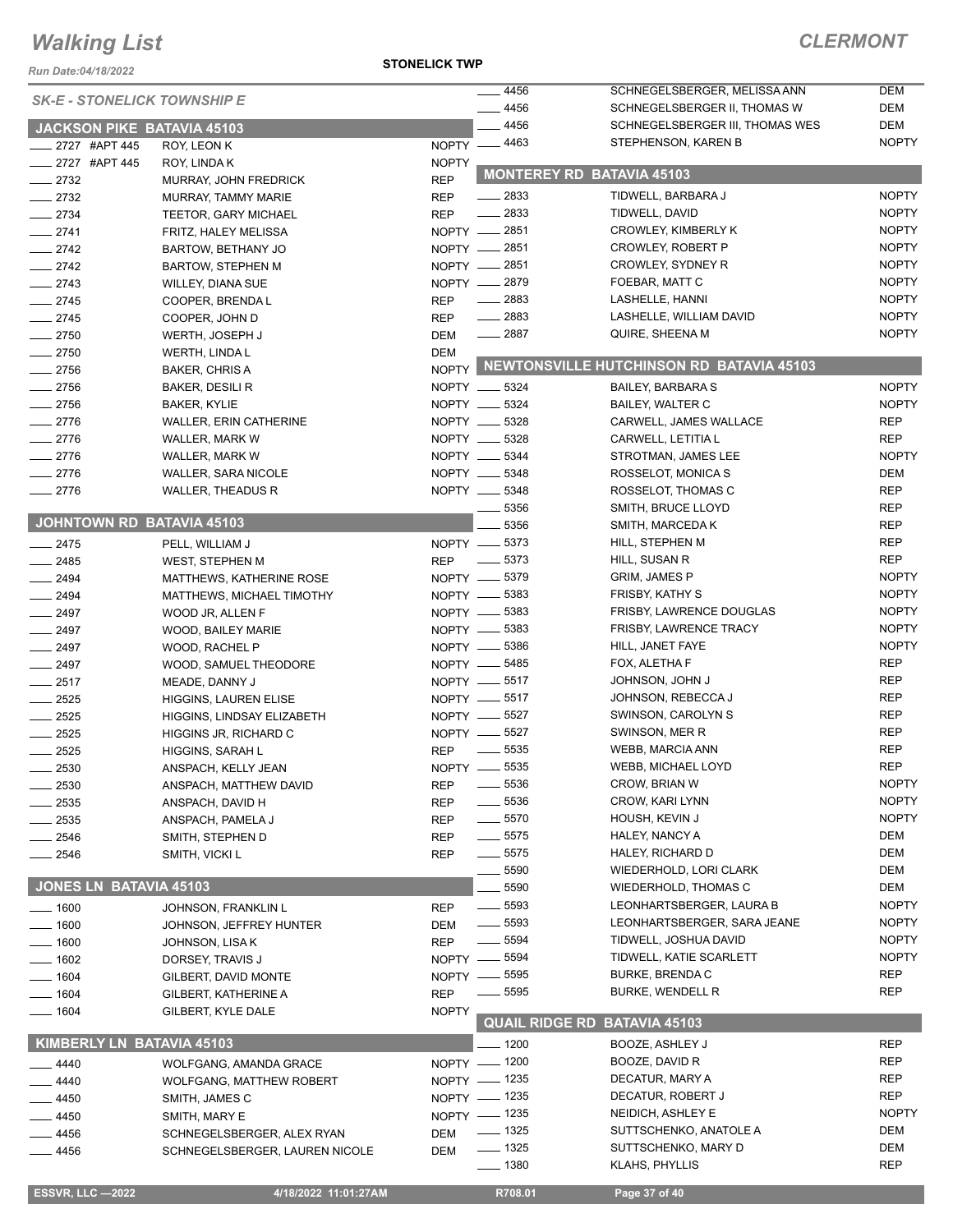#### *Run Date:04/18/2022*

#### **STONELICK TWP**

|               |                                     |              | $-5014$                     | SMITH, MELINDA L                | <b>NOPTY</b> |
|---------------|-------------------------------------|--------------|-----------------------------|---------------------------------|--------------|
|               | <b>SK-E - STONELICK TOWNSHIP E</b>  |              | 5016                        | UTTERBACK, KACEE LEANNE         | <b>NOPTY</b> |
|               | <b>QUAIL RIDGE RD BATAVIA 45103</b> |              | 5040                        | BUTCHER, JARROD THOMAS          | <b>NOPTY</b> |
| $-1395$       | MCHENRY, LYNN M                     | $NOPTY$ –    | 5046                        | GOLDEN, NATHANIEL ALLAN         | <b>NOPTY</b> |
| $- 1395$      | MCHENRY, TROY E                     | NOPTY -      | 5046                        | TRENT, DONNA JEAN               | <b>NOPTY</b> |
| $- 1420$      |                                     | NOPTY -      | 5048                        | MARTZ, JENNIFER L               | <b>NOPTY</b> |
|               | JOSLIN, ANTHONY SCOTT               |              | 5066                        | HIGHFIELD, DEANNA RENEE         | <b>NOPTY</b> |
| $- 1420$      | <b>JOSLIN, COLE ANTHONY</b>         | NOPTY -      | 5074                        | KIRBY, JUSTIN A                 | <b>NOPTY</b> |
| $-1420$       | <b>JOSLIN, KRISTIN LYNN</b>         | NOPTY -      | 5074                        | KIRBY, MICHELLE ANN             | <b>NOPTY</b> |
| $-1465$       | SPRINGER II, RICHARD J              | <b>DEM</b>   | 5088                        | CORNETT, ANNETTE LOUISE         | <b>NOPTY</b> |
| $-1465$       | SPRINGER IV, RICHARD JOSEPH         | NOPTY -      | 5088                        | CORNETT, ASHLEY                 | <b>NOPTY</b> |
| $-1465$       | SPRINGER, SUSAN LYNN                | <b>DEM</b>   |                             |                                 |              |
|               |                                     |              | 5088                        | CORNETT, AUDREY ELIZABETH       | <b>NOPTY</b> |
|               | RIGGS LN BATAVIA 45103              |              | 5088                        | CORNETT, BRYAN ANDREW           | <b>NOPTY</b> |
| 2690          | SCHAFER, DEBRA ANN                  | <b>DEM</b>   | $\frac{1}{2}$ 5088          | <b>CORNETT, PHILLIP S</b>       | <b>NOPTY</b> |
| 2690          | <b>SCHAFER, TOM GEORGE</b>          | <b>DEM</b>   | $\frac{1}{2}$ 5090          | CORNETT, DANIEL BENJAMIN        | <b>NOPTY</b> |
| 2797          | <b>ACREE, ERNESTINE</b>             | <b>REP</b>   | $\frac{1}{2}$ 5090          | <b>CORNETT, JEANNE E</b>        | <b>NOPTY</b> |
| 2797          | ACREE, PHILLIP R                    | <b>REP</b>   | $\frac{1}{2}$ 5090          | CORNETT, LARRY E                | <b>NOPTY</b> |
|               |                                     |              | $\frac{1}{2}$ 5090          | <b>CORNETT, NATHAN EARL</b>     | <b>NOPTY</b> |
|               | <b>ROSEWOOD DR BATAVIA 45103</b>    |              |                             |                                 |              |
| 5053          | STOWELL, CYNTHIA L                  | <b>NOPTY</b> | <b>U S 50 BATAVIA 45103</b> |                                 |              |
| $-5077$       | TOEDT, LINDA MARIE                  | <b>REP</b>   | 2532                        | JEWELL, BRIAN D                 | <b>NOPTY</b> |
| $-5077$       | TOEDT, TERRY C                      | <b>REP</b>   | - 2532                      | JEWELL, CONSTANCE M             | <b>NOPTY</b> |
| $-5078$       | HALCOURT, BRITTANY DANIELLE         | <b>NOPTY</b> | 2535                        | BOLAND, SAMANTHA NICOLE         | <b>NOPTY</b> |
| 5078          | HARCOURT, JEREMY DEAN               | <b>NOPTY</b> | 2535                        | DONIS, LENA MARIE               | <b>NOPTY</b> |
| 5085          | GOINS, CHESTER ODELL                | <b>NOPTY</b> | 2535                        | SMITH, CASEY T J                | <b>NOPTY</b> |
|               |                                     | <b>NOPTY</b> | 2535                        | SMITH, JOSHUA WAYNE             | <b>NOPTY</b> |
| 5085          | GOINS, PATRICIA ANN                 |              | 2535                        | WENDLING, JOHN C                | <b>NOPTY</b> |
| 5089          | MULLINS, LYNN IRIS                  | <b>REP</b>   | 2535 #41                    | SMITH, SHENANDOAH E             | <b>NOPTY</b> |
|               |                                     |              | 2535 #APT44                 | COLYER, SCOTT ANTHONY           | <b>NOPTY</b> |
|               | STATE ROUTE 276 BATAVIA 45103       |              | ____ 2535 #APT 11           | PELL, DARYL JOSEPH              | <b>NOPTY</b> |
| $-4918$       | HANSEL, JAMES J                     | <b>REP</b>   | 2535 #APT 11                | PELL, MARY CAROLINE             | <b>NOPTY</b> |
| 4918          | HANSEL, LORRY A                     | <b>REP</b>   | 2535 #APT 12                | LEWIS, BRANDY M                 | <b>NOPTY</b> |
| $-4920$       | STONE, JACOB M                      | <b>NOPTY</b> |                             |                                 |              |
| $-4920$       | STONE, NEVALEE Y                    | <b>NOPTY</b> | 2535 #APT 12                | SMITH, CAROLINE KIRSTEN COOK    | <b>NOPTY</b> |
| $-4922$       | AMANN, TREY C                       | <b>NOPTY</b> | 2535 #APT 13                | GODDARD, HANNAH LAYNE           | <b>NOPTY</b> |
| $-4922$       | <b>BUNCH, KERI A</b>                | <b>NOPTY</b> | 2535 #APT 14                | WATKINS, JARRED M               | <b>NOPTY</b> |
| $-4924$       | TURNER, DEBORAH E                   | <b>REP</b>   | 2535 #APT 14                | WATKINS JR, KENNETH R           | <b>NOPTY</b> |
| $-4926$       | COOPER, JAMES W                     | <b>REP</b>   | 2535 #APT 14                | WATKINS, MELISSA G              | <b>NOPTY</b> |
| 4934          | TIMERDING, VIVIAN M                 | <b>NOPTY</b> | 2535 #APT 15                | GLADSTONE, SHAYNE CALLEN RICHAR | <b>NOPTY</b> |
| 4934 #APT 276 | WOODS, CHARLOTTE E                  | <b>NOPTY</b> | 2535 #APT 15                | STEPHENSON, BETH A              | <b>NOPTY</b> |
| $-4938$       | SHADWICK, DAVID C                   | <b>NOPTY</b> | 2535 #APT 15                | STEPHENSON, DAVID C             | <b>NOPTY</b> |
| _ 4938        | WELSCH, PAMELA M                    | <b>NOPTY</b> | 2535 #APT 22                | BERRY, THOMAS CLAUDE            | <b>NOPTY</b> |
| - 4944        | SCHNURR, GERALDINE E                | <b>REP</b>   | 2535 #APT 23                | DICKERSON, BRIANNA LEE          | <b>NOPTY</b> |
| 4944          | SCHNURR, PAUL A                     | <b>REP</b>   | 2535 #APT 24                | DEMMITT, WALTER                 | <b>NOPTY</b> |
| 4954          | <b>JASPER, LEETTA</b>               | <b>NOPTY</b> | 2535 #APT 24                | HARROW, KIM D                   | <b>NOPTY</b> |
|               |                                     | <b>NOPTY</b> | 2535 #APT 25                | <b>JAMES, JESSICA MARIE</b>     | <b>NOPTY</b> |
| 4964          | HOENING, MACKENZIE RENEE            |              | 2535 #APT 26                | LAHTI, ERIN M                   | <b>NOPTY</b> |
| 4972          | JASPER, EMMA ROSE                   | <b>NOPTY</b> | 2535 #APT 31                | CARR, DAVID ANTHONY             | <b>NOPTY</b> |
| _ 4972        | JASPER JR, JAMES R                  | <b>NOPTY</b> | 2535 #APT 31                | <b>GREEN JR, CHARLIE L</b>      | <b>NOPTY</b> |
| 4984          | WALKER, ELIZABETH JANE              | <b>NOPTY</b> | 2535 #APT 31                | <b>GREEN, SAMANTHA SUE</b>      | <b>NOPTY</b> |
| _ 4984        | WALKER, JOSHUA C                    | <b>NOPTY</b> | 2535 #APT 33                | LEDBETTER, WYATT JAMES          | <b>NOPTY</b> |
| $-4994$       | CAPTAIN, ALICIA DAWN                | <b>NOPTY</b> | 2535 #APT 33                | SPENCE, CHRISTOPHER GEORGE      | <b>NOPTY</b> |
| 4996          | WRIGHT, RYAN LEE                    | <b>NOPTY</b> | 2535 #APT 34                | <b>BEISER, MORGAN</b>           | <b>NOPTY</b> |
| $-5002$       | GILLESPIE, LUCY LUELLA              | <b>NOPTY</b> |                             |                                 |              |
| $-5002$       | GILLESPIE, MICHAEL BERNARD          | <b>NOPTY</b> | 2535 #APT 36                | URBAN II, TIMOTHY PAUL          | <b>NOPTY</b> |
| $=$ 5004 $\,$ | ESZ, DONALD ROBERT                  | <b>REP</b>   | 2535 #APT 41                | SMITH, JASON L                  | <b>NOPTY</b> |
| $-5004$       | ESZ, DONNA JILL                     | <b>DEM</b>   | 2535 #APT 41                | TOOMEY, ROBERTA L               | <b>NOPTY</b> |
| 5004          | ESZ, GREG R                         | <b>REP</b>   | 2535 #APT 42                | JEFFERS, ASHLEY ANN             | <b>NOPTY</b> |
| 5004          | <b>ESZ, JONATHAN PATRICK</b>        | <b>NOPTY</b> | 2535 #APT 44                | MARSH, ERICA MARIE              | <b>NOPTY</b> |
| 5010          | SEWELL, PAMELA SUE                  | <b>NOPTY</b> | 2535 #APT 45                | <b>GRAMBSCH, MADISON GRACE</b>  | <b>NOPTY</b> |
| $-5012$       | CRABLE, BRIANNE ELIZABETH           | <b>REP</b>   | 2535 #APT 46                | <b>BRICE, JESSE R</b>           | <b>NOPTY</b> |
| $-5012$       | <b>CRABLE, JAMES LEE</b>            | <b>REP</b>   | 2535 #APT 52                | BELL, KEVIN ANDREW              | <b>NOPTY</b> |
| .5012         | CRABLE, JEAN M                      | <b>REP</b>   | 2535 #APT 52                | <b>IVERS, MARY K</b>            | <b>NOPTY</b> |
| $-5014$       | SMITH, CODY ANTHONY                 | <b>NOPTY</b> | 2535 #APT 52                | <b>IVERS, SCOTT RAYMOND</b>     | <b>NOPTY</b> |
|               |                                     |              | 2535 #APT 52                | <b>IVERS, TYLER DEANE</b>       | <b>NOPTY</b> |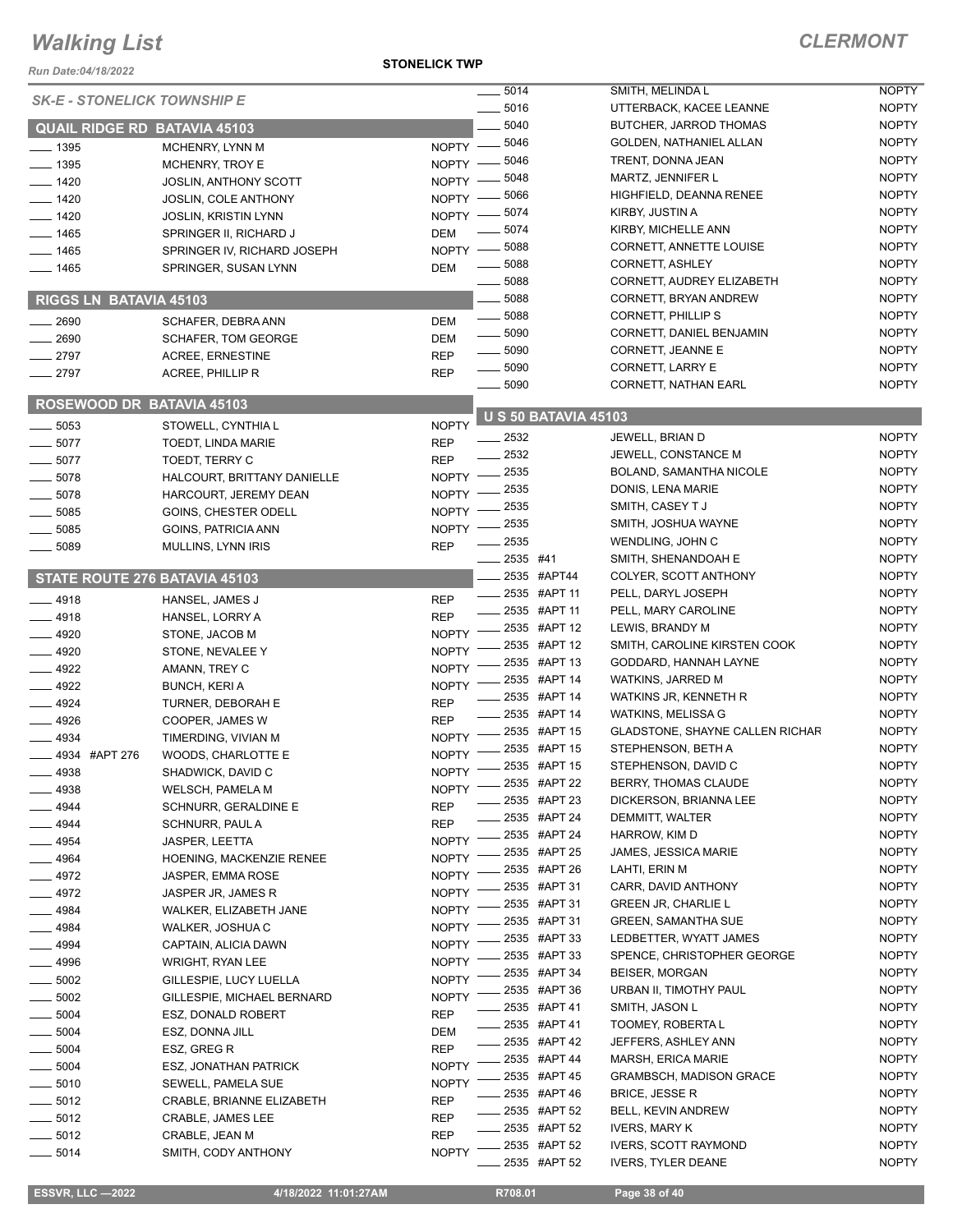*Run Date:04/18/2022*

#### **STONELICK TWP**

|                                | <b>SK-E - STONELICK TOWNSHIP E</b>                 |              | $-2603$                       | KNIGHT, BRYAN A             | <b>NOPTY</b> |
|--------------------------------|----------------------------------------------------|--------------|-------------------------------|-----------------------------|--------------|
|                                |                                                    |              | 2603                          | SUMMERLIN, TERI L           | <b>REP</b>   |
| <b>U S 50 BATAVIA 45103</b>    |                                                    |              | $-2603$                       | SUMMERLIN, VANCE E          | <b>REP</b>   |
| 2535 #APT 53                   | WOODS, NICHOLAS JAYNE                              |              | NOPTY __ 2607                 | LOVELESS, AUSTIN WYATT      | <b>NOPTY</b> |
| ____ 2535 #APT 54              | BLANTON, MARY L                                    |              | NOPTY -8611                   | JOHNSON, MARY L             | DEM          |
| __ 2535 #APT 54                | HASSEBROCK, CHELSEY BETH                           |              | NOPTY __ 2615                 | KIRK, DAVID W               | <b>NOPTY</b> |
| $\frac{1}{2}$ 2535 #APT 54     | <b>HASSEBROCK, DENA B</b>                          |              | NOPTY __ 2617                 | WALTERS, GARY W             | <b>REP</b>   |
| _____ 2535 #APT 54             | HASSEBROCK, JUSTIN NEAL                            |              | NOPTY __ 2617                 | WALTERS, LORETTA JEAN       | <b>REP</b>   |
| $-2535$ #APT 55                | PERSINGER, KATRINA LYNN                            |              | NOPTY __ 2619                 | <b>HAGER, AMBER NICOLE</b>  | <b>NOPTY</b> |
| <b>2535 #APT 56</b>            | PACATTE, MICHELLE LEE                              |              | NOPTY __ 2619                 | HAGER, JOHNATHAN WAYNE      | <b>NOPTY</b> |
| $-2535$ #APT 56                | SMITH, ANDREA LYNN                                 |              | NOPTY - 2619                  | WALKER, JESSICA ANNE        | <b>NOPTY</b> |
| ____ 2535 #APT 56              | SMITH III, WILLIAM FRANCIS                         |              | NOPTY __ 2632                 | <b>GREGORY, ANGEL MARIE</b> | <b>NOPTY</b> |
| __ 2535 #APT 61                | LUHN, JAMIE MICHELLE                               |              | NOPTY <u>_</u> 2644           | EIDE, PETER D               | DEM          |
| $\frac{1}{2535}$ #APT 62       | KEENER, JOHN C                                     |              | NOPTY __ 2650                 | HARMELING, JAY A            | DEM          |
| ____ 2535 #APT 62              | <b>MCQUITTY, TONI L</b>                            |              | NOPTY __ 2650                 | HARMELING, RUTH A           | DEM          |
| _ 2535 #APT 63                 | DOWNS, BRIAN M                                     |              | NOPTY - 2680                  | WAGNER, JOSEPH E            | <b>NOPTY</b> |
| 2535 #APT 65                   | <b>BROCKMAN, BRITTANY GAIL</b>                     |              | NOPTY __ 2680                 | WAGNER, JULIA M             | <b>NOPTY</b> |
| 2535 #APT 65                   |                                                    |              | NOPTY - 2680                  | WAGNER, NICHOLAS EDWARD     | <b>NOPTY</b> |
| ____ 2535 #APT 65              | DUNCAN, CHRISTOPHER M                              |              | NOPTY __ 2689                 | BOYD, CASSIDY TY            | <b>NOPTY</b> |
|                                | LEWIS, AMANDA MARGARET                             |              |                               |                             |              |
| $\frac{1}{2535}$ #APT 65       | SHELTON, CARRIE E                                  |              | NOPTY - 2689                  | BOYD, EVA D                 | <b>NOPTY</b> |
| $-2535$ #APT 72                | <b>BROWN, S NICOLE</b>                             |              | NOPTY __ 2689                 | BOYD, JASON ALAN            | <b>NOPTY</b> |
| ____ 2535 #APT 73              | <b>HOOKS, GLORIA DAWN</b>                          |              | NOPTY -2703                   | <b>GREIS, STEPHANIE A</b>   | <b>REP</b>   |
| 2535 #APT 73                   | RICHMOND, CHARLENE                                 |              | NOPTY -2703                   | <b>GREIS, TIMOTHY J</b>     | <b>REP</b>   |
| _____ 2535 #APT 74             | PERKINS, CHRISTOPHER A                             |              | NOPTY __ 2711                 | DANE, JAKE ANDREW           | <b>NOPTY</b> |
| <b>2535 #APT 75</b>            | <b>GREEN, CHARLIE L</b>                            |              | NOPTY -2711                   | DANE, RACHEL LAUREN         | <b>NOPTY</b> |
| __ 2535 #APT 76                | <b>GEER, VICTORIA LOUISE</b>                       |              | NOPTY -2711                   | MULLINS, AMY L              | <b>NOPTY</b> |
| ____ 2535 #APT 76              | WITT, JEREMY M                                     |              | NOPTY __ 2751                 | HINKSTON, VERONICA L        | <b>NOPTY</b> |
| 2535 #APT 82                   | HARVEY, ABIGAIL K                                  |              | NOPTY -2751                   | WEAVER, ANGELA M            | <b>REP</b>   |
| _ 2535 #APT 82                 | HARVEY, CECILIA BARBARA JANE                       |              | NOPTY __ 2779                 | ACREE, ROSE M               | <b>REP</b>   |
| 2535 #APT 82                   | HARVEY, TY L                                       |              | NOPTY -2785                   | CHAPMAN SR, BILLY RAY       | <b>REP</b>   |
| _ 2535 #APT 84                 | ROSS, LETOILE DESHAWN JOSIAH                       |              | NOPTY __ 2785                 | CHAPMAN, JUDITH ANN         | <b>REP</b>   |
| ____ 2535 #APT 85              | HOUSER, DANIEL JACOB                               |              | NOPTY __ 2789                 | ROSE, STEPHEN JAMES         | <b>NOPTY</b> |
| <b>2535 #APT 85</b>            | JONES, AMY NICOLE                                  |              | NOPTY -2791                   | ANDERSON, ALEX FLINT        | <b>NOPTY</b> |
| ____ 2535 #APT 86              | MORGAN, KIMBERLY L                                 |              | NOPTY __ 2791                 | CARNEY, JOHN CHRISTOPHER    | <b>NOPTY</b> |
| <b>2535 #APT 86</b>            | SCHERER, KIMBERLY ANN                              |              | NOPTY -2811                   | <b>KECK, DALE GENE</b>      | <b>REP</b>   |
| <sub>_</sub> _ 2535 #APT 91    | MCKENZIE, DEANNA FAY                               |              | NOPTY -2811                   | LOPEZ, DELORIES SONORA      | <b>NOPTY</b> |
| ____ 2535 #APT 91              | SMITH, KILEY OLYIVIA JALYNN                        |              | NOPTY -2811                   | LOPEZ, LINDA GAIL           | <b>NOPTY</b> |
| ____ 2535 #APT 92              | BLAKESLEE, KIMBERLY JO                             |              | NOPTY __ 2818                 | CROOKER, STEVEN M           | <b>REP</b>   |
| ____ 2535 #APT 94              | BAIRD III, WILLIAM DONALD                          |              | NOPTY __ 2834                 | PEMBERTON, HEIDI SCHNATZ    | <b>NOPTY</b> |
| -2535 #APT 95                  | CLARK, DYLAN JAY                                   |              | NOPTY __ 2836                 | MCINTOSH, AMY MICHELLE      | <b>NOPTY</b> |
| <sub>–</sub> 2535 #APT 96      | <b>BOULDEN, NANCY LOUISE</b>                       |              | NOPTY - 2836                  | MCINTOSH, ROBERT LUKE       | <b>NOPTY</b> |
| 2535 #APT 96                   | BOULDEN EDDINGS, BRANDON MARCL                     |              | NOPTY __ 2836                 | PILCHER, DEBORAH C          | <b>NOPTY</b> |
| 2535 #LOT 66                   | FOOZER, STEPHANIE J                                |              | NOPTY __ 2836 #B              | PILCHER, DAVID LEE          | <b>NOPTY</b> |
| 2535 #APT 102                  | MA TAQI, MOHAMMAD S                                |              | NOPTY __ 2838                 | PERKINS, BRYAN A            | <b>NOPTY</b> |
| 2535 #APT 103                  | SPENCE, TRISHAL                                    |              | NOPTY __ 2838                 | PERKINS, NICOLE D           | <b>NOPTY</b> |
| 2535 #APT 104                  | RAVENSCRAFT, JESSICA RENEE                         |              | NOPTY - 2840                  | <b>HEIST, LUANNA G</b>      | REP          |
| 2535 #APT 105                  | BURTON, MARIA ELIZABETH                            |              | NOPTY __ 2869                 | KLEIMEYER, MARGARET ANNE    | REP          |
| 2535 #APT 105                  | <b>BURTON, MEGAN RAE</b>                           |              | NOPTY __ 2869                 | KLEIMEYER, RONALD A         | REP          |
| 2535 #APT 105                  | BURTON, MICHAEL DAMON                              |              | NOPTY __ 2873                 | RODGERS, DOROTHY M          | <b>NOPTY</b> |
| _ 2535 #APT 111                | HIMES, PATRICIA ANN                                | <b>NOPTY</b> |                               |                             |              |
|                                |                                                    |              | NOPTY YEAGER RD BATAVIA 45103 |                             |              |
| 2535 #APT 112<br>2535 #APT 112 | RITCHIE, CHRISTOPHER E<br>RITCHIE, HEATHER DANIELL |              | NOPTY __ 2766                 |                             | <b>NOPTY</b> |
|                                |                                                    |              |                               | SCHERZINGER, KELLY RENEE    |              |
| 2535 #APT 115                  | SHELTON, CHERYL CATHERINE                          |              | NOPTY __ 2798                 | ESTEP, KATHLEENA            | <b>NOPTY</b> |
| 2535 #APT 115                  | SHELTON, ROBERT DAVID                              |              | NOPTY __ 2798                 | <b>ESTEP, THOMAS WESLEY</b> | <b>NOPTY</b> |
| 2535 #APT 115                  | SHELTON, RYAN MATTHEW                              | <b>NOPTY</b> |                               |                             |              |
| <sub>–</sub> 2535 #APT 116     | CRAWFORD, KARISA LYNN                              | NOPTY        | <b>TOTAL: 680</b>             |                             |              |
| $-2557$                        | KIMMERLY, EDNA D                                   | <b>REP</b>   |                               |                             |              |
| 2580                           | JOHNSTON, JAMES BRADLEY                            | <b>NOPTY</b> |                               |                             |              |
| $=2591$                        | <b>BUNNELL, CECELIA M</b>                          | REP          |                               |                             |              |
| 2591                           | <b>BUNNELL, ROBERT DANIEL</b>                      | <b>REP</b>   |                               |                             |              |
| 2591                           | SERVIZZI, CYNTHIA A                                | REP          |                               |                             |              |
| 2591                           | SERVIZZI, DEMETRIO L                               | <b>REP</b>   |                               |                             |              |
| 2591                           | SERVIZZI, LOUIS J                                  | REP          |                               |                             |              |